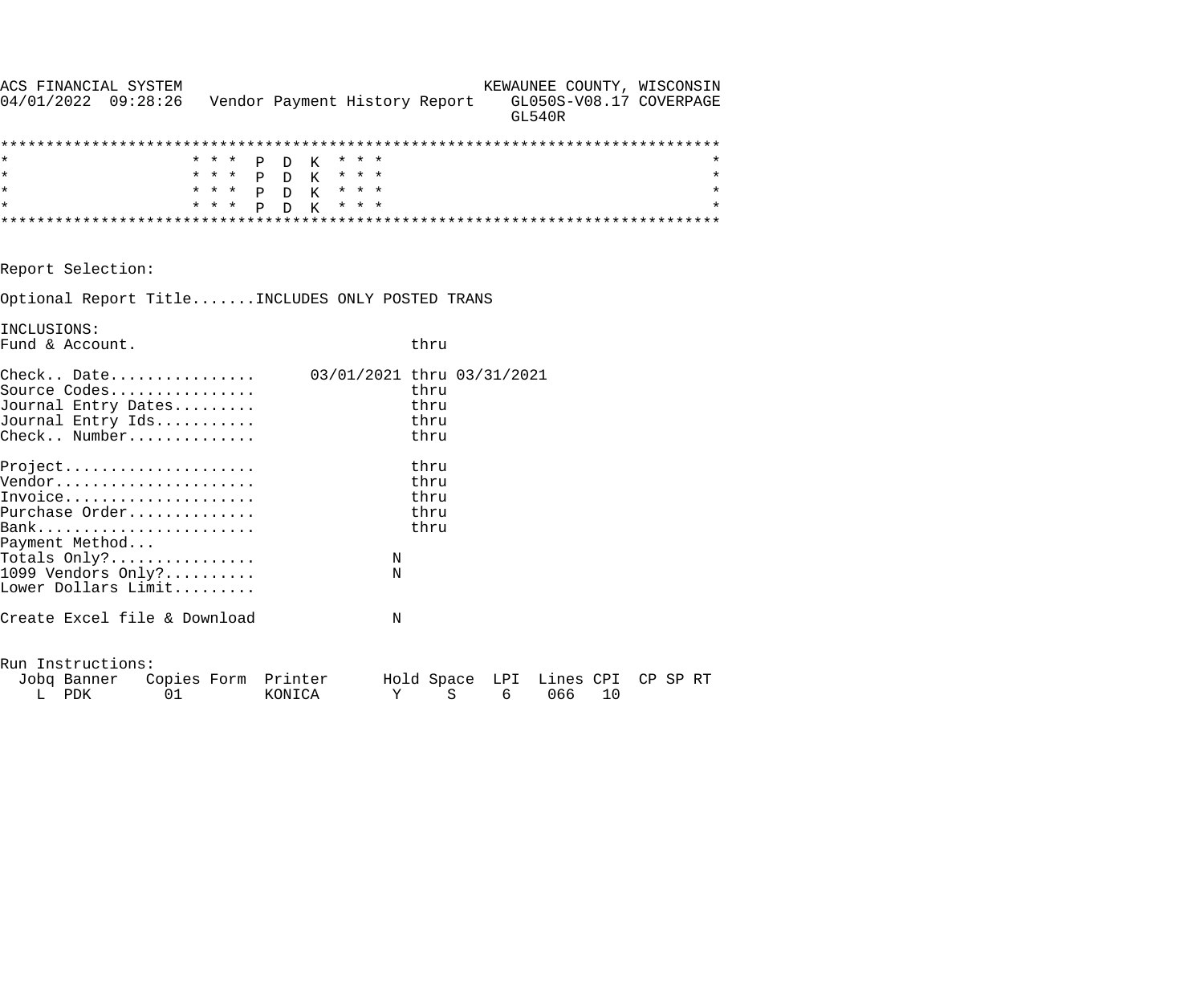| ACS FINANCIAL SYSTEM<br>$04/01/2022$ 09:28:26        |          | Vendor Payment History Report<br>INCLUDES ONLY POSTED TRANS |                | KEWAUNEE COUNTY, WISCONSIN<br>GL540R-V08.17 PAGE<br>1 |                                    |  |  |
|------------------------------------------------------|----------|-------------------------------------------------------------|----------------|-------------------------------------------------------|------------------------------------|--|--|
| VENDOR NAME AND NUMBER<br>CHECK# DATE<br>DESCRIPTION | AMOUNT   | CLAIM INVOICE                                               | PO#            | F S 9 BX M ACCOUNT NAME                               | <b>ACCOUNT</b>                     |  |  |
| A T & T                                              | 000003   |                                                             |                |                                                       |                                    |  |  |
| 163626 03/12/21 E911 USER FEE                        | 551.34   | 414R9000160221                                              | $D -$          | TELEPHONE                                             | 100.52102.000.225                  |  |  |
| 163626 03/12/21 911 PHASE 1 & 2                      | 217.56   | 414Z4562940221                                              | $D -$          | TELEPHONE                                             | 100.52102.000.225                  |  |  |
| 163626 03/12/21 COURTHOUSE FIRE ALARM                | 165.42   | 92038801850221                                              | $\mathbb{D}$ – |                                                       | MAINTENANCE AGRE 100.51602.000.249 |  |  |
| 163626 03/12/21 JAIL FIRE ALARM                      | 83.42    | 92038801850221                                              | $\mathbb{D}$ – | TELEPHONE                                             | 100.52102.000.225                  |  |  |
| 163626 03/12/21 JAIL FAX                             | 160.44   | 92038801850221                                              | $D -$          | TELEPHONE                                             | 100.52102.000.225                  |  |  |
| 163626 03/12/21 FAX                                  | 90.20    | 92038803450221                                              | $\mathbb{D}$ – | TELEPHONE                                             | 100.54701.000.225                  |  |  |
| 163626 03/12/21 FAX                                  | 90.20    | 92038803450221                                              | $\mathbb{D}$ – | OVERHEAD                                              | 215.54410.076.158                  |  |  |
| 163626 03/12/21 FAX                                  | 90.20    | 92038803450221                                              | $\mathbb{D}$ – | OVERHEAD                                              | 215.54500.002.158                  |  |  |
| 163626 03/12/21 ADMIN FIRE ALARM                     | 78.44    | 92038803760221                                              | $D -$          |                                                       | MAINTENANCE AGRE 100.51605.000.249 |  |  |
| 163626 03/12/21 COURTHOUSE ELEVATOR                  | 164.27   | 92038804400221                                              | $D -$          |                                                       | MAINTENANCE AGRE 100.51602.000.249 |  |  |
| 163626 03/12/21 SECURE ELEVATOR                      | 164.27   | 92038804400221                                              | $D -$          | TELEPHONE                                             | 100.52102.000.225                  |  |  |
|                                                      | 1,855.76 | *CHECK TOTAL                                                |                |                                                       |                                    |  |  |
| VENDOR TOTAL                                         | 1,855.76 |                                                             |                |                                                       |                                    |  |  |
| A T & T                                              | 002092   |                                                             |                |                                                       |                                    |  |  |
| 163464 03/05/21 PHONE                                | 38.24    | 6616130603                                                  | $D -$          | A/R-CITY OF KEWA 100.14414                            |                                    |  |  |
| 163464 03/05/21 PHONE                                | 17.38    | 6616130603                                                  | $\mathbb{D}$ – | TELEPHONE                                             | 100.51210.000.225                  |  |  |
| 163464 03/05/21 PHONE                                | 27.81    | 6616130603                                                  | $\mathbb{D}$ – | TELEPHONE                                             | 100.51220.000.225                  |  |  |
| 163464 03/05/21 PHONE                                | 13.90    | 6616130603                                                  | $\mathbb{D}$ – | TELEPHONE                                             | 100.51230.000.225                  |  |  |
| 163464 03/05/21 PHONE                                | 20.86    | 6616130603                                                  | $D -$          | TELEPHONE                                             | 100.51310.000.225                  |  |  |
| 163464 03/05/21 PHONE                                | 4.63     | 6616130603                                                  | $D -$          | TELEPHONE                                             | 100.51312.000.225                  |  |  |
| 163464 03/05/21 PHONE                                | 2.32     | 6616130603                                                  | $D -$          | TELEPHONE                                             | 100.51320.000.225                  |  |  |
| 163464 03/05/21 PHONE                                | 17.38    | 6616130603                                                  | $D -$          | TELEPHONE                                             | 100.51330.000.225                  |  |  |
| 163464 03/05/21 PHONE                                | 13.90    | 6616130603                                                  | $D -$          | TELEPHONE                                             | 100.51410.000.225                  |  |  |
| 163464 03/05/21 PHONE                                | 13.90    | 6616130603                                                  | $D -$          | TELEPHONE                                             | 100.51420.000.225                  |  |  |
| 163464 03/05/21 PHONE                                | 6.95     | 6616130603                                                  | $\mathbb{D}$ – | TELEPHONE                                             | 100.51450.000.225                  |  |  |
| 163464 03/05/21 PHONE                                | 3.48     | 6616130603                                                  | $\mathbb{D}$ – | TELEPHONE                                             | 100.51460.000.225                  |  |  |
| 163464 03/05/21 PHONE                                | 10.43    | 6616130603                                                  | $D -$          | TELEPHONE                                             | 100.51511.000.225                  |  |  |
| 163464 03/05/21 PHONE                                | 6.95     | 6616130603                                                  | $D -$          | TELEPHONE                                             | 100.51520.000.225                  |  |  |
| 163464 03/05/21 PHONE                                | 6.95     | 6616130603                                                  | $D -$          | TELEPHONE                                             | 100.51602.000.225                  |  |  |
| 163464 03/05/21 PHONE                                | 13.90    | 6616130603                                                  | $D -$          | TELEPHONE                                             | 100.51710.000.225                  |  |  |
| 163464 03/05/21 PHONE                                | 52.14    | 6616130603                                                  | $\mathbb{D}$ – | TELEPHONE                                             | 100.52102.000.225                  |  |  |
| 163464 03/05/21 PHONE                                | 17.38    | 6616130603                                                  | $\mathbb{D}$ – | TELEPHONE                                             | 100.54100.000.225                  |  |  |
| 163464 03/05/21 PHONE                                | 6.95     | 6616130603                                                  | $D -$          | TELEPHONE                                             | 100.54113.000.225                  |  |  |
| 163464 03/05/21 PHONE                                | 10.43    | 6616130603                                                  | $D -$          | TELEPHONE                                             | 100.54701.000.225                  |  |  |
| 163464 03/05/21 PHONE                                | 10.43    | 6616130603                                                  | $D -$          | TELEPHONE                                             | 100.55200.000.225                  |  |  |
| 163464 03/05/21 PHONE                                | 31.29    | 6616130603                                                  | $D -$          | TELEPHONE                                             | 100.55620.000.225                  |  |  |
| 163464 03/05/21 PHONE                                | 121.69   | 6616130603                                                  | $D -$          | OVERHEAD                                              | 215.54500.002.158                  |  |  |
| 163464 03/05/21 PHONE                                | 13.90    | 6616130603                                                  | $\mathbb{D}$ – | OVERHEAD                                              | 215.54607.000.158                  |  |  |
| 163464 03/05/21 PHONE                                | 10.43    | 6616130603                                                  | $\mathbb{D}$ – | TELEPHONE                                             | 245.51730.000.225                  |  |  |
| 163464 03/05/21 PHONE                                | 24.33    | 6616130603                                                  | $\mathbb{D}$ – | TELEPHONE                                             | 700.53111.000.225                  |  |  |
| 163464 03/05/21 PHONE                                | 10.43    | 6616130603                                                  | $\mathbb{D}$ – | TELEPHONE                                             | 700.53230.000.225                  |  |  |
| 163464 03/05/21 PHONE                                | 36.81    | 9527180600                                                  | $D -$          | A/R-CITY OF KEWA 100.14414                            |                                    |  |  |
| 163464 03/05/21 PHONE                                | 16.73    | 9527180600                                                  | $D -$          | TELEPHONE                                             | 100.51210.000.225                  |  |  |
| 163464 03/05/21 PHONE                                | 26.77    | 9527180600                                                  | $D -$          | TELEPHONE                                             | 100.51220.000.225                  |  |  |
| 163464 03/05/21 PHONE                                | 13.38    | 9527180600                                                  | $D -$          | TELEPHONE                                             | 100.51230.000.225                  |  |  |
| 163464 03/05/21 PHONE                                | 20.08    | 9527180600                                                  | $D -$          | TELEPHONE                                             | 100.51310.000.225                  |  |  |
| 163464 03/05/21 PHONE                                | 4.46     | 9527180600                                                  | $\mathbb{D}$ – | TELEPHONE                                             | 100.51312.000.225                  |  |  |
| 163464 03/05/21 PHONE                                | 2.23     | 9527180600                                                  | $D -$          | TELEPHONE                                             | 100.51320.000.225                  |  |  |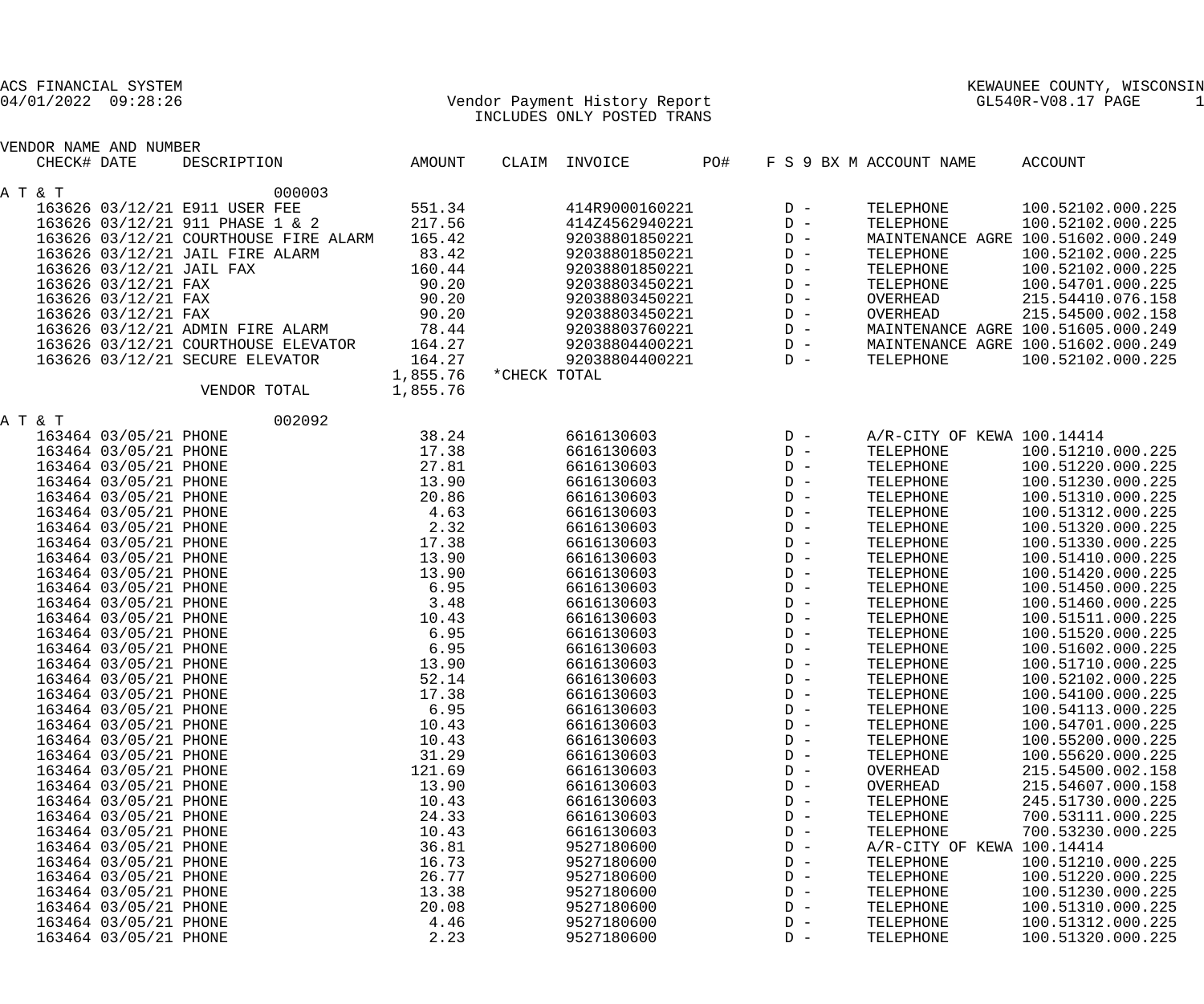## 04/01/2022 09:28:26 Vendor Payment History Report GL540R-V08.17 PAGE 2 INCLUDES ONLY POSTED TRANS

| VENDOR NAME AND NUMBER |             |          |              |               |     |                |                            |                   |
|------------------------|-------------|----------|--------------|---------------|-----|----------------|----------------------------|-------------------|
| CHECK# DATE            | DESCRIPTION | AMOUNT   |              | CLAIM INVOICE | PO# |                | F S 9 BX M ACCOUNT NAME    | <b>ACCOUNT</b>    |
| A T & T                | 002092      |          |              |               |     |                |                            |                   |
| 163464 03/05/21 PHONE  |             | 16.73    |              | 9527180600    |     | $D -$          | TELEPHONE                  | 100.51330.000.225 |
| 163464 03/05/21 PHONE  |             | 13.38    |              | 9527180600    |     | $D -$          | TELEPHONE                  | 100.51410.000.225 |
| 163464 03/05/21 PHONE  |             | 13.38    |              | 9527180600    |     | $D -$          | TELEPHONE                  | 100.51420.000.225 |
| 163464 03/05/21 PHONE  |             | 6.69     |              | 9527180600    |     | $D -$          | TELEPHONE                  | 100.51450.000.225 |
| 163464 03/05/21 PHONE  |             | 3.35     |              | 9527180600    |     | $D -$          | TELEPHONE                  | 100.51460.000.225 |
| 163464 03/05/21 PHONE  |             | 10.04    |              | 9527180600    |     | $D -$          | TELEPHONE                  | 100.51511.000.225 |
| 163464 03/05/21 PHONE  |             | 6.69     |              | 9527180600    |     | $D -$          | TELEPHONE                  | 100.51520.000.225 |
| 163464 03/05/21 PHONE  |             | 6.69     |              | 9527180600    |     | $D -$          | TELEPHONE                  | 100.51602.000.225 |
| 163464 03/05/21 PHONE  |             | 13.38    |              | 9527180600    |     | $D -$          | TELEPHONE                  | 100.51710.000.225 |
| 163464 03/05/21 PHONE  |             | 50.19    |              | 9527180600    |     | $D -$          | TELEPHONE                  | 100.52102.000.225 |
| 163464 03/05/21 PHONE  |             | 16.73    |              | 9527180600    |     | $D -$          | TELEPHONE                  | 100.54100.000.225 |
| 163464 03/05/21 PHONE  |             | 6.69     |              | 9527180600    |     | $D -$          | TELEPHONE                  | 100.54113.000.225 |
| 163464 03/05/21 PHONE  |             | 10.04    |              | 9527180600    |     | $D -$          | TELEPHONE                  | 100.54701.000.225 |
| 163464 03/05/21 PHONE  |             | 10.04    |              | 9527180600    |     | $D -$          | TELEPHONE                  | 100.55200.000.225 |
| 163464 03/05/21 PHONE  |             | 30.11    |              | 9527180600    |     | $D -$          | TELEPHONE                  | 100.55620.000.225 |
| 163464 03/05/21 PHONE  |             | 117.13   |              | 9527180600    |     | $D -$          | OVERHEAD                   | 215.54500.002.158 |
| 163464 03/05/21 PHONE  |             | 13.38    |              | 9527180600    |     | $D -$          | OVERHEAD                   | 215.54607.000.158 |
| 163464 03/05/21 PHONE  |             | 10.04    |              | 9527180600    |     | $D -$          | TELEPHONE                  | 245.51730.000.225 |
| 163464 03/05/21 PHONE  |             | 23.42    |              | 9527180600    |     | $D -$          | TELEPHONE                  | 700.53111.000.225 |
| 163464 03/05/21 PHONE  |             | 10.04    |              | 9527180600    |     | $D -$          | TELEPHONE                  | 700.53230.000.225 |
|                        |             | 1,036.98 | *CHECK TOTAL |               |     |                |                            |                   |
|                        |             |          |              |               |     |                |                            |                   |
| 163714 03/26/21 PHONE  |             | 30.93    |              | 2513241600    |     | $D -$          | A/R-CITY OF KEWA 100.14414 |                   |
| 163714 03/26/21 PHONE  |             | 14.06    |              | 2513241600    |     | $D -$          | TELEPHONE                  | 100.51210.000.225 |
| 163714 03/26/21 PHONE  |             | 22.49    |              | 2513241600    |     | $D -$          | TELEPHONE                  | 100.51220.000.225 |
| 163714 03/26/21 PHONE  |             | 11.25    |              | 2513241600    |     | $D -$          | TELEPHONE                  | 100.51230.000.225 |
| 163714 03/26/21 PHONE  |             | 16.87    |              | 2513241600    |     | $D -$          | TELEPHONE                  | 100.51310.000.225 |
| 163714 03/26/21 PHONE  |             | 3.75     |              | 2513241600    |     | $D -$          | TELEPHONE                  | 100.51312.000.225 |
| 163714 03/26/21 PHONE  |             | 1.87     |              | 2513241600    |     | $D -$          | TELEPHONE                  | 100.51320.000.225 |
| 163714 03/26/21 PHONE  |             | 14.06    |              | 2513241600    |     | $D -$          | TELEPHONE                  | 100.51330.000.225 |
| 163714 03/26/21 PHONE  |             | 11.25    |              | 2513241600    |     | $D -$          | TELEPHONE                  | 100.51410.000.225 |
| 163714 03/26/21 PHONE  |             | 11.25    |              | 2513241600    |     | $D -$          | TELEPHONE                  | 100.51420.000.225 |
| 163714 03/26/21 PHONE  |             | 5.62     |              | 2513241600    |     | $D -$          | TELEPHONE                  | 100.51450.000.225 |
| 163714 03/26/21 PHONE  |             | 2.81     |              | 2513241600    |     | $D -$          | TELEPHONE                  | 100.51460.000.225 |
| 163714 03/26/21 PHONE  |             | 8.44     |              | 2513241600    |     | $D -$          | TELEPHONE                  | 100.51511.000.225 |
| 163714 03/26/21 PHONE  |             | 5.62     |              | 2513241600    |     | $D -$          | TELEPHONE                  | 100.51520.000.225 |
| 163714 03/26/21 PHONE  |             | 5.62     |              | 2513241600    |     | $D -$          | TELEPHONE                  | 100.51602.000.225 |
| 163714 03/26/21 PHONE  |             | 11.25    |              | 2513241600    |     | $D -$          | TELEPHONE                  | 100.51710.000.225 |
| 163714 03/26/21 PHONE  |             | 42.18    |              | 2513241600    |     | $D -$          | TELEPHONE                  | 100.52102.000.225 |
| 163714 03/26/21 PHONE  |             | 14.06    |              | 2513241600    |     | $D -$          | TELEPHONE                  | 100.54100.000.225 |
| 163714 03/26/21 PHONE  |             | 5.62     |              | 2513241600    |     | $D -$          | TELEPHONE                  | 100.54113.000.225 |
| 163714 03/26/21 PHONE  |             | 8.44     |              | 2513241600    |     | $D -$          | TELEPHONE                  | 100.54701.000.225 |
| 163714 03/26/21 PHONE  |             | 8.44     |              | 2513241600    |     | $D -$          | TELEPHONE                  | 100.55200.000.225 |
| 163714 03/26/21 PHONE  |             | 25.31    |              | 2513241600    |     | $D -$          | TELEPHONE                  | 100.55620.000.225 |
| 163714 03/26/21 PHONE  |             | 98.40    |              | 2513241600    |     | $D -$          | OVERHEAD                   | 215.54500.002.158 |
| 163714 03/26/21 PHONE  |             | 11.25    |              | 2513241600    |     | $D -$          | OVERHEAD                   | 215.54607.000.158 |
| 163714 03/26/21 PHONE  |             | 8.44     |              | 2513241600    |     | $\mathbb{D}$ – | TELEPHONE                  | 245.51730.000.225 |
| 163714 03/26/21 PHONE  |             | 19.68    |              | 2513241600    |     | $\mathbb{D}$ – | TELEPHONE                  | 700.53111.000.225 |
| 163714 03/26/21 PHONE  |             | 8.44     |              | 2513241600    |     | $D -$          | TELEPHONE                  | 700.53230.000.225 |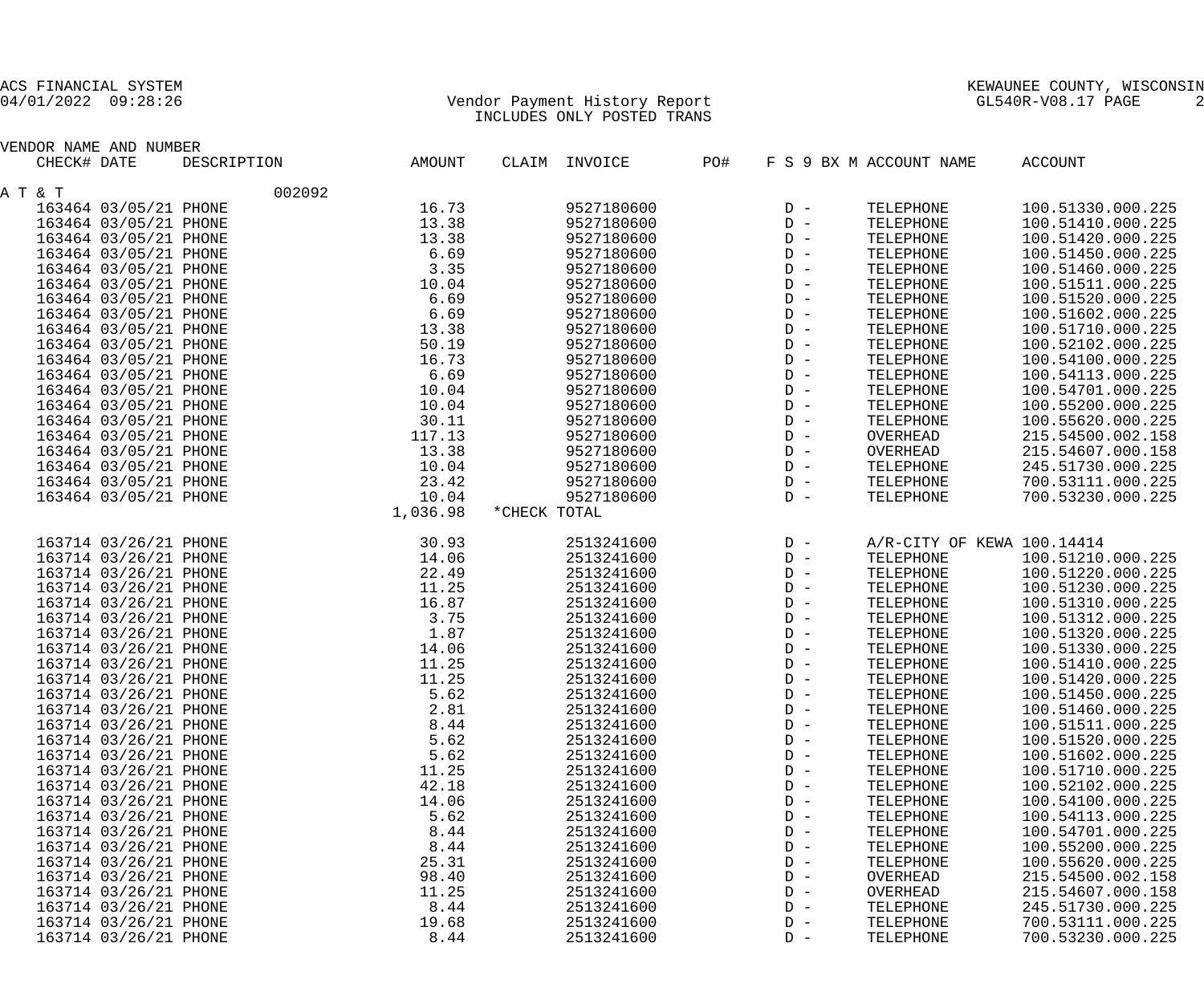## 04/01/2022 09:28:26 Vendor Payment History Report GL540R-V08.17 PAGE 3 INCLUDES ONLY POSTED TRANS

| VENDOR NAME AND NUMBER   |                       |                                                |          |              |               |     |       |                            |                                    |
|--------------------------|-----------------------|------------------------------------------------|----------|--------------|---------------|-----|-------|----------------------------|------------------------------------|
| CHECK# DATE              |                       | DESCRIPTION                                    | AMOUNT   |              | CLAIM INVOICE | PO# |       | F S 9 BX M ACCOUNT NAME    | ACCOUNT                            |
| A T & T                  |                       | 002092                                         |          |              |               |     |       |                            |                                    |
|                          | 163714 03/26/21 PHONE |                                                | 36.81    |              | 9264080600    |     | $D -$ | A/R-CITY OF KEWA 100.14414 |                                    |
|                          | 163714 03/26/21 PHONE |                                                | 16.73    |              | 9264080600    |     | $D -$ | TELEPHONE                  | 100.51210.000.225                  |
|                          | 163714 03/26/21 PHONE |                                                | 26.77    |              | 9264080600    |     | $D -$ | TELEPHONE                  | 100.51220.000.225                  |
|                          | 163714 03/26/21 PHONE |                                                | 13.38    |              | 9264080600    |     | $D -$ | TELEPHONE                  | 100.51230.000.225                  |
|                          | 163714 03/26/21 PHONE |                                                | 20.08    |              | 9264080600    |     | $D -$ | TELEPHONE                  | 100.51310.000.225                  |
|                          | 163714 03/26/21 PHONE |                                                | 4.46     |              | 9264080600    |     | $D -$ | TELEPHONE                  | 100.51312.000.225                  |
|                          | 163714 03/26/21 PHONE |                                                | 2.23     |              | 9264080600    |     | $D -$ | TELEPHONE                  | 100.51320.000.225                  |
|                          | 163714 03/26/21 PHONE |                                                | 16.73    |              | 9264080600    |     | $D -$ | TELEPHONE                  | 100.51330.000.225                  |
|                          | 163714 03/26/21 PHONE |                                                | 13.38    |              | 9264080600    |     | $D -$ | TELEPHONE                  | 100.51410.000.225                  |
|                          | 163714 03/26/21 PHONE |                                                | 13.38    |              | 9264080600    |     | $D -$ | TELEPHONE                  | 100.51420.000.225                  |
|                          | 163714 03/26/21 PHONE |                                                | 6.69     |              | 9264080600    |     | $D -$ | TELEPHONE                  | 100.51450.000.225                  |
|                          |                       |                                                |          |              | 9264080600    |     | $D -$ |                            | 100.51460.000.225                  |
|                          | 163714 03/26/21 PHONE |                                                | 3.35     |              |               |     |       | TELEPHONE                  |                                    |
|                          | 163714 03/26/21 PHONE |                                                | 10.04    |              | 9264080600    |     | $D -$ | TELEPHONE                  | 100.51511.000.225                  |
|                          | 163714 03/26/21 PHONE |                                                | 6.69     |              | 9264080600    |     | $D -$ | TELEPHONE                  | 100.51520.000.225                  |
|                          | 163714 03/26/21 PHONE |                                                | 6.69     |              | 9264080600    |     | $D -$ | TELEPHONE                  | 100.51602.000.225                  |
|                          | 163714 03/26/21 PHONE |                                                | 13.38    |              | 9264080600    |     | $D -$ | TELEPHONE                  | 100.51710.000.225                  |
|                          | 163714 03/26/21 PHONE |                                                | 50.19    |              | 9264080600    |     | $D -$ | TELEPHONE                  | 100.52102.000.225                  |
|                          | 163714 03/26/21 PHONE |                                                | 16.73    |              | 9264080600    |     | $D -$ | TELEPHONE                  | 100.54100.000.225                  |
|                          | 163714 03/26/21 PHONE |                                                | 6.69     |              | 9264080600    |     | $D -$ | TELEPHONE                  | 100.54113.000.225                  |
|                          | 163714 03/26/21 PHONE |                                                | 10.04    |              | 9264080600    |     | $D -$ | TELEPHONE                  | 100.54701.000.225                  |
|                          | 163714 03/26/21 PHONE |                                                | 10.04    |              | 9264080600    |     | $D -$ | TELEPHONE                  | 100.55200.000.225                  |
|                          | 163714 03/26/21 PHONE |                                                | 30.11    |              | 9264080600    |     | $D -$ | TELEPHONE                  | 100.55620.000.225                  |
|                          | 163714 03/26/21 PHONE |                                                | 117.13   |              | 9264080600    |     | $D -$ | OVERHEAD                   | 215.54500.002.158                  |
|                          | 163714 03/26/21 PHONE |                                                | 13.38    |              | 9264080600    |     | $D -$ | OVERHEAD                   | 215.54607.000.158                  |
|                          | 163714 03/26/21 PHONE |                                                | 10.04    |              | 9264080600    |     | $D -$ | TELEPHONE                  | 245.51730.000.225                  |
|                          | 163714 03/26/21 PHONE |                                                | 23.42    |              | 9264080600    |     | $D -$ | TELEPHONE                  | 700.53111.000.225                  |
|                          | 163714 03/26/21 PHONE |                                                | 10.04    |              | 9264080600    |     | $D -$ | TELEPHONE                  | 700.53230.000.225                  |
|                          |                       |                                                | 936.00   | *CHECK TOTAL |               |     |       |                            |                                    |
|                          |                       | VENDOR TOTAL                                   | 1,972.98 |              |               |     |       |                            |                                    |
| A T & T LONG DISTANCE    |                       | 009983                                         |          |              |               |     |       |                            |                                    |
|                          |                       | 163627 03/12/21 LONG DISTANCE                  | 42.86    |              | 02262021      |     | $D -$ | TELEPHONE                  | 100.52102.000.225                  |
|                          |                       | 163627 03/12/21 LONG DISTANCE                  | 16.26    |              | 02262021      |     | $D -$ | TELEPHONE                  | 100.54701.000.225                  |
|                          |                       | 163627 03/12/21 LONG DISTANCE                  | 20.60    |              | 02262021      |     | $D -$ | OVERHEAD                   | 215.54410.076.158                  |
|                          |                       | 163627 03/12/21 LONG DISTANCE                  | 25.67    |              | 02262021      |     | $D -$ | OVERHEAD                   | 215.54500.002.158                  |
|                          |                       |                                                | 105.39   | *CHECK TOTAL |               |     |       |                            |                                    |
|                          |                       | VENDOR TOTAL                                   | 105.39   |              |               |     |       |                            |                                    |
|                          |                       |                                                |          |              |               |     |       |                            |                                    |
| ADL MONITORING SOLUTIONS |                       | 001021                                         |          |              |               |     |       |                            |                                    |
|                          |                       | 163628 03/12/21 FEBRUARY MONITORING            | 1,030.20 |              | 15-13418      |     | $D -$ |                            | HOME MONITORING 100.52102.000.258  |
| ADVANCED CORRECTIONAL    |                       | 000853                                         |          |              |               |     |       |                            |                                    |
|                          |                       | 163676 03/19/21 APRIL ONSITE SERVICES 5,941.48 |          |              | 104764        |     | $D -$ |                            | MEDICAL SERVICES 100.52102.000.211 |
| ADVANCED FASTENING SUPPL |                       | 000826                                         |          |              |               |     |       |                            |                                    |
|                          |                       | 163593 03/12/21 GREASE GUN KIT, BATTERY        | 485.44   |              | 713671        |     | $D -$ |                            | FIELD SMALL TOOL 700.53220.000.365 |
|                          |                       | 163593 03/12/21 IMPACT DRIVER                  | 299.99   |              | 715622        |     | $D -$ |                            | FIELD SMALL TOOL 700.53220.000.365 |
|                          |                       |                                                | 785.43   | *CHECK TOTAL |               |     |       |                            |                                    |
|                          |                       | VENDOR TOTAL                                   | 785.43   |              |               |     |       |                            |                                    |
|                          |                       |                                                |          |              |               |     |       |                            |                                    |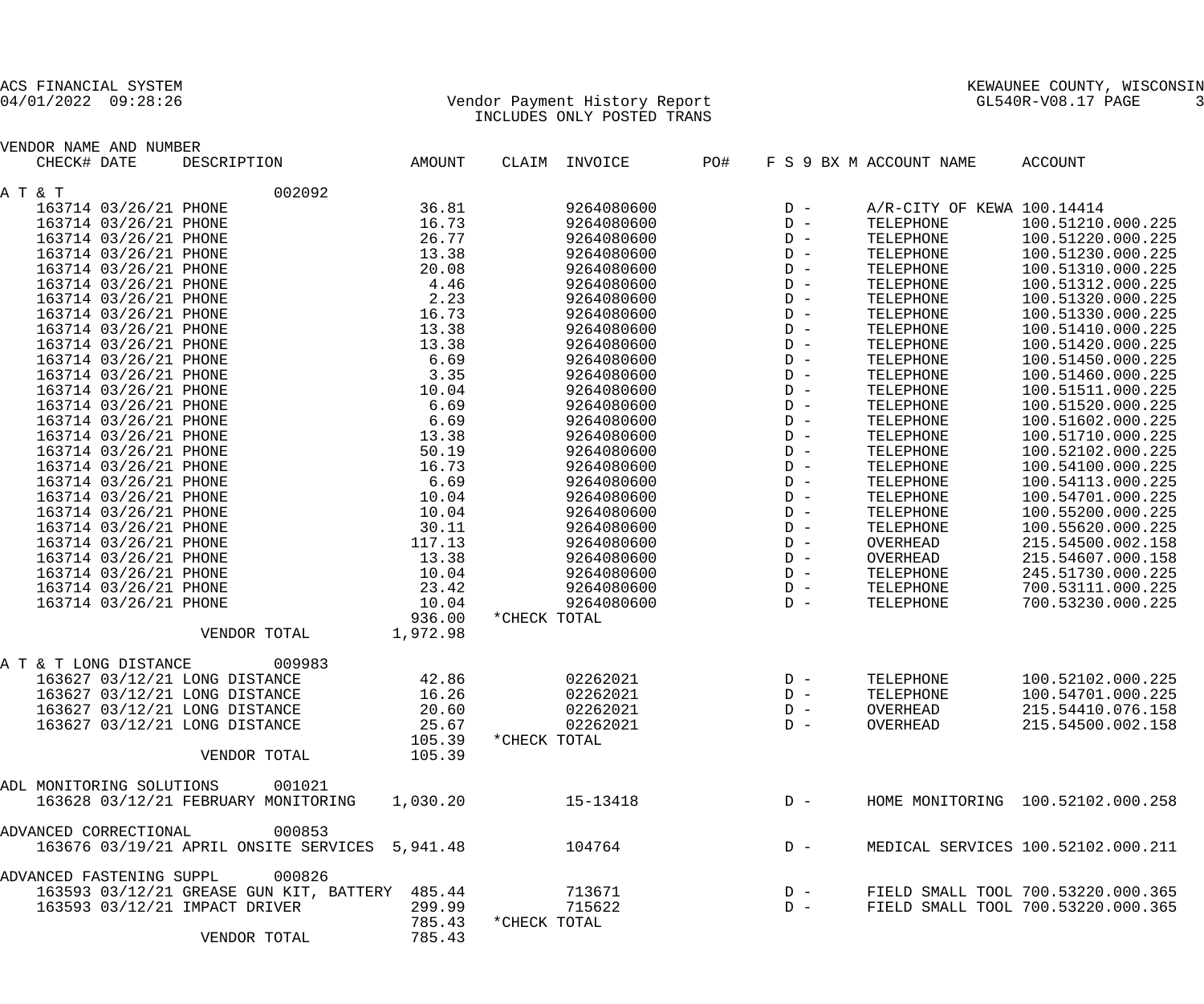| ACS FINANCIAL SYSTEM<br>$04/01/2022$ 09:28:26                                                                                                                                                                              |                                                                                       | Vendor Payment History Report<br>INCLUDES ONLY POSTED TRANS                                            |                                           |                                                                                                                                                    | KEWAUNEE COUNTY, WISCONSIN<br>GL540R-V08.17 PAGE                                                      |
|----------------------------------------------------------------------------------------------------------------------------------------------------------------------------------------------------------------------------|---------------------------------------------------------------------------------------|--------------------------------------------------------------------------------------------------------|-------------------------------------------|----------------------------------------------------------------------------------------------------------------------------------------------------|-------------------------------------------------------------------------------------------------------|
| VENDOR NAME AND NUMBER<br>DESCRIPTION<br>CHECK# DATE                                                                                                                                                                       | AMOUNT                                                                                | CLAIM INVOICE                                                                                          | PO#                                       | F S 9 BX M ACCOUNT NAME                                                                                                                            | ACCOUNT                                                                                               |
| ADVOCATES FOR HEALTHY 009900<br>163543 03/12/21 CST RESPITE                                                                                                                                                                | 1,134.00                                                                              | $354 - 8261$                                                                                           | $D -$                                     | RESPITE CARE                                                                                                                                       | 215.54500.811.201                                                                                     |
| 000006<br>AHNAPEE TOWN TREASURER<br>163715 03/26/21 LOTTERY CREDIT                                                                                                                                                         | 7,299.19                                                                              | APRIL2021                                                                                              | $D -$                                     | TAX ACCOUNT-AHNA 100.12101                                                                                                                         |                                                                                                       |
| 010029<br>AIRGAS USA LLC<br>163594 03/12/21 NITROGEN<br>163594 03/12/21 CYLINDER RENTALS                                                                                                                                   | 119.93<br>94.87<br>214.80                                                             | 9110180186<br>9977729554<br>*CHECK TOTAL                                                               | $D -$<br>$D -$                            | REPAIR PARTS<br>REPAIR PARTS                                                                                                                       | 700.16121<br>700.16121                                                                                |
| 163657 03/19/21 RENTAL GAS CYLINDERS                                                                                                                                                                                       | 340.41                                                                                | 9110700855                                                                                             | $D -$                                     | REPAIR PARTS                                                                                                                                       | 700.16121                                                                                             |
| 163702 03/26/21 GAS CYLINDERS<br>VENDOR TOTAL                                                                                                                                                                              | 377.85<br>933.06                                                                      | 9111006197                                                                                             | $D -$                                     | REPAIR PARTS                                                                                                                                       | 700.16121                                                                                             |
| ALGOMA CITY CLERK-TREASU<br>000009<br>163716 03/26/21 LOTTERY CREDIT                                                                                                                                                       | 58, 414.42                                                                            | APRIL2021                                                                                              | $D -$                                     | TAX ACCOUNT-ALGO 100.12113                                                                                                                         |                                                                                                       |
| 000016<br>ALGOMA PUBLIC LIBRARY<br>163465 03/05/21 1ST QUARTER PAYMENT                                                                                                                                                     | 25,097.75                                                                             | 1STALG2021                                                                                             | $D -$                                     |                                                                                                                                                    | QUARTERLY PAYMEN 100.55110.000.601                                                                    |
| 163466 03/05/21 2019 MANITOWOC USAGE<br>VENDOR TOTAL                                                                                                                                                                       | 16.64<br>25, 114.39                                                                   | 2019 MANITOWOC                                                                                         | $D -$                                     | 2 LIBRARY STATE AI 100.43571.000                                                                                                                   |                                                                                                       |
| ALGOMA SCHOOL DISTRICT<br>001066<br>163717 03/26/21 LOTTERY CREDIT<br>163717 03/26/21 LOTTERY CREDIT<br>163717 03/26/21 LOTTERY CREDIT<br>163717 03/26/21 LOTTERY CREDIT<br>163717 03/26/21 LOTTERY CREDIT<br>VENDOR TOTAL | 22,374.77<br>4,086.84<br>9,099.23<br>11,838.47<br>45,597.37<br>92,996.68<br>92,996.68 | APRIL2021<br>APRIL2021<br>APRIL2021<br>APRIL2021<br>APRIL2021<br>*CHECK TOTAL                          | $D -$<br>$D -$<br>$D -$<br>$D -$<br>$D -$ | TAX ACCOUNT-AHNA 100.12101<br>TAX ACCOUNT-CASC 100.12103<br>TAX ACCOUNT-LINC 100.12105<br>TAX ACCOUNT-PIER 100.12108<br>TAX ACCOUNT-ALGO 100.12113 |                                                                                                       |
| 000020<br>ALGOMA UTILITIES<br>163629 03/12/21 ALG SHOP WATER<br>163629 03/12/21 ALG SHOP ELECTRIC<br>163629 03/12/21 ELECTRIC<br>163629 03/12/21 ELECTRIC<br>163629 03/12/21 GREENFIELD TOWER<br>VENDOR TOTAL              | 150.36<br>163.28<br>9.24<br>4.16<br>91.41<br>418.45<br>418.45                         | 02262021-03778<br>02262021-03778<br>02262021-03805<br>02262021-03805<br>02262021-06657<br>*CHECK TOTAL | $D -$<br>$D -$<br>$D -$<br>$D -$<br>$D -$ | WATER & SEWER<br>ELECTRIC<br>OFFICE SUPPLIES<br>TRAINING<br>ELECTRIC                                                                               | 700.53270.000.221<br>700.53270.000.222<br>100.52600.000.312<br>100.52601.000.336<br>100.52102.000.222 |
| 010207<br>ALPHA HYDRAULICS LLC<br>163595 03/12/21 SPINNER MOTORS                                                                                                                                                           | 609.35                                                                                | 12439                                                                                                  | $D -$                                     | REPAIR PARTS                                                                                                                                       | 700.16121                                                                                             |
| AMERICAN FAMILY LIFE ASS<br>000022<br>163630 03/12/21 AFLAC INSURANCE                                                                                                                                                      | 1,136.02                                                                              | 584947                                                                                                 | $D -$                                     | CANCER, INTENSIVE 800.21533                                                                                                                        |                                                                                                       |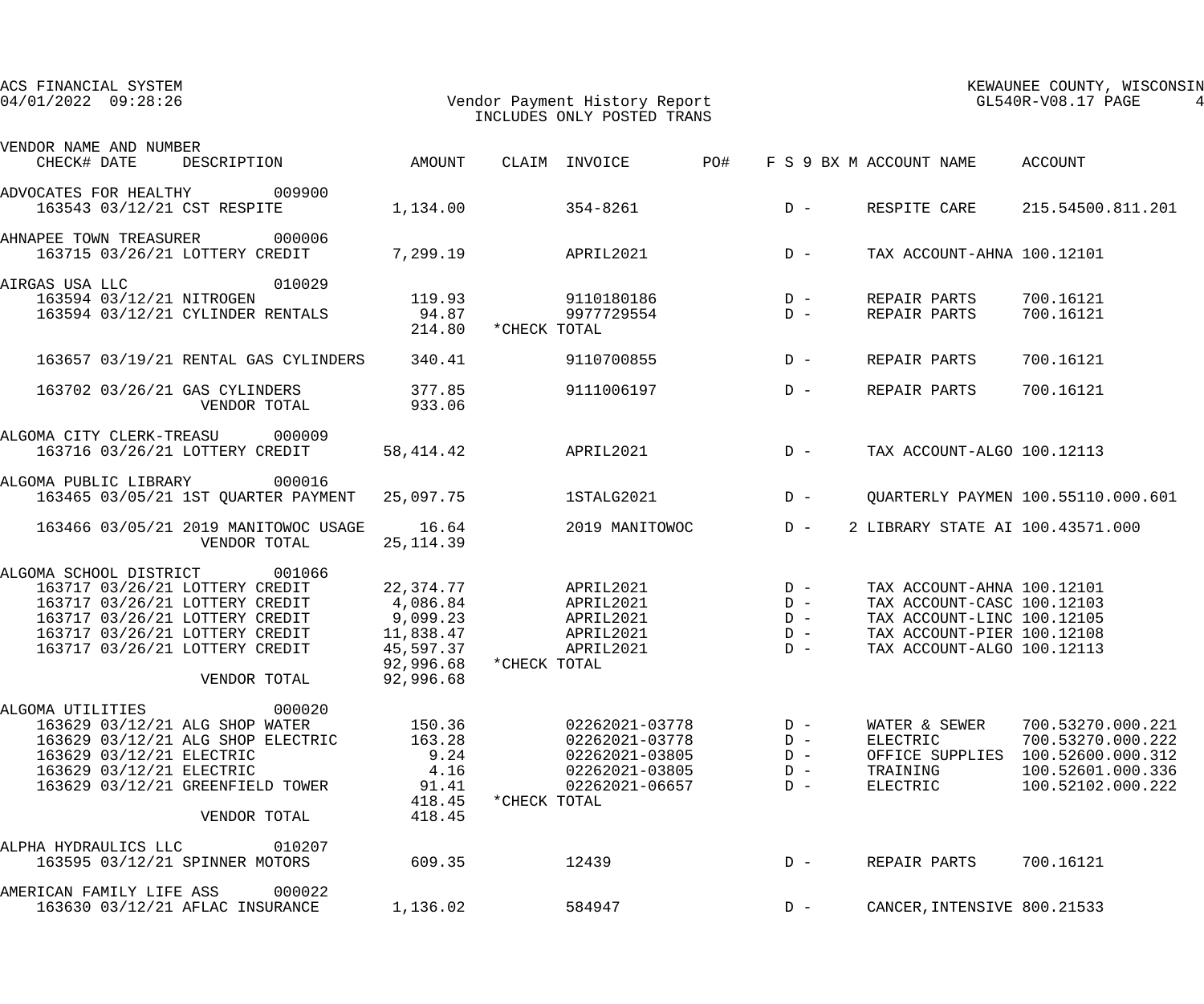| ACS FINANCIAL SYSTEM     |                                                 |        |                                     |                     |                                                             |     |       |                             | KEWAUNEE COUNTY, WISCONSIN         |
|--------------------------|-------------------------------------------------|--------|-------------------------------------|---------------------|-------------------------------------------------------------|-----|-------|-----------------------------|------------------------------------|
| $04/01/2022$ $09:28:26$  |                                                 |        |                                     |                     | Vendor Payment History Report<br>INCLUDES ONLY POSTED TRANS |     |       |                             | GL540R-V08.17 PAGE                 |
|                          |                                                 |        |                                     |                     |                                                             |     |       |                             |                                    |
| VENDOR NAME AND NUMBER   |                                                 |        |                                     |                     |                                                             |     |       |                             |                                    |
| CHECK# DATE              | DESCRIPTION                                     |        | AMOUNT                              |                     | CLAIM INVOICE                                               | PO# |       | F S 9 BX M ACCOUNT NAME     | ACCOUNT                            |
| AMERICAN FAMILY LIFE ASS |                                                 | 000022 |                                     |                     |                                                             |     |       |                             |                                    |
| 163677 03/19/21 AFLAC    |                                                 |        | 1,136.02                            |                     | 833366                                                      |     | $D -$ | CANCER, INTENSIVE 800.21533 |                                    |
|                          | VENDOR TOTAL                                    |        | 2,272.04                            |                     |                                                             |     |       |                             |                                    |
|                          |                                                 | 009005 |                                     |                     |                                                             |     |       |                             |                                    |
| ANNOYE/MELISSA           | 163544 03/12/21 FEBRUARY TRAVEL                 |        | 12.32                               |                     | MA 022821                                                   |     | $D -$ | OVERHEAD                    | 215.54300.429.158                  |
|                          | 163544 03/12/21 FEBRUARY TRAVEL                 |        | 52.08                               |                     | MA 022821                                                   |     | $D -$ | OVERHEAD                    | 215.54500.811.158                  |
|                          | 163544 03/12/21 FEBRUARY TRAVEL                 |        | 17.63                               |                     | MA 022821                                                   |     | $D -$ | OVERHEAD                    | 215.54607.000.158                  |
|                          |                                                 |        |                                     | 82.03 * CHECK TOTAL |                                                             |     |       |                             |                                    |
|                          | VENDOR TOTAL                                    |        | 82.03                               |                     |                                                             |     |       |                             |                                    |
|                          |                                                 |        |                                     |                     |                                                             |     |       |                             |                                    |
| ARING EQUIPMENT COMPANY, |                                                 | 000028 |                                     |                     |                                                             |     |       |                             |                                    |
|                          | 163596 03/12/21 SPROCKET, KEY, SCREW 308.50     |        |                                     |                     | 767090                                                      |     | $D -$ | REPAIR PARTS                | 700.16121                          |
|                          | 163596 03/12/21 FLOOR PLATES                    |        | 2,028.63                            |                     | 767168                                                      |     | $D -$ | REPAIR PARTS                | 700.16121                          |
|                          | 163596 03/12/21 GASKETS & TUBES                 |        | 733.42                              |                     | 767802                                                      |     | $D -$ | REPAIR PARTS                | 700.16121                          |
|                          |                                                 |        | 3,070.55 *CHECK TOTAL               |                     |                                                             |     |       |                             |                                    |
|                          | VENDOR TOTAL                                    |        | 3,070.55                            |                     |                                                             |     |       |                             |                                    |
| ASSOCIATED BANK, GREEN B |                                                 | 000031 |                                     |                     |                                                             |     |       |                             |                                    |
|                          | 163678 03/19/21 PRIN PMT                        |        | 450,000.00                          |                     | 021921/492-210                                              |     | $D -$ |                             | PRINCIPAL-20 REF 300.58120.000.601 |
|                          | 163678 03/19/21 INTEREST PMT                    |        | 52,650.00                           |                     | $021921/492 - 210$ D -                                      |     |       |                             | INTEREST-20 REFU 300.58220.000.601 |
|                          |                                                 |        | 502,650.00 * CHECK TOTAL            |                     |                                                             |     |       |                             |                                    |
|                          | VENDOR TOTAL                                    |        | 502,650.00                          |                     |                                                             |     |       |                             |                                    |
| AUTOMATED LOGIC CONTRACT |                                                 | 000996 |                                     |                     |                                                             |     |       |                             |                                    |
|                          | 163467 03/05/21 HVAC PROJECT                    |        | 14,500.00                           |                     | 319799                                                      |     | $D -$ | OUTLAY                      | 100.51605.000.813                  |
|                          | 163467 03/05/21 HVAC PROJECT                    |        | 10,000.00                           |                     | 320030                                                      |     | $D -$ | OUTLAY                      | 100.51605.000.813                  |
|                          |                                                 |        |                                     |                     | 321154                                                      |     | $D -$ |                             |                                    |
|                          | 163467 03/05/21 HVAC PROJECT                    |        | 23,500.00<br>48,000.00 *CHECK TOTAL |                     |                                                             |     |       | OUTLAY                      | 100.51605.000.813                  |
|                          | VENDOR TOTAL                                    |        | 48,000.00                           |                     |                                                             |     |       |                             |                                    |
|                          |                                                 |        |                                     |                     |                                                             |     |       |                             |                                    |
| AVENU HOLDINGS, LLC      |                                                 | 001124 |                                     |                     |                                                             |     |       |                             |                                    |
|                          | 163679 03/19/21 *20* APR-DEC2020 SUPPO 9,427.19 |        |                                     |                     | INVB-022097                                                 |     | $D -$ |                             | MAINTENANCE AGRE 100.51511.000.249 |
|                          | 163679 03/19/21 JANUARY SUPPORT                 |        | 1,054.29                            |                     | INVB-022098                                                 |     | $D -$ |                             | MAINTENANCE AGRE 100.51511.000.249 |
|                          | 163679 03/19/21 FEBRUARY SUPPORT                |        | 1,054.29                            |                     | INVB-022869                                                 |     | $D -$ |                             | MAINTENANCE AGRE 100.51511.000.249 |
|                          |                                                 |        | 11,535.77 * CHECK TOTAL             |                     |                                                             |     |       |                             |                                    |
|                          | VENDOR TOTAL                                    |        | 11,535.77                           |                     |                                                             |     |       |                             |                                    |
| AYRES ASSOCIATES INC     |                                                 | 000032 |                                     |                     |                                                             |     |       |                             |                                    |
|                          | 163597 03/12/21 PROFESSIONAL SERVICES 5,641.00  |        |                                     |                     | 191078                                                      |     | $D -$ |                             | CONTRACTED SERVI 600.54923.000.296 |
|                          | 163597 03/12/21 MOLLEY'S BRIDGE CHIPS 5,760.00  |        |                                     |                     | 191232                                                      |     | $D -$ |                             | ENGINEERING SERV 700.53310.042.215 |
|                          |                                                 |        | 11,401.00                           | *CHECK TOTAL        |                                                             |     |       |                             |                                    |
|                          | VENDOR TOTAL                                    |        | 11,401.00                           |                     |                                                             |     |       |                             |                                    |
| BALL AUTO & TRUCK PARTS  |                                                 | 009907 |                                     |                     |                                                             |     |       |                             |                                    |
|                          | 163462 03/05/21 STARTER                         |        | 226.67                              |                     | 315761                                                      |     | $D -$ | REPAIR PARTS                | 700.16121                          |
|                          | 163462 03/05/21 FILTER                          |        | 13.19                               |                     | 315772                                                      |     | $D -$ | REPAIR PARTS                | 700.16121                          |
|                          | 163462 03/05/21 CORE DEPOSIT                    |        | 66.00CR                             |                     | 315799                                                      |     | $D -$ | REPAIR PARTS                | 700.16121                          |
|                          |                                                 |        |                                     |                     |                                                             |     |       |                             |                                    |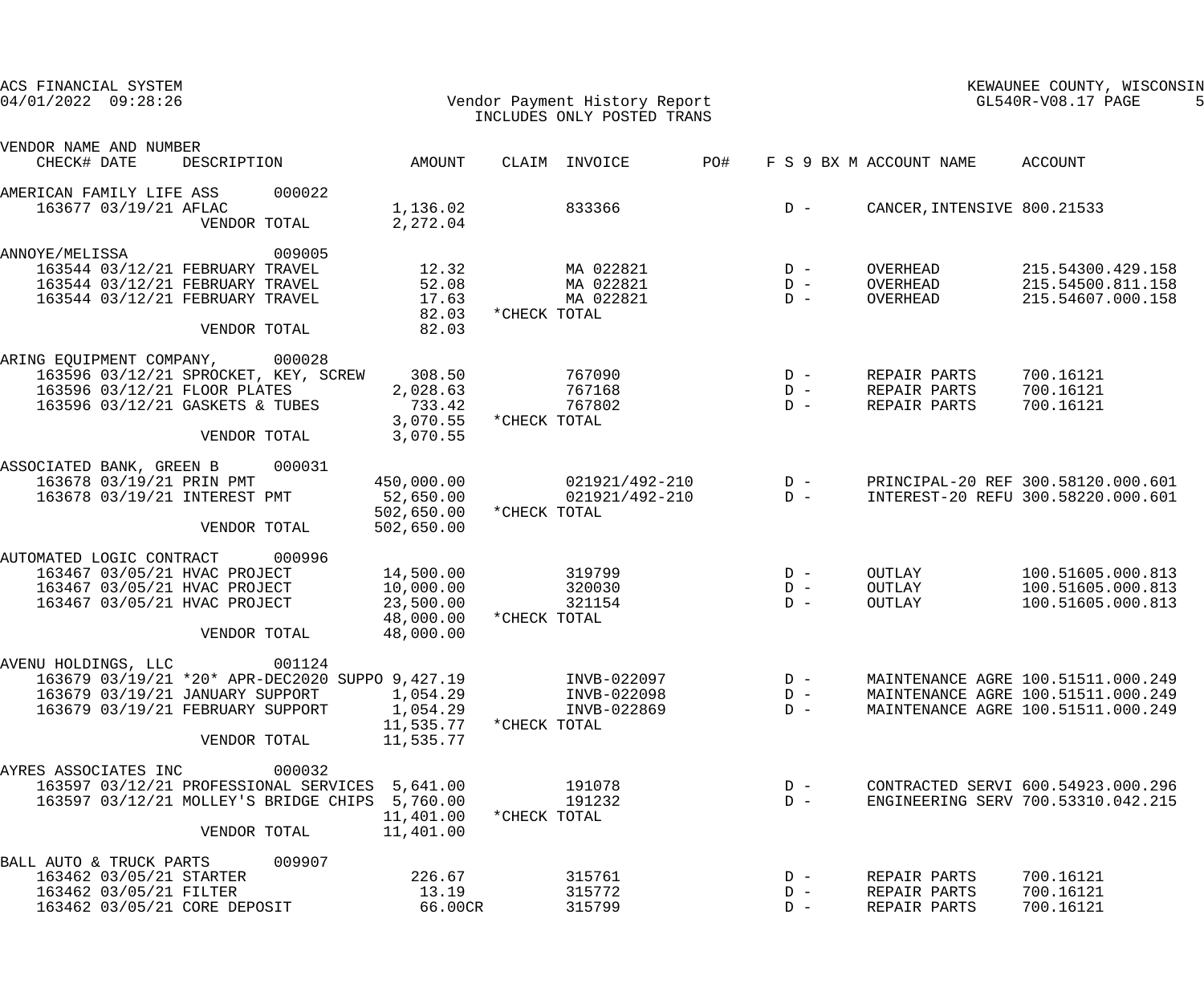| ACS FINANCIAL SYSTEM     |                         |                                                                                                                                                                                                                                                                               |                                                               |              |                                                                                                                                                                                                                                                                                                                                                                                           |            |       |                            | KEWAUNEE COUNTY, WISCONSIN                       |
|--------------------------|-------------------------|-------------------------------------------------------------------------------------------------------------------------------------------------------------------------------------------------------------------------------------------------------------------------------|---------------------------------------------------------------|--------------|-------------------------------------------------------------------------------------------------------------------------------------------------------------------------------------------------------------------------------------------------------------------------------------------------------------------------------------------------------------------------------------------|------------|-------|----------------------------|--------------------------------------------------|
| $04/01/2022$ 09:28:26    |                         | Vendor Payment History Report                                                                                                                                                                                                                                                 |                                                               |              | INCLUDES ONLY POSTED TRANS                                                                                                                                                                                                                                                                                                                                                                |            |       |                            | KEWAUNEE COUNTY, WIS<br>GL540R-V08.17 PAGE<br>-6 |
| VENDOR NAME AND NUMBER   |                         |                                                                                                                                                                                                                                                                               |                                                               |              |                                                                                                                                                                                                                                                                                                                                                                                           |            |       |                            |                                                  |
| CHECK# DATE              |                         | DESCRIPTION AMOUNT                                                                                                                                                                                                                                                            |                                                               |              | CLAIM INVOICE                                                                                                                                                                                                                                                                                                                                                                             | <b>PO#</b> |       | F S 9 BX M ACCOUNT NAME    | ACCOUNT                                          |
|                          |                         | BALL AUTO & TRUCK PARTS 009907                                                                                                                                                                                                                                                |                                                               |              |                                                                                                                                                                                                                                                                                                                                                                                           |            |       |                            |                                                  |
|                          |                         | 163462 03/05/21 FILTERS                                                                                                                                                                                                                                                       | 41.48                                                         |              | 315871                                                                                                                                                                                                                                                                                                                                                                                    |            |       | REPAIR PARTS               | 700.16121                                        |
|                          | 163462 03/05/21 FILTER  |                                                                                                                                                                                                                                                                               | 6.14                                                          |              |                                                                                                                                                                                                                                                                                                                                                                                           |            |       | REPAIR PARTS               | 700.16121                                        |
|                          |                         |                                                                                                                                                                                                                                                                               |                                                               |              |                                                                                                                                                                                                                                                                                                                                                                                           |            |       | REPAIR PARTS               | 700.16121                                        |
|                          |                         | 163462 03/05/21 DAMAGED FILTER 6.14CR<br>163462 03/05/21 BATTERY 19.69                                                                                                                                                                                                        |                                                               |              |                                                                                                                                                                                                                                                                                                                                                                                           |            |       | TIRES & BATTERIE 700.16122 |                                                  |
|                          |                         |                                                                                                                                                                                                                                                                               |                                                               |              |                                                                                                                                                                                                                                                                                                                                                                                           |            |       | REPAIR PARTS               | 700.16121                                        |
|                          |                         | 100702 03/05/21 BEARING<br>163462 03/05/21 BLACK PAINT 146.99<br>163462 03/05/21 CORE DEDOCIT                                                                                                                                                                                 |                                                               |              | $\begin{array}{lllllllllllllll} 315871 & & & & & & & & & & & \\ 315890 & & & & & & & & & & & \\ 315954 & & & & & & & & & & & \\ 316224 & & & & & & & & & & & \\ 316308 & & & & & & & & & & & \\ 316365 & & & & & & & & & & & \\ 316437 & & & & & & & & & & & \\ 316437 & & & & & & & & & & & \\ 316447 & & & & & & & & & & & \\ 316447 & & & & & & & & & & & \\ 316447 & & & & & & & & &$ |            |       | PAINT                      | 700.16112                                        |
|                          |                         | 163462 03/05/21 CORE DEPOSIT 10.00CR                                                                                                                                                                                                                                          |                                                               |              |                                                                                                                                                                                                                                                                                                                                                                                           |            |       | TIRES & BATTERIE 700.16122 |                                                  |
|                          | 163462 03/05/21 FILTER  |                                                                                                                                                                                                                                                                               | $\begin{array}{r} 7.70 \\ 7.70 \\ 366.99 \\ 9.95 \end{array}$ |              |                                                                                                                                                                                                                                                                                                                                                                                           |            |       | REPAIR PARTS               | 700.16121                                        |
|                          |                         | 163462 03/05/21 PAINT                                                                                                                                                                                                                                                         |                                                               |              |                                                                                                                                                                                                                                                                                                                                                                                           |            |       | PAINT                      | 700.16112                                        |
|                          |                         | 163462 03/05/21 LIGHT<br>163462 03/05/21 FLASHER                                                                                                                                                                                                                              |                                                               |              |                                                                                                                                                                                                                                                                                                                                                                                           |            |       | REPAIR PARTS               | 700.16121                                        |
|                          |                         |                                                                                                                                                                                                                                                                               | 47.60                                                         |              |                                                                                                                                                                                                                                                                                                                                                                                           |            |       | REPAIR PARTS               | 700.16121                                        |
|                          |                         | 163462 03/05/21 CIRCUIT BREAKER 4.58                                                                                                                                                                                                                                          |                                                               |              |                                                                                                                                                                                                                                                                                                                                                                                           |            |       | REPAIR PARTS               | 700.16121                                        |
|                          | 163462 03/05/21 BEARING |                                                                                                                                                                                                                                                                               |                                                               |              |                                                                                                                                                                                                                                                                                                                                                                                           |            |       | REPAIR PARTS               | 700.16121                                        |
|                          |                         | 163462 03/05/21 BEARING                                                                                                                                                                                                                                                       | $49.02$<br>$46.36CR$                                          |              |                                                                                                                                                                                                                                                                                                                                                                                           |            |       | REPAIR PARTS               | 700.16121                                        |
|                          |                         |                                                                                                                                                                                                                                                                               | 989.61 *CHECK TOTAL                                           |              |                                                                                                                                                                                                                                                                                                                                                                                           |            |       |                            |                                                  |
|                          |                         | VENDOR TOTAL                                                                                                                                                                                                                                                                  | 989.61                                                        |              |                                                                                                                                                                                                                                                                                                                                                                                           |            |       |                            |                                                  |
|                          |                         | BANFIELD/KAETHE M. 010135                                                                                                                                                                                                                                                     |                                                               |              |                                                                                                                                                                                                                                                                                                                                                                                           |            |       |                            |                                                  |
|                          |                         |                                                                                                                                                                                                                                                                               |                                                               |              |                                                                                                                                                                                                                                                                                                                                                                                           |            |       |                            |                                                  |
|                          |                         |                                                                                                                                                                                                                                                                               |                                                               |              |                                                                                                                                                                                                                                                                                                                                                                                           |            |       |                            |                                                  |
|                          |                         |                                                                                                                                                                                                                                                                               | 508.00                                                        | *CHECK TOTAL |                                                                                                                                                                                                                                                                                                                                                                                           |            |       |                            |                                                  |
|                          |                         | VENDOR TOTAL                                                                                                                                                                                                                                                                  | 508.00                                                        |              |                                                                                                                                                                                                                                                                                                                                                                                           |            |       |                            |                                                  |
| BARRAGAN/AMANDA          |                         | 000489                                                                                                                                                                                                                                                                        |                                                               |              |                                                                                                                                                                                                                                                                                                                                                                                           |            |       |                            |                                                  |
|                          |                         |                                                                                                                                                                                                                                                                               |                                                               |              |                                                                                                                                                                                                                                                                                                                                                                                           |            |       |                            | KINSHIP ASSESSME 215.54500.378.601               |
|                          |                         |                                                                                                                                                                                                                                                                               |                                                               |              |                                                                                                                                                                                                                                                                                                                                                                                           |            |       |                            | KINSHIP ASSESSME 215.54500.378.601               |
|                          |                         | $\begin{array}{cccccc} 163524 & 03/12/21 & 000809725002/01/2021 & 028 & 254.00 & 002110 & \text{IM} & 03/03/2021 & D-\\ 163524 & 03/12/21 & 000809725002/01/2021 & 028 & 254.00 & 002110 & \text{IM} & 03/03/2021 & D-\\ 163524 & 03/12/21 & 000809725002/01/2021 & 028 & 25$ |                                                               |              |                                                                                                                                                                                                                                                                                                                                                                                           |            |       |                            | KINSHIP ASSESSME 215.54500.378.601               |
|                          |                         |                                                                                                                                                                                                                                                                               |                                                               |              |                                                                                                                                                                                                                                                                                                                                                                                           |            |       |                            | KINSHIP ASSESSME 215.54500.378.601               |
|                          |                         |                                                                                                                                                                                                                                                                               |                                                               |              |                                                                                                                                                                                                                                                                                                                                                                                           |            |       |                            | KINSHIP ASSESSME 215.54500.378.601               |
|                          |                         | 163524 03/12/21 000809725002/01/2021 028 254.00                                                                                                                                                                                                                               |                                                               |              | 002110 IM 03/03/2021                                                                                                                                                                                                                                                                                                                                                                      |            | $D -$ |                            | KINSHIP ASSESSME 215.54500.378.601               |
|                          |                         |                                                                                                                                                                                                                                                                               | 1,524.00                                                      | *CHECK TOTAL |                                                                                                                                                                                                                                                                                                                                                                                           |            |       |                            |                                                  |
|                          |                         | VENDOR TOTAL                                                                                                                                                                                                                                                                  | 1,524.00                                                      |              |                                                                                                                                                                                                                                                                                                                                                                                           |            |       |                            |                                                  |
| BARRIENTOS DESIGN & CONS |                         | 001209                                                                                                                                                                                                                                                                        |                                                               |              |                                                                                                                                                                                                                                                                                                                                                                                           |            |       |                            |                                                  |
|                          |                         | 163598 03/12/21 2ND PHASE                                                                                                                                                                                                                                                     | 5,173.00                                                      |              | 1521                                                                                                                                                                                                                                                                                                                                                                                      |            | $D -$ |                            | ENGINEERING SERV 700.53270.000.215               |
| BARTELT BUSINESS MACHINE |                         | 003881                                                                                                                                                                                                                                                                        |                                                               |              |                                                                                                                                                                                                                                                                                                                                                                                           |            |       |                            |                                                  |
|                          |                         | 163631 03/12/21 FEBRUARY COPIES                                                                                                                                                                                                                                               | 324.19                                                        |              | 122363                                                                                                                                                                                                                                                                                                                                                                                    |            | $D -$ |                            | EQUIPMENT RENTAL 100.51100.000.533               |
|                          |                         | 163631 03/12/21 FEBRUARY COPIES                                                                                                                                                                                                                                               | 129.45                                                        |              | 122364                                                                                                                                                                                                                                                                                                                                                                                    |            | $D -$ | OVERHEAD                   | 215.54500.002.158                                |
|                          |                         | 163631 03/12/21 FEBRUARY COPIES                                                                                                                                                                                                                                               | 27.04                                                         |              | 122365                                                                                                                                                                                                                                                                                                                                                                                    |            | $D -$ | OVERHEAD                   | 215.54500.002.158                                |
|                          |                         | 163631 03/12/21 FEBRUARY COPIES                                                                                                                                                                                                                                               | 9.84                                                          |              | 122366                                                                                                                                                                                                                                                                                                                                                                                    |            | $D -$ |                            | EQUIPMENT RENTAL 100.52102.000.533               |
|                          |                         | 163631 03/12/21 FEBRUARY COPIES                                                                                                                                                                                                                                               | 22.29                                                         |              | 122367                                                                                                                                                                                                                                                                                                                                                                                    |            | $D -$ | OVERHEAD                   | 215.54500.002.158                                |
|                          |                         | 163631 03/12/21 FEBRUARY COPIES                                                                                                                                                                                                                                               | 112.20                                                        |              | 122368                                                                                                                                                                                                                                                                                                                                                                                    |            | $D -$ |                            | EQUIPMENT RENTAL 100.54100.000.533               |
|                          |                         | 163631 03/12/21 FEBRUARY COPIES                                                                                                                                                                                                                                               | 9.67                                                          |              | 122369                                                                                                                                                                                                                                                                                                                                                                                    |            | $D -$ |                            | EQUIPMENT RENTAL 100.51710.000.533               |
|                          |                         | 163631 03/12/21 FEBRUARY COPIES                                                                                                                                                                                                                                               | 101.41                                                        |              | 122370                                                                                                                                                                                                                                                                                                                                                                                    |            | $D -$ |                            | EQUIPMENT RENTAL 700.53111.000.533               |
|                          |                         | 163631 03/12/21 FEBRUARY COPIES                                                                                                                                                                                                                                               | 7.41                                                          |              | 122371                                                                                                                                                                                                                                                                                                                                                                                    |            | $D -$ |                            | EQUIPMENT RENTAL 100.51220.000.533               |

163631 03/12/21 FEBRUARY COPIES 11.82 122372 D - EQUIPMENT RENTAL 240.56101.000.533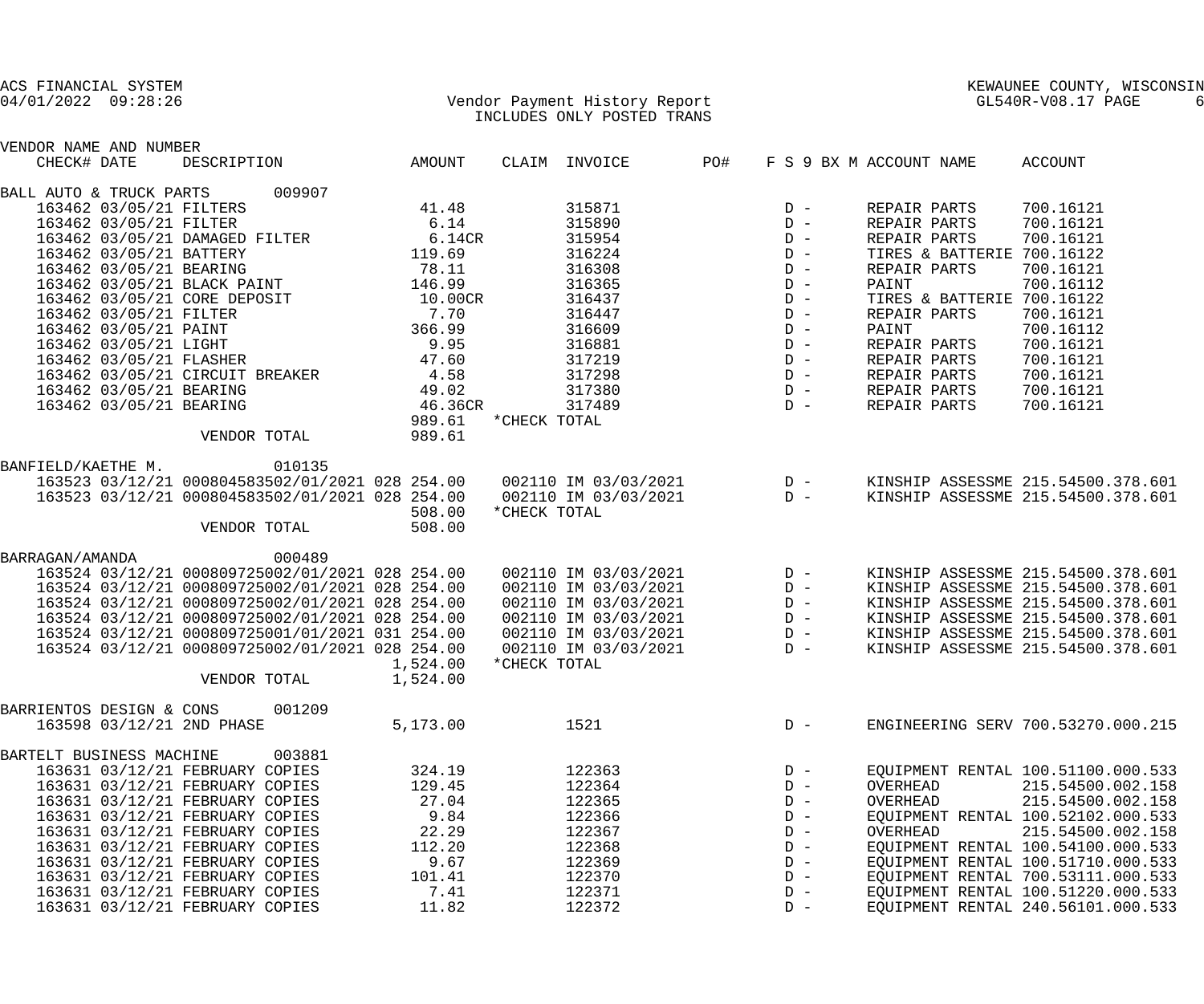| ACS FINANCIAL SYSTEM<br>$04/01/2022$ 09:28:26    | Vendor Payment History Report<br>INCLUDES ONLY POSTED TRANS | KEWAUNEE COUNTY, WISCONSIN<br>GL540R-V08.17 PAGE<br>7 |  |  |
|--------------------------------------------------|-------------------------------------------------------------|-------------------------------------------------------|--|--|
| VENDOR NAME AND NUMBER                           |                                                             |                                                       |  |  |
| CHECK# DATE<br>DESCRIPTION<br>AMOUNT             | PO#<br>CLAIM INVOICE<br>F S 9 BX M ACCOUNT NAME             | ACCOUNT                                               |  |  |
| BARTELT BUSINESS MACHINE<br>003881               |                                                             |                                                       |  |  |
| 163631 03/12/21 FEBRUARY COPIES                  | 3.81<br>122373<br>$D -$                                     | EQUIPMENT RENTAL 100.51210.000.533                    |  |  |
| 183.78<br>163631 03/12/21 FEBRUARY COPIES        | 122374<br>$D -$<br>OVERHEAD                                 | 215.54500.002.158                                     |  |  |
| 9.54<br>163631 03/12/21 FEBRUARY COPIES          | 122375<br>$D -$                                             | EQUIPMENT RENTAL 100.51230.000.533                    |  |  |
| 163631 03/12/21 FEBRUARY COPIES                  | 122376<br>39.99<br>$D -$                                    | EQUIPMENT RENTAL 100.52600.000.533                    |  |  |
| 163631 03/12/21 FEBRUARY COPIES                  | 79.99<br>122376<br>$D -$                                    | EQUIPMENT RENTAL 100.52601.000.533                    |  |  |
| 163631 03/12/21 FEBRUARY COPIES                  | 40.00<br>122376<br>$D -$                                    | EQUIPMENT RENTAL 100.52602.000.533                    |  |  |
| 170.50<br>163631 03/12/21 FEBRUARY COPIES        | 122377<br>$D -$                                             | EQUIPMENT RENTAL 100.51410.000.533                    |  |  |
| 163631 03/12/21 FEBRUARY COPIES                  | 5.74<br>122378<br>$D -$                                     | EQUIPMENT RENTAL 100.52102.000.533                    |  |  |
| 163631 03/12/21 FEBRUARY COPIES                  | 41.91<br>122379<br>$D -$                                    | EQUIPMENT RENTAL 100.55620.000.533                    |  |  |
| 47.58<br>163631 03/12/21 FEBRUARY COPIES         | 122380<br>$D -$                                             | EQUIPMENT RENTAL 100.51330.000.533                    |  |  |
| 163631 03/12/21 FEBRUARY COPIES                  | 3.18<br>122381<br>$D -$                                     | EQUIPMENT RENTAL 100.54701.000.533                    |  |  |
| 1,381.34                                         | *CHECK TOTAL                                                |                                                       |  |  |
| VENDOR TOTAL<br>1,381.34                         |                                                             |                                                       |  |  |
| 001222<br>BEAURAIN/DEBRA A                       |                                                             |                                                       |  |  |
| 163545 03/12/21 DRIVER ESCORT VOLUNTEER 171.53   | 0221db<br>D N 01                                            | TRAVEL EXPENSES 215.54607.000.332                     |  |  |
|                                                  |                                                             |                                                       |  |  |
| 010003<br><b>BELLIN HEALTH</b>                   |                                                             |                                                       |  |  |
| 163718 03/26/21 PRE EMPLOY SCREEN<br>40.00       | $030621 - 2633537$ D -                                      | MEDICAL SERVICES 100.51430.000.211                    |  |  |
| 73.00<br>163718 03/26/21 PRE EMPLOY SCREEN       | $D -$<br>031021-8007287                                     | MEDICAL SERVICES 100.51430.000.211                    |  |  |
| 113.00                                           | *CHECK TOTAL                                                |                                                       |  |  |
| VENDOR TOTAL<br>113.00                           |                                                             |                                                       |  |  |
| BELLIN PSYCHIATRIC CENTE<br>005588               |                                                             |                                                       |  |  |
| 163461 03/05/21 *20* MH INPATIENT                | 96.48<br>5208574951<br>$D -$                                | IN-PATIENT SERVI 215.54362.561.174                    |  |  |
| 424.38<br>163461 03/05/21 *20* MH INPATIENT      | 5208814341<br>$D -$                                         | IN-PATIENT SERVI 215.54362.561.174                    |  |  |
| 520.86                                           | *CHECK TOTAL                                                |                                                       |  |  |
| 520.86<br>VENDOR TOTAL                           |                                                             |                                                       |  |  |
| 005673<br>BENES/PATRICK                          |                                                             |                                                       |  |  |
| 163525 03/12/21 000802896202/01/2021 028 254.00  | $D -$<br>002110 IM 03/03/2021                               | KINSHIP ASSESSME 215.54500.378.601                    |  |  |
|                                                  |                                                             |                                                       |  |  |
| 001223<br>BENNETT/KIM                            |                                                             |                                                       |  |  |
| 163526 03/12/21 000809135602/01/2021 028 545.00  | 002110 IM 03/03/2021<br>$D -$                               | OUT OF HOME CARE 215.54501.341.414                    |  |  |
| 163526 03/12/21 000809135602/01/2021 028 320.00  | 002110 IM 03/03/2021<br>$D -$                               | OUT OF HOME CARE 215.54501.341.414                    |  |  |
| 163526 03/12/21 000809135602/01/2021 028 200.00  | 002110 IM 03/03/2021<br>$D -$                               | OUT OF HOME CARE 215.54501.341.414                    |  |  |
| 1,065.00                                         | *CHECK TOTAL                                                |                                                       |  |  |
| VENDOR TOTAL<br>1,065.00                         |                                                             |                                                       |  |  |
| BLUE PRINT SERVICE COMPA<br>001335               |                                                             |                                                       |  |  |
| 163599 03/12/21 2021 CTH AB & CTH A<br>338.25    | 141445<br>$D -$                                             | ENGINEERING SERV 700.53310.044.215                    |  |  |
|                                                  |                                                             |                                                       |  |  |
| 006670<br>BLUE WATER SERVICES LTD                |                                                             |                                                       |  |  |
| 163600 03/12/21 TRASH<br>176.12                  | 23025<br>$D -$                                              | CONTRACTED SERVI 700.53270.000.296                    |  |  |
| 000039<br>BOB BARKER COMPANY INC                 |                                                             |                                                       |  |  |
| 163468 03/05/21 ISOLATION CELL BLANKET<br>119.22 | NC1001586552<br>$D -$                                       | CANTEEN EXPENDIT 255.52106.000.295                    |  |  |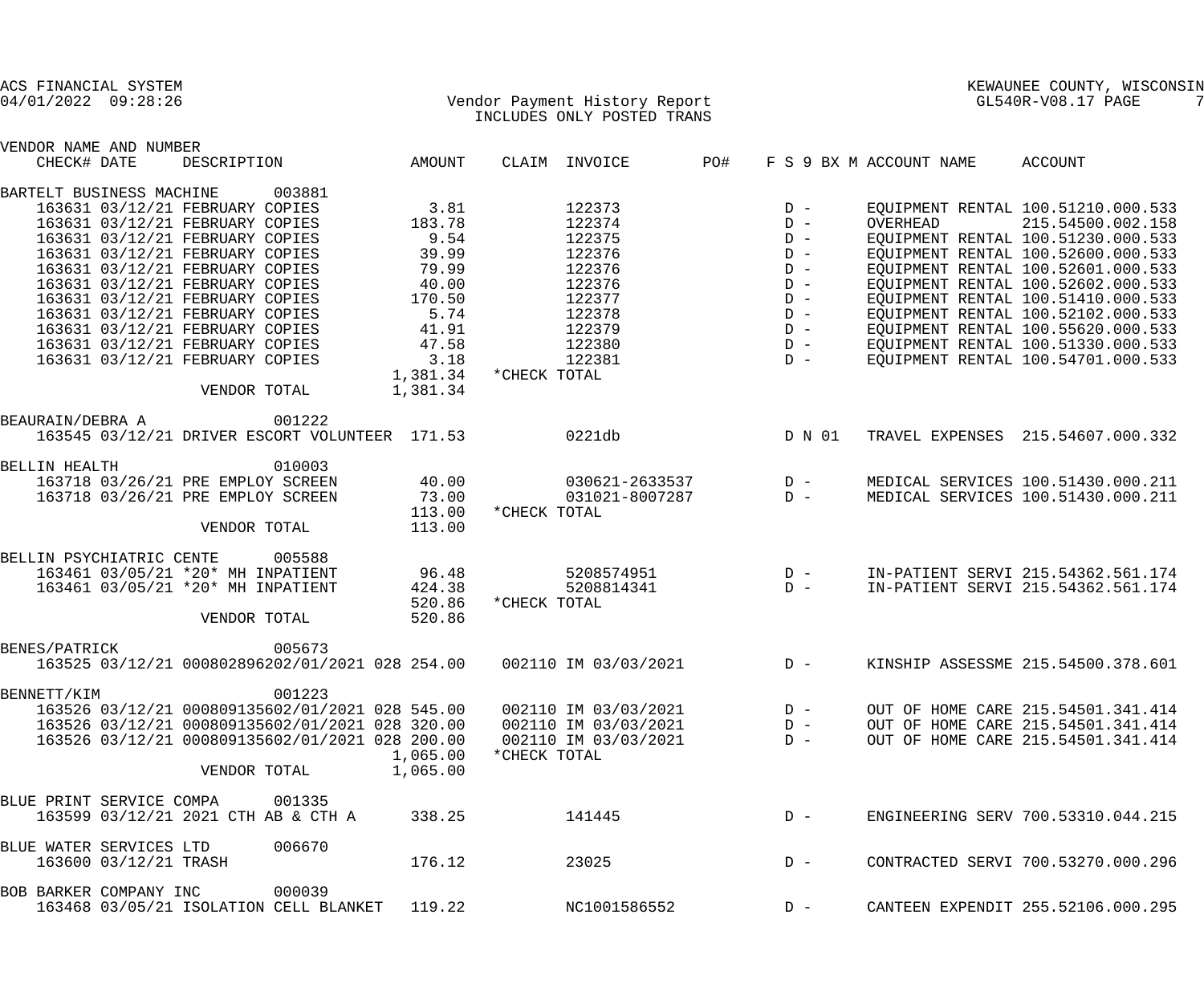| ACS FINANCIAL SYSTEM<br>$04/01/2022$ 09:28:26 |                         | Vendor Payment History Report<br>INCLUDES ONLY POSTED TRANS |                       |              |                          |     |                                         | KEWAUNEE COUNTY, WIS<br>GL540R-V08.17 PAGE | KEWAUNEE COUNTY, WISCONSIN         |
|-----------------------------------------------|-------------------------|-------------------------------------------------------------|-----------------------|--------------|--------------------------|-----|-----------------------------------------|--------------------------------------------|------------------------------------|
| VENDOR NAME AND NUMBER<br>CHECK# DATE         |                         | DESCRIPTION AMOUNT                                          |                       |              | CLAIM INVOICE            | PO# |                                         | F S 9 BX M ACCOUNT NAME ACCOUNT            |                                    |
| BOB'S AUTO PARTS LLC                          |                         | 000056                                                      |                       |              |                          |     |                                         |                                            |                                    |
|                                               |                         | 163632 03/12/21 BATTERY CHARGE                              | $770.00$<br>9.49      |              | 98818                    |     |                                         | TIRES & BATTERIE 700.16122                 |                                    |
|                                               |                         | 163632 03/12/21 NU FINISH WAX                               |                       |              | 98819                    |     |                                         | REPAIR PARTS                               | 700.16121                          |
|                                               |                         | 163632 03/12/21 SPARK PLUGS                                 | 19.14                 |              | 98844                    |     |                                         | REPAIR PARTS                               | 700.16121                          |
|                                               |                         | 163632 03/12/21 6 CYL IGN WIRES 73.85                       |                       |              | 98863                    |     |                                         | REPAIR PARTS 700.16121                     |                                    |
|                                               |                         | 163632 03/12/21 DISC A MEDIUM 3XNH 149.50                   |                       |              | 98869                    |     |                                         | REPAIR PARTS 700.16121                     |                                    |
|                                               | 163632 03/12/21 ACETONE |                                                             | 38.36                 |              | 98872                    |     |                                         | OIL, GREASE & AN 700.16128                 |                                    |
|                                               |                         | 163632 03/12/21 COOLING SYS                                 | 9.55                  |              | 98934                    |     |                                         | REPAIR PARTS                               | 700.16121                          |
|                                               |                         | 163632 03/12/21 BRK CLEANER LOW VOC                         | 78.84                 |              | 98989                    |     |                                         |                                            | HOUSEHOLD & JANI 700.53230.000.344 |
|                                               |                         |                                                             | 1,148.73 *CHECK TOTAL |              |                          |     |                                         |                                            |                                    |
|                                               |                         | VENDOR TOTAL                                                | 1,148.73              |              |                          |     |                                         |                                            |                                    |
|                                               |                         | BOSTON MUTUAL LIFE INSUR 000626                             |                       |              |                          |     |                                         |                                            |                                    |
|                                               |                         | 163633 03/12/21 LIFE INSURANCE 1,952.34                     |                       |              | 03012021                 |     | $D -$                                   | BOSTON MUTUAL                              | 800.21544                          |
| <b>BOUCHE/LAURIE</b>                          |                         | 003753                                                      |                       |              |                          |     |                                         |                                            |                                    |
|                                               |                         | 163546 03/12/21 PROGRAM EXPENSES                            |                       |              | 214.40 301610234feb21 D- |     |                                         | OVERHEAD                                   | 215.54607.000.158                  |
|                                               |                         | BREITLOW/MARY ANN 001096                                    |                       |              |                          |     |                                         |                                            |                                    |
|                                               |                         | 163547 03/12/21 DRIVER ESCORT VOLUNTEER 422.80 0221 mb      |                       |              |                          |     | D N 01                                  |                                            | TRAVEL EXPENSES 215.54607.000.332  |
| BROOKS TRACTOR                                |                         | 000060                                                      |                       |              |                          |     |                                         |                                            |                                    |
|                                               | 163601 03/12/21 PAD     |                                                             | 56.10                 |              | D88941                   |     | $\begin{array}{c}\nD \\ D\n\end{array}$ | REPAIR PARTS                               | 700.16121                          |
|                                               |                         | 163601 03/12/21 REPAIR HOOD TRAVEL TIME 593.96              | 650.06                | *CHECK TOTAL | 382030                   |     | $D -$                                   | REPAIR PARTS                               | 700.16121                          |
|                                               |                         | VENDOR TOTAL                                                | 650.06                |              |                          |     |                                         |                                            |                                    |
|                                               |                         | BROWN COUNTY GLASS 007530                                   |                       |              |                          |     |                                         |                                            |                                    |
|                                               |                         | 163703 03/26/21 REPLACEMENT WINDSHIELD 309.00               |                       | 17004        |                          |     | $D -$                                   | REPAIR PARTS                               | 700.16121                          |
| <b>BURKE/DIANE</b>                            |                         | 009760                                                      |                       |              |                          |     |                                         |                                            |                                    |
|                                               |                         | 163527 03/12/21 000804348202/01/2021 028 254.00             |                       |              | 002110 IM 03/03/2021     |     | $D -$                                   |                                            | KINSHIP ASSESSME 215.54500.378.601 |
|                                               |                         | 163527 03/12/21 000804348202/01/2021 028 254.00             |                       |              | 002110 IM 03/03/2021     |     | $D -$                                   |                                            | KINSHIP ASSESSME 215.54500.378.601 |
|                                               |                         | VENDOR TOTAL                                                | 508.00<br>508.00      | *CHECK TOTAL |                          |     |                                         |                                            |                                    |
| CARLTON TOWN TREASURER                        |                         | 000072                                                      |                       |              |                          |     |                                         |                                            |                                    |
|                                               |                         | 163719 03/26/21 LOTTERY CREDIT                              | 4,097.23              |              | APRIL2021                |     | $D -$                                   | TAX ACCOUNT-CARL 100.12102                 |                                    |
|                                               |                         |                                                             |                       |              |                          |     |                                         |                                            |                                    |
| CASCO TOWN TREASURER                          |                         | 000075                                                      |                       |              |                          |     |                                         |                                            |                                    |
|                                               |                         | 163720 03/26/21 LOTTERY CREDIT                              | 6,588.85              |              | APRIL2021                |     | $D -$                                   | TAX ACCOUNT-CASC 100.12103                 |                                    |
| CASCO VILLAGE TREASURER                       |                         | 000079                                                      |                       |              |                          |     |                                         |                                            |                                    |
|                                               |                         | 163721 03/26/21 LOTTERY CREDIT                              | 5,947.55              |              | APRIL2021                |     | $D -$                                   | TAX ACCOUNT-CASC 100.12111                 |                                    |
| CELLCOM                                       |                         | 003691                                                      |                       |              |                          |     |                                         |                                            |                                    |
|                                               |                         | 163680 03/19/21 MARCH CELLPHONE                             | 176.34                |              | 101357                   |     | $D -$                                   | TELEPHONE                                  | 227.54129.802.225                  |
|                                               |                         | 163680 03/19/21 MARCH CELLPHONES                            | 1,392.76              |              | 539451                   |     | $D -$                                   | TELEPHONE                                  | 100.52102.000.225                  |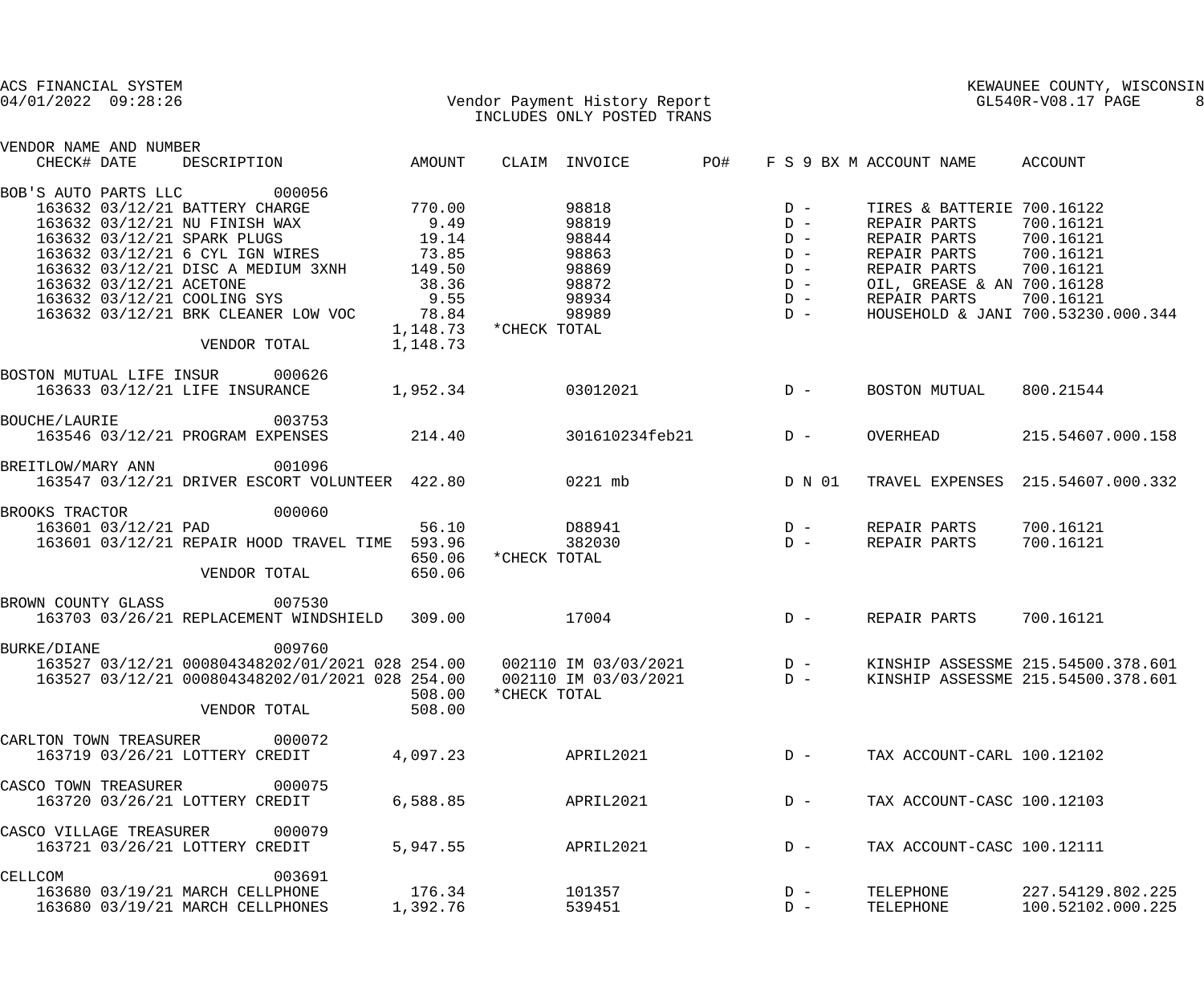## 04/01/2022 09:28:26 Vendor Payment History Report GL540R-V08.17 PAGE 9 INCLUDES ONLY POSTED TRANS

| VENDOR NAME AND NUMBER |                                  |                      |               |       |                         |                                |
|------------------------|----------------------------------|----------------------|---------------|-------|-------------------------|--------------------------------|
| CHECK# DATE            | DESCRIPTION AMOUNT               |                      | CLAIM INVOICE | PO#   | F S 9 BX M ACCOUNT NAME | ACCOUNT                        |
| CELLCOM                | 003691                           |                      |               |       |                         |                                |
|                        | 163680 03/19/21 MARCH CELLPHONE  | 3.99                 |               |       |                         |                                |
|                        | 163680 03/19/21 MARCH CELLPHONE  | 61.54                |               |       |                         |                                |
|                        | 163680 03/19/21 MARCH CELLPHONE  | 33.76                |               |       |                         |                                |
|                        | 163680 03/19/21 MARCH CELLPHONE  | 130.85               |               |       |                         |                                |
|                        | 163680 03/19/21 MARCH CELLPHONES | 141.53               |               |       |                         |                                |
|                        | 163680 03/19/21 MARCH CELLPHONE  | 54.33                |               |       |                         |                                |
|                        | 163680 03/19/21 MARCH CELLPHONE  | 31.90                |               |       |                         |                                |
|                        | 163680 03/19/21 MARCH CELLPHONE  | 5.10                 |               |       |                         |                                |
|                        | 163680 03/19/21 MARCH CELLPHONE  | 31.90                |               |       |                         |                                |
|                        | 163680 03/19/21 MARCH CELLPHONE  | 47.34                |               |       |                         |                                |
|                        | 163680 03/19/21 MARCH CELLPHONE  | 86.23                |               |       |                         |                                |
|                        | 163680 03/19/21 MARCH CELLPHONE  | 31.90                |               |       |                         |                                |
|                        | 163680 03/19/21 MARCH CELLPHONE  | 32.57                |               |       |                         |                                |
|                        | 163680 03/19/21 MARCH CELLPHONE  | 29.77                |               |       |                         |                                |
|                        | 163680 03/19/21 MARCH CELLPHONE  | 3.92                 |               |       |                         |                                |
|                        | 163680 03/19/21 MARCH CELLPHONE  | 3.92                 |               |       |                         |                                |
|                        | 163680 03/19/21 MARCH CELLPHONE  | 24.73                |               |       |                         |                                |
|                        | 163680 03/19/21 MARCH CELLPHONE  | 32.57                |               |       |                         |                                |
|                        | 163680 03/19/21 MARCH CELLPHONE  | 183.56               |               |       |                         |                                |
|                        | 163680 03/19/21 MARCH CELLPHONE  | 35.89                |               |       |                         |                                |
|                        | 163680 03/19/21 MARCH CELLPHONE  | 29.54                |               |       |                         |                                |
|                        | 163680 03/19/21 MARCH CELLPHONE  | 102.34               |               |       |                         |                                |
|                        | 163680 03/19/21 MARCH CELLPHONE  | 32.23                |               |       |                         |                                |
|                        | 163680 03/19/21 MARCH CELLPHONE  | 19.87                |               |       |                         |                                |
|                        | 163680 03/19/21 MARCH CELLPHONE  | 52.87                |               |       |                         |                                |
|                        | 163680 03/19/21 MARCH CELLPHONE  | 10.23                |               |       |                         |                                |
|                        | 163680 03/19/21 MARCH CELLPHONE  | 48.32                |               |       |                         |                                |
|                        | 163680 03/19/21 MARCH CELLPHONE  | 205.71               |               |       |                         |                                |
|                        | 163680 03/19/21 MARCH CELLPHONE  | 54.91                |               |       |                         |                                |
|                        | 163680 03/19/21 MARCH CELLPHONE  | 30.77                |               |       |                         |                                |
|                        | 163680 03/19/21 MARCH CELLPHONE  | 5.26                 |               |       |                         |                                |
|                        | 163680 03/19/21 MARCH CELLPHONE  | 4.31                 |               |       |                         |                                |
|                        | 163680 03/19/21 MARCH CELLPHONE  | 12.13                |               |       |                         |                                |
|                        | 163680 03/19/21 MARCH CELLPHONE  | 30.35                |               |       |                         | D - OVERHEAD 215.54500.366.158 |
|                        | 163680 03/19/21 MARCH CELLPHONE  | 11.44                | 539505        | $D -$ | OVERHEAD                | 215.54500.811.158              |
|                        | 163680 03/19/21 MARCH CELLPHONE  | 103.41               | 539505        | $D -$ | OVERHEAD                | 215.54501.341.158              |
|                        | 163680 03/19/21 MARCH CELLPHONE  | 30.10                | 539505        | $D -$ | OVERHEAD                | 215.54607.000.158              |
|                        | 163680 03/19/21 MARCH CELLPHONE  | 5.52                 | 539505        | $D -$ | OVERHEAD                | 215.54608.000.158              |
|                        | 163680 03/19/21 MARCH CELLPHONE  | 20.47                | 539505        | $D -$ | OVERHEAD                | 215.54614.000.158              |
|                        | 163680 03/19/21 MARCH CELLPHONE  | 5.50                 | 539505        | $D -$ | OVERHEAD                | 215.54616.000.158              |
|                        | 163680 03/19/21 MARCH CELLPHONE  | 7.60                 | 539505        | $D -$ | OVERHEAD                | 215.54620.000.158              |
|                        | 163680 03/19/21 MARCH CELLPHONE  | 43.89                | 539505        | $D -$ | OVERHEAD                | 215.54624.000.158              |
|                        | VENDOR TOTAL                     | 3,443.17<br>3,443.17 | *CHECK TOTAL  |       |                         |                                |
|                        |                                  |                      |               |       |                         |                                |
| CENTURYLINK            | 000568                           |                      |               |       |                         |                                |
|                        | 163469 03/05/21 MARCH PHONE BILL | 106.05               | 200938752     | $D -$ | TELEPHONE               | 100.52102.000.225              |
|                        | 163469 03/05/21 MARCH PHONE BILL | 213.00               | 200938752     | $D -$ | TELEPHONE               | 100.52600.000.225              |
|                        | 163469 03/05/21 MARCH PHONE BILL | 100.00               | 200938752     | $D -$ | TELEPHONE               | 100.52601.000.225              |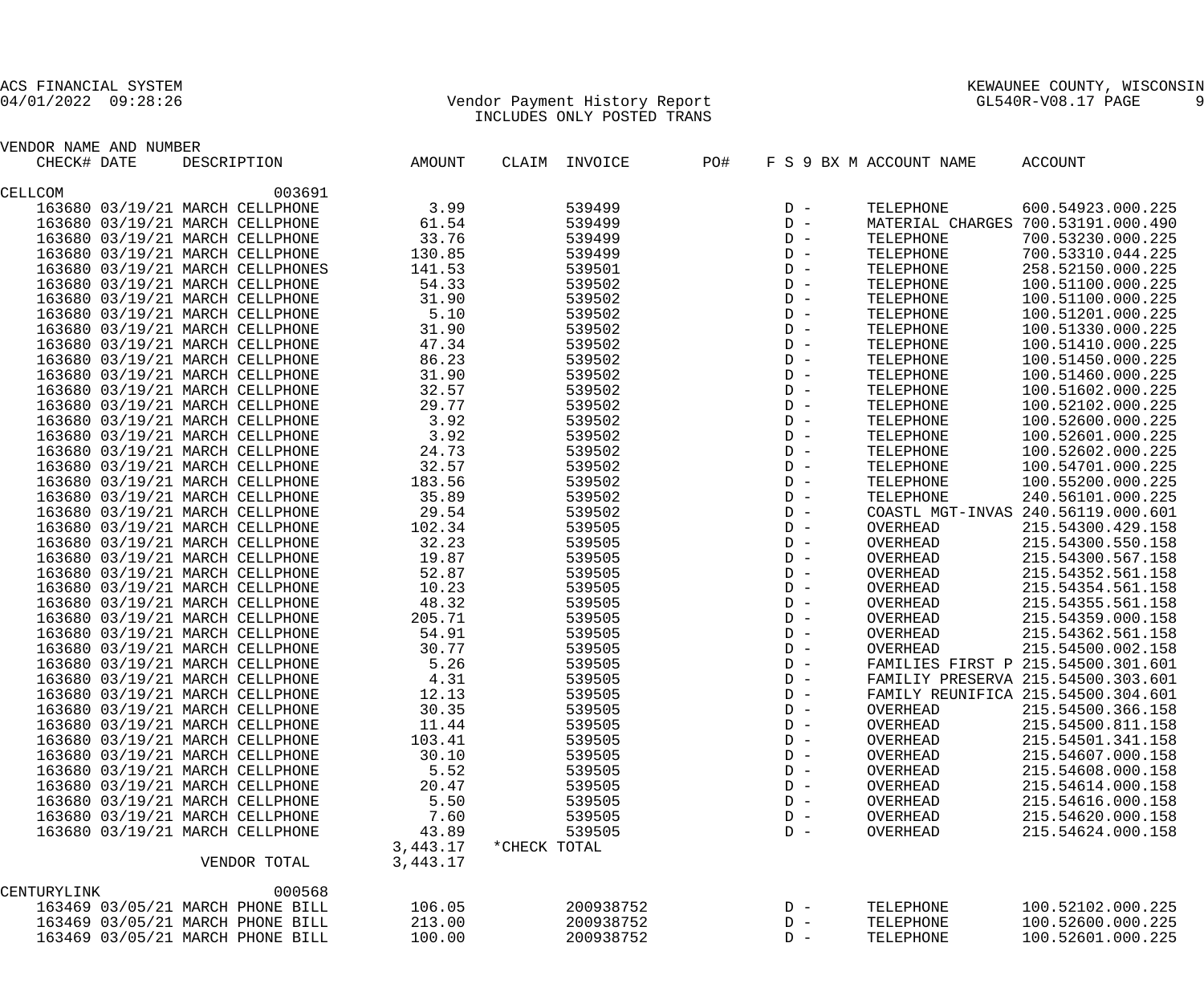| ACS FINANCIAL SYSTEM<br>$04/01/2022$ $09:28:26$<br>Vendor Payment History Report<br>INCLUDES ONLY POSTED TRANS |  |                                                                                                                                                                                                                                                                                                                                         |                                     |              |                                                             | KEWAUNEE COUNTY, WISCONSIN<br>$GL540R-\mathrm{V08.17}$ PAGE<br>10 |                                                             |                                     |                                                                                                                                                                                                                                                                        |  |
|----------------------------------------------------------------------------------------------------------------|--|-----------------------------------------------------------------------------------------------------------------------------------------------------------------------------------------------------------------------------------------------------------------------------------------------------------------------------------------|-------------------------------------|--------------|-------------------------------------------------------------|-------------------------------------------------------------------|-------------------------------------------------------------|-------------------------------------|------------------------------------------------------------------------------------------------------------------------------------------------------------------------------------------------------------------------------------------------------------------------|--|
| VENDOR NAME AND NUMBER                                                                                         |  |                                                                                                                                                                                                                                                                                                                                         |                                     |              |                                                             |                                                                   |                                                             |                                     |                                                                                                                                                                                                                                                                        |  |
| CHECK# DATE                                                                                                    |  | AMOUNT<br>DESCRIPTION                                                                                                                                                                                                                                                                                                                   |                                     |              | CLAIM INVOICE                                               | PO#                                                               |                                                             | F S 9 BX M ACCOUNT NAME             | ACCOUNT                                                                                                                                                                                                                                                                |  |
| CENTURYLINK                                                                                                    |  | 000568<br>163469 03/05/21 MARCH PHONE BILL<br>163469 03/05/21 MARCH PHONE BILL                                                                                                                                                                                                                                                          | 641.39<br>170.16<br>1,230.60        | *CHECK TOTAL | 200938752<br>200938752                                      |                                                                   | $D -$<br>$D -$                                              | TELEPHONE<br>TELEPHONE              | 100.52602.000.225<br>240.56101.000.225                                                                                                                                                                                                                                 |  |
|                                                                                                                |  | VENDOR TOTAL                                                                                                                                                                                                                                                                                                                            | 1,230.60                            |              |                                                             |                                                                   |                                                             |                                     |                                                                                                                                                                                                                                                                        |  |
| CENTURYLINK                                                                                                    |  | 009669<br>163634 03/12/21 FG'S FIRE ALARM                                                                                                                                                                                                                                                                                               | 112.06                              |              | 02242021-56691                                              |                                                                   | $D -$                                                       |                                     | BUILDING MAINTEN 100.55301.000.247                                                                                                                                                                                                                                     |  |
|                                                                                                                |  | 163722 03/26/21 STANGELVILLE PHONE<br>163722 03/26/21 MARCH 911 PHONE<br>163722 03/26/21 HOTMIX PHONE                                                                                                                                                                                                                                   | 61.88<br>120.42<br>55.82<br>238.12  | *CHECK TOTAL | 03072021-13316<br>03122021-10350<br>03122021-11131          |                                                                   | $D -$<br>$D -$<br>$D -$                                     | TELEPHONE<br>TELEPHONE<br>TELEPHONE | 700.53270.000.225<br>100.52102.000.225<br>700.53260.000.225                                                                                                                                                                                                            |  |
|                                                                                                                |  | 55.82<br>163759 03/26/21 HILLSIDE PHONE<br>VENDOR TOTAL                                                                                                                                                                                                                                                                                 | 406.00                              |              | 03122021-10606                                              |                                                                   | $D -$                                                       | TELEPHONE                           | 700.53270.000.225                                                                                                                                                                                                                                                      |  |
| CINTAS CORPORATION #443                                                                                        |  | 000820<br>163602 03/12/21 SHOP UNIFORMS & MATS 129.90<br>163602 03/12/21 SHOP UNIFORMS & MATS                                                                                                                                                                                                                                           | 121.46                              |              | 4077191635<br>4077853934                                    |                                                                   | $D -$<br>$D -$                                              |                                     | HOUSEHOLD & JANI 700.53230.000.344<br>HOUSEHOLD & JANI 700.53230.000.344                                                                                                                                                                                               |  |
|                                                                                                                |  | 163658 03/19/21 SHOP UNIFORMS & SUPPLIES 125.63                                                                                                                                                                                                                                                                                         | 251.36                              | *CHECK TOTAL | 4078539196                                                  |                                                                   | $D -$                                                       |                                     | HOUSEHOLD & JANI 700.53230.000.344                                                                                                                                                                                                                                     |  |
|                                                                                                                |  | 163704 03/26/21 SHOP UNIFORMS & SUPPLIES 125.34<br>VENDOR TOTAL                                                                                                                                                                                                                                                                         | 502.33                              |              | 4079161120                                                  |                                                                   | $D -$                                                       |                                     | HOUSEHOLD & JANI 700.53230.000.344                                                                                                                                                                                                                                     |  |
| COMMON GROUND HEALTHCARE                                                                                       |  | 000580<br>163635 03/12/21 R.KINSTETTER INSURANCE 169.98<br>163635 03/12/21 M. PARAL INSURANCE<br>VENDOR TOTAL                                                                                                                                                                                                                           | 530.08<br>700.06<br>700.06          | *CHECK TOTAL | 652903<br>654250                                            |                                                                   | $D -$<br>$D -$                                              |                                     | HEALTH INSURANCE 700.53210.000.154<br>HEALTH INSURANCE 100.55200.000.154                                                                                                                                                                                               |  |
| COREMATTERS PROJECT/THE                                                                                        |  | 001178<br>163470 03/05/21 STUDENT SUPPLY FEE                                                                                                                                                                                                                                                                                            | 580.00                              |              | $20 - 01$                                                   |                                                                   | $D -$                                                       |                                     | TRAINING/SCHOOL 100.52100.000.339                                                                                                                                                                                                                                      |  |
| CORNELIUS/DAVID                                                                                                |  | 003138<br>163471 03/05/21 D.CORNELIUS INSURANCE<br>163471 03/05/21 D.CORNELIUS INSURANCE<br>VENDOR TOTAL                                                                                                                                                                                                                                | 438.97<br>35.72<br>474.69<br>474.69 | *CHECK TOTAL | 03052021<br>03052021                                        |                                                                   | $D -$<br>$D -$                                              |                                     | HEALTH INSURANCE 100.52100.000.154<br>DENTAL INSURANCE 100.52100.000.155                                                                                                                                                                                               |  |
|                                                                                                                |  | COUNTRY KIDS, INC. 004571<br>163548 03/12/21 B-3 TEAM MEETINGS<br>163548 03/12/21 B3 OCCUPATIONAL THERAPIS 70.00<br>163548 03/12/21 B3 PT-OT TRAVEL<br>163548 03/12/21 B3 OCCUPATIONAL THERAPIS<br>163548 03/12/21 B3 OCCUPATIONAL THERAPIS 280.00<br>163548 03/12/21 B3 PT-OT TRAVEL<br>163548 03/12/21 B3 OCCUPATIONAL THERAPIS 70.00 | 140.00<br>52.50<br>70.00<br>52.50   |              | KC308<br>KC308<br>KC308<br>KC308<br>KC308<br>KC308<br>KC308 |                                                                   | $D -$<br>$D -$<br>$D -$<br>$D -$<br>$D -$<br>$D -$<br>$D -$ |                                     | INITIATIVE TO TH 215.54300.550.601<br>INITIATIVE TO TH 215.54300.550.601<br>INITIATIVE TO TH 215.54300.550.601<br>INITIATIVE TO TH 215.54300.550.601<br>INITIATIVE TO TH 215.54300.550.601<br>INITIATIVE TO TH 215.54300.550.601<br>INITIATIVE TO TH 215.54300.550.601 |  |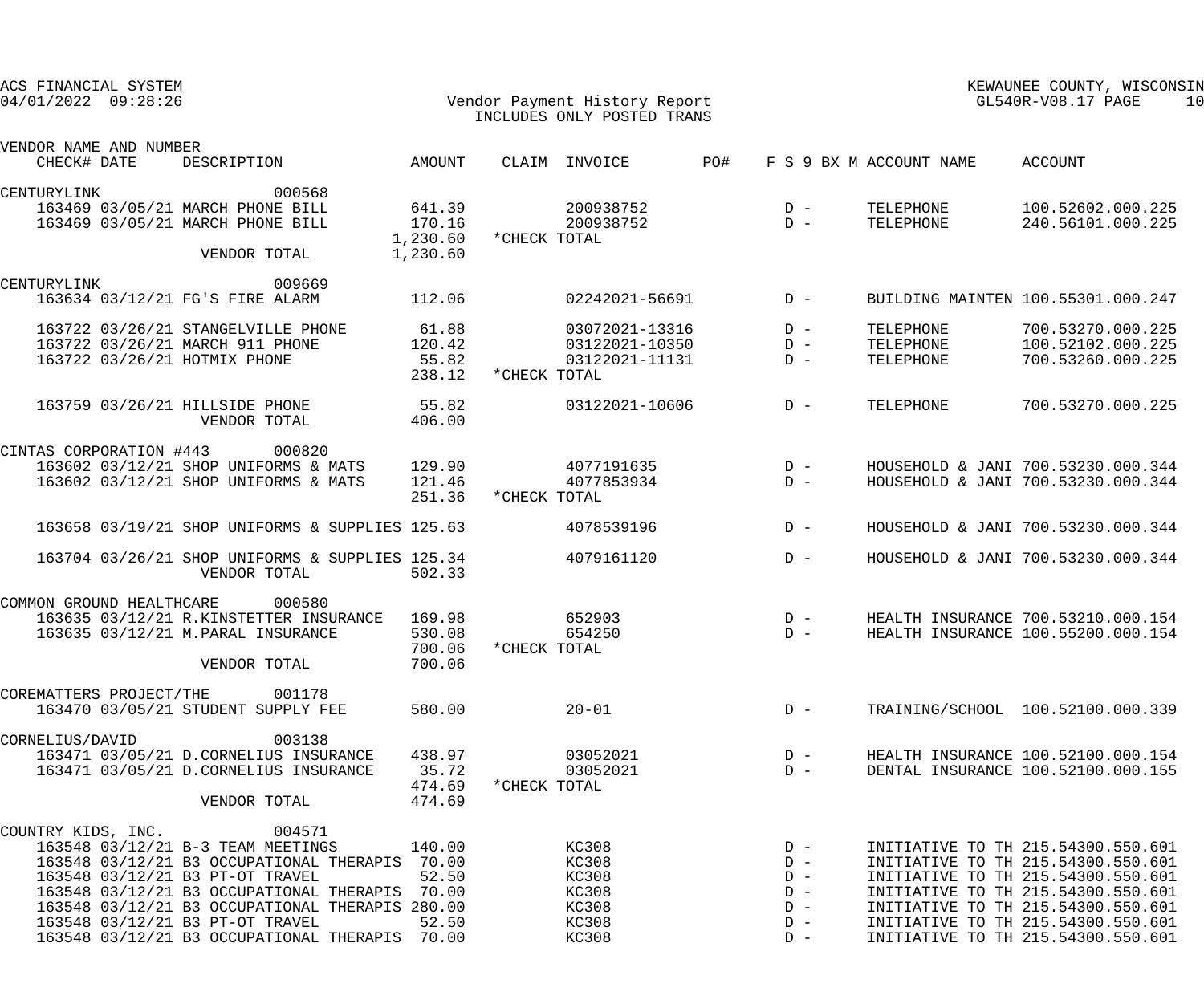## 04/01/2022 09:28:26 Vendor Payment History Report GL540R-V08.17 PAGE 11 INCLUDES ONLY POSTED TRANS

| VENDOR NAME AND NUMBER                                                               |                      |              |               |                                      |        |                         |                                    |
|--------------------------------------------------------------------------------------|----------------------|--------------|---------------|--------------------------------------|--------|-------------------------|------------------------------------|
| CHECK# DATE<br>DESCRIPTION<br><b>AMOUNT</b>                                          |                      |              | CLAIM INVOICE | PO#                                  |        | F S 9 BX M ACCOUNT NAME | ACCOUNT                            |
| 004571<br>COUNTRY KIDS, INC.                                                         |                      |              |               |                                      |        |                         |                                    |
| 163548 03/12/21 B3 PT-OT TRAVEL                                                      | 105.00               |              | KC308         |                                      | $D -$  |                         | INITIATIVE TO TH 215.54300.550.601 |
| 163548 03/12/21 B3 OCCUPATIONAL THERAPIS 140.00                                      |                      |              | KC308         |                                      | $D -$  |                         | INITIATIVE TO TH 215.54300.550.601 |
| 163548 03/12/21 B3 PT-OT TRAVEL                                                      | 52.50                |              | KC308         | D<br>D<br>D<br>D<br>D<br>D<br>D<br>D |        |                         | INITIATIVE TO TH 215.54300.550.601 |
| 163548 03/12/21 B3 OCCUPATIONAL THERAPIS 140.00                                      |                      |              | KC308         |                                      |        |                         | INITIATIVE TO TH 215.54300.550.601 |
|                                                                                      |                      |              |               |                                      |        |                         |                                    |
| 163548 03/12/21 B3 PT-OT TRAVEL                                                      | 52.50                |              | KC308         |                                      |        |                         | INITIATIVE TO TH 215.54300.550.601 |
| 163548 03/12/21 B3 OCCUPATIONAL THERAPIS 70.00                                       |                      |              | KC308         |                                      |        |                         | INITIATIVE TO TH 215.54300.550.601 |
| 163548 03/12/21 B3 OCCUPATIONAL THERAPIS 70.00                                       |                      |              | KC308         |                                      |        |                         | INITIATIVE TO TH 215.54300.550.601 |
| 163548 03/12/21 B3 PT-OT TRAVEL                                                      | 52.50                |              | KC308         |                                      |        |                         | INITIATIVE TO TH 215.54300.550.601 |
| 163548 03/12/21 B3 OCCUPATIONAL THERAPIS 87.50                                       |                      |              | KC308         |                                      | $D -$  |                         | INITIATIVE TO TH 215.54300.550.601 |
|                                                                                      | 1,505.00             | *CHECK TOTAL |               |                                      |        |                         |                                    |
| 1,505.00<br>VENDOR TOTAL                                                             |                      |              |               |                                      |        |                         |                                    |
| 000167<br>CURA PERSONALIS LLC                                                        |                      |              |               |                                      |        |                         |                                    |
| 163549 03/12/21 TEAM MEETINGS                                                        | 134.00               |              | CPLLC 02/2021 |                                      | D N 01 |                         | INITIATIVE TO TH 215.54300.550.601 |
|                                                                                      |                      |              | February 2021 |                                      | D N 01 |                         | INITIATIVE TO TH 215.54300.550.601 |
| 163549 03/12/21 B3 PT-OT TRAVEL 67.00<br>163549 03/12/21 B3 PHYSICAL THERAPIST 50.25 |                      |              | February 2021 |                                      | D N 01 |                         | INITIATIVE TO TH 215.54300.550.601 |
| 163549 03/12/21 B3 PHYSICAL THERAPIST                                                | 117.25               |              | February 2021 |                                      | D N 01 |                         | INITIATIVE TO TH 215.54300.550.601 |
| 163549 03/12/21 B3 PT-OT TRAVEL                                                      |                      |              | February 2021 |                                      |        |                         | INITIATIVE TO TH 215.54300.550.601 |
|                                                                                      | 67.00                |              |               |                                      | D N 01 |                         |                                    |
| 163549 03/12/21 B3 PHYSICAL THERAPIST                                                | 100.50               |              | February 2021 |                                      | D N 01 |                         | INITIATIVE TO TH 215.54300.550.601 |
| 163549 03/12/21 B3 PHYSICAL THERAPIST                                                | 134.00               |              | February 2021 |                                      | D N 01 |                         | INITIATIVE TO TH 215.54300.550.601 |
|                                                                                      | 670.00               | *CHECK TOTAL |               |                                      |        |                         |                                    |
| VENDOR TOTAL                                                                         | 670.00               |              |               |                                      |        |                         |                                    |
| CURATIVE CONNECTIONS, IN<br>000440                                                   |                      |              |               |                                      |        |                         |                                    |
| 163669 03/19/21 CCS INDIVIDUAL SKILLS 1,050.00                                       |                      |              | DL022821      | $D -$                                |        |                         | COMPREHENSIVE CO 215.54359.000.601 |
| 163669 03/19/21 CCS INDIVIDUAL SKILLS DE 612.00                                      |                      |              | FK022821      |                                      | $D -$  |                         | COMPREHENSIVE CO 215.54359.000.601 |
| 163669 03/19/21 CCS WELLNESS MANAGE & 1,489.20                                       |                      |              | KV022821A     |                                      | $D -$  |                         | COMPREHENSIVE CO 215.54359.000.601 |
|                                                                                      | 3,151.20             | *CHECK TOTAL |               |                                      |        |                         |                                    |
| VENDOR TOTAL                                                                         | 3,151.20             |              |               |                                      |        |                         |                                    |
| 000705<br>DANTOIN/CORINA                                                             |                      |              |               |                                      |        |                         |                                    |
|                                                                                      |                      |              |               |                                      |        |                         |                                    |
| 163550 03/12/21 JANUARY TRAVEL                                                       | 285.90               |              | CD 013121     |                                      | $D -$  | OVERHEAD                | 215.54501.341.158                  |
| 163550 03/12/21 FEBRUARY TRAVEL                                                      | 314.34               |              | CD 022821     |                                      | $D -$  | OVERHEAD                | 215.54501.341.158                  |
|                                                                                      | 600.24 * CHECK TOTAL |              |               |                                      |        |                         |                                    |
| VENDOR TOTAL                                                                         | 600.24               |              |               |                                      |        |                         |                                    |
| DART'S AUTOMOTIVE, INC.<br>000735                                                    |                      |              |               |                                      |        |                         |                                    |
| 163472 03/05/21 SQUAD324 OIL CHG/ROTATE                                              | 68.70                |              | 9435          |                                      | $D -$  |                         | CAR/TRUCK MAINTE 100.52100.000.241 |
| DC PRINTING, LLC<br>008625                                                           |                      |              |               |                                      |        |                         |                                    |
| 163603 03/12/21 TIMECARDS                                                            | 354.00               |              | 971901        |                                      | $D -$  |                         | FIELD SMALL TOOL 700.53220.000.365 |
|                                                                                      |                      |              |               |                                      |        |                         |                                    |
| 163636 03/12/21 K.SCHMIDT BUS CARDS                                                  | 167.00               |              | 971902        |                                      | $D -$  | PRINTING                | 100.52102.000.313                  |
| VENDOR TOTAL                                                                         | 521.00               |              |               |                                      |        |                         |                                    |
| 008551<br>DELCHAMBRE/IMELDA                                                          |                      |              |               |                                      |        |                         |                                    |
| 163551 03/12/21 B3 TRANSLATOR                                                        | 110.00               |              | February 2021 |                                      | D N 01 |                         | INITIATIVE TO TH 215.54300.550.601 |
| 163551 03/12/21 TRANSLATOR MILES                                                     | 64.96                |              | February 2021 |                                      | D N 01 |                         | INITIATIVE TO TH 215.54300.550.601 |
| 163551 03/12/21 B3 TRANSLATOR                                                        | 110.00               |              | February 2021 |                                      | D N 01 |                         | INITIATIVE TO TH 215.54300.550.601 |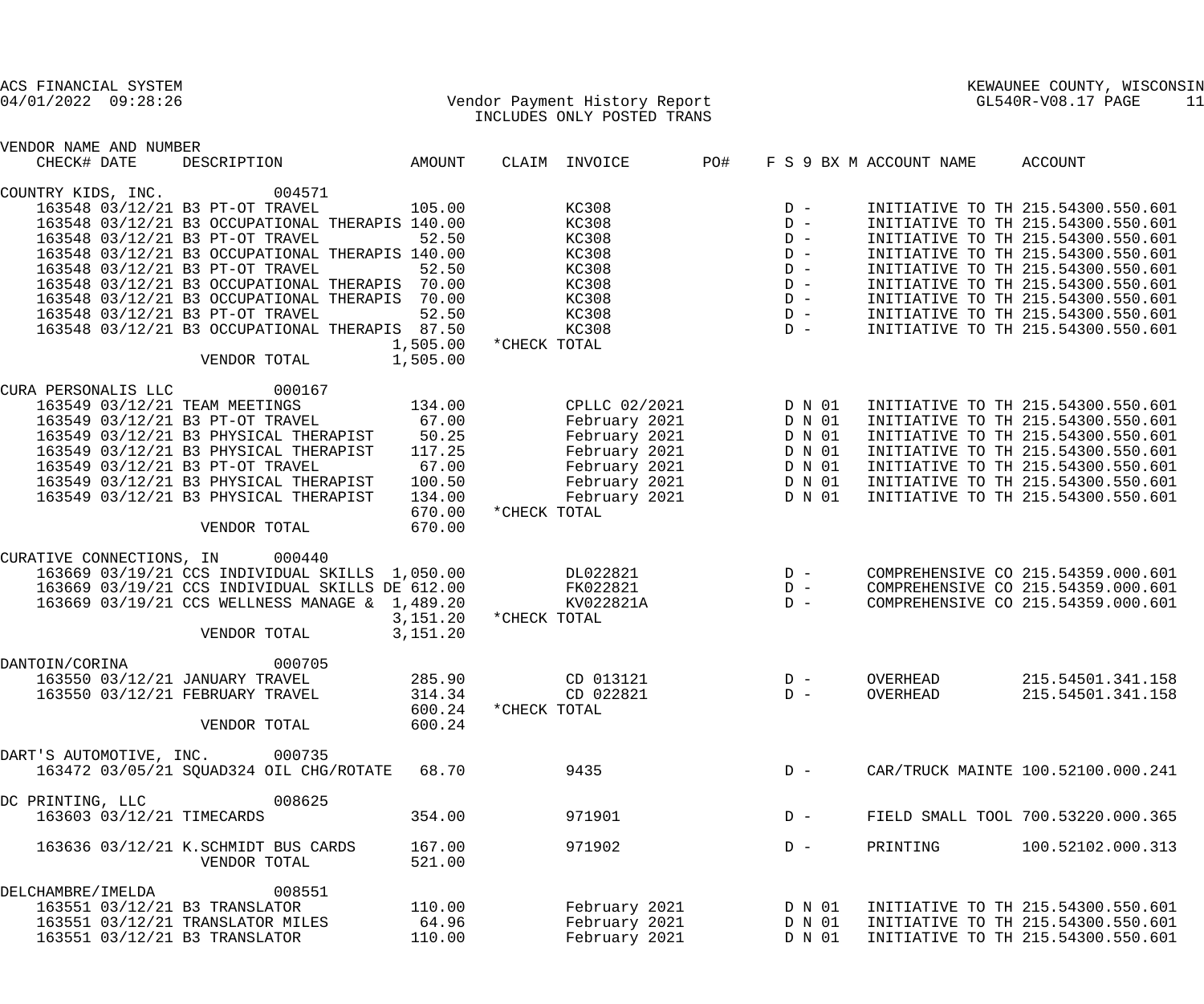| ACS FINANCIAL SYSTEM<br>$04/01/2022$ $09:28:26$ |  |                                                                                                                                                                   |                                                                                     | Vendor Payment History Report<br>THALLER ONLY POSTED TRANS | INCLUDES ONLY POSTED TRANS |                                                                                                                                                          | KEWAUNEE COUNTY, WISCONSIN<br>GL540R-V08.17 PAGE<br>12 |                         |                            |                                                                                                                                                                                                                                      |  |
|-------------------------------------------------|--|-------------------------------------------------------------------------------------------------------------------------------------------------------------------|-------------------------------------------------------------------------------------|------------------------------------------------------------|----------------------------|----------------------------------------------------------------------------------------------------------------------------------------------------------|--------------------------------------------------------|-------------------------|----------------------------|--------------------------------------------------------------------------------------------------------------------------------------------------------------------------------------------------------------------------------------|--|
| VENDOR NAME AND NUMBER<br>CHECK# DATE           |  | DESCRIPTION                                                                                                                                                       |                                                                                     | <b>AMOUNT</b>                                              |                            | CLAIM INVOICE                                                                                                                                            | PO#                                                    |                         | F S 9 BX M ACCOUNT NAME    | <b>ACCOUNT</b>                                                                                                                                                                                                                       |  |
|                                                 |  |                                                                                                                                                                   |                                                                                     |                                                            |                            |                                                                                                                                                          |                                                        |                         |                            |                                                                                                                                                                                                                                      |  |
| DELCHAMBRE/IMELDA                               |  | 163551 03/12/21 B3 TRANSLATOR<br>163551 03/12/21 TRANSLATOR MILES<br>163551 03/12/21 B3 TRANSLATOR<br>163551 03/12/21 B3 TRANSLATOR<br>163551 03/12/21 TRANSLATOR | 008551<br>163551 03/12/21 TRANSLATOR MILES<br>163551 03/12/21 TRANSLAOR MILES 62.72 | 60.00<br>40.32<br>20.00<br>60.00<br>30.80<br>80.00         | *CHECK TOTAL               | February 2021<br>February 2021 D N 01<br>February 2021 D N 01<br>February 2021 D N 01<br>February 2021 D N 01<br>January 2021.1 D N 01<br>January 2021.1 |                                                        | D N 01<br>D N 01        | OVERHEAD<br>OVERHEAD       | INITIATIVE TO TH 215.54300.550.601<br>INITIATIVE TO TH 215.54300.550.601<br>INITIATIVE TO TH 215.54300.550.601<br>INITIATIVE TO TH 215.54300.550.601<br>INITIATIVE TO TH 215.54300.550.601<br>215.54353.561.158<br>215.54353.561.158 |  |
|                                                 |  | VENDOR TOTAL                                                                                                                                                      |                                                                                     | 638.80<br>638.80                                           |                            |                                                                                                                                                          |                                                        |                         |                            |                                                                                                                                                                                                                                      |  |
| DENMARK SCHOOL DISTRICT 000095                  |  | 163723 03/26/21 LOTTERY CREDIT                                                                                                                                    |                                                                                     | 11,995.31                                                  |                            | APRIL2021                                                                                                                                                |                                                        | $D -$                   | TAX ACCOUNT-FRAN 100.12104 |                                                                                                                                                                                                                                      |  |
| DEPARTMENT OF ADMINISTRA 009711                 |  | 163637 03/12/21 RLF FEBRUARY PMTS                                                                                                                                 |                                                                                     | 4,124.99                                                   |                            | FEB2021                                                                                                                                                  |                                                        | $D -$                   |                            | RLF-CLOSE FUNDS 301.56702.000.602                                                                                                                                                                                                    |  |
| DEPEAU LAW OFFICE LLC 000604                    |  |                                                                                                                                                                   | 163473 03/05/21 *20* 20-CM-63 878.75                                                |                                                            |                            | 2020067                                                                                                                                                  |                                                        | D N 01                  | LEGAL FEES                 | 100.51220.000.212                                                                                                                                                                                                                    |  |
| DEY COUNSELING SERVICE L 001014                 |  |                                                                                                                                                                   | 163552 03/12/21 CCS PSYCHOTHERAPY - AUTH 673.20                                     |                                                            |                            | 112520V                                                                                                                                                  |                                                        | D N 01                  |                            | COMPREHENSIVE CO 215.54359.000.601                                                                                                                                                                                                   |  |
| DIRECTPATH, LLC                                 |  | 000969<br>163724 03/26/21 MONTHLY FEE                                                                                                                             |                                                                                     | 499.80                                                     |                            | AT47468                                                                                                                                                  |                                                        | D N 01                  |                            | ADMINISTRATION F 710.51541.000.601                                                                                                                                                                                                   |  |
| DOLSKI/TIMOTHY J                                |  | 000991                                                                                                                                                            | 163553 03/12/21 DRIVER ESCORT VOLUNTEER 28.00                                       |                                                            |                            | 01-0221td                                                                                                                                                |                                                        | D N 01                  |                            | TRAVEL EXPENSES 215.54607.000.332                                                                                                                                                                                                    |  |
| DOOR CO VETERINARY HOSPI                        |  |                                                                                                                                                                   | 001180<br>163725 03/26/21 FOX VET CHECK/EXAM                                        | 257.00                                                     |                            | 79847                                                                                                                                                    |                                                        | D N 01                  |                            | MEDICAL SERVICES 100.55200.000.211                                                                                                                                                                                                   |  |
| DOOR COUNTY BROADBAND LL                        |  |                                                                                                                                                                   | 001277<br>163726 03/26/21 *20* 2020 FINAL PMT                                       | 10,000.00                                                  |                            | 03262021                                                                                                                                                 |                                                        | $D -$                   |                            | ECONOMIC DEVELOP 310.56710.000.601                                                                                                                                                                                                   |  |
| DOOR COUNTY COOPERATIVE                         |  | 163638 03/12/21 MISC HARDAWARE<br>163638 03/12/21 MAILBOXES (3)                                                                                                   | 001147<br>163638 03/12/21 CASTERS/LIGHT BULB<br>VENDOR TOTAL                        | 9.84<br>26.57<br>113.97<br>150.38<br>150.38                | *CHECK TOTAL               | 5781<br>5806<br>5906                                                                                                                                     |                                                        | $D -$<br>$D -$<br>$D -$ |                            | BUILDING MAINTEN 100.51605.000.247<br>BUILDING MAINTEN 100.51605.000.247<br>SUNDRY REPAIRS & 700.53310.045.248                                                                                                                       |  |
| DOOR COUNTY TREASURER 008580                    |  |                                                                                                                                                                   | 163681 03/19/21 FEBRUARY BOARD 156.00                                               |                                                            |                            | 2021-28000012                                                                                                                                            |                                                        | $D -$                   |                            | BOARD OF PRISONE 100.52102.010.293                                                                                                                                                                                                   |  |
| DOOR COUNTY YMCA                                |  |                                                                                                                                                                   | 000068<br>163554 03/12/21 CST MISCELLANEOUS SERVIC 250.44                           |                                                            |                            | 0167251                                                                                                                                                  |                                                        | $D -$                   |                            | CONTRACTED SERVI 215.54500.811.296                                                                                                                                                                                                   |  |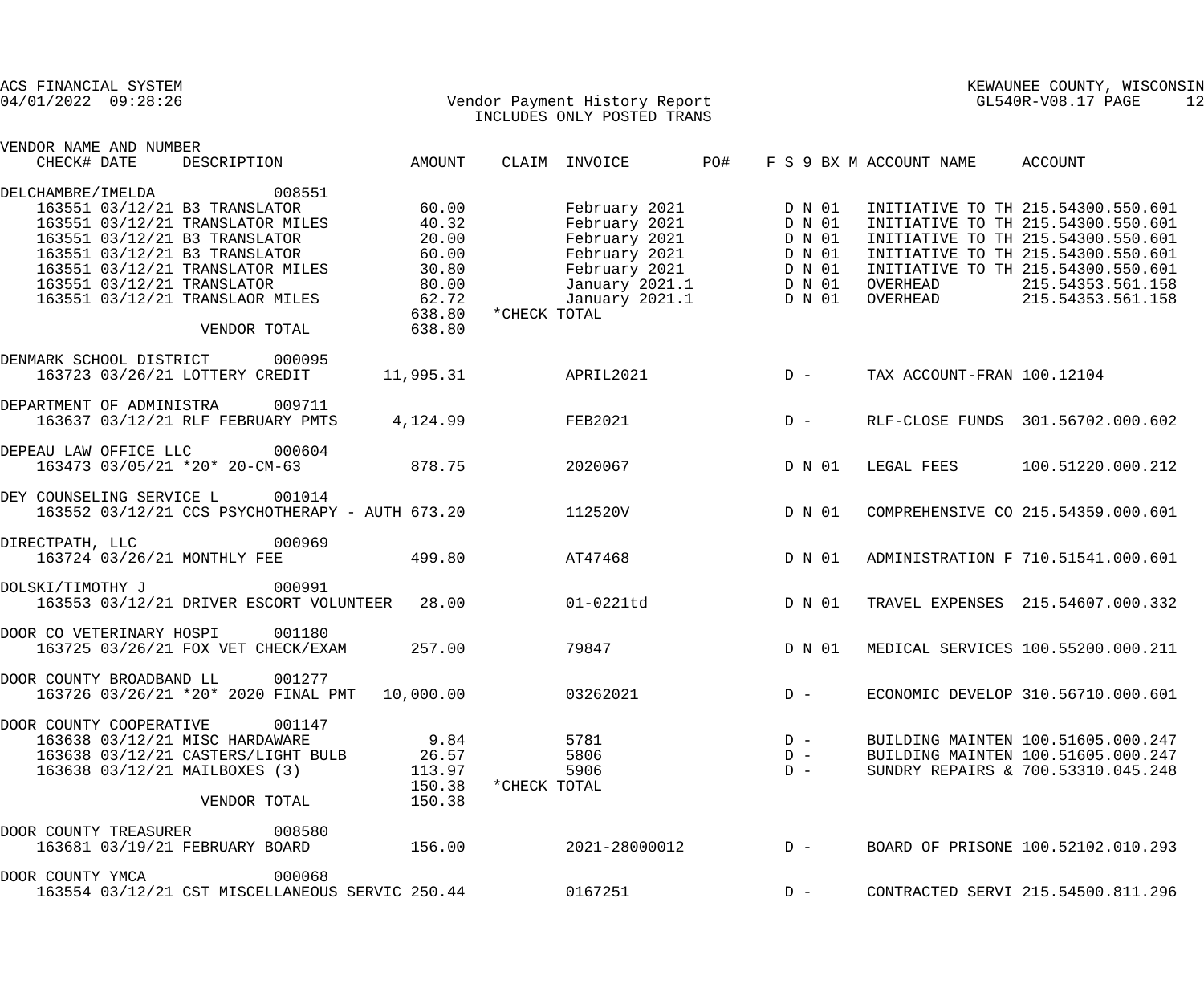| ACS FINANCIAL SYSTEM<br>Vendor Payment History Report<br>INCLUDES ONLY POSTED TRANS<br>$04/01/2022$ 09:28:26                                                                                                                                                                                                                        |                                                                                                                                   | KEWAUNEE COUNTY, WISCONSIN<br>GL540R-V08.17 PAGE<br>13                                                                                                                                                                           |
|-------------------------------------------------------------------------------------------------------------------------------------------------------------------------------------------------------------------------------------------------------------------------------------------------------------------------------------|-----------------------------------------------------------------------------------------------------------------------------------|----------------------------------------------------------------------------------------------------------------------------------------------------------------------------------------------------------------------------------|
| VENDOR NAME AND NUMBER                                                                                                                                                                                                                                                                                                              |                                                                                                                                   |                                                                                                                                                                                                                                  |
| DESCRIPTION AMOUNT<br>CHECK# DATE                                                                                                                                                                                                                                                                                                   | CLAIM INVOICE PO#                                                                                                                 | F S 9 BX M ACCOUNT NAME ACCOUNT                                                                                                                                                                                                  |
| DOROBA/LINDSEY 001261<br>163474 03/05/21 2/4-3/4 HOURS 304.80 03042021 D N 01                                                                                                                                                                                                                                                       |                                                                                                                                   | CONTRACTED SERVI 100.54113.000.296                                                                                                                                                                                               |
| DOWNING/KENNETH R. 000814<br>163555 03/12/21 CONSULTING<br>VENDOR TOTAL 4,994.00                                                                                                                                                                                                                                                    | 163555 03/12/21 CONSULTING 2,167.73 46 D N 01 PSYCHOLOGIST 215.54352.516.261<br>2,826.27 46 D N 01<br>4,994.00 *CHECK TOTAL       | CONTRACTED SERVI 215.54359.000.296                                                                                                                                                                                               |
| DULEBOHN DOG TRAINING LL 001332<br>163556 03/12/21 ADAPTIVE AIDS - OTHER 5,500.00 022421                                                                                                                                                                                                                                            | D N 01                                                                                                                            | CHILDRENS COMM O 215.54300.578.601                                                                                                                                                                                               |
| DVORAK/MARY CHRIS A<br>001268<br>163475 03/05/21 2/22-2/26 CONTACT TRACIN 412.50                                                                                                                                                                                                                                                    | 02262021 D N 01                                                                                                                   | CONTRACTED SERVI 227.54129.802.296                                                                                                                                                                                               |
| 163639 03/12/21 3/1-3/5 CONTACT TRACING 360.00                                                                                                                                                                                                                                                                                      | 03052021<br>D N 01                                                                                                                | CONTRACTED SERVI 227.54129.802.296                                                                                                                                                                                               |
| 163727 03/26/21 3/8-3/16 CONTACT TRACING 337.50<br>VENDOR TOTAL<br>1,110.00                                                                                                                                                                                                                                                         | 03162021<br>D N 01                                                                                                                | CONTRACTED SERVI 227.54129.802.296                                                                                                                                                                                               |
| EAST SHORE INDUSTRIES<br>000157<br>163557 03/12/21 CSP WORK RELATED 223.13<br>367.50<br>163557 03/12/21 CSP WORK RELATED<br>163557 03/12/21 CSP DAY SERVICES 65.40<br>163557 03/12/21 CSP WORK RELATED<br>660.00<br>163557 03/12/21 CCS SLS-SOCIAL-LEISURE S 109.83<br>163557 03/12/21 PREVOC<br>425.03<br>VENDOR TOTAL<br>1,850.89 | $5251$ D –<br>$5251$ D –<br>$5251$ D –<br>$5251$ D –<br>$5251$ $D -$<br>5251 $D -$<br>1,850.89 *CHECK TOTAL                       | EAST SHORE INDUS 215.54355.561.169<br>EAST SHORE INDUS 215.54355.561.169<br>EAST SHORE INDUS 215.54355.561.169<br>EAST SHORE INDUS 215.54355.561.169<br>COMPREHENSIVE CO 215.54359.000.601<br>EAST SHORE INDUS 215.54353.561.169 |
| 001208<br>EIS/MICHAEL JOHANNES<br>163558 03/12/21 TRAVEL & LODGING 1,733.20<br>163558 03/12/21 CONSULTING SERVICES 12,000.00<br>163558 03/12/21 CONSULTING SERVICES<br>1,066.67<br>163558 03/12/21 CONSULTING SERVICES<br>1,333.33<br>16,133.20<br>VENDOR TOTAL<br>16,133.20                                                        | ME 02/2021<br>D N 01<br>OVERHEAD<br>ME 02/2021<br>D N 01<br>ME 02/2021<br>D N 01<br>ME 02/2021<br>D N 01<br>*CHECK TOTAL          | 215.54352.561.158<br>PSYCHIATRIST<br>215.54352.561.262<br>PSYCHIATRIST<br>215.54355.561.262<br>COMPREHENSIVE CO 215.54359.000.601                                                                                                |
| ENERGY SERVICES, INC.<br>004332<br>163559 03/12/21 ENERGY SERVICES<br>2,406.16                                                                                                                                                                                                                                                      | 2076<br>$D -$                                                                                                                     | CONTRACTED SERVI 215.54410.833.296                                                                                                                                                                                               |
| 001342<br>EVENFLO COMPANY INC<br>163476 03/05/21 EDUCATIONAL MATERIALS<br>580.01                                                                                                                                                                                                                                                    | 3275481<br>$D -$                                                                                                                  | EDUCATIONAL MATE 100.54100.000.348                                                                                                                                                                                               |
| EVERSON & RICHARDS, LLP<br>008406<br>163728 03/26/21 20-CF-03<br>1,415.10<br>163728 03/26/21 20-CT-07<br>695.90<br>163728 03/26/21 20-CT-13<br>77.40<br>2,188.40<br>VENDOR TOTAL<br>2,188.40                                                                                                                                        | 03112021-01<br>LEGAL FEES<br>D N 01<br>03112021-02<br>D N 01<br>LEGAL FEES<br>03112021-03<br>D N 01<br>LEGAL FEES<br>*CHECK TOTAL | 100.51220.000.212<br>100.51220.000.212<br>100.51220.000.212                                                                                                                                                                      |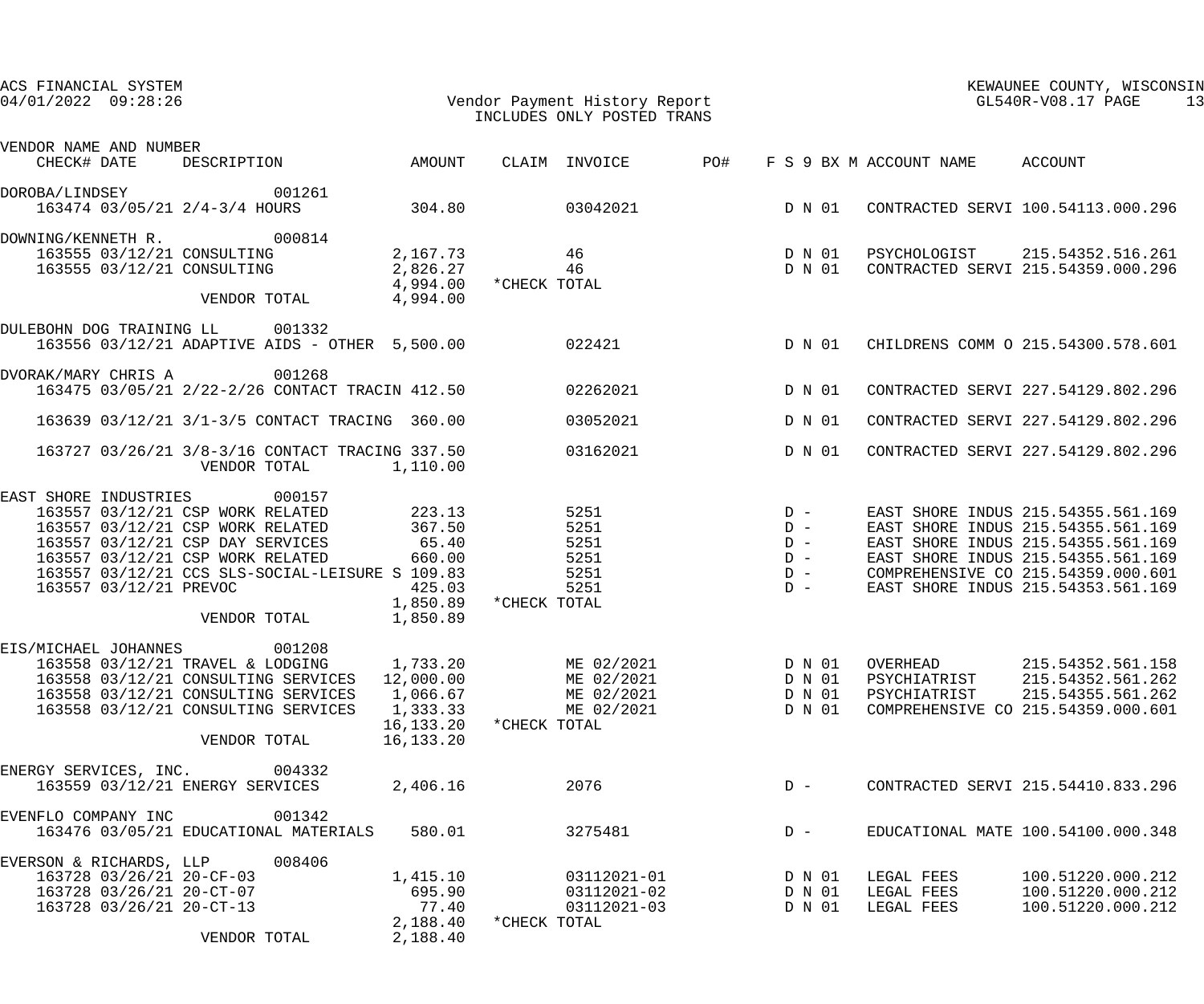|            |                | ACS FINANCIAL SYSTEM<br>$04/01/2022$ 09:28:26 |                                                                                                                                  |                                                                                                                            |                                                          |                       | Vendor Payment History Report<br>INCLUDES ONLY POSTED TRANS                                 |                                  |              |                                              | KEWAUNEE COUNTY, WISCONSIN<br>GL540R-V08.17 PAGE<br>14                                                                                               |
|------------|----------------|-----------------------------------------------|----------------------------------------------------------------------------------------------------------------------------------|----------------------------------------------------------------------------------------------------------------------------|----------------------------------------------------------|-----------------------|---------------------------------------------------------------------------------------------|----------------------------------|--------------|----------------------------------------------|------------------------------------------------------------------------------------------------------------------------------------------------------|
|            | CHECK# DATE    | VENDOR NAME AND NUMBER                        |                                                                                                                                  | DESCRIPTION AMOUNT                                                                                                         |                                                          |                       | CLAIM INVOICE PO#                                                                           | F S 9 BX M ACCOUNT NAME          |              |                                              | ACCOUNT                                                                                                                                              |
| FABICK CAT |                |                                               |                                                                                                                                  | 000104<br>163606 03/12/21 FREIGHT FOR INV 69379/80 12.25<br>163606 03/12/21 SWITCH<br>163606 03/12/21 KNOB<br>VENDOR TOTAL | 66.10<br>16.48<br>94.83<br>94.83                         | 69378<br>*CHECK TOTAL | 69379<br>69380                                                                              | $D -$<br>$D -$<br>$D -$          |              | REPAIR PARTS<br>REPAIR PARTS<br>REPAIR PARTS | 700.16121<br>700.16121<br>700.16121                                                                                                                  |
|            |                | 163604 03/12/21 PUMP                          | FASTENAL COMPANY 000384                                                                                                          |                                                                                                                            | 1,117.95                                                 |                       | 275739                                                                                      | $D -$                            |              | REPAIR PARTS                                 | 700.16121                                                                                                                                            |
|            |                |                                               | FIRST SUPPLY LLC-GREEN B 007040                                                                                                  | 163705 03/26/21 PARTS FOR WAYSIDE<br>VENDOR TOTAL                                                                          | 191.10<br>191.10                                         | *CHECK TOTAL          | 163705 03/26/21 PARTS FOR STATE WAYSIDE 66.36 12641253-00 D -<br>$124.74$ $12641253-01$ D - |                                  |              | REPAIR PARTS<br>REPAIR PARTS                 | 700.16121<br>700.16121                                                                                                                               |
|            |                |                                               | FOND DU LAC COUNTY 000420                                                                                                        | 163670 03/19/21 *20* MH INPATIENT 18,800.00                                                                                |                                                          |                       | $3532/NB120720$ D -                                                                         |                                  |              |                                              | IN-PATIENT SERVI 215.54362.561.174                                                                                                                   |
|            |                |                                               | FOX COMMUNITIES CREDIT U 000134<br>163477 03/05/21 CREDIT UNION                                                                  | 1,020.00                                                                                                                   |                                                          |                       | 03052021                                                                                    | $D -$                            |              |                                              | CREDIT UNION DED 800.21561                                                                                                                           |
|            |                |                                               |                                                                                                                                  | 163682 03/19/21 CREDIT UNION 1,020.00<br>VENDOR TOTAL                                                                      | 2,040.00                                                 |                       | 03192021                                                                                    | $D -$                            |              |                                              | CREDIT UNION DED 800.21561                                                                                                                           |
|            |                |                                               | FOX SPECIALTY COMPANY LL 001958                                                                                                  | 163640 03/12/21 HAND TOWELS/T. PAPER 61.63                                                                                 |                                                          | 45839                 |                                                                                             | $D -$                            |              |                                              | WINTER PARK RECR 100.55441.000.601                                                                                                                   |
|            | FOX/PAMELA LEE |                                               |                                                                                                                                  | 001047<br>163560 03/12/21 CONSULTING 3,712.80                                                                              |                                                          | <b>PF 32</b>          |                                                                                             | D N 01                           |              |                                              | CONTRACTED SERVI 215.54359.000.296                                                                                                                   |
|            |                | FRANKLIN TOWN TREASURER                       | 163729 03/26/21 LOTTERY CREDIT                                                                                                   | 000109                                                                                                                     | 4,615.78                                                 |                       | APRIL2021                                                                                   | $D -$                            |              |                                              | TAX ACCOUNT-FRAN 100.12104                                                                                                                           |
|            | FRANKLIN/PAT   |                                               |                                                                                                                                  | .03725<br>163478 03/05/21 VACCINE CLINIC MILEAGE                                                                           | 44.80                                                    |                       | 03022021                                                                                    | $D -$                            |              |                                              | TRAVEL EXPENSES 100.52600.000.332                                                                                                                    |
|            |                | GFL ENVIRONMENTAL                             | 163479 03/05/21 DUMPSTERS<br>163479 03/05/21 DUMPSTERS<br>163479 03/05/21 DUMPSTERS<br>163479 03/05/21 DUMPSTERS<br>VENDOR TOTAL | 001317                                                                                                                     | 119.36<br>238.71<br>119.36<br>248.22<br>725.65<br>725.65 | *CHECK TOTAL          | U60000008570<br>U60000008570<br>U60000008570<br>U60000009412                                | $D -$<br>$D -$<br>$D -$<br>$D -$ |              |                                              | REFUSE COLLECTIO 100.51602.000.297<br>REFUSE COLLECTIO 100.51605.000.297<br>REFUSE COLLECTIO 100.52102.000.297<br>REFUSE COLLECTIO 100.55301.000.297 |
| GRAINGER   |                |                                               |                                                                                                                                  | 000126<br>163659 03/19/21 AIR LINE LUBRICATOR                                                                              | 109.04                                                   |                       | 9831276549                                                                                  | $D -$                            | REPAIR PARTS |                                              | 700.16121                                                                                                                                            |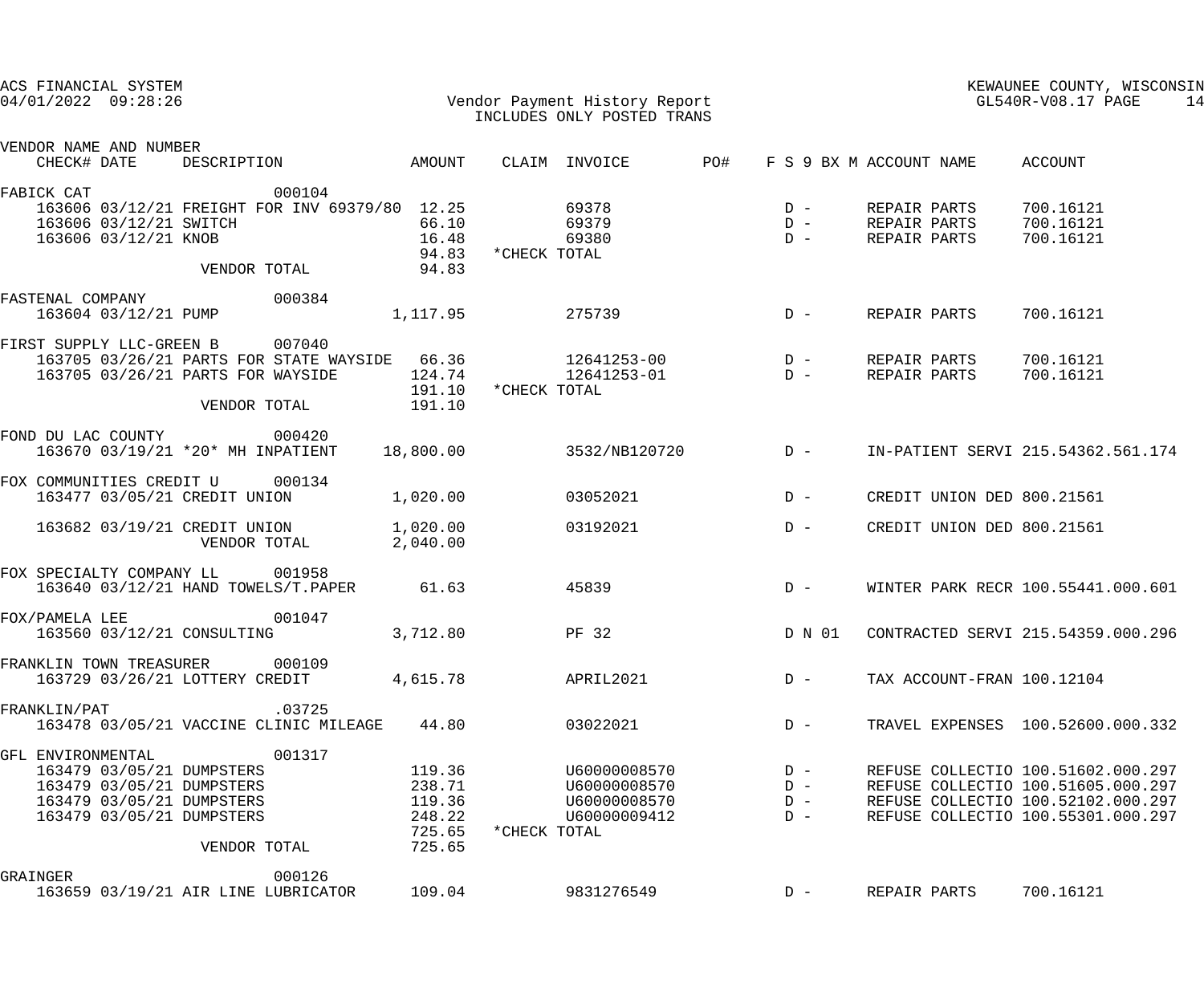| ACS FINANCIAL SYSTEM<br>Vendor Payment History Report<br>TNCLUDES ONLY POSTED TRANS<br>$04/01/2022$ 09:28:26 | INCLUDES ONLY POSTED TRANS                                                                                               |                         | KEWAUNEE COUNTY, WISCONSIN<br>GL540R-V08.17 PAGE<br>15                   |  |  |
|--------------------------------------------------------------------------------------------------------------|--------------------------------------------------------------------------------------------------------------------------|-------------------------|--------------------------------------------------------------------------|--|--|
| VENDOR NAME AND NUMBER                                                                                       |                                                                                                                          |                         |                                                                          |  |  |
| AMOUNT<br>CHECK# DATE<br>DESCRIPTION                                                                         | PO#<br>CLAIM INVOICE                                                                                                     | F S 9 BX M ACCOUNT NAME | ACCOUNT                                                                  |  |  |
| GREATER GREEN BAY YMCA<br>003456                                                                             |                                                                                                                          |                         |                                                                          |  |  |
| 163561 03/12/21 RECREATION<br>852.00                                                                         | 0733597.1                                                                                                                | $D -$                   | CHILDRENS COMM O 215.54300.578.601                                       |  |  |
| 001336<br>GRIESE/MELANIE                                                                                     |                                                                                                                          |                         |                                                                          |  |  |
| 163562 03/12/21 RESPITE<br>150.00                                                                            | MG AUG 020721 D N 01                                                                                                     |                         | RESPITE CARE 215.54501.341.201                                           |  |  |
| 163562 03/12/21 RESPITE<br>50.00                                                                             | MG CAG 021221 D N 01                                                                                                     |                         | RESPITE CARE 215.54501.341.201                                           |  |  |
| 163562 03/12/21 RESPITE<br>840.00                                                                            | MG LAG 022821                                                                                                            | D N 01<br>RESPITE CARE  | 215.54501.341.201                                                        |  |  |
| 1,040.00                                                                                                     | *CHECK TOTAL                                                                                                             |                         |                                                                          |  |  |
| 1,040.00<br>VENDOR TOTAL                                                                                     |                                                                                                                          |                         |                                                                          |  |  |
| 001344<br>HANSEN/JOHN E.                                                                                     |                                                                                                                          |                         |                                                                          |  |  |
| 163641 03/12/21 21-13 TRANSPORT 360.00                                                                       | 02212021 D N 01                                                                                                          |                         | MEDICAL SERVICES 100.51201.000.211                                       |  |  |
| HARV'S ELECTRIC<br>000137                                                                                    |                                                                                                                          |                         |                                                                          |  |  |
| 163480 03/05/21 FURNACE REPAIR/THERMSTAT 876.71                                                              | 02252021                                                                                                                 | $D -$                   | BUILDING MAINTEN 100.52116.000.247                                       |  |  |
| HEARTLAND BUSINESS SYSTE<br>000140                                                                           |                                                                                                                          |                         |                                                                          |  |  |
| 163481 03/05/21 CORE SWITCH UPGRADE 7,824.20                                                                 | $423074 - H$                                                                                                             | $D -$<br>OUTLAY         | 100.51450.000.813                                                        |  |  |
| 163481 03/05/21 BARRICUDA RENEWAL<br>2,484.00                                                                | 427409-H<br>10,308.20 * CHECK TOTAL                                                                                      | $D -$                   | MAINTENANCE AGRE 100.51450.000.249                                       |  |  |
| 163683 03/19/21 *20* MITEL 911 PROJECT 742.50                                                                | $428844 - H$                                                                                                             | $D -$                   | NEXTGEN 911 UPGR 100.52105.000.911                                       |  |  |
| 412.50<br>163683 03/19/21 AV COURTROOM REPAIR                                                                | 428844-H                                                                                                                 | $D -$<br>OUTLAY         | 110.51313.000.813                                                        |  |  |
| 163683 03/19/21 HARD DRIVE MITEL LUX<br>180.00                                                               | 428986-H                                                                                                                 | $D -$<br>COMPUTER       | 100.51450.000.601                                                        |  |  |
| 163683 03/19/21 RYAN PC<br>1,424.55                                                                          | 428988-H                                                                                                                 | $D -$<br>OUTLAY         | 100.52100.000.813                                                        |  |  |
| 163683 03/19/21 OFFICE 365 RENEWAL<br>15,627.30                                                              | 528991-H                                                                                                                 | $D -$                   | MAINTENANCE AGRE 100.51450.000.249                                       |  |  |
|                                                                                                              | 18,386.85 *CHECK TOTAL                                                                                                   |                         |                                                                          |  |  |
| VENDOR TOTAL<br>28,695.05                                                                                    |                                                                                                                          |                         |                                                                          |  |  |
| 001295<br>HELLSTEN/SYDNEY                                                                                    |                                                                                                                          |                         |                                                                          |  |  |
| 163482 03/05/21 2/11-2/26 CONTACT TRACIN 667.50                                                              | 02262021                                                                                                                 | D N 01                  | CONTRACTED SERVI 227.54129.802.296                                       |  |  |
| 163730 03/26/21 2/27-3/19 CONTACT TRACIN 645.00                                                              | 03192021                                                                                                                 | D N 01                  | CONTRACTED SERVI 227.54129.802.296                                       |  |  |
| VENDOR TOTAL<br>1,312.50                                                                                     |                                                                                                                          |                         |                                                                          |  |  |
| HELPING HANDS CAREGIVERS<br>010094                                                                           |                                                                                                                          |                         |                                                                          |  |  |
| 21.05<br>163563 03/12/21 OTHER WAGES                                                                         | 106233B and the state of the state of the state of the state of the state of the state of the state of the sta<br>107136 | $D -$                   | CONTRACTED SERVI 215.54607.000.296                                       |  |  |
| 163563 03/12/21 REPRESENTATIVE PAYEE 43.00                                                                   |                                                                                                                          | $D -$                   | CONTRACTED SERVI 215.54359.000.296                                       |  |  |
| 163563 03/12/21 REPRESENTATIVE PAYEE<br>43.00                                                                | 107136                                                                                                                   | $D -$                   | CONTRACTED SERVI 215.54359.000.296                                       |  |  |
| 163563 03/12/21 FINANCIAL MANAGEMENT SER 43.00                                                               | 107136.1                                                                                                                 | $D -$                   | CONTRACTED SERVI 215.54353.561.296                                       |  |  |
| 163563 03/12/21 FINANCIAL MANAGEMENT SER 43.00                                                               | 107136.1                                                                                                                 | $D -$<br>$D -$          | CONTRACTED SERVI 215.54353.561.296                                       |  |  |
| 163563 03/12/21 FINANCIAL MANAGEMENT SER 43.00<br>163563 03/12/21 FINANCIAL MANAGEMENT SER 43.00             | 107136.1<br>107136.1                                                                                                     | $D -$                   | CONTRACTED SERVI 215.54353.561.296<br>CONTRACTED SERVI 215.54353.561.296 |  |  |
| 163563 03/12/21 FEB2021 ORIENTATIONS<br>100.00                                                               | 107137                                                                                                                   | $D -$<br>OVERHEAD       | 215.54300.429.158                                                        |  |  |
| 163563 03/12/21 BUS DRIVER WAGES<br>349.43                                                                   | 107138dw                                                                                                                 | $D -$                   | CONTRACTED SERVI 215.54608.000.296                                       |  |  |
| 163563 03/12/21 BUS DRIVER WAGES<br>257.42                                                                   | $107138$ jr                                                                                                              | $D -$                   | CONTRACTED SERVI 215.54620.000.296                                       |  |  |
| 163563 03/12/21 OTHER WAGES<br>1,322.48                                                                      | 1071381b                                                                                                                 | $D -$                   | CONTRACTED SERVI 215.54607.000.296                                       |  |  |
| 163563 03/12/21 TRAVEL ST<br>68.31                                                                           | 107139                                                                                                                   | $D -$<br>OVERHEAD       | 215.54300.429.158                                                        |  |  |
| 163563 03/12/21 CONTRACT WAGE LC<br>2,221.92                                                                 | 107139                                                                                                                   | $D -$                   | CONTRACTED SERVI 215.54300.429.296                                       |  |  |
| 163563 03/12/21 CONTRACT WAGE ST<br>5,059.20                                                                 | 107139                                                                                                                   | $D -$                   | CONTRACTED SERVI 215.54300.429.296                                       |  |  |
|                                                                                                              |                                                                                                                          |                         |                                                                          |  |  |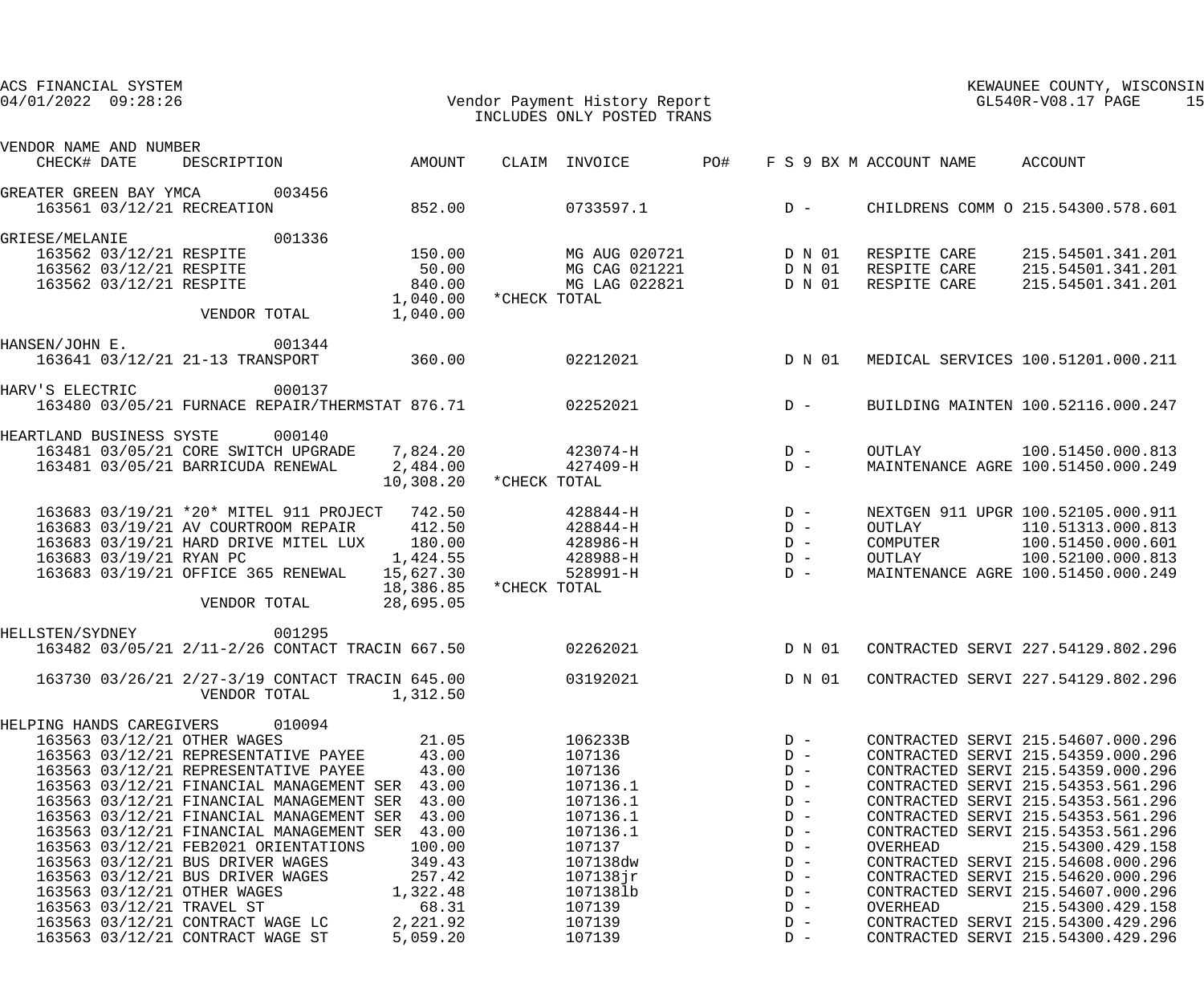| VENDOR NAME AND NUMBER          |                          |                                    |                                                |            |              |                        |     |       |        |                            |                                    |
|---------------------------------|--------------------------|------------------------------------|------------------------------------------------|------------|--------------|------------------------|-----|-------|--------|----------------------------|------------------------------------|
| CHECK# DATE                     |                          |                                    | DESCRIPTION AMOUNT                             |            |              | CLAIM INVOICE          | PO# |       |        | F S 9 BX M ACCOUNT NAME    | ACCOUNT                            |
| HELPING HANDS CAREGIVERS        |                          |                                    | 010094                                         |            |              |                        |     |       |        |                            |                                    |
|                                 |                          | 163563 03/12/21 CONTRACT WAGE BG   |                                                | 31.68      |              | 107139                 |     | $D -$ |        |                            | CONTRACTED SERVI 215.54300.429.296 |
|                                 |                          | 163563 03/12/21 CONTRACT WAGE LC   |                                                | 57.16      |              | 107139                 |     | $D -$ |        |                            | CONTRACTED SERVI 215.54300.578.296 |
|                                 |                          | 163563 03/12/21 TRAVEL JJ          |                                                | 47.04      |              | 107139                 |     | $D -$ |        | OVERHEAD                   | 215.54359.000.158                  |
|                                 |                          | 163563 03/12/21 TRAVEL JJ          |                                                | 58.24      |              | 107139                 |     | $D -$ |        | OVERHEAD                   | 215.54359.000.158                  |
|                                 |                          | 163563 03/12/21 TRAVEL BG          |                                                | 174.00     |              | 107139                 |     | $D -$ |        | OVERHEAD                   | 215.54359.000.158                  |
|                                 |                          | 163563 03/12/21 TRAVEL JJ          |                                                | 57.12      |              | 107139                 |     | $D -$ |        | OVERHEAD                   | 215.54359.000.158                  |
|                                 |                          | 163563 03/12/21 CONTRACT WAGE JJ   |                                                | 4,163.72   |              | 107139                 |     | $D -$ |        |                            | CONTRACTED SERVI 215.54359.000.296 |
|                                 |                          | 163563 03/12/21 CONTRACT WAGE AL   |                                                | 4,201.10   |              | 107139                 |     | $D -$ |        |                            | CONTRACTED SERVI 215.54359.000.296 |
|                                 |                          | 163563 03/12/21 CONTRACT WAGE BG   |                                                | 4,411.90   |              | 107139                 |     | $D -$ |        |                            | CONTRACTED SERVI 215.54359.000.296 |
|                                 |                          | 163563 03/12/21 TRAVEL JJ          |                                                | 27.44      |              | 107139                 |     | $D -$ |        | OVERHEAD                   | 215.54362.561.158                  |
|                                 |                          | 163563 03/12/21 CONTRACT WAGE JJ   |                                                | 895.48     |              | 107139                 |     | $D -$ |        |                            | CONTRACTED SERVI 215.54362.561.296 |
|                                 |                          | 163563 03/12/21 CONTRACT WAGE AL   |                                                | 1,086.55   |              | 107139                 |     | $D -$ |        |                            | CONTRACTED SERVI 215.54362.561.296 |
|                                 |                          | 163563 03/12/21 CONTRACT WAGE BG   |                                                | 617.83     |              | 107139                 |     | $D -$ |        |                            | CONTRACTED SERVI 215.54362.561.296 |
|                                 |                          | 163563 03/12/21 CONTRACT WAGE LC   |                                                | 64.30      |              | 107139                 |     | $D -$ |        |                            | CONTRACTED SERVI 215.54500.002.296 |
|                                 |                          | 163563 03/12/21 CONTRACT WAGE LC   |                                                | 57.16      |              | 107139                 |     | $D -$ |        |                            | CONTRACTED SERVI 215.54500.811.296 |
|                                 |                          | 163563 03/12/21 CONTRACT WAGE LC   |                                                | 242.91     |              | 107139                 |     | $D -$ |        |                            | CONTRACTED SERVI 215.54608.000.296 |
|                                 |                          |                                    |                                                |            |              |                        |     |       |        |                            |                                    |
|                                 |                          | 163563 03/12/21 CONTRACT WAGE LC   |                                                | 1,471.76   |              | 107139                 |     | $D -$ |        |                            | CONTRACTED SERVI 215.54620.000.296 |
|                                 |                          |                                    | 163563 03/12/21 SUPPORTIVE HOME CARE-HOU 93.50 |            |              | 107140                 |     | $D -$ |        |                            | CONTRACTED SERVI 215.54615.000.296 |
|                                 |                          |                                    | 163563 03/12/21 *20* CST MENTORING DEC20 75.98 |            |              | 107335                 |     | $D -$ |        |                            | CONTRACTED SERVI 215.54500.811.296 |
|                                 |                          |                                    |                                                | 27,492.68  | *CHECK TOTAL |                        |     |       |        |                            |                                    |
|                                 |                          | VENDOR TOTAL                       |                                                | 27,492.68  |              |                        |     |       |        |                            |                                    |
| HORN/KATIE MARIE                |                          |                                    | 000849                                         |            |              |                        |     |       |        |                            |                                    |
|                                 | 163564 03/12/21 RESPITE  |                                    |                                                | 672.00     |              | KH ARG 022821          |     |       | D N 01 | RESPITE CARE               | 215.54501.341.201                  |
|                                 |                          | 163564 03/12/21 FURNITURE          |                                                | 187.79     |              | KH ARG 022821          |     |       | $D -$  | RESPITE CARE               | 215.54501.341.201                  |
|                                 | 163564 03/12/21 RESPITE  |                                    |                                                | 100.00     |              | KH AUG 022821          |     |       | D N 01 | RESPITE CARE               | 215.54501.341.201                  |
|                                 | 163564 03/12/21 RESPITE  |                                    |                                                | 275.00     |              | KH COG 022821          |     |       | D N 01 | RESPITE CARE               | 215.54501.341.201                  |
|                                 |                          |                                    |                                                | 1,234.79   | *CHECK TOTAL |                        |     |       |        |                            |                                    |
|                                 |                          | VENDOR TOTAL                       |                                                | 1,234.79   |              |                        |     |       |        |                            |                                    |
| HUMANA INSURANCE COMPANY 001577 |                          |                                    |                                                |            |              |                        |     |       |        |                            |                                    |
|                                 |                          | 163731 03/26/21 ADMIN FEE          |                                                | 5,560.79   |              | 410469185              |     |       | $D -$  |                            | ADMINISTRATION F 710.51541.000.601 |
|                                 |                          | 163731 03/26/21 STOP LOSS PREMIUM  |                                                | 81,017.77  |              | 410469185              |     | $D -$ |        |                            | STOP LOSS PREMIU 710.51937.000.601 |
|                                 |                          |                                    |                                                | 739.85     |              |                        |     | $D -$ |        |                            | ADMINISTRATION F 720.51541.000.601 |
|                                 |                          | 163731 03/26/21 ADMIN FEE          |                                                |            |              | 410469185<br>410469185 |     |       |        |                            |                                    |
|                                 | 163731 03/26/21 VISION   |                                    |                                                | 998.62     |              |                        |     | $D -$ |        | VISION INSURANCE 800.21545 |                                    |
|                                 |                          |                                    |                                                | 88,317.03  | *CHECK TOTAL |                        |     |       |        |                            |                                    |
|                                 |                          | VENDOR TOTAL                       |                                                | 88, 317.03 |              |                        |     |       |        |                            |                                    |
| HUMANA, INC.                    |                          |                                    | 002980                                         |            |              |                        |     |       |        |                            |                                    |
|                                 |                          | 163732 03/26/21 FINANCIAL RECOVERY |                                                | 9,612.86CR |              | 575543                 |     | $D -$ |        |                            | HEALTH INSURANCE 710.51935.000.601 |
|                                 | 163732 03/26/21 PHARMACY |                                    |                                                | 36,306.39  |              | 575543                 |     | $D -$ |        |                            | HEALTH INSURANCE 710.51935.000.601 |
|                                 |                          | 163732 03/26/21 CODE EDIT SAVINGS  |                                                | 8.26       |              | 575543                 |     | $D -$ |        |                            | HEALTH INSURANCE 710.51935.000.601 |
|                                 |                          | 163732 03/26/21 SHARED SAVINGS     |                                                | 16.55      |              | 575543                 |     | $D -$ |        |                            | HEALTH INSURANCE 710.51935.000.601 |
|                                 |                          |                                    |                                                | 26,718.34  | *CHECK TOTAL |                        |     |       |        |                            |                                    |
|                                 |                          | VENDOR TOTAL                       |                                                | 26,718.34  |              |                        |     |       |        |                            |                                    |
| IC SOLUTIONS                    |                          |                                    | 010014                                         |            |              |                        |     |       |        |                            |                                    |
|                                 |                          |                                    |                                                |            |              |                        |     |       |        |                            |                                    |
|                                 |                          | 163642 03/12/21 FEBRUARY BILLING   |                                                | 411.13     |              | 03012021               |     | $D -$ |        |                            | CANTEEN EXPENDIT 255.52106.000.295 |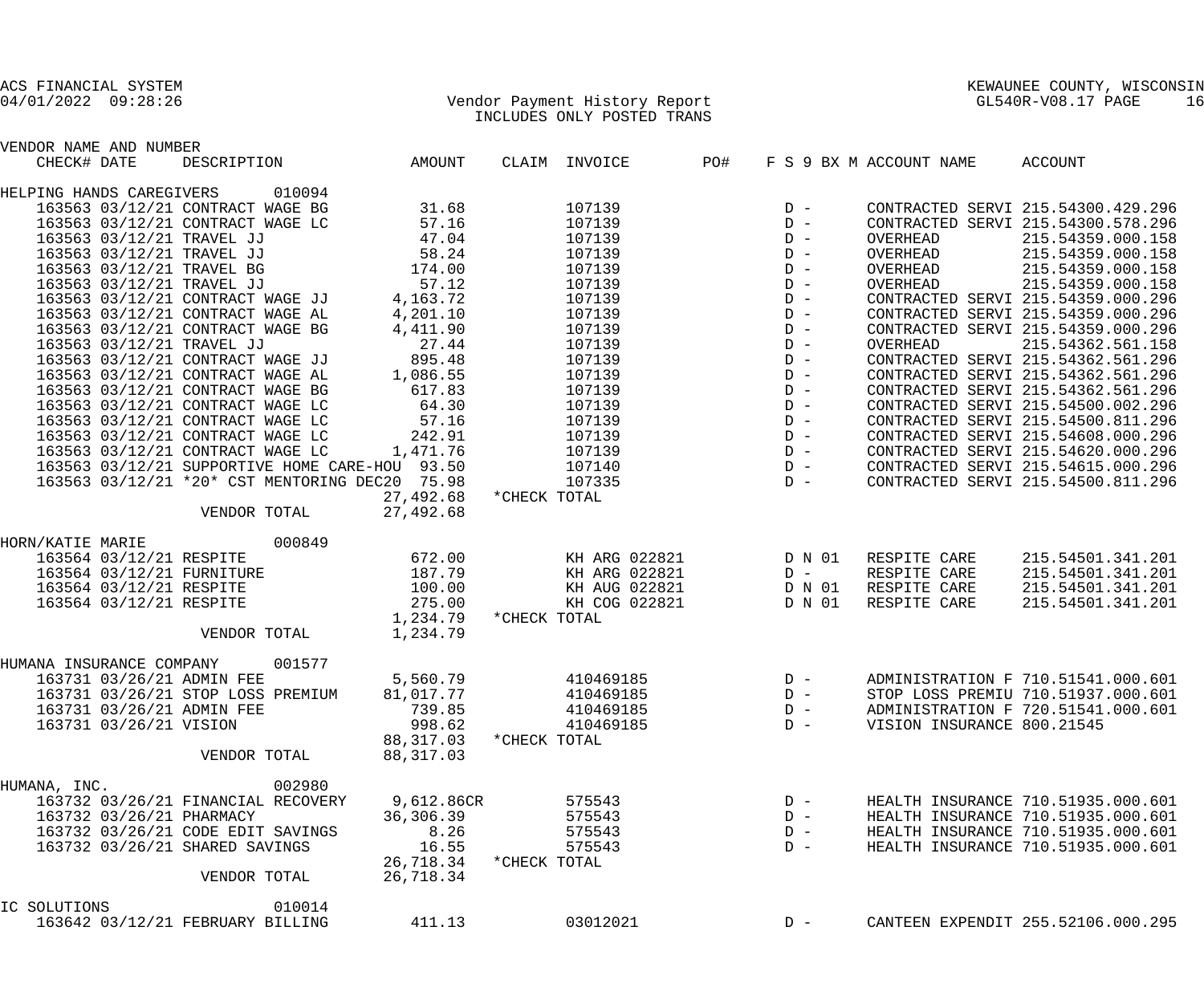04/01/2022 09:28:26 Vendor Payment History Report GL540R-V08.17 PAGE 17 INCLUDES ONLY POSTED TRANS

| ACS FINANCIAL SYSTEM |                               | KEWAUNEE COUNTY, WISCONSIN          |
|----------------------|-------------------------------|-------------------------------------|
| 04/01/2022 09:28:26  | Vendor Payment History Report | $\sim$ $\sim$<br>GL540R-V08.17 PAGE |

| VENDOR NAME AND NUMBER   |                                                                                                    |           |              |               |     |       |                         |                                    |
|--------------------------|----------------------------------------------------------------------------------------------------|-----------|--------------|---------------|-----|-------|-------------------------|------------------------------------|
| CHECK# DATE              | DESCRIPTION                                                                                        | AMOUNT    |              | CLAIM INVOICE | PO# |       | F S 9 BX M ACCOUNT NAME | ACCOUNT                            |
|                          |                                                                                                    |           |              |               |     |       |                         |                                    |
| INNOVATIVE SERVICES, INC | 009599                                                                                             |           |              |               |     |       |                         |                                    |
|                          | 163671 03/19/21 CCS INDIVIDUAL SKILLS DE 652.80                                                    |           |              | AH022821      |     | $D -$ |                         | COMPREHENSIVE CO 215.54359.000.601 |
|                          | 163671 03/19/21 CCS INDIVIDUAL SKILLS DE 979.20                                                    |           |              | AN022821      |     | $D -$ |                         | COMPREHENSIVE CO 215.54359.000.601 |
|                          | 163671 03/19/21 CCS PSYCHOTHERAPY - AUTH 571.20                                                    |           |              | AR022821      |     | $D -$ |                         | COMPREHENSIVE CO 215.54359.000.601 |
|                          | 163671 03/19/21 CCS SERVICE PLANNING - A 142.80                                                    |           |              | AR022821      |     | $D -$ |                         | COMPREHENSIVE CO 215.54359.000.601 |
|                          | 163671 03/19/21 CCS PSYCHOTHERAPY - AUTH 428.40                                                    |           |              | AW022821      |     | $D -$ |                         | COMPREHENSIVE CO 215.54359.000.601 |
|                          | 163671 03/19/21 CCS INDIVIDUAL AND-OR FA 244.80                                                    |           |              | AW022821      |     | $D -$ |                         | COMPREHENSIVE CO 215.54359.000.601 |
|                          | 163671 03/19/21 CCS INDIVIDUAL SKILLS DE 659.60                                                    |           |              | AW022821      |     | $D -$ |                         | COMPREHENSIVE CO 215.54359.000.601 |
|                          | 163671 03/19/21 CCS INDIVIDUAL SKILLS DE 618.80                                                    |           |              | BP022821      |     | $D -$ |                         | COMPREHENSIVE CO 215.54359.000.601 |
|                          | 163671 03/19/21 CCS PSYCHOTHERAPY - AUTH 265.20                                                    |           |              | BW022821      |     | $D -$ |                         | COMPREHENSIVE CO 215.54359.000.601 |
|                          | 163671 03/19/21 CCS SERVICE PLANNING - A 214.20                                                    |           |              | CD022821      |     | $D -$ |                         | COMPREHENSIVE CO 215.54359.000.601 |
|                          | 163671 03/19/21 CCS PSYCHOTHERAPY - AUTH 265.20                                                    |           |              | CD022821      |     | $D -$ |                         | COMPREHENSIVE CO 215.54359.000.601 |
|                          | 163671 03/19/21 CCS INDIVIDUAL SKILLS DE 958.80                                                    |           |              | CJ022821      |     | $D -$ |                         | COMPREHENSIVE CO 215.54359.000.601 |
|                          | 163671 03/19/21 CCS INDIVIDUAL SKILLS DE 499.80                                                    |           |              | CJ022821      |     | $D -$ |                         | COMPREHENSIVE CO 215.54359.000.601 |
|                          | 163671 03/19/21 CCS INDIVIDUAL SKILLS 2,325.60                                                     |           |              | DA022821      |     | $D -$ |                         | COMPREHENSIVE CO 215.54359.000.601 |
|                          | 163671 03/19/21 CCS PSYCHOTHERAPY - AUTH 408.00                                                    |           |              | EL022821      |     | $D -$ |                         | COMPREHENSIVE CO 215.54359.000.601 |
|                          | 163671 03/19/21 CCS WELLNESS MANAGE & 1,169.60                                                     |           |              | EL022821      |     | $D -$ |                         | COMPREHENSIVE CO 215.54359.000.601 |
|                          | 163671 03/19/21 CCS WELLNESS MANAGE & RE 438.60                                                    |           |              | EL022821      |     | $D -$ |                         | COMPREHENSIVE CO 215.54359.000.601 |
|                          | 163671 03/19/21 CCS WELLNESS MANAGE & 3,651.60                                                     |           |              | GK022821      |     | $D -$ |                         | COMPREHENSIVE CO 215.54359.000.601 |
|                          | 163671 03/19/21 CCS PSYCHOTHERAPY - AUTH 673.20                                                    |           |              | GS022821      |     | $D -$ |                         | COMPREHENSIVE CO 215.54359.000.601 |
|                          | 163671 03/19/21 CCS INDIVIDUAL SKILLS DE 775.20                                                    |           |              | GS022821      |     | $D -$ |                         | COMPREHENSIVE CO 215.54359.000.601 |
|                          | 163671 03/19/21 CCS PSYCHOTHERAPY - AUTH 897.60                                                    |           |              | GVD022821     |     | $D -$ |                         | COMPREHENSIVE CO 215.54359.000.601 |
|                          | 163671 03/19/21 CCS INDIVIDUAL SKILLS 1,278.40                                                     |           |              | GVD022821     |     | $D -$ |                         | COMPREHENSIVE CO 215.54359.000.601 |
|                          | 163671 03/19/21 CCS PSYCHOTHERAPY - AUTH 734.40                                                    |           |              | GW022821      |     | $D -$ |                         | COMPREHENSIVE CO 215.54359.000.601 |
|                          | 163671 03/19/21 CCS INDIVIDUAL SKILLS DE 734.40                                                    |           |              | GW022821      |     | $D -$ |                         | COMPREHENSIVE CO 215.54359.000.601 |
|                          | 163671 03/19/21 CCS PSYCHOTHERAPY - AUTH 346.80                                                    |           |              | HD022821      |     | $D -$ |                         | COMPREHENSIVE CO 215.54359.000.601 |
|                          | 163671 03/19/21 CCS INDIVIDUAL SKILLS DE 421.60                                                    |           |              | HD022821      |     | $D -$ |                         | COMPREHENSIVE CO 215.54359.000.601 |
|                          | 163671 03/19/21 CCS INDIVIDUAL SKILLS DE 748.00                                                    |           |              | IN022821      |     | $D -$ |                         | COMPREHENSIVE CO 215.54359.000.601 |
|                          | 163671 03/19/21 CCS WELLNESS MANAGE & 3,304.80                                                     |           |              | KV022821B     |     | $D -$ |                         | COMPREHENSIVE CO 215.54359.000.601 |
|                          | 163671 03/19/21 CCS INDIVIDUAL SKILLS DE 312.80                                                    |           |              | LA022821      |     | $D -$ |                         | COMPREHENSIVE CO 215.54359.000.601 |
|                          |                                                                                                    |           |              | LD022821      |     | $D -$ |                         | COMPREHENSIVE CO 215.54359.000.601 |
|                          | 163671 03/19/21 CCS INDIVIDUAL AND-OR FA 489.60<br>163671 03/19/21 CCS INDIVIDUAL SKILLS 1,298.80  |           |              | LD022821      |     | $D -$ |                         | COMPREHENSIVE CO 215.54359.000.601 |
|                          |                                                                                                    |           |              | MB022821      |     | $D -$ |                         | COMPREHENSIVE CO 215.54359.000.601 |
|                          | 163671 03/19/21 CCS INDIVIDUAL SKILLS 1,999.20                                                     |           |              |               |     | $D -$ |                         |                                    |
|                          | 163671 03/19/21 CCS INDIVIDUAL SKILLS 6,065.60                                                     |           |              | MB022821      |     | $D -$ |                         | COMPREHENSIVE CO 215.54359.000.601 |
|                          | 163671 03/19/21 CCS PSYCHOTHERAPY - AUTH 224.40<br>163671 03/19/21 CCS PSYCHOTHERAPY - AUTH 805.80 |           |              | MD022821      |     | $D -$ |                         | COMPREHENSIVE CO 215.54359.000.601 |
|                          |                                                                                                    |           |              | ME022821      |     |       |                         | COMPREHENSIVE CO 215.54359.000.601 |
|                          | 163671 03/19/21 CCS PSYCHOTHERAPY - AUTH 795.60                                                    |           |              | MM022821      |     | $D -$ |                         | COMPREHENSIVE CO 215.54359.000.601 |
|                          | 163671 03/19/21 CCS INDIVIDUAL SKILLS DE 972.40                                                    |           |              | MM022821      |     | $D -$ |                         | COMPREHENSIVE CO 215.54359.000.601 |
|                          | 163671 03/19/21 CCS INDIVIDUAL SKILLS 1,190.00                                                     |           |              | NW022821      |     | $D -$ |                         | COMPREHENSIVE CO 215.54359.000.601 |
|                          | 163671 03/19/21 CCS INDIVIDUAL SKILLS DE 306.00                                                    |           |              | RD022821      |     | $D -$ |                         | COMPREHENSIVE CO 215.54359.000.601 |
|                          | 163671 03/19/21 CCS SERVICE PLANNING - A 173.40                                                    |           |              | RD022821      |     | $D -$ |                         | COMPREHENSIVE CO 215.54359.000.601 |
|                          | 163671 03/19/21 CCS INDIVIDUAL SKILLS DE 928.20                                                    |           |              | RL022821      |     | $D -$ |                         | COMPREHENSIVE CO 215.54359.000.601 |
|                          | 163671 03/19/21 CCS INDIVIDUAL SKILLS 1,890.40                                                     |           |              | RN022821      |     | $D -$ |                         | COMPREHENSIVE CO 215.54359.000.601 |
|                          | 163671 03/19/21 CCS INDIVIDUAL SKILLS 1,203.60                                                     |           |              | SW022821      |     | $D -$ |                         | COMPREHENSIVE CO 215.54359.000.601 |
|                          | 163671 03/19/21 CCS PSYCHOTHERAPY - AUTH 652.80                                                    |           |              | TRW022821     |     | $D -$ |                         | COMPREHENSIVE CO 215.54359.000.601 |
|                          | 163671 03/19/21 CCS INDIVIDUAL SKILLS DE 601.80                                                    |           |              | TRW022821     |     | $D -$ |                         | COMPREHENSIVE CO 215.54359.000.601 |
|                          | 163671 03/19/21 CCS INDIVIDUAL SKILLS DE 367.20                                                    |           |              | TR022821      |     | $D -$ |                         | COMPREHENSIVE CO 215.54359.000.601 |
|                          | 163671 03/19/21 CCS INDIVIDUAL SKILLS DE 299.20                                                    |           |              | TW022821      |     | $D -$ |                         | COMPREHENSIVE CO 215.54359.000.601 |
|                          | 163671 03/19/21 CCS INDIVIDUAL SKILLS 1,142.40                                                     |           |              | TW022821      |     | $D -$ |                         | COMPREHENSIVE CO 215.54359.000.601 |
|                          |                                                                                                    | 46,127.80 | *CHECK TOTAL |               |     |       |                         |                                    |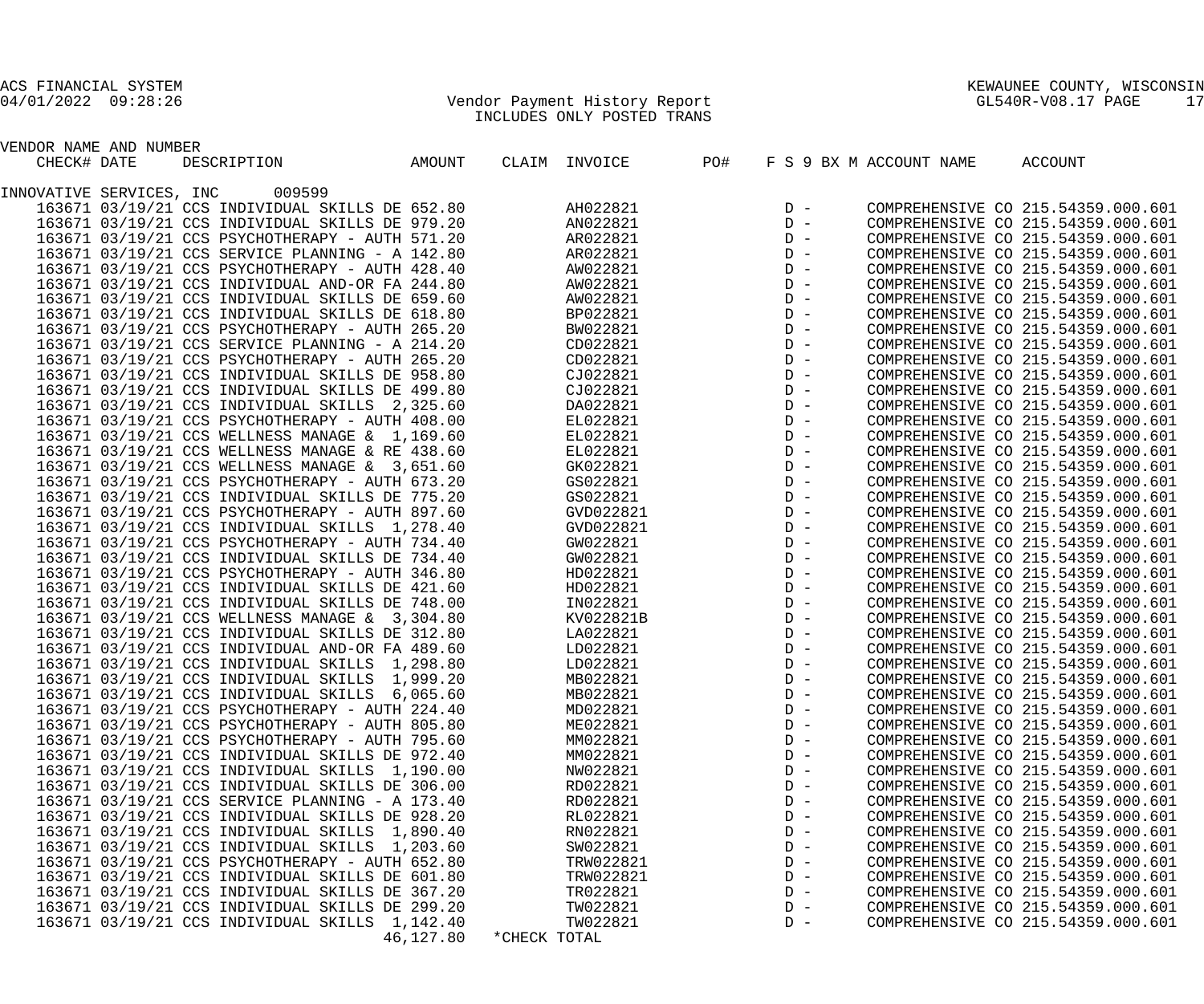| ACS FINANCIAL SYSTEM<br>04/01/2022 09:28:26                                                                      | Vendor Payment History Report                                                                    |                                      |              | INCLUDES ONLY POSTED TRANS              |       |                  |                                                   | KEWAUNEE COUNTY, WISCONSIN<br>GL540R-V08.17 PAGE<br>18                          |
|------------------------------------------------------------------------------------------------------------------|--------------------------------------------------------------------------------------------------|--------------------------------------|--------------|-----------------------------------------|-------|------------------|---------------------------------------------------|---------------------------------------------------------------------------------|
| VENDOR NAME AND NUMBER<br>CHECK# DATE                                                                            | DESCRIPTION AMOUNT                                                                               |                                      |              |                                         |       |                  | CLAIM INVOICE PO# F S 9 BX M ACCOUNT NAME ACCOUNT |                                                                                 |
| INNOVATIVE SERVICES, INC 009599                                                                                  | VENDOR TOTAL 46,127.80                                                                           |                                      |              |                                         |       |                  |                                                   |                                                                                 |
| INTERSTATE BATTERY-GREEN 007622<br>163605 03/12/21 BATTERIES                                                     |                                                                                                  | 325.53                               |              | 30032582                                |       | $D -$            | TIRES & BATTERIE 700.16122                        |                                                                                 |
| J&H CUSTOM BUILDING                                                                                              | .03726<br>163483 03/05/21 *20* CCOP HOME REPAIR 470.00                                           |                                      | 2262         |                                         |       | $D -$            |                                                   | CONTRACTED SERVI 215.54300.578.296                                              |
| JAUOUET ROOFING LLC                                                                                              | 009891<br>163733 03/26/21 *20* BRUEMMER ROOF REP 2,152.00                                        |                                      |              | 03262021                                |       | D N 01           |                                                   | GROUNDS & GROUND 100.55200.000.245                                              |
| JERABEK/SHARON LEA                                                                                               | 001101<br>163565 03/12/21 DRIVER ESCORT VOLUNTEER 462.56                                         |                                      |              | $0221$ sj                               |       | D N 01           |                                                   | TRAVEL EXPENSES 215.54607.000.332                                               |
| JIM GRIESBACH                                                                                                    | .03729<br>163706 03/26/21 NACE DUES 275.00                                                       |                                      |              | 2/15/21                                 |       | $D -$            | SUBSCRIPTIONS                                     | 700.53111.000.322                                                               |
| JOHNSON CONTROLS                                                                                                 | 001076<br>163684 03/19/21 FIRE ALARM CONTRACT 1,374.79                                           |                                      |              | 22153307                                |       | D N 01           |                                                   | MAINTENANCE AGRE 100.55300.000.249                                              |
| JONET/JERRY                                                                                                      | 003072<br>163484 03/05/21 1/31-2/12 MILEAGE<br>163484 03/05/21 2/14-2/27 MILEAGE<br>VENDOR TOTAL | 56.00<br>75.60<br>131.60<br>131.60   | *CHECK TOTAL | 02122021<br>02272021                    | $D -$ | $D -$            | SNOW REMOVAL                                      | SNOW REMOVAL 100.55301.000.235<br>100.55301.000.235                             |
| JV TRANSLATOR, LLC 000960<br>163685 03/19/21 INTERPRET<br>163685 03/19/21 INTERPRET<br>163685 03/19/21 INTERPRET | VENDOR TOTAL                                                                                     | 278.04<br>203.04<br>784.12<br>784.12 | *CHECK TOTAL | 303.04 K-210304<br>K-210311<br>K-210312 |       | D N 01<br>D N 01 | INTERPRETERS<br>INTERPRETERS                      | 100.51220.000.149<br>100.51220.000.149<br>D N 01 INTERPRETERS 100.51220.000.149 |
|                                                                                                                  | 163528 03/12/21 000805895202/01/2021 028 232.00     002110 IM 03/03/2021     D -                 |                                      |              |                                         |       |                  |                                                   | SUBSIDIZED GUARD 215.54501.341.724                                              |
| KARNOPP/KAREN A.                                                                                                 | 001659<br>163566 03/12/21 DRIVER ESCORT VOLUNTEER 168.56 0221kk                                  |                                      |              |                                         |       | D N 01           |                                                   | TRAVEL EXPENSES 215.54607.000.332                                               |
| KEITH E PAPLHAM                                                                                                  | .03728<br>163660 03/19/21 SAFETY GLASSES REIMBURSE 40.00                                         |                                      |              | LAKESHORE VISI                          |       | $D -$            |                                                   | FIELD SMALL TOOL 700.53220.000.365                                              |
| KEWAUNEE BOWL<br>163485 03/05/21 PIZZAS                                                                          | 001081                                                                                           | 129.00                               |              | 03032021                                |       | $D -$            |                                                   | EMPLOYEE RECOGNI 100.51100.000.160                                              |
| KEWAUNEE CITY<br>163607 03/12/21 LEACHATE<br>163607 03/12/21 WASH BAY                                            | 000164                                                                                           | 522.20<br>223.80<br>746.00           | *CHECK TOTAL | 5755<br>5755                            |       | $D -$<br>$D -$   |                                                   | LEACHATE SERVICE 600.54923.000.288<br>WATER & SEWER 700.53230.000.221           |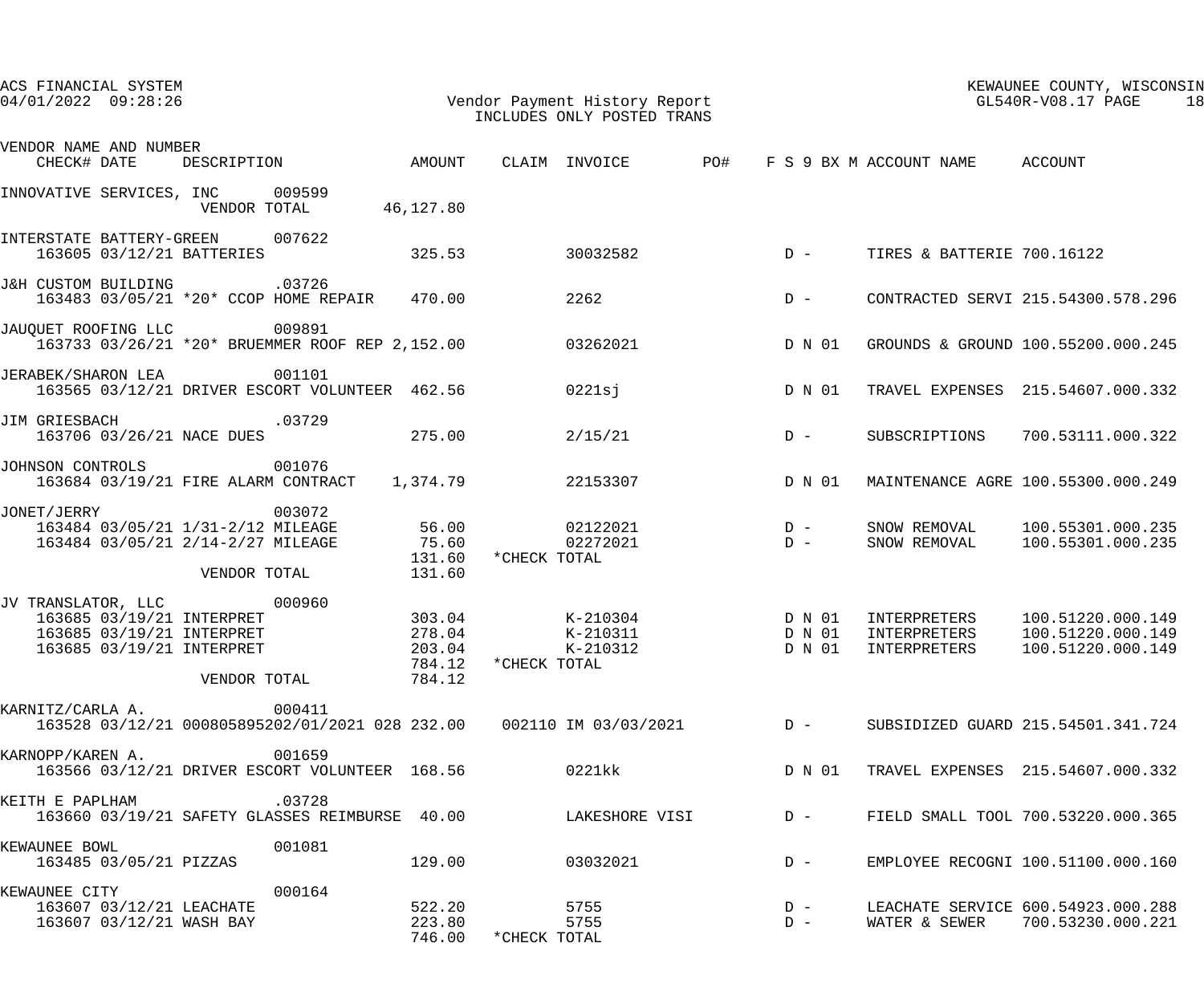| ACS FINANCIAL SYSTEM<br>$04/01/2022$ 09:28:26                                                                                                                                                                                                                          |                                                       |                                                                                                                   |              | Vendor Payment History Report<br>INCLUDES ONLY POSTED TRANS                             |     |                                                             |                                                                                                                                                                                                                | KEWAUNEE COUNTY, WISCONSIN<br>GL540R-V08.17 PAGE<br>19                                                      |
|------------------------------------------------------------------------------------------------------------------------------------------------------------------------------------------------------------------------------------------------------------------------|-------------------------------------------------------|-------------------------------------------------------------------------------------------------------------------|--------------|-----------------------------------------------------------------------------------------|-----|-------------------------------------------------------------|----------------------------------------------------------------------------------------------------------------------------------------------------------------------------------------------------------------|-------------------------------------------------------------------------------------------------------------|
| VENDOR NAME AND NUMBER<br>CHECK# DATE                                                                                                                                                                                                                                  | DESCRIPTION                                           | AMOUNT                                                                                                            |              | CLAIM INVOICE                                                                           | PO# |                                                             | F S 9 BX M ACCOUNT NAME                                                                                                                                                                                        | ACCOUNT                                                                                                     |
| KEWAUNEE CITY                                                                                                                                                                                                                                                          | 000164<br>VENDOR TOTAL                                | 746.00                                                                                                            |              |                                                                                         |     |                                                             |                                                                                                                                                                                                                |                                                                                                             |
| KEWAUNEE CITY CLERK-TREA<br>163734 03/26/21 LOTTERY CREDIT                                                                                                                                                                                                             | 000163                                                | 56,613.16                                                                                                         |              | APRIL2021                                                                               |     | $D -$                                                       | TAX ACCOUNT-KEWA 100.12114                                                                                                                                                                                     |                                                                                                             |
| KEWAUNEE COUNTY                                                                                                                                                                                                                                                        | 000160<br>163486 03/05/21 NO SEPTIC ON PROPERTY 10.00 |                                                                                                                   |              | $2020 - 100$                                                                            |     | $D -$                                                       | SEPTIC SYSTEM SU 240.44406.000                                                                                                                                                                                 |                                                                                                             |
| KEWAUNEE COUNTY BAR<br>163735 03/26/21 2021 DUES<br>163735 03/26/21 2021 DUES<br>163735 03/26/21 2021 DUES                                                                                                                                                             | 002252<br>VENDOR TOTAL                                | 30.00<br>30.00<br>30.00<br>90.00<br>90.00                                                                         | *CHECK TOTAL | MEHN 2021 DUES<br>NAZE 2021 DUES<br>WISNICKY 2021                                       |     | $D -$<br>$D -$<br>$D -$                                     |                                                                                                                                                                                                                | MEMBERSHIP DUES 100.51210.000.324<br>MEMBERSHIP DUES 100.51310.000.324<br>MEMBERSHIP DUES 100.51310.000.324 |
| KEWAUNEE HEALTH & FITNES 009554                                                                                                                                                                                                                                        | 163567 03/12/21 CST MISCELLANEOUS SERVIC 45.00        |                                                                                                                   |              | 33                                                                                      |     | $D -$                                                       | OVERHEAD                                                                                                                                                                                                       | 215.54500.811.158                                                                                           |
| KEWAUNEE PUBLIC LIBRARY                                                                                                                                                                                                                                                | 000153<br>163487 03/05/21 1ST QUARTER PAYMENT         | 25,097.75                                                                                                         |              | 1STKEW2021                                                                              |     | $D -$                                                       |                                                                                                                                                                                                                | <b>QUARTERLY PAYMEN 100.55110.000.601</b>                                                                   |
| KEWAUNEE SCHOOL DISTRICT<br>163736 03/26/21 LOTTERY CREDIT<br>163736 03/26/21 LOTTERY CREDIT<br>163736 03/26/21 LOTTERY CREDIT<br>163736 03/26/21 LOTTERY CREDIT<br>163736 03/26/21 LOTTERY CREDIT<br>163736 03/26/21 LOTTERY CREDIT<br>163736 03/26/21 LOTTERY CREDIT | 001065<br>VENDOR TOTAL                                | 33,269.94<br>5,952.29<br>14,916.45<br>15,323.54<br>9,171.84<br>38,370.08<br>52,255.26<br>169,259.40<br>169,259.40 | *CHECK TOTAL | APRIL2021<br>APRIL2021<br>APRIL2021<br>APRIL2021<br>APRIL2021<br>APRIL2021<br>APRIL2021 |     | $D -$<br>$D -$<br>$D -$<br>$D -$<br>$D -$<br>$D -$<br>$D -$ | TAX ACCOUNT-CARL 100.12102<br>TAX ACCOUNT-CASC 100.12103<br>TAX ACCOUNT-FRAN 100.12104<br>TAX ACCOUNT-MONT 100.12107<br>TAX ACCOUNT-PIER 100.12108<br>TAX ACCOUNT-WEST 100.12110<br>TAX ACCOUNT-KEWA 100.12114 |                                                                                                             |
| KEWAUNEE SMALL ENGINE<br>163608 03/12/21 OIL MIX<br>163608 03/12/21 PINIONS                                                                                                                                                                                            | 007730<br>VENDOR TOTAL                                | 60.00<br>13.98<br>73.98<br>73.98                                                                                  | *CHECK TOTAL | 8356<br>8356                                                                            |     | D N 01<br>D N 01                                            | OIL, GREASE & AN 700.16128                                                                                                                                                                                     | FIELD SMALL TOOL 700.53220.000.365                                                                          |
| KEWAUNEE WATER & SEWER U<br>163488 03/05/21 JAN/FEB WATER<br>163488 03/05/21 JAN/FEB WATER<br>163488 03/05/21 JAN/FEB WATER<br>163488 03/05/21 JAN/FEB WATER<br>163488 03/05/21 JAN/FEB WATER                                                                          | 000172<br>VENDOR TOTAL                                | 1,737.23<br>453.22<br>102.66<br>131.12<br>209.80<br>2,634.03<br>2,634.03                                          | *CHECK TOTAL | 02262021-1261<br>02262021-1262<br>02262021-1274<br>02262021-1279<br>02262021-1290       |     | $D -$<br>$D -$<br>$D -$<br>$D -$<br>$D -$                   | WATER & SEWER<br>WATER & SEWER<br>WATER & SEWER<br>WATER & SEWER<br>WATER & SEWER                                                                                                                              | 100.52102.000.221<br>100.51605.000.221<br>100.52116.000.221<br>100.51605.000.221<br>100.52116.000.221       |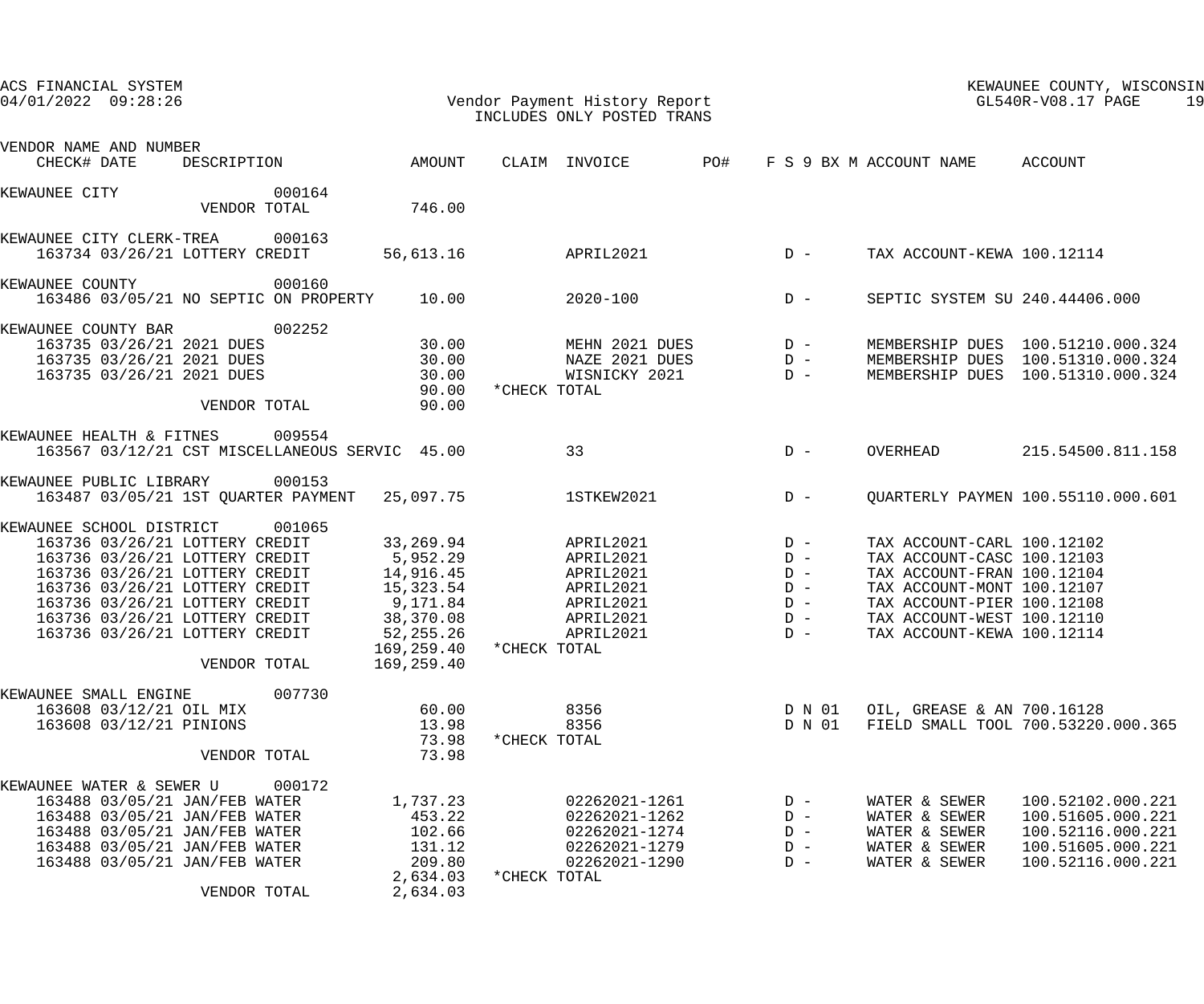| ACS FINANCIAL SYSTEM<br>04/01/2022 09:28:26<br>Vendor Payment History Report<br>INCLUDES ONLY POSTED TRANS |                                                 |                    |                      |     |       | KEWAUNEE COUNTY, WISCONSIN<br>GL540R-V08.17 PAGE |                                    |  |
|------------------------------------------------------------------------------------------------------------|-------------------------------------------------|--------------------|----------------------|-----|-------|--------------------------------------------------|------------------------------------|--|
| VENDOR NAME AND NUMBER<br>CHECK# DATE                                                                      | DESCRIPTION                                     | AMOUNT             | CLAIM INVOICE        | PO# |       | F S 9 BX M ACCOUNT NAME                          | ACCOUNT                            |  |
| KINNARD/CINDY                                                                                              | 004157                                          |                    |                      |     |       |                                                  |                                    |  |
| 163489 03/05/21 FEBRUARY MILEAGE                                                                           |                                                 | 149.52             | 02282021             |     | $D -$ |                                                  | TRAVEL EXPENSES 227.54129.802.332  |  |
| 163489 03/05/21 SEPT-DEC MILEAGE                                                                           |                                                 | 153.44             | 12312020             |     | $D -$ |                                                  | TRAVEL EXPENSES 227.54129.802.332  |  |
|                                                                                                            |                                                 | 302.96             | *CHECK TOTAL         |     |       |                                                  |                                    |  |
|                                                                                                            | VENDOR TOTAL                                    | 302.96             |                      |     |       |                                                  |                                    |  |
| KJP FAB & WELDING INC 006355                                                                               |                                                 |                    |                      |     |       |                                                  |                                    |  |
|                                                                                                            | 163609 03/12/21 GAS TANK/MISC REPAIR            | 986.64             | 11847                |     | $D -$ | REPAIR PARTS                                     | 700.16121                          |  |
|                                                                                                            |                                                 |                    |                      |     |       |                                                  |                                    |  |
| KONKOL/CORINNE                                                                                             | 007451                                          |                    |                      |     |       |                                                  |                                    |  |
| 163568 03/12/21 JANUARY TRAVEL                                                                             |                                                 | 40.32              | CK 013121            |     | $D -$ | OVERHEAD                                         | 215.54501.341.158                  |  |
| 163568 03/12/21 FEBRUARY TRAVEL                                                                            |                                                 | 130.32             | CK 022821            |     | $D -$ | OVERHEAD                                         | 215.54501.341.158                  |  |
|                                                                                                            |                                                 | 170.64             | *CHECK TOTAL         |     |       |                                                  |                                    |  |
|                                                                                                            | VENDOR TOTAL                                    | 170.64             |                      |     |       |                                                  |                                    |  |
| KRIETE GROUP                                                                                               | 007581                                          |                    |                      |     |       |                                                  |                                    |  |
| 163610 03/12/21 HOSES                                                                                      |                                                 | 227.86             | 105008437            |     | $D -$ | REPAIR PARTS                                     | 700.16121                          |  |
| 163610 03/12/21 HOSES                                                                                      |                                                 | 227.86<br>227.86CR | 105008489            |     | $D -$ | REPAIR PARTS                                     | 700.16121                          |  |
| 163610 03/12/21 HOSE RETURN                                                                                |                                                 |                    | 105008489            |     | $D -$ | REPAIR PARTS                                     | 700.16121                          |  |
| 163610 03/12/21 RELAY                                                                                      |                                                 | 13.44              | 105008623            |     | $D -$ | REPAIR PARTS                                     | 700.16121                          |  |
| 163610 03/12/21 RESISTOR                                                                                   |                                                 | 20.62              | 105009548            |     | $D -$ | REPAIR PARTS                                     | 700.16121                          |  |
|                                                                                                            |                                                 |                    | 261.92 * CHECK TOTAL |     |       |                                                  |                                    |  |
|                                                                                                            | VENDOR TOTAL                                    | 261.92             |                      |     |       |                                                  |                                    |  |
| LALUZERNE/CHAD                                                                                             | 010121                                          |                    |                      |     |       |                                                  |                                    |  |
| 163569 03/12/21 FEBRUARY TRAVEL                                                                            |                                                 | 191.14             | $CL$ 022821 $D -$    |     |       |                                                  | FAMILY REUNIFICA 215.54500.304.601 |  |
| 163569 03/12/21 FEBRUARY TRAVEL                                                                            |                                                 | 40.88              | CL 022821            |     | $D -$ | OVERHEAD                                         | 215.54500.366.158                  |  |
| 163569 03/12/21 FEBRUARY TRAVEL                                                                            |                                                 | 267.44             | CL 022821            |     | $D -$ | OVERHEAD                                         | 215.54501.341.158                  |  |
|                                                                                                            |                                                 | 499.46             | *CHECK TOTAL         |     |       |                                                  |                                    |  |
|                                                                                                            | VENDOR TOTAL                                    | 499.46             |                      |     |       |                                                  |                                    |  |
|                                                                                                            |                                                 |                    |                      |     |       |                                                  |                                    |  |
| LANGUAGE LINE SERVICES,                                                                                    | 007051                                          |                    |                      |     |       |                                                  |                                    |  |
| 163570 03/12/21 INTERPRET                                                                                  |                                                 | 2.91               | 4946344              |     | $D -$ | OVERHEAD                                         | 215.54410.076.158                  |  |
| LARDO/MICHAEL                                                                                              | 000030                                          |                    |                      |     |       |                                                  |                                    |  |
|                                                                                                            | 163707 03/26/21 MATERIAL FOR TRAILER            | 560.00             | 3/22/21              |     | $D -$ | LUMBER & POSTS                                   | 700.16120                          |  |
| LARSEN COOPERATIVE COMPA                                                                                   | 005954                                          |                    |                      |     |       |                                                  |                                    |  |
|                                                                                                            | 163611 03/12/21 WINTER PARK LP 197.8            | 223.51             | IQ6648               |     | $D -$ | GAS                                              | 100.55441.000.224                  |  |
|                                                                                                            | 163611 03/12/21 HWY DEPT LP 700.9 GAL           | 792.02             | IQ6649               |     | $D -$ | GAS                                              | 700.53230.000.224                  |  |
|                                                                                                            | 163611 03/12/21 HWY DEPT LP 1022.7 GAL 1,155.65 |                    | IQ6650               |     | $D -$ | GAS                                              | 700.53230.000.224                  |  |
|                                                                                                            | 163611 03/12/21 HWY DEPT LP 900.7 GAL           | 1,017.79           | IQ7392               |     | $D -$ | GAS                                              | 700.53230.000.224                  |  |
|                                                                                                            | 163611 03/12/21 HWY DEPT LP 1057.8 GAL 1,195.31 |                    | IQ7393               |     | $D -$ | GAS                                              | 700.53230.000.224                  |  |
|                                                                                                            | 163611 03/12/21 HWY DEPT LP 494.9 GAL           | 559.24             | IQ8060               |     | $D -$ | GAS                                              | 700.53230.000.224                  |  |
|                                                                                                            | 163611 03/12/21 HWY DEPT LP 900.4 GAL           | 1,017.45           | IQ8457               |     | $D -$ | GAS                                              | 700.53230.000.224                  |  |
|                                                                                                            | 163611 03/12/21 HWY DEPT LP 833 GAL             | 941.29             | IQ8458               |     | $D -$ | GAS                                              | 700.53230.000.224                  |  |
|                                                                                                            | 163611 03/12/21 BRUEMMER PARK LP 317.3          | 358.55             | IQ8459               |     | $D -$ | GAS                                              | 100.55200.000.224                  |  |
|                                                                                                            | 163611 03/12/21 RYAN PARK LP 270.4 GAL          | 305.55             | IQ9391               |     | $D -$ |                                                  | RYAN PARK EXPENS 229.55466.000.601 |  |
|                                                                                                            |                                                 |                    |                      |     |       |                                                  |                                    |  |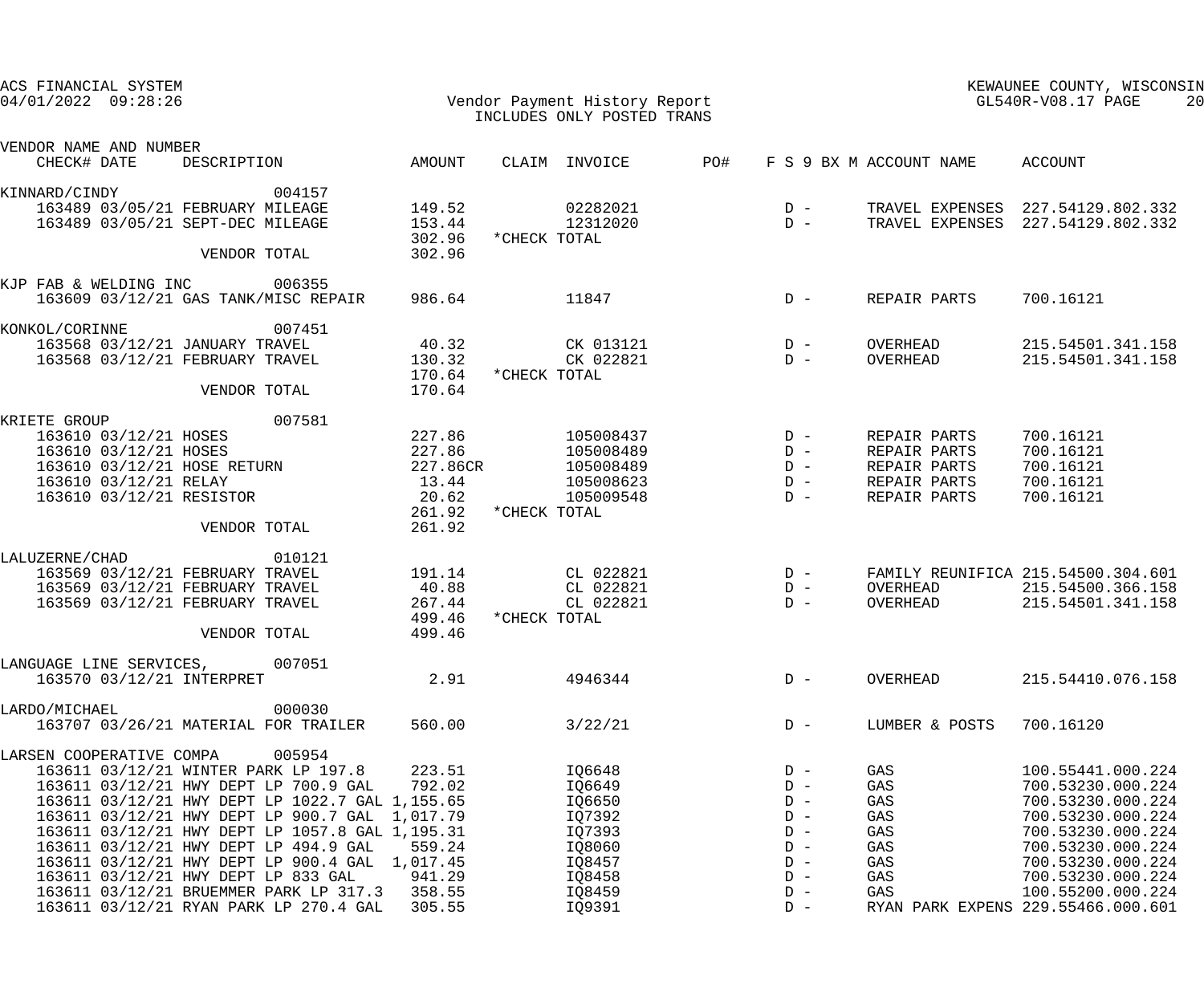| ACS FINANCIAL SYSTEM<br>$04/01/2022$ $09:28:26$                                                                                                                                                                                                                                                |                                                                                                                     | Vendor Payment History Report<br>INCLUDES ONLY POSTED TRANS                                             |     |                                                             |                                                                                                                                                                                                               | KEWAUNEE COUNTY, WISCONSIN<br>GL540R-V08.17 PAGE<br>21 |
|------------------------------------------------------------------------------------------------------------------------------------------------------------------------------------------------------------------------------------------------------------------------------------------------|---------------------------------------------------------------------------------------------------------------------|---------------------------------------------------------------------------------------------------------|-----|-------------------------------------------------------------|---------------------------------------------------------------------------------------------------------------------------------------------------------------------------------------------------------------|--------------------------------------------------------|
| VENDOR NAME AND NUMBER<br>DESCRIPTION AMOUNT<br>CHECK# DATE                                                                                                                                                                                                                                    |                                                                                                                     | CLAIM INVOICE                                                                                           | PO# |                                                             | F S 9 BX M ACCOUNT NAME ACCOUNT                                                                                                                                                                               |                                                        |
|                                                                                                                                                                                                                                                                                                |                                                                                                                     |                                                                                                         |     |                                                             |                                                                                                                                                                                                               |                                                        |
| LARSEN COOPERATIVE COMPA 005954<br>163611 03/12/21 HWY DEPT LP 500 GAL 565.00 1Q9406<br>163611 03/12/21 HWY DEPT LP 813.5 GAL 919.26<br>VENDOR TOTAL                                                                                                                                           | 9,050.62                                                                                                            | IQ9407<br>9,050.62 *CHECK TOTAL                                                                         |     | $D - GAS$                                                   |                                                                                                                                                                                                               | $D - GAS$ 700.53230.000.224<br>700.53230.000.224       |
| LAWSON PRODUCTS, INC. 000445                                                                                                                                                                                                                                                                   |                                                                                                                     |                                                                                                         |     |                                                             |                                                                                                                                                                                                               |                                                        |
| 163612 03/12/21 SOCKETS<br>163612 03/12/21 SOCKET HEADS                                                                                                                                                                                                                                        | 6.20<br>12.08                                                                                                       | 18.28 * CHECK TOTAL                                                                                     |     |                                                             |                                                                                                                                                                                                               |                                                        |
| 163661 03/19/21 MISC HARDWARE<br>163661 03/19/21 O RING                                                                                                                                                                                                                                        | 638.68<br>0.08                                                                                                      | 638.76 *CHECK TOTAL                                                                                     |     |                                                             | REPAIR PARTS 700.16121<br>REPAIR PARTS                                                                                                                                                                        | 700.16121                                              |
| 163708 03/26/21 GRINDING WHEELS 131.18<br>VENDOR TOTAL                                                                                                                                                                                                                                         | 788.22                                                                                                              | 9308316025                                                                                              |     | $D -$                                                       |                                                                                                                                                                                                               | HOUSEHOLD & JANI 700.53230.000.344                     |
| 000281<br>LAZANSKY/JOANNE<br>163571 03/12/21 DRIVER ESCORT VOLUNTEER 56.56                                                                                                                                                                                                                     |                                                                                                                     | 0221jl                                                                                                  |     | D N 01                                                      |                                                                                                                                                                                                               | TRAVEL EXPENSES 215.54607.000.332                      |
| LEE & ASSOCIATES, INC/ROB 000184<br>163613 03/12/21 PROF SERV (LUX - 54) 10,594.75                                                                                                                                                                                                             |                                                                                                                     | 79209                                                                                                   |     | $D -$                                                       |                                                                                                                                                                                                               | ENGINEERING SERV 700.53310.044.215                     |
| LEMENS WATERCARE INC. 003392<br>163614 03/12/21 5 GAL WATER                                                                                                                                                                                                                                    | 33.75                                                                                                               | 2553                                                                                                    |     | $D -$                                                       |                                                                                                                                                                                                               | CONTRACTED SERVI 700.53270.000.296                     |
| 163709 03/26/21 SPRING WATER 27.00<br>VENDOR TOTAL                                                                                                                                                                                                                                             | 60.75                                                                                                               | 2623                                                                                                    |     | $D -$                                                       |                                                                                                                                                                                                               | CONTRACTED SERVI 700.53270.000.296                     |
| LIEBMANN & VAN STRATEN L<br>001310<br>163643 03/12/21 CH 54 21-GN-01                                                                                                                                                                                                                           | 204.00                                                                                                              | 12426                                                                                                   |     | $D -$                                                       |                                                                                                                                                                                                               | GUARDIAN AD LITE 100.51230.000.209                     |
| LINCOLN TOWN TREASURER<br>000189<br>163737 03/26/21 LOTTERY CREDIT                                                                                                                                                                                                                             | 1,961.16                                                                                                            | APRIL2021                                                                                               |     | $D -$                                                       | TAX ACCOUNT-LINC 100.12105                                                                                                                                                                                    |                                                        |
| 006241<br>LOFFLER COMPANIES, INC.<br>163490 03/05/21 2/15-3/15 PAYMENT                                                                                                                                                                                                                         | 917.40                                                                                                              | 436633721                                                                                               |     | $D -$                                                       |                                                                                                                                                                                                               | EOUIPMENT RENTAL 100.52102.000.533                     |
| LUXEMBURG CASCO SCHOOL<br>001064<br>163738 03/26/21 LOTTERY CREDIT<br>163738 03/26/21 LOTTERY CREDIT<br>163738 03/26/21 LOTTERY CREDIT<br>163738 03/26/21 LOTTERY CREDIT<br>163738 03/26/21 LOTTERY CREDIT<br>163738 03/26/21 LOTTERY CREDIT<br>163738 03/26/21 LOTTERY CREDIT<br>VENDOR TOTAL | 18,084.76<br>13,560.12<br>33,990.62<br>18,883.91<br>32,936.85<br>10,256.98<br>35,148.64<br>162,861.88<br>162,861.88 | APRIL2021<br>APRIL2021<br>APRIL2021<br>APRIL2021<br>APRIL2021<br>APRIL2021<br>APRIL2021<br>*CHECK TOTAL |     | $D -$<br>$D -$<br>$D -$<br>$D -$<br>$D -$<br>$D -$<br>$D -$ | TAX ACCOUNT-CASC 100.12103<br>TAX ACCOUNT-LINC 100.12105<br>TAX ACCOUNT-LUXE 100.12106<br>TAX ACCOUNT-MONT 100.12107<br>TAX ACCOUNT-RED 100.12109<br>TAX ACCOUNT-CASC 100.12111<br>TAX ACCOUNT-LUXE 100.12112 |                                                        |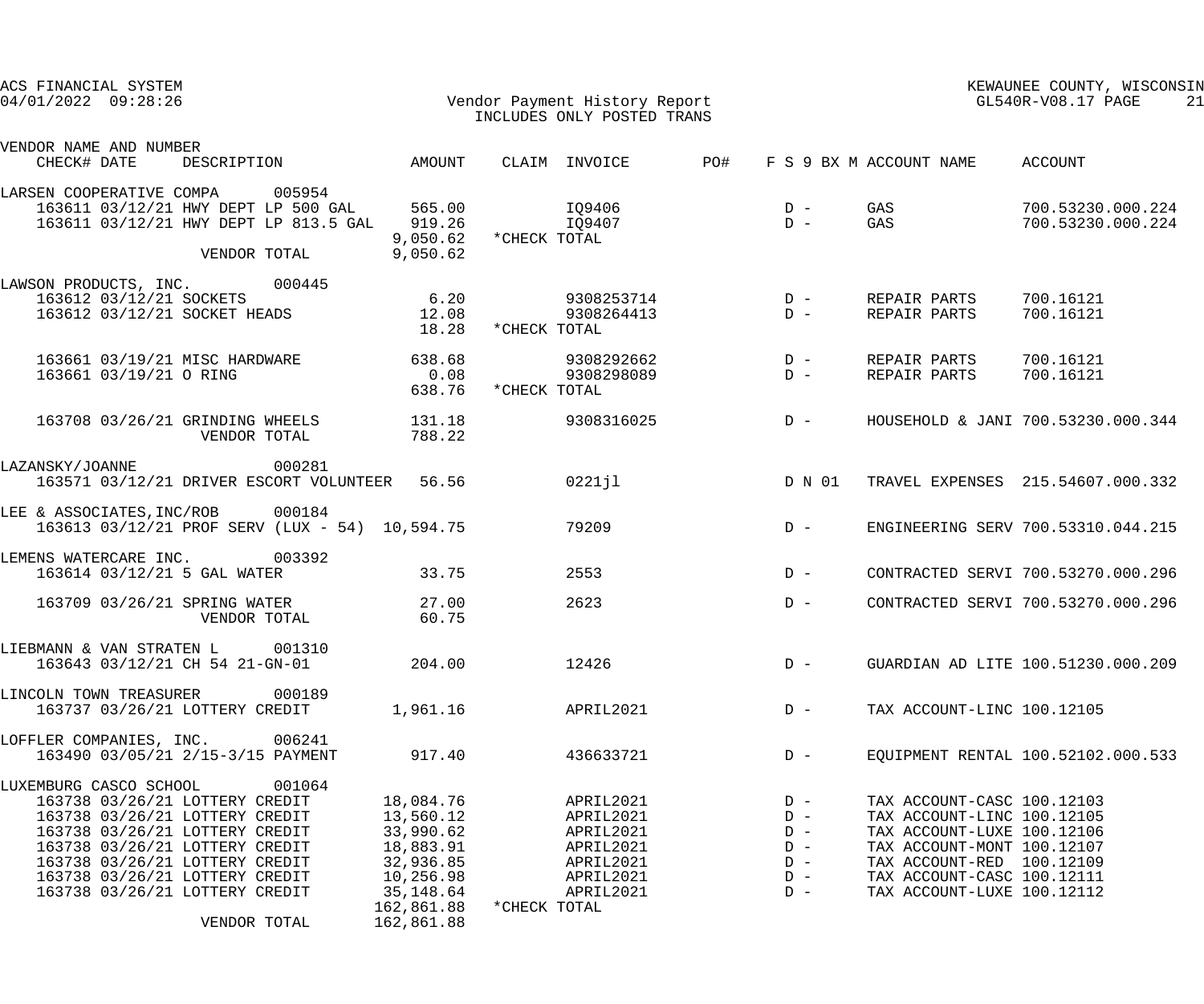| ACS FINANCIAL SYSTEM<br>$04/01/2022$ 09:28:26                                                                                                                                                                                                                          |                                                                                                                                                                                 |                                                                                                    |              | Vendor Payment History Report<br>INCLUDES ONLY POSTED TRANS                                                          |     |                                                                              |                                | KEWAUNEE COUNTY, WISCONSIN<br>GL540R-V08.17 PAGE<br>22                                                                                                                                                                                                                                                       |
|------------------------------------------------------------------------------------------------------------------------------------------------------------------------------------------------------------------------------------------------------------------------|---------------------------------------------------------------------------------------------------------------------------------------------------------------------------------|----------------------------------------------------------------------------------------------------|--------------|----------------------------------------------------------------------------------------------------------------------|-----|------------------------------------------------------------------------------|--------------------------------|--------------------------------------------------------------------------------------------------------------------------------------------------------------------------------------------------------------------------------------------------------------------------------------------------------------|
| VENDOR NAME AND NUMBER<br>CHECK# DATE                                                                                                                                                                                                                                  | DESCRIPTION                                                                                                                                                                     | AMOUNT                                                                                             |              | CLAIM INVOICE                                                                                                        | PO# |                                                                              | F S 9 BX M ACCOUNT NAME        | ACCOUNT                                                                                                                                                                                                                                                                                                      |
| LUXEMBURG PUBLIC UTILITY<br>163491 03/05/21 WATER<br>163491 03/05/21 WATER                                                                                                                                                                                             | 000193                                                                                                                                                                          | 90.08<br>109.20<br>199.28                                                                          | *CHECK TOTAL | 02152021-0598<br>02152021-1003                                                                                       |     | $D -$<br>$D -$                                                               | WATER & SEWER<br>WATER & SEWER | 100.55300.000.221<br>100.55301.000.221                                                                                                                                                                                                                                                                       |
|                                                                                                                                                                                                                                                                        | VENDOR TOTAL                                                                                                                                                                    | 199.28                                                                                             |              |                                                                                                                      |     |                                                                              |                                |                                                                                                                                                                                                                                                                                                              |
| LUXEMBURG TOWN TREASURER<br>163739 03/26/21 LOTTERY CREDIT                                                                                                                                                                                                             | 000194                                                                                                                                                                          | 5,730.55                                                                                           |              | APRIL2021                                                                                                            |     | $D -$                                                                        | TAX ACCOUNT-LUXE 100.12106     |                                                                                                                                                                                                                                                                                                              |
| LUXEMBURG VILLAGE CLERK-<br>163740 03/26/21 LOTTERY CREDIT                                                                                                                                                                                                             | 000198                                                                                                                                                                          | 31,811.30                                                                                          |              | APRIL2021                                                                                                            |     | $D -$                                                                        | TAX ACCOUNT-LUXE 100.12112     |                                                                                                                                                                                                                                                                                                              |
| MANCOSKE/DEBRA R.<br>163741 03/26/21 CH 767 17-FA-23<br>163741 03/26/21 CH 767 17-FA-78<br>163741 03/26/21 CH 767 20-FA-37<br>163741 03/26/21 CH 767 20-FA-43<br>163741 03/26/21 CH 767 20-FA-52<br>163741 03/26/21 CH 767 20-FA-53<br>163741 03/26/21 CH 767 20-FA-56 | 006432<br>163741 03/26/21 CH 767 08-PA-14PJ<br>VENDOR TOTAL                                                                                                                     | 390.00<br>600.00<br>130.00<br>70.00<br>750.00<br>280.00<br>200.00<br>40.00<br>2,460.00<br>2,460.00 | *CHECK TOTAL | 03162021-01<br>03162021-02<br>03162021-03<br>03162021-04<br>03162021-05<br>03162021-06<br>03162021-07<br>03162021-08 |     | D N 01<br>D N 01<br>D N 01<br>D N 01<br>D N 01<br>D N 01<br>D N 01<br>D N 01 |                                | GUARDIAN AD LITE 100.51220.000.209<br>GUARDIAN AD LITE 100.51220.000.209<br>GUARDIAN AD LITE 100.51220.000.209<br>GUARDIAN AD LITE 100.51220.000.209<br>GUARDIAN AD LITE 100.51220.000.209<br>GUARDIAN AD LITE 100.51220.000.209<br>GUARDIAN AD LITE 100.51220.000.209<br>GUARDIAN AD LITE 100.51220.000.209 |
| MANHATTAN LIFE<br>163492 03/05/21 LIFE INSURANCE                                                                                                                                                                                                                       | 001056                                                                                                                                                                          | 88.84                                                                                              |              | 67613                                                                                                                |     | $D -$                                                                        | LIFE INSURANCE                 | 800.21541                                                                                                                                                                                                                                                                                                    |
| MANITOWOC COUNTY AGING R                                                                                                                                                                                                                                               | 007256<br>163493 03/05/21 *20* 2020 ADRC PMT                                                                                                                                    | 88,096.22                                                                                          |              | 2020 PMT                                                                                                             |     | $D -$                                                                        |                                | PMT TO MANITOWOC 216.54361.000.592                                                                                                                                                                                                                                                                           |
| MARTIN SYSTEMS INC<br>163494 03/05/21 *20* CCTV REPAIR                                                                                                                                                                                                                 | 000496                                                                                                                                                                          | 190.25                                                                                             |              | 206672                                                                                                               |     | $D -$                                                                        |                                | MACHY & EOUIP MA 100.52102.000.242                                                                                                                                                                                                                                                                           |
| MARTIN/ALYSHA<br>163495 03/05/21 FEBRUARY MILEAGE<br>163495 03/05/21 FEBRUARY MILEAGE                                                                                                                                                                                  | 001121<br>VENDOR TOTAL                                                                                                                                                          | 69.44<br>50.40<br>119.84<br>119.84                                                                 | *CHECK TOTAL | FEB 2021<br>FEB 2021                                                                                                 |     | $D -$<br>$D -$                                                               |                                | TRAVEL EXPENSES 100.54100.000.332<br>TRAVEL EXPENSES 227.54129.802.332                                                                                                                                                                                                                                       |
| MASSEY/CHERYL A                                                                                                                                                                                                                                                        | 001270<br>163529 03/12/21 000807827902/01/2021 028 545.00<br>163529 03/12/21 000807827902/01/2021 028 728.00<br>163529 03/12/21 000807827902/01/2021 028 368.90<br>VENDOR TOTAL | 1,641.90<br>1,641.90                                                                               | *CHECK TOTAL | 002110 IM 03/03/2021<br>002110 IM 03/03/2021<br>002110 IM 03/03/2021                                                 |     | $D -$<br>$D -$<br>$D -$                                                      |                                | OUT OF HOME CARE 215.54501.341.414<br>OUT OF HOME CARE 215.54501.341.414<br>OUT OF HOME CARE 215.54501.341.414                                                                                                                                                                                               |
| MATTICE/ROBERT                                                                                                                                                                                                                                                         | 000204<br>163742 03/26/21 B.MATTICE INSURANCE                                                                                                                                   | 505.41                                                                                             |              | 1STQTR2021                                                                                                           |     | $D -$                                                                        |                                | HEALTH INSURANCE 215.54500.002.154                                                                                                                                                                                                                                                                           |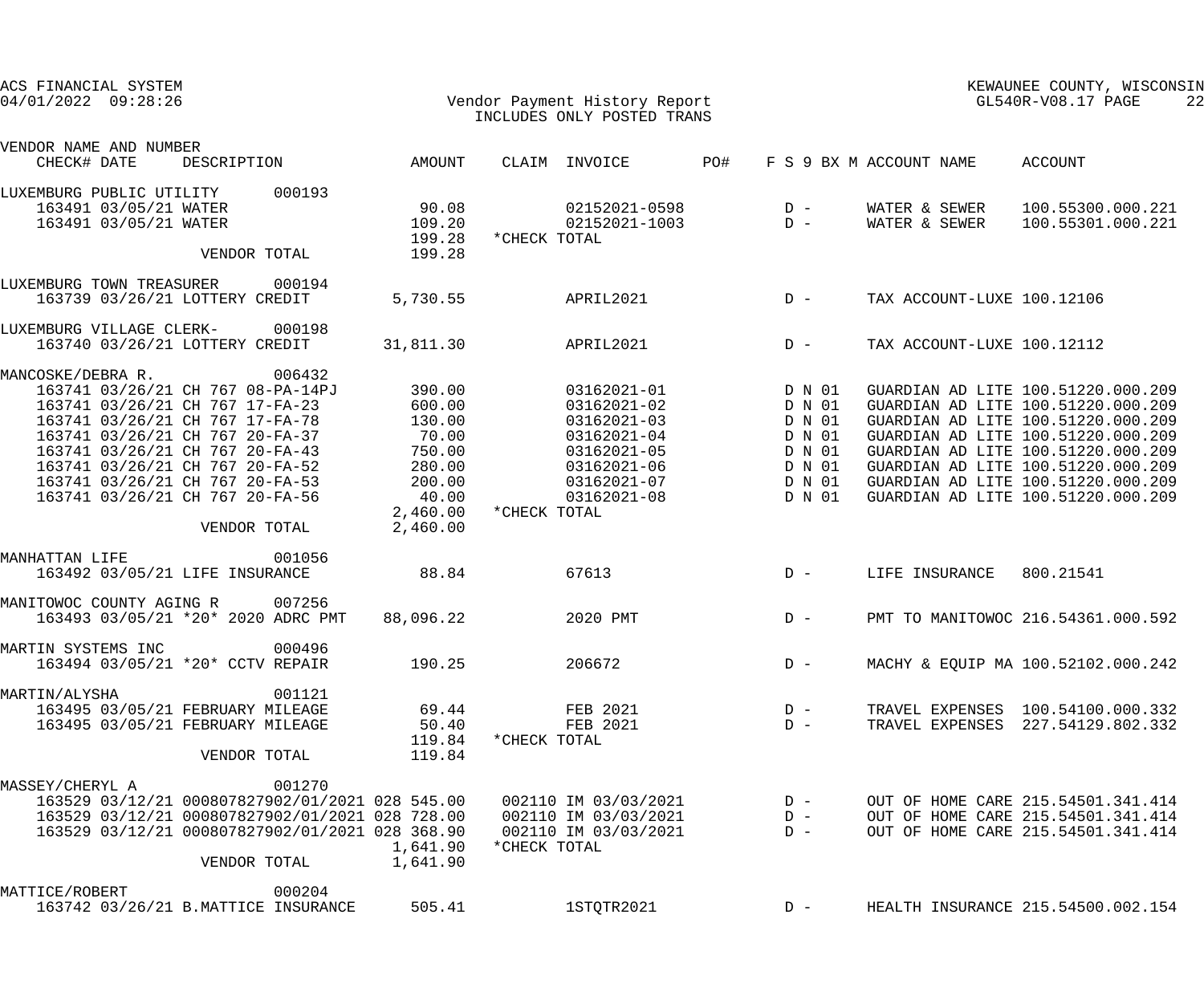| ACS FINANCIAL SYSTEM<br>Vendor Payment History Report<br>INCLUDES ONLY POSTED TRANS<br>$04/01/2022$ 09:28:26 |                         |                                   |        |                                                                      |              | INCLUDES ONLY POSTED TRANS      |       |        |                 |                              |                 | KEWAUNEE COUNTY, WISCONSIN<br>KEWAUNEE COUNTY, WIS<br>GL540R-V08.17 PAGE | 23 |
|--------------------------------------------------------------------------------------------------------------|-------------------------|-----------------------------------|--------|----------------------------------------------------------------------|--------------|---------------------------------|-------|--------|-----------------|------------------------------|-----------------|--------------------------------------------------------------------------|----|
| VENDOR NAME AND NUMBER<br>CHECK# DATE                                                                        |                         | DESCRIPTION                       |        | AMOUNT                                                               |              | CLAIM INVOICE                   | PO#   |        |                 | F S 9 BX M ACCOUNT NAME      |                 | ACCOUNT                                                                  |    |
|                                                                                                              |                         |                                   |        |                                                                      |              |                                 |       |        |                 |                              |                 |                                                                          |    |
| MCCLURE/DIANNA L.                                                                                            |                         | 001254                            |        |                                                                      |              |                                 |       |        |                 |                              |                 |                                                                          |    |
|                                                                                                              |                         | 163572 03/12/21 RESPITE           |        | 500.00                                                               |              | DM AMG 021121                   |       | D N 01 |                 | RESPITE CARE                 |                 | 215.54501.341.201                                                        |    |
|                                                                                                              | 163572 03/12/21 RESPITE |                                   |        | 357.00                                                               |              | DM AMG 022821                   |       | D N 01 |                 | RESPITE CARE                 |                 | 215.54501.341.201                                                        |    |
|                                                                                                              |                         | 163572 03/12/21 F CARE SUPPLIES   |        | 290.54                                                               |              | DM AMG 022821                   |       |        | $D -$           | RESPITE CARE                 |                 | 215.54501.341.201                                                        |    |
|                                                                                                              | 163572 03/12/21 RESPITE |                                   |        | 350.00                                                               |              | DM ARG 02/2021                  |       |        | D N 01          | RESPITE CARE                 |                 | 215.54501.341.201                                                        |    |
|                                                                                                              |                         |                                   |        | 163572 03/12/21 MATTRESS SET 632.99                                  |              | DM ARG 02/2021                  |       |        | $D -$           | RESPITE CARE                 |                 | 215.54501.341.201                                                        |    |
|                                                                                                              | 163572 03/12/21 RESPITE |                                   |        | 357.00<br>163572 03/12/21 BEDROOM SET 417.78                         |              | DM AUG 02/2021                  |       |        | D N 01          | RESPITE CARE                 |                 | 215.54501.341.201<br>215.54501.341.201                                   |    |
|                                                                                                              | 163572 03/12/21 RESPITE |                                   |        | 450.00                                                               |              | DM AUG 02/2021<br>DM AUG 021121 |       |        | $D -$<br>D N 01 | RESPITE CARE<br>RESPITE CARE |                 | 215.54501.341.201                                                        |    |
|                                                                                                              |                         | 163572 03/12/21 RESPITE           |        | 504.00                                                               |              | DM CAG 02/2021                  |       |        | D N 01          |                              | RESPITE CARE    | 215.54501.341.201                                                        |    |
|                                                                                                              | 163572 03/12/21 RESPITE |                                   |        | 476.00                                                               |              | DM TYG 02/2021 D N 01           |       |        |                 |                              | RESPITE CARE    | 215.54501.341.201                                                        |    |
|                                                                                                              |                         | 163572 03/12/21 FURNITURE/BEDDING |        | 954.45                                                               |              | DM TYG 02/2021                  |       |        | $D -$           |                              | RESPITE CARE    | 215.54501.341.201                                                        |    |
|                                                                                                              |                         |                                   |        | 5,289.76 * CHECK TOTAL                                               |              |                                 |       |        |                 |                              |                 |                                                                          |    |
|                                                                                                              |                         | VENDOR TOTAL                      |        | 5,289.76                                                             |              |                                 |       |        |                 |                              |                 |                                                                          |    |
| MENARD'S GREEN BAY EAST                                                                                      |                         |                                   | 007066 |                                                                      |              |                                 |       |        |                 |                              |                 |                                                                          |    |
|                                                                                                              |                         | 163496 03/05/21 ICE MELT          |        | 65.94                                                                |              | 7494                            | $D -$ |        |                 | SNOW REMOVAL                 |                 | 100.55301.000.235                                                        |    |
|                                                                                                              |                         |                                   |        |                                                                      |              |                                 |       |        |                 |                              |                 |                                                                          |    |
| MILLER-BRADFORD & RISBER                                                                                     |                         |                                   | 000209 |                                                                      |              |                                 |       |        |                 |                              |                 |                                                                          |    |
|                                                                                                              | 163615 03/12/21 GASKET  |                                   |        | 10.23                                                                | 12278        |                                 | $D -$ |        |                 | REPAIR PARTS                 |                 | 700.16121                                                                |    |
|                                                                                                              |                         | 163710 03/26/21 PARTS FOR ROLLER  |        | 481.09                                                               |              | P12402                          |       |        | $D -$           | REPAIR PARTS                 |                 | 700.16121                                                                |    |
|                                                                                                              |                         | VENDOR TOTAL                      |        | 491.32                                                               |              |                                 |       |        |                 |                              |                 |                                                                          |    |
| MITCHLER/SCOTT                                                                                               |                         |                                   | 000656 |                                                                      |              |                                 |       |        |                 |                              |                 |                                                                          |    |
|                                                                                                              |                         |                                   |        | 163530 03/12/21 000806356802/01/2021 0 1,381.00 002110 IM 03/03/2021 |              |                                 |       | $D -$  |                 |                              |                 | SUBSIDIZED GUARD 215.54501.341.724                                       |    |
|                                                                                                              |                         |                                   |        |                                                                      |              |                                 |       |        |                 |                              |                 |                                                                          |    |
| MONTPELIER TOWN TREASURE                                                                                     |                         |                                   | 000213 |                                                                      |              |                                 |       |        |                 |                              |                 |                                                                          |    |
|                                                                                                              |                         |                                   |        | 163686 03/19/21 M.ROBERTS SPECIAL CHRGS 156.00                       |              | 03192021                        |       |        | $D -$           |                              |                 | SPCL CHARGE-PRIN 100.24447                                               |    |
|                                                                                                              |                         |                                   |        | 163686 03/19/21 M.ROBERTS SPECIAL INTRST 20.28<br>176.28             | *CHECK TOTAL | 03192021                        |       |        | $D -$           |                              |                 | SPCL CHARGE-INT- 100.24467                                               |    |
|                                                                                                              |                         |                                   |        |                                                                      |              |                                 |       |        |                 |                              |                 |                                                                          |    |
|                                                                                                              |                         | 163743 03/26/21 LOTTERY CREDIT    |        | 7,281.76                                                             |              | APRIL2021                       |       |        | $D -$           |                              |                 | TAX ACCOUNT-MONT 100.12107                                               |    |
|                                                                                                              |                         | VENDOR TOTAL                      |        | 7,458.04                                                             |              |                                 |       |        |                 |                              |                 |                                                                          |    |
| MORTON SALT, INC.                                                                                            |                         |                                   | 003243 |                                                                      |              |                                 |       |        |                 |                              |                 |                                                                          |    |
|                                                                                                              |                         | 163616 03/12/21 SALT 100.76 TON   |        | 7,658.77                                                             |              | 5402272644                      |       |        | $D -$           |                              |                 | SODIUM CHLORIDE 700.16114                                                |    |
|                                                                                                              |                         | 163616 03/12/21 SALT 209.63 TON   |        | 15,933.98                                                            |              | 5402272645                      |       |        | $D -$           |                              | SODIUM CHLORIDE | 700.16114                                                                |    |
|                                                                                                              |                         | 163616 03/12/21 SALT 101.05 TON   |        | 7,680.81                                                             |              | 5402280217                      |       |        | $D -$           |                              | SODIUM CHLORIDE | 700.16114                                                                |    |
|                                                                                                              |                         | 163616 03/12/21 SALT 228.10 TON   |        | 17,337.88                                                            |              | 5402285433                      |       |        | $D -$           |                              |                 | SODIUM CHLORIDE 700.16114                                                |    |
|                                                                                                              |                         |                                   |        | 48,611.44                                                            | *CHECK TOTAL |                                 |       |        |                 |                              |                 |                                                                          |    |
|                                                                                                              |                         | VENDOR TOTAL                      |        | 48,611.44                                                            |              |                                 |       |        |                 |                              |                 |                                                                          |    |
| MOTOROLA SOLUTIONS, INC. 000121                                                                              |                         |                                   |        |                                                                      |              |                                 |       |        |                 |                              |                 |                                                                          |    |
|                                                                                                              |                         | 163687 03/19/21 *20* NEXT GEN911  |        | 239,840.40                                                           |              | 41298112                        |       |        | $D -$           |                              |                 | NEXTGEN 911 UPGR 100.52105.000.911                                       |    |
|                                                                                                              |                         |                                   |        | 163687 03/19/21 SPILLMAN CONTRACT KPD 3,602.51                       |              | 8230314962                      |       |        | $D -$           |                              |                 | MAINTENANCE AGRE 100.52102.000.249                                       |    |
|                                                                                                              |                         |                                   |        | 163687 03/19/21 SPILLMAN CONTRACT KCSD 876.60                        |              | 8230315021                      |       |        | $D -$           |                              |                 | MAINTENANCE AGRE 100.51310.000.249                                       |    |
|                                                                                                              |                         |                                   |        | 163687 03/19/21 SPILLMAN CONTRACT KCS 27,420.05                      |              | 8230315021                      |       |        | $D -$           |                              |                 | MAINTENANCE AGRE 100.52102.000.249                                       |    |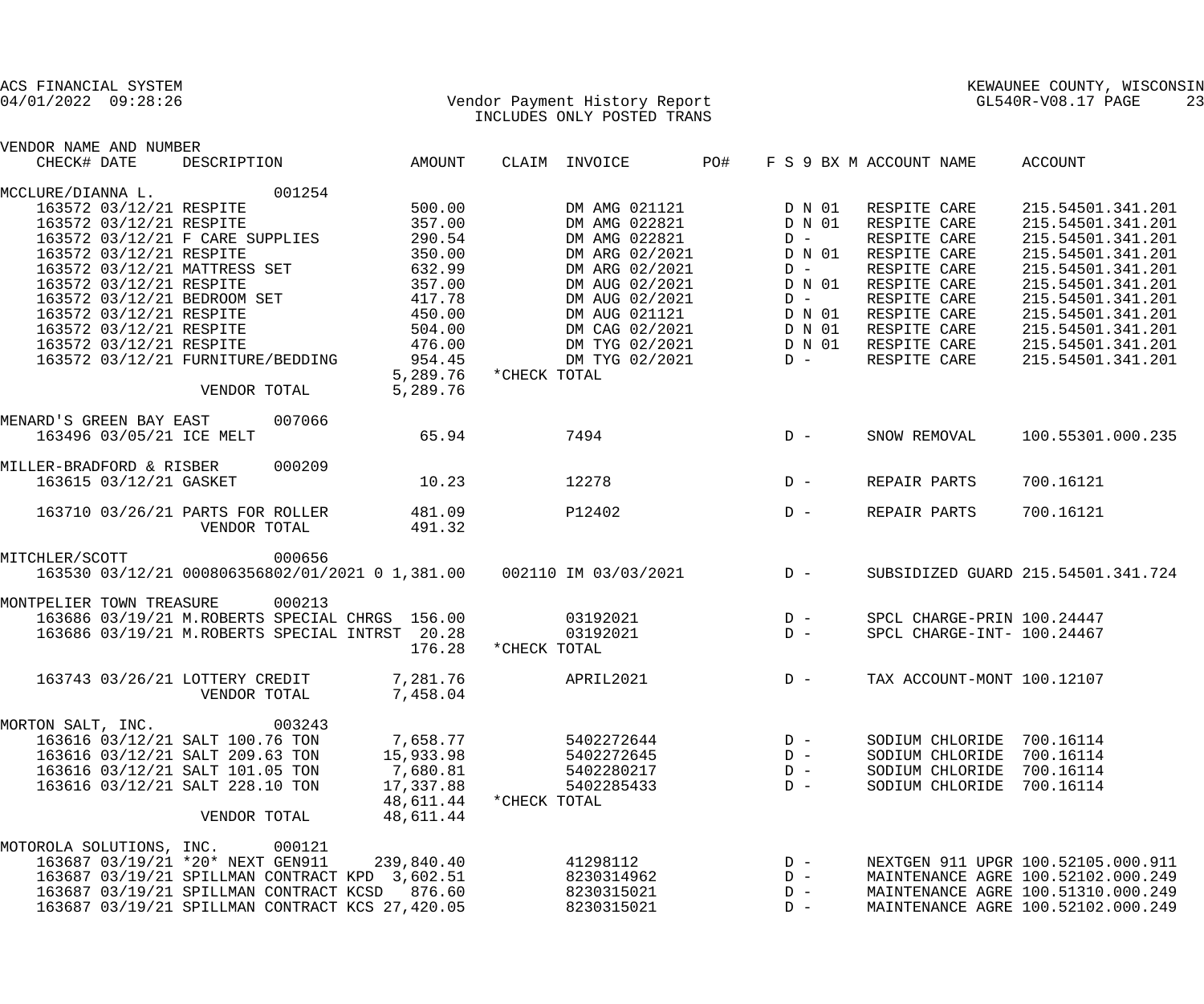| ACS FINANCIAL SYSTEM<br>$04/01/2022$ $09:28:26$                                                                                                                                                                                                                                                                                                                                                                                                                                                                      |              |        |                                                                                                                                                                                                  |              | Vendor Payment History Report<br>INCLUDES ONLY POSTED TRANS                                                                                                                        |     |                                                                                                                            |                                                                                                                                                                                                                                                                                                                                                                                                                                 | KEWAUNEE COUNTY, WISCONSIN<br>$GL540R-V08.17$ PAGE<br>24                        |
|----------------------------------------------------------------------------------------------------------------------------------------------------------------------------------------------------------------------------------------------------------------------------------------------------------------------------------------------------------------------------------------------------------------------------------------------------------------------------------------------------------------------|--------------|--------|--------------------------------------------------------------------------------------------------------------------------------------------------------------------------------------------------|--------------|------------------------------------------------------------------------------------------------------------------------------------------------------------------------------------|-----|----------------------------------------------------------------------------------------------------------------------------|---------------------------------------------------------------------------------------------------------------------------------------------------------------------------------------------------------------------------------------------------------------------------------------------------------------------------------------------------------------------------------------------------------------------------------|---------------------------------------------------------------------------------|
| VENDOR NAME AND NUMBER<br>CHECK# DATE                                                                                                                                                                                                                                                                                                                                                                                                                                                                                | DESCRIPTION  |        | AMOUNT                                                                                                                                                                                           |              | CLAIM INVOICE                                                                                                                                                                      | PO# |                                                                                                                            | F S 9 BX M ACCOUNT NAME                                                                                                                                                                                                                                                                                                                                                                                                         | ACCOUNT                                                                         |
| MOTOROLA SOLUTIONS, INC.<br>163687 03/19/21 SPILLMAN CONTRACT APD 3,609.81<br>163687 03/19/21 SPILLMAN CONTRACT LPD 1,284.78                                                                                                                                                                                                                                                                                                                                                                                         | VENDOR TOTAL | 000121 | 276,634.15<br>276,634.15                                                                                                                                                                         | *CHECK TOTAL | 8230315071<br>8230315109                                                                                                                                                           |     | $D -$<br>$D -$                                                                                                             |                                                                                                                                                                                                                                                                                                                                                                                                                                 | MAINTENANCE AGRE 100.52102.000.249<br>MAINTENANCE AGRE 100.52102.000.249        |
| NATIONWIDE RETIREMENT SO<br>163497 03/05/21 DEFERRED COMPENSATION 8,950.00                                                                                                                                                                                                                                                                                                                                                                                                                                           |              | 007035 |                                                                                                                                                                                                  |              | 03052021                                                                                                                                                                           |     | $D -$                                                                                                                      | DEFERRED COMPENS 800.21570                                                                                                                                                                                                                                                                                                                                                                                                      |                                                                                 |
| 163688 03/19/21 DEFERRED COMPENSATION 8,950.00                                                                                                                                                                                                                                                                                                                                                                                                                                                                       | VENDOR TOTAL |        | 17,900.00                                                                                                                                                                                        |              | 03192021                                                                                                                                                                           |     | $D -$                                                                                                                      | DEFERRED COMPENS 800.21570                                                                                                                                                                                                                                                                                                                                                                                                      |                                                                                 |
| NELLIS/LORI<br>163573 03/12/21 FEBRUARY TRAVEL<br>163573 03/12/21 FEBRUARY TRAVEL<br>163573 03/12/21 FEBRUARY TRAVEL                                                                                                                                                                                                                                                                                                                                                                                                 | VENDOR TOTAL | 005591 | 240.35<br>14.00<br>76.40<br>330.75<br>330.75                                                                                                                                                     | *CHECK TOTAL | LN 022821<br>LN 022821<br>LN 022821                                                                                                                                                |     | $D -$<br>$D -$<br>$D -$                                                                                                    | OVERHEAD<br>OVERHEAD<br>OVERHEAD                                                                                                                                                                                                                                                                                                                                                                                                | 215.54500.366.158<br>215.54500.811.158<br>215.54501.341.158                     |
| NEVEAU/TIFFANY<br>163574 03/12/21 RESPITE<br>163574 03/12/21 RESPITE TRAVEL<br>163574 03/12/21 RESPITE                                                                                                                                                                                                                                                                                                                                                                                                               | VENDOR TOTAL | 009902 | 798.00<br>174.72<br>150.00<br>1,122.72<br>1,122.72                                                                                                                                               | *CHECK TOTAL | TN MB 02/2021<br>TN MB 020721                                                                                                                                                      |     | D N 01                                                                                                                     | TN MB 02/2021 D N 01 RESPITE CARE<br>RESPITE CARE                                                                                                                                                                                                                                                                                                                                                                               | 215.54501.341.201<br>D N 01 RESPITE CARE 215.54501.341.201<br>215.54501.341.201 |
| NICOLET FEDERATED LIBRAR<br>163644 03/12/21 FEBRUARY DELIVERY                                                                                                                                                                                                                                                                                                                                                                                                                                                        |              | 008470 | 283.75                                                                                                                                                                                           |              | 2557                                                                                                                                                                               |     | $D -$                                                                                                                      |                                                                                                                                                                                                                                                                                                                                                                                                                                 | NICOLET FED LIB 100.55110.000.599                                               |
| NORTHEAST WI TECHNICAL C<br>163744 03/26/21 LOTTERY CREDIT<br>163744 03/26/21 LOTTERY CREDIT<br>163744 03/26/21 LOTTERY CREDIT<br>163744 03/26/21 LOTTERY CREDIT<br>163744 03/26/21 LOTTERY CREDIT<br>163744 03/26/21 LOTTERY CREDIT<br>163744 03/26/21 LOTTERY CREDIT<br>163744 03/26/21 LOTTERY CREDIT<br>163744 03/26/21 LOTTERY CREDIT<br>163744 03/26/21 LOTTERY CREDIT<br>163744 03/26/21 LOTTERY CREDIT<br>163744 03/26/21 LOTTERY CREDIT<br>163744 03/26/21 LOTTERY CREDIT<br>163744 03/26/21 LOTTERY CREDIT | VENDOR TOTAL | 003487 | 2,046.34<br>2,638.67<br>2,535.42<br>2,323.16<br>2,099.05<br>3,175.57<br>2,979.55<br>1,810.14<br>3,077.13<br>3,043.16<br>958.26<br>3,283.76<br>4,170.22<br>4, 144. 41<br>38, 284.84<br>38, 284.84 | *CHECK TOTAL | APRIL2021<br>APRIL2021<br>APRIL2021<br>APRIL2021<br>APRIL2021<br>APRIL2021<br>APRIL2021<br>APRIL2021<br>APRIL2021<br>APRIL2021<br>APRIL2021<br>APRIL2021<br>APRIL2021<br>APRIL2021 |     | $D -$<br>$D -$<br>$D -$<br>$D -$<br>$D -$<br>$D -$<br>$D -$<br>$D -$<br>$D -$<br>$D -$<br>$D -$<br>$D -$<br>$D -$<br>$D -$ | TAX ACCOUNT-AHNA 100.12101<br>TAX ACCOUNT-CARL 100.12102<br>TAX ACCOUNT-CASC 100.12103<br>TAX ACCOUNT-FRAN 100.12104<br>TAX ACCOUNT-LINC 100.12105<br>TAX ACCOUNT-LUXE 100.12106<br>TAX ACCOUNT-MONT 100.12107<br>TAX ACCOUNT-PIER 100.12108<br>TAX ACCOUNT-RED 100.12109<br>TAX ACCOUNT-WEST 100.12110<br>TAX ACCOUNT-CASC 100.12111<br>TAX ACCOUNT-LUXE 100.12112<br>TAX ACCOUNT-ALGO 100.12113<br>TAX ACCOUNT-KEWA 100.12114 |                                                                                 |
| NORTON/SUSAN<br>163575 03/12/21 FEBRUARY TRAVEL                                                                                                                                                                                                                                                                                                                                                                                                                                                                      |              | 010148 | 5.04                                                                                                                                                                                             |              | SN 022821                                                                                                                                                                          |     | $D -$                                                                                                                      | OVERHEAD                                                                                                                                                                                                                                                                                                                                                                                                                        | 215.54359.000.158                                                               |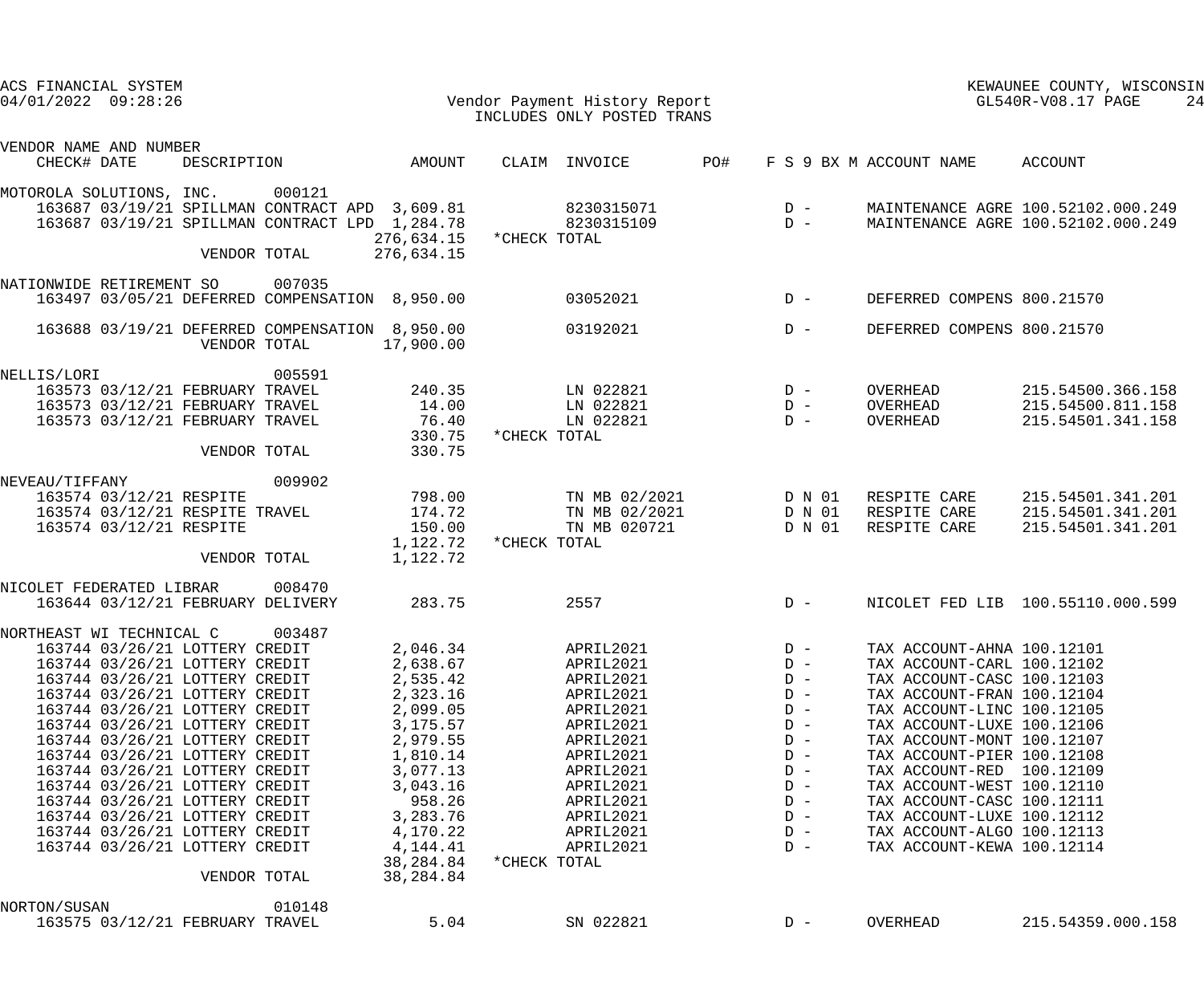| ACS FINANCIAL SYSTEM<br>04/01/2022 09:28:26                                                                                                                                                                                                                                                                                                                                                                                                                     |                                                                                                           | Vendor Payment History Report<br>INCLUDES ONLY POSTED TRANS                                                                                                                                                  |                                                                                                          | KEWAUNEE COUNTY, WISCONSIN<br>GL540R-V08.17 PAGE<br>25                                                              |                                                                                                                                                                                                                                                                                                                                          |  |
|-----------------------------------------------------------------------------------------------------------------------------------------------------------------------------------------------------------------------------------------------------------------------------------------------------------------------------------------------------------------------------------------------------------------------------------------------------------------|-----------------------------------------------------------------------------------------------------------|--------------------------------------------------------------------------------------------------------------------------------------------------------------------------------------------------------------|----------------------------------------------------------------------------------------------------------|---------------------------------------------------------------------------------------------------------------------|------------------------------------------------------------------------------------------------------------------------------------------------------------------------------------------------------------------------------------------------------------------------------------------------------------------------------------------|--|
| VENDOR NAME AND NUMBER<br>DESCRIPTION AMOUNT<br>CHECK# DATE                                                                                                                                                                                                                                                                                                                                                                                                     |                                                                                                           | PO#<br>CLAIM INVOICE                                                                                                                                                                                         |                                                                                                          | F S 9 BX M ACCOUNT NAME ACCOUNT                                                                                     |                                                                                                                                                                                                                                                                                                                                          |  |
| NOTARY BOND RENEWAL SERV 006897<br>163498 03/05/21 MD NOTARY RENEWAL                                                                                                                                                                                                                                                                                                                                                                                            | 30.00                                                                                                     | $MD$ RENEW 2021 $D -$                                                                                                                                                                                        |                                                                                                          |                                                                                                                     | OFFICE SUPPLIES 100.51220.000.312                                                                                                                                                                                                                                                                                                        |  |
| 000228<br>NOVAK/MERRIE<br>163499 03/05/21 2/23-2/25 VACCINATION CL 300.00<br>163499 03/05/21 2/23-2/25 MILEAGE                                                                                                                                                                                                                                                                                                                                                  | 40.32<br>340.32                                                                                           | 02252021<br>02252021<br>*CHECK TOTAL                                                                                                                                                                         | D N 01<br>$D -$                                                                                          |                                                                                                                     | CONTRACTED SERVI 227.54129.802.296<br>TRAVEL EXPENSES 227.54129.802.332                                                                                                                                                                                                                                                                  |  |
| 163645 03/12/21 3/2-3/4 VACCINE CLINICS 350.00<br>163645 03/12/21 3/2-3/4 VACCINE CLINICS                                                                                                                                                                                                                                                                                                                                                                       | 26.88<br>376.88                                                                                           | 03042021<br>03042021<br>*CHECK TOTAL                                                                                                                                                                         | D N 01<br>$D -$                                                                                          |                                                                                                                     | CONTRACTED SERVI 227.54129.802.296<br>TRAVEL EXPENSES 227.54129.802.332                                                                                                                                                                                                                                                                  |  |
| 163689 03/19/21 3/10-3/11 VACC CLINICS 281.25<br>163689 03/19/21 3/10-3/11 VACC CLINICS<br>VENDOR TOTAL                                                                                                                                                                                                                                                                                                                                                         | 26.88<br>308.13<br>1,025.33                                                                               | 03112021<br>03112021<br>*CHECK TOTAL                                                                                                                                                                         | D N 01<br>D –                                                                                            |                                                                                                                     | CONTRACTED SERVI 227.54129.802.296<br>TRAVEL EXPENSES 227.54129.802.332                                                                                                                                                                                                                                                                  |  |
| 009977<br>O'SHEA/MAUREEN<br>163576 03/12/21 FEBRUARY TRAVEL                                                                                                                                                                                                                                                                                                                                                                                                     | 14.56                                                                                                     | MO 022821                                                                                                                                                                                                    | $D -$                                                                                                    | OVERHEAD                                                                                                            | 215.54362.561.158                                                                                                                                                                                                                                                                                                                        |  |
| 007015<br>OFFICE DEPOT<br>163745 03/26/21 INK/MOUSE/TAPE<br>163745 03/26/21 MICROPHONE<br>163745 03/26/21 INK<br>163745 03/26/21 INK<br>163745 03/26/21 CALC INKROLL<br>163745 03/26/21 INDEX TABS<br>163745 03/26/21 BIN/STICKY PAD<br>163745 03/26/21 3HOLE PUNCH/MOUSEPAD/ETC 54.04<br>163745 03/26/21 WALL MOUNT TABS<br>163745 03/26/21 FASTENER FOLDERS<br>163745 03/26/21 FODLERS/PENS<br>163745 03/26/21 SCOTCH TAPE/POST ITS/ETC 61.14<br>VENDOR TOTAL | 72.80<br>56.78<br>19.99<br>12.99<br>22.08<br>12.57<br>38.33<br>9.74<br>18.24<br>34.29<br>412.99<br>412.99 | 154625336001<br>154979233001<br>154979233002<br>154979332001<br>158772474001<br>159907544001<br>159908352001<br>160965230001<br>161001799001<br>161091039001<br>161091039001<br>163328329001<br>*CHECK TOTAL | $D -$<br>$D -$<br>$D -$<br>$D -$<br>$D -$<br>$D -$<br>$D -$<br>$D -$<br>$D -$<br>$D -$<br>$D -$<br>$D -$ | OFFICE SUPPLIES<br>OFFICE SUPPLIES<br>OFFICE SUPPLIES<br>OFFICE SUPPLIES<br>OFFICE SUPPLIES<br>OVERHEAD<br>OVERHEAD | OFFICE SUPPLIES 100.52102.000.312<br>OFFICE SUPPLIES 100.52102.000.312<br>100.52102.000.312<br>100.52102.000.312<br>100.51330.000.312<br>227.54129.802.312<br>227.54129.802.312<br>OFFICE SUPPLIES 100.51210.000.312<br>OFFICE SUPPLIES 100.51210.000.312<br>215.54300.550.158<br>215.54500.002.158<br>OFFICE SUPPLIES 240.56101.000.312 |  |
| 006745<br>OFTEDAHL/JUDITH A.<br>163500 03/05/21 BLOOD DRAW 20-01090<br>163500 03/05/21 BLOOD DRAW 20-01260<br>VENDOR TOTAL                                                                                                                                                                                                                                                                                                                                      | 50.00<br>50.00<br>100.00<br>100.00                                                                        | 02202021<br>02272021<br>*CHECK TOTAL                                                                                                                                                                         | D N 01<br>D N 01                                                                                         |                                                                                                                     | MEDICAL SERVICES 100.52100.000.211<br>MEDICAL SERVICES 100.52100.000.211                                                                                                                                                                                                                                                                 |  |
| 001241<br>ONE LAW GROUP, S.C.<br>163646 03/12/21 20-CT-02<br>163646 03/12/21 *20* 20-CT-78<br>VENDOR TOTAL                                                                                                                                                                                                                                                                                                                                                      | 786.95<br>120.50<br>907.45<br>907.45                                                                      | 17500-02H-01<br>17500-06H-01<br>*CHECK TOTAL                                                                                                                                                                 | $D -$<br>$D -$                                                                                           | LEGAL FEES<br>LEGAL FEES                                                                                            | 100.51220.000.212<br>100.51220.000.212                                                                                                                                                                                                                                                                                                   |  |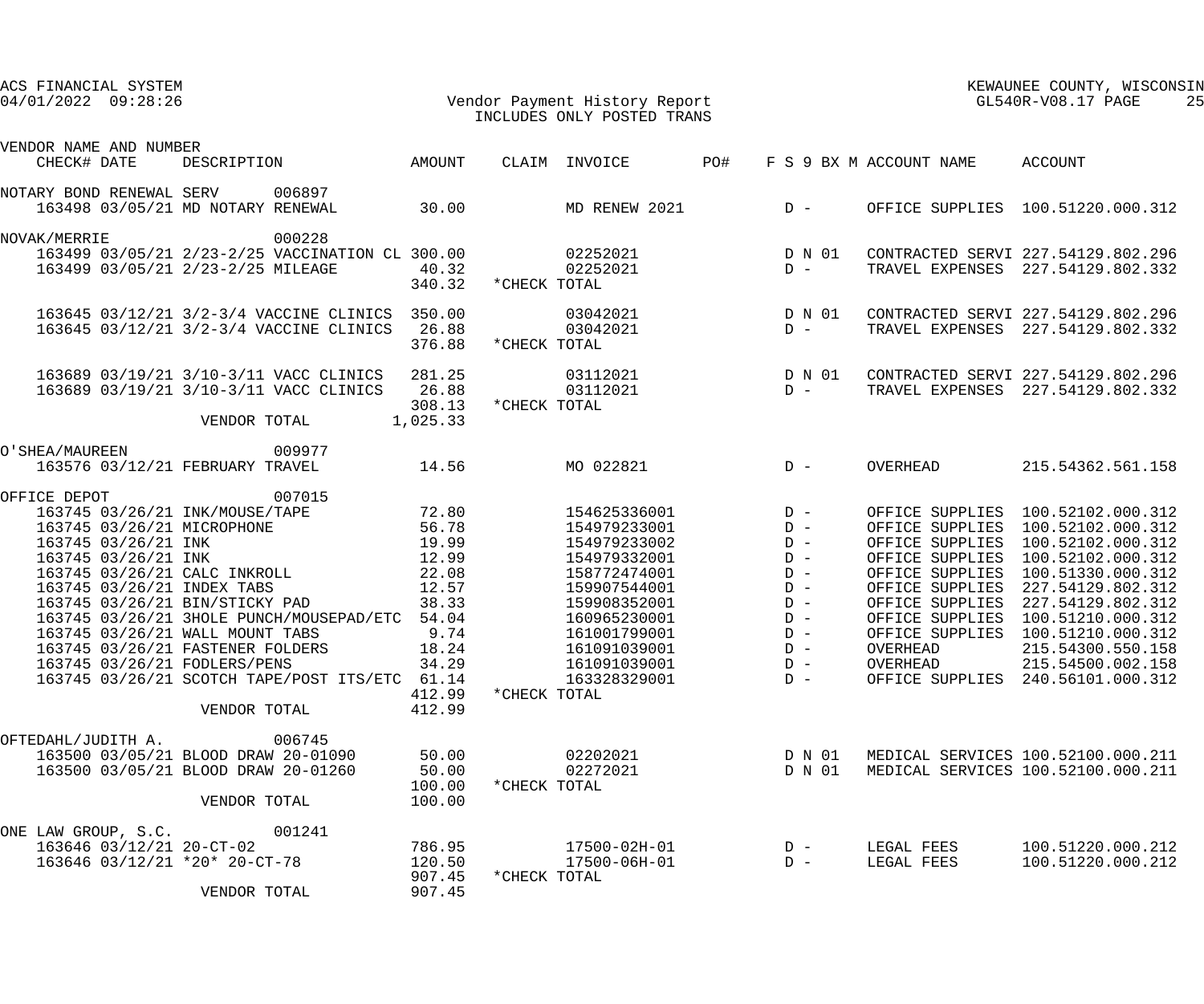| ACS FINANCIAL SYSTEM<br>$04/01/2022$ 09:28:26 |                         |                                                                                                    |                  |              | Vendor Payment History Report<br>INCLUDES ONLY POSTED TRANS |     |                  |                                | KEWAUNEE COUNTY, WISCONSIN<br>GL540R-V08.17 PAGE<br>26                   |
|-----------------------------------------------|-------------------------|----------------------------------------------------------------------------------------------------|------------------|--------------|-------------------------------------------------------------|-----|------------------|--------------------------------|--------------------------------------------------------------------------|
| VENDOR NAME AND NUMBER<br>CHECK# DATE         |                         | DESCRIPTION                                                                                        | AMOUNT           |              | CLAIM INVOICE                                               | PO# |                  | F S 9 BX M ACCOUNT NAME        | ACCOUNT                                                                  |
| OPTIONS TREATMENT PROGRA                      |                         | 001280                                                                                             |                  |              |                                                             |     |                  |                                |                                                                          |
|                                               |                         | 163672 03/19/21 CCS SUBSTANCE ABUSE TRAT 510.00<br>163672 03/19/21 CCS SUBSTANCE ABUSE TRAT 357.00 |                  |              | 20059<br>20138                                              |     | $D -$<br>$D -$   |                                | COMPREHENSIVE CO 215.54359.000.601<br>COMPREHENSIVE CO 215.54359.000.601 |
|                                               |                         | VENDOR TOTAL                                                                                       | 867.00<br>867.00 | *CHECK TOTAL |                                                             |     |                  |                                |                                                                          |
|                                               |                         |                                                                                                    |                  |              |                                                             |     |                  |                                |                                                                          |
|                                               |                         | PACKER FASTENER & SUPPLY 006990<br>163711 03/26/21 MISC HARDWARE                                   | 564.89           |              | 584288                                                      |     | $D -$            | REPAIR PARTS                   | 700.16121                                                                |
|                                               |                         | 163711 03/26/21 MISC HARDWARE                                                                      | 58.06<br>622.95  | *CHECK TOTAL | 584289                                                      |     | $D -$            | REPAIR PARTS                   | 700.16121                                                                |
|                                               |                         | VENDOR TOTAL                                                                                       | 622.95           |              |                                                             |     |                  |                                |                                                                          |
| PAPLHAM/DICK                                  |                         | 004279                                                                                             |                  |              |                                                             |     |                  |                                |                                                                          |
|                                               |                         | 163501 03/05/21 SQUAD305 OIL CHG                                                                   | 30.00            |              | 37962                                                       |     | D N 01           |                                | CAR/TRUCK MAINTE 100.52100.000.241                                       |
| PARAL/TINA                                    |                         | 003226                                                                                             |                  |              |                                                             |     |                  |                                |                                                                          |
|                                               |                         | 163577 03/12/21 FEBRUARY TRAVEL                                                                    | 169.67           |              | TP 022821                                                   |     | $D -$            | OVERHEAD                       | 215.54300.429.158                                                        |
|                                               |                         | 163577 03/12/21 FEBRUARY TRAVEL                                                                    | 177.76<br>347.43 | *CHECK TOTAL | TP 022821                                                   |     | $D -$            | OVERHEAD                       | 215.54359.000.158                                                        |
|                                               |                         | VENDOR TOTAL                                                                                       | 347.43           |              |                                                             |     |                  |                                |                                                                          |
| PARIS/JUDY                                    |                         | 000616                                                                                             |                  |              |                                                             |     |                  |                                |                                                                          |
|                                               |                         | 163578 03/12/21 DRIVER ESCORT VOLUNTEER 72.24                                                      |                  |              | 0221 jp                                                     |     | D N 01           |                                | TRAVEL EXPENSES 215.54607.000.332                                        |
| PARKOS/TIM AND AMY                            |                         | 009962                                                                                             |                  |              |                                                             |     |                  |                                |                                                                          |
|                                               | 163579 03/12/21 RESPITE |                                                                                                    | 100.00           |              | AP CY 02/21                                                 |     | D N 01           | RESPITE CARE                   | 215.54500.811.201                                                        |
|                                               | 163579 03/12/21 RESPITE |                                                                                                    | 100.00           |              | AP EY 02/21                                                 |     | D N 01           | RESPITE CARE                   | 215.54500.811.201                                                        |
|                                               |                         | 163579 03/12/21 BED HOLD                                                                           | 400.00           |              | TAP 02/2021                                                 |     | D N 01           | FOSTER CARE BED                | 215.54501.341.723                                                        |
|                                               |                         | VENDOR TOTAL                                                                                       | 600.00<br>600.00 | *CHECK TOTAL |                                                             |     |                  |                                |                                                                          |
|                                               |                         | 003044                                                                                             |                  |              |                                                             |     |                  |                                |                                                                          |
| PELISHEK SANITATION                           |                         | 163662 03/19/21 WASHBAY TANK PUMP OUT                                                              | 100.00           |              | 47052                                                       |     | D N 01           | WATER & SEWER                  | 700.53270.000.221                                                        |
|                                               |                         | 163662 03/19/21 WASHBAY TANK PUMP OUT                                                              | 100.00           |              | 47142                                                       |     | D N 01           | WATER & SEWER                  | 700.53270.000.221                                                        |
|                                               |                         | 163662 03/19/21 WASHBAY TANK PUMP OUT                                                              | 100.00           |              | 47182                                                       |     | D N 01           | WATER & SEWER                  | 700.53270.000.221                                                        |
|                                               |                         | 163662 03/19/21 WASHBAY TANK PUMP OUT                                                              | 100.00           |              | 47220                                                       |     | D N 01           | WATER & SEWER                  | 700.53270.000.221                                                        |
|                                               |                         | 163662 03/19/21 WASHBAY TANK PUMP OUT                                                              | 100.00           |              | 47296                                                       |     | D N 01           | WATER & SEWER                  | 700.53270.000.221                                                        |
|                                               |                         | 163662 03/19/21 WASHBAY TANK PUMP OUT                                                              | 100.00           |              | 47353                                                       |     | D N 01           | WATER & SEWER                  | 700.53270.000.221                                                        |
|                                               |                         | 163662 03/19/21 HOLDING TANK PUMP OUT                                                              | 95.00            |              | 47404                                                       |     | D N 01           | WATER & SEWER                  | 700.53270.000.221                                                        |
|                                               |                         |                                                                                                    | 695.00           | *CHECK TOTAL |                                                             |     |                  |                                |                                                                          |
|                                               |                         | 163746 03/26/21 PUMP HOLDING-WINTER PARK                                                           | 75.00            |              | 47070                                                       |     | D N 01           | WATER & SEWER                  | 100.55441.000.221                                                        |
|                                               |                         | 163746 03/26/21 PUMP HOLDING-WINTER PARK                                                           | 75.00            |              | 47214                                                       |     | D N 01           | WATER & SEWER                  | 100.55441.000.221                                                        |
|                                               |                         | 163746 03/26/21 PUMP HOLDING-WINTER PARK                                                           | 75.00            |              | 47287                                                       |     | D N 01           | WATER & SEWER                  | 100.55441.000.221                                                        |
|                                               |                         | 163746 03/26/21 PUMP HOLDING-WINTER PARK                                                           | 75.00            |              | 47324                                                       |     | D N 01           | WATER & SEWER                  | 100.55441.000.221                                                        |
|                                               |                         | 163746 03/26/21 PUMP HOLDING-WINTER PARK<br>163746 03/26/21 SERVICE PORTABLES WINTER 200.00        | 75.00            |              | 47366<br>5186                                               |     | D N 01<br>D N 01 | WATER & SEWER<br>WATER & SEWER | 100.55441.000.221<br>100.55441.000.221                                   |
|                                               |                         | 163746 03/26/21 SERVICE PORTABLES BRUEMM 140.00                                                    |                  |              | 5187                                                        |     | D N 01           | WATER & SEWER                  | 100.55200.000.221                                                        |
|                                               |                         |                                                                                                    |                  |              |                                                             |     |                  |                                |                                                                          |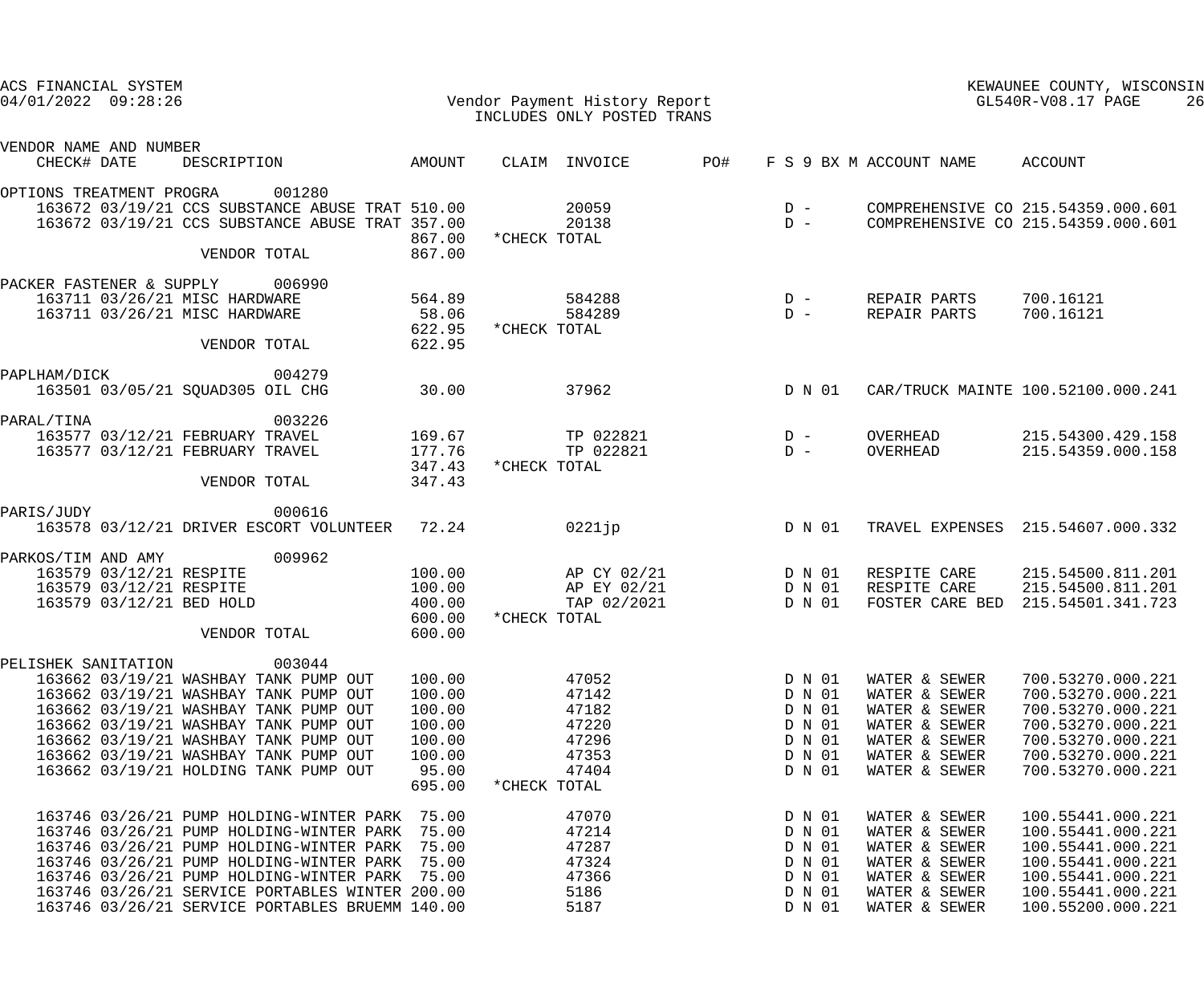| ACS FINANCIAL SYSTEM<br>04/01/2022 09:28:26             |                                                                                                                                                                                                                                    |                                     | Vendor Payment History Report<br>TNCLUDES ONLY POSTED TRANS<br>INCLUDES ONLY POSTED TRANS |            | KEWAUNEE COUNTY, WISCONSIN<br>GL540R-V08.17 PAGE<br>27 |                                 |                                                                                                                                                      |  |
|---------------------------------------------------------|------------------------------------------------------------------------------------------------------------------------------------------------------------------------------------------------------------------------------------|-------------------------------------|-------------------------------------------------------------------------------------------|------------|--------------------------------------------------------|---------------------------------|------------------------------------------------------------------------------------------------------------------------------------------------------|--|
| VENDOR NAME AND NUMBER<br>CHECK# DATE                   | DESCRIPTION AMOUNT                                                                                                                                                                                                                 |                                     | CLAIM INVOICE                                                                             | <b>PO#</b> |                                                        | F S 9 BX M ACCOUNT NAME ACCOUNT |                                                                                                                                                      |  |
| PELISHEK SANITATION                                     | 003044<br>163746 03/26/21 SERVICE PORTABLES WINTER 200.00<br>163746 03/26/21 SERVICE PORTABLES BOLT L 160.00<br>VENDOR TOTAL                                                                                                       | 1,075.00<br>1,770.00                | 5214<br>5214<br>*CHECK TOTAL                                                              |            | D N 01<br>D N 01                                       | WATER & SEWER                   | 100.55441.000.221<br>BOAT LAUNCH EXPE 230.55467.000.601                                                                                              |  |
| PERLEBERG/BERNICE E                                     | 001187<br>163580 03/12/21 DRIVER ESCORT VOLUNTEER 50.40                                                                                                                                                                            |                                     | 0221bp                                                                                    |            | D N 01                                                 |                                 | TRAVEL EXPENSES 215.54607.000.332                                                                                                                    |  |
| PERRY/SUSAN F.                                          | 010124<br>163531 03/12/21 000804304502/01/2021 028 789.50  002110 IM 03/03/2021  D-                                                                                                                                                |                                     |                                                                                           |            |                                                        |                                 | SUBSIDIZED GUARD 215.54501.341.724                                                                                                                   |  |
| PETERSON/JOHN F.<br>163690 03/19/21 19-CM-121           | 009957                                                                                                                                                                                                                             | 2,330.00                            | 90895                                                                                     |            | D N 01                                                 | LEGAL FEES                      | 100.51220.000.212                                                                                                                                    |  |
| PHOENIX BEHAVIORAL HEALT                                | 007724<br>163673 03/19/21 CCS INDIVIDUAL SKILLS DE 367.20<br>163673 03/19/21 CCS PSYCHOTHERAPY - AUTH 948.60<br>163673 03/19/21 CCS INDIVIDUAL AND-OR FA 479.40<br>163673 03/19/21 CCS PSYCHOTHERAPY - AUTH 367.20<br>VENDOR TOTAL | 2,162.40<br>2,162.40                | CC 2021 MAR<br>LSP 2021 MAR<br>RN 2021 MAR<br>RN 2021 MAR<br>*CHECK TOTAL                 |            | D N 01<br>D N 01<br>D N 01<br>D N 01                   |                                 | COMPREHENSIVE CO 215.54359.000.601<br>COMPREHENSIVE CO 215.54359.000.601<br>COMPREHENSIVE CO 215.54359.000.601<br>COMPREHENSIVE CO 215.54359.000.601 |  |
| PIERCE TOWN TREASURER<br>163747 03/26/21 LOTTERY CREDIT | 000241                                                                                                                                                                                                                             | 5,639.79                            | APRIL2021                                                                                 |            | $D -$                                                  | TAX ACCOUNT-PIER 100.12108      |                                                                                                                                                      |  |
| PIGGLY WIGGLY<br>163502 03/05/21 BLEACH                 | 000243<br>163502 03/05/21 RAMEN<br>VENDOR TOTAL                                                                                                                                                                                    | 45.60<br>29.88<br>75.48<br>75.48    | 01106428122838 D -<br>02105993101604<br>*CHECK TOTAL                                      | $D -$      |                                                        | FOOD SERVICES                   | 100.52102.000.294<br>LAUNDRY SUPPLIES 100.52102.000.345                                                                                              |  |
| PONCE/LIZBETH                                           | 000653<br>163647 03/12/21 INTERPRET 21-00842                                                                                                                                                                                       | 33.00                               | 02222021                                                                                  |            | D N 01                                                 |                                 | INTERPRETERS 100.52100.000.149                                                                                                                       |  |
| POST/RITA A                                             | 001036<br>163532 03/12/21 000808434702/01/2021 028 254.00     002110 IM 03/03/2021     D -                                                                                                                                         |                                     |                                                                                           |            |                                                        |                                 | KINSHIP ASSESSME 215.54500.378.601                                                                                                                   |  |
| PRIBYL LAW SC<br>163648 03/12/21 CH 48 20-JV-02         | 001284<br>163648 03/12/21 CH 48 20-JC-01<br>VENDOR TOTAL                                                                                                                                                                           | 40.00<br>290.00<br>330.00<br>330.00 | 11792<br>11811<br>*CHECK TOTAL                                                            |            | $D -$<br>$D -$                                         |                                 | GUARDIAN AD LITE 100.51230.000.209<br>GUARDIAN AD LITE 100.51230.000.209                                                                             |  |
| PROFESSIONAL SERVICE                                    | 001343<br>163617 03/12/21 SOIL BORINGS MAIN SHO 11,125.00                                                                                                                                                                          |                                     | 749734                                                                                    |            |                                                        |                                 | ENGINEERING SERV 700.53270.000.215                                                                                                                   |  |
| RADER JR./ROBERT L.                                     | 000089<br>163533 03/12/21 000804986602/01/2021 028 431.00   002110 IM 03/03/2021                                                                                                                                                   |                                     |                                                                                           |            | $D -$                                                  |                                 | SUBSIDIZED GUARD 215.54501.341.724                                                                                                                   |  |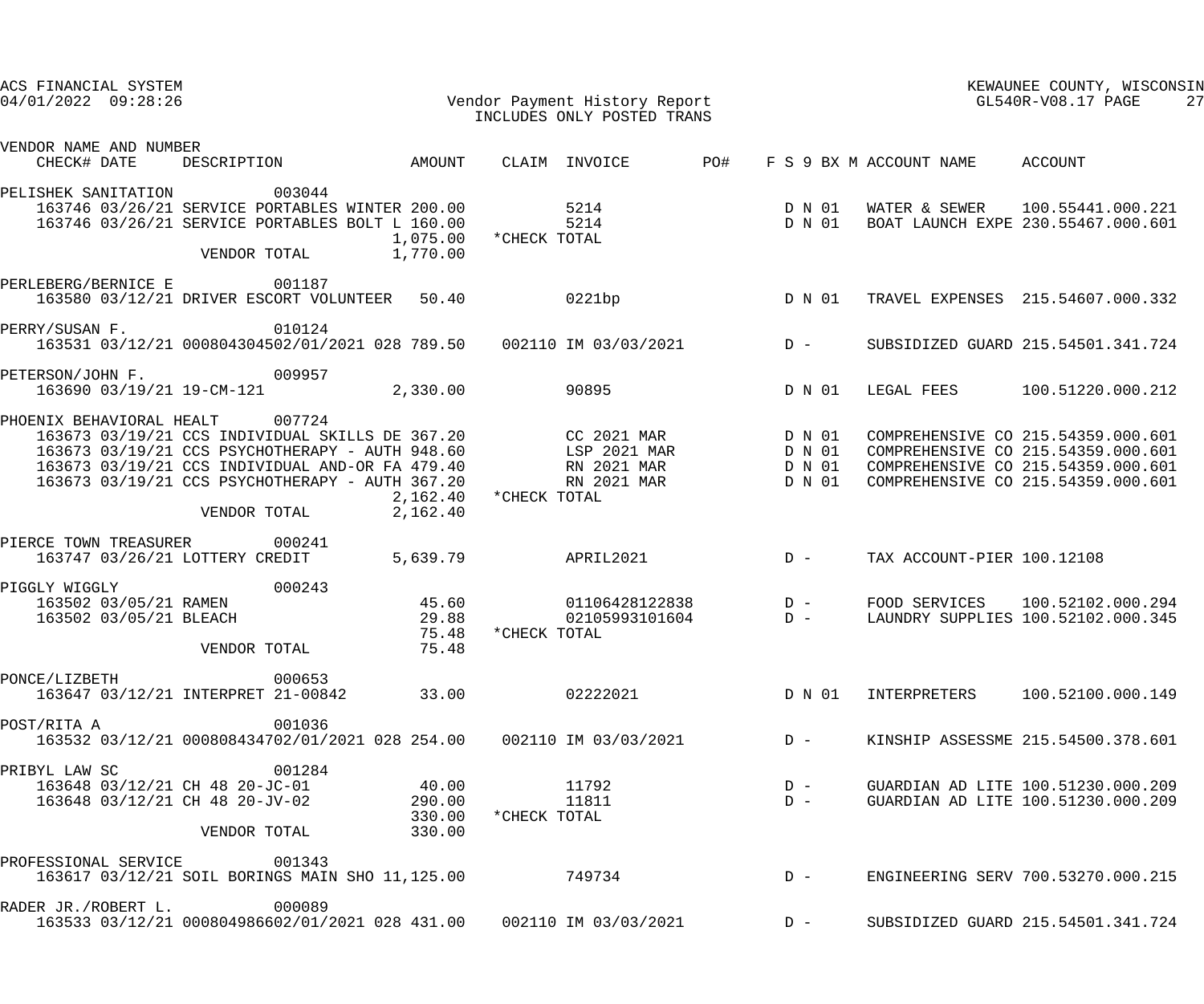| ACS FINANCIAL SYSTEM<br>$04/01/2022$ $09:28:26$ |                      |                                                 |                      | Vendor Payment History Report<br>TNCLUDES ONLY POSTED TRANS |     | KEWAUNEE COUNTY, WIS<br>GL540R-V08.17 PAGE<br>KEWAUNEE COUNTY, WISCONSIN |                           |                                    |  |  |
|-------------------------------------------------|----------------------|-------------------------------------------------|----------------------|-------------------------------------------------------------|-----|--------------------------------------------------------------------------|---------------------------|------------------------------------|--|--|
| VENDOR NAME AND NUMBER                          |                      |                                                 |                      |                                                             |     |                                                                          |                           |                                    |  |  |
| CHECK# DATE                                     |                      | DESCRIPTION                                     | AMOUNT               | CLAIM INVOICE                                               | PO# |                                                                          | F S 9 BX M ACCOUNT NAME   | ACCOUNT                            |  |  |
| RECKELBERG/SANDRA                               |                      | 010158                                          |                      |                                                             |     |                                                                          |                           |                                    |  |  |
|                                                 |                      | 163534 03/12/21 000804387302/01/2021 028 254.00 |                      | 002110 IM 03/03/2021                                        |     | $D -$                                                                    |                           | KINSHIP ASSESSME 215.54500.378.601 |  |  |
| RED RIVER TOWN TREASURER                        |                      | 000251                                          |                      |                                                             |     |                                                                          |                           |                                    |  |  |
|                                                 |                      | 163748 03/26/21 LOTTERY CREDIT                  | 9,247.66             | APRIL2021                                                   |     | $D -$                                                                    | TAX ACCOUNT-RED 100.12109 |                                    |  |  |
| REHAB RESOURCES                                 |                      | 000738                                          |                      |                                                             |     |                                                                          |                           |                                    |  |  |
|                                                 |                      | 163581 03/12/21 B3 SLP TRAVEL                   | 40.00                | February 2021                                               |     |                                                                          |                           | INITIATIVE TO TH 215.54300.550.601 |  |  |
|                                                 |                      | 163581 03/12/21 B3 SPEECH THERAPIST             | 160.00               | February 2021                                               |     |                                                                          |                           | INITIATIVE TO TH 215.54300.550.601 |  |  |
|                                                 |                      | 163581 03/12/21 B3 SLP TRAVEL                   | 40.00                | February 2021                                               |     |                                                                          |                           | INITIATIVE TO TH 215.54300.550.601 |  |  |
|                                                 |                      | 163581 03/12/21 B3 SPEECH THERAPIST             | 80.00                | February 2021                                               |     |                                                                          |                           | INITIATIVE TO TH 215.54300.550.601 |  |  |
|                                                 |                      | 163581 03/12/21 B3 SLP TRAVEL                   | 80.00                | February 2021                                               |     |                                                                          |                           | INITIATIVE TO TH 215.54300.550.601 |  |  |
|                                                 |                      | 163581 03/12/21 B3 SPEECH THERAPIST             | 160.00               | February 2021                                               |     |                                                                          |                           | INITIATIVE TO TH 215.54300.550.601 |  |  |
|                                                 |                      | 163581 03/12/21 B3 SPEECH THERAPIST             | 240.00               | February 2021                                               |     |                                                                          |                           | INITIATIVE TO TH 215.54300.550.601 |  |  |
|                                                 |                      | 163581 03/12/21 B3 SLP TRAVEL                   | 40.00                | February 2021                                               |     |                                                                          |                           | INITIATIVE TO TH 215.54300.550.601 |  |  |
|                                                 |                      | 163581 03/12/21 B3 SPEECH THERAPIST             | 160.00               | February 2021                                               |     |                                                                          |                           | INITIATIVE TO TH 215.54300.550.601 |  |  |
|                                                 |                      | 163581 03/12/21 B3 SLP TRAVEL                   | 80.00                | February 2021                                               |     |                                                                          |                           | INITIATIVE TO TH 215.54300.550.601 |  |  |
|                                                 |                      | 163581 03/12/21 B3 SPEECH THERAPIST             | 160.00               | February 2021                                               |     |                                                                          |                           | INITIATIVE TO TH 215.54300.550.601 |  |  |
|                                                 |                      | 163581 03/12/21 B3 SPEECH THERAPIST             | 160.00               | February 2021                                               |     |                                                                          |                           | INITIATIVE TO TH 215.54300.550.601 |  |  |
|                                                 |                      | 163581 03/12/21 B3 SLP TRAVEL                   | 40.00                | February 2021                                               |     |                                                                          |                           | INITIATIVE TO TH 215.54300.550.601 |  |  |
|                                                 |                      | 163581 03/12/21 B3 SPEECH THERAPIST             | 80.00                | February 2021                                               |     |                                                                          |                           | INITIATIVE TO TH 215.54300.550.601 |  |  |
|                                                 |                      | 163581 03/12/21 B3 SLP TRAVEL                   | 80.00                | February 2021                                               |     |                                                                          |                           | INITIATIVE TO TH 215.54300.550.601 |  |  |
|                                                 |                      | 163581 03/12/21 B3 SPEECH THERAPIST             | 160.00               | February 2021                                               |     |                                                                          |                           | INITIATIVE TO TH 215.54300.550.601 |  |  |
|                                                 |                      | 163581 03/12/21 B3 SLP TRAVEL                   | 40.00                | February 2021                                               |     |                                                                          |                           | INITIATIVE TO TH 215.54300.550.601 |  |  |
|                                                 |                      | 163581 03/12/21 B3 SPEECH THERAPIST             | 80.00                | February 2021                                               |     |                                                                          |                           | INITIATIVE TO TH 215.54300.550.601 |  |  |
|                                                 |                      | 163581 03/12/21 B3 SLP TRAVEL                   | 40.00                | February 2021                                               |     |                                                                          |                           | INITIATIVE TO TH 215.54300.550.601 |  |  |
|                                                 |                      | 163581 03/12/21 B3 SPEECH THERAPIST             | 80.00                | February 2021                                               |     |                                                                          |                           | INITIATIVE TO TH 215.54300.550.601 |  |  |
|                                                 |                      | 163581 03/12/21 B3 SLP TRAVEL                   | 80.00                | February 2021                                               |     |                                                                          |                           | INITIATIVE TO TH 215.54300.550.601 |  |  |
|                                                 |                      | 163581 03/12/21 B3 SLP TRAVEL                   | 40.00                | February 2021                                               |     |                                                                          |                           | INITIATIVE TO TH 215.54300.550.601 |  |  |
|                                                 |                      | 163581 03/12/21 B3 SPEECH THERAPIST             | 160.00               | February 2021                                               |     | $D -$                                                                    |                           | INITIATIVE TO TH 215.54300.550.601 |  |  |
|                                                 |                      | 163581 03/12/21 B3 SLP TRAVEL                   | 40.00                | February 2021                                               |     | $D -$                                                                    |                           | INITIATIVE TO TH 215.54300.550.601 |  |  |
|                                                 |                      | 163581 03/12/21 B3 SPEECH THERAPIST             | 80.00                | February 2021                                               |     | $D -$                                                                    |                           | INITIATIVE TO TH 215.54300.550.601 |  |  |
|                                                 |                      | 163581 03/12/21 B3 SLP TRAVEL                   | 40.00                | February 2021                                               |     | $D -$                                                                    |                           | INITIATIVE TO TH 215.54300.550.601 |  |  |
|                                                 |                      | 163581 03/12/21 B3 SPEECH THERAPIST             | 240.00               | February 2021                                               |     | $D -$                                                                    |                           | INITIATIVE TO TH 215.54300.550.601 |  |  |
|                                                 |                      | 163581 03/12/21 B3 SLP TRAVEL                   | 80.00                | February 2021                                               |     | $D -$                                                                    |                           | INITIATIVE TO TH 215.54300.550.601 |  |  |
|                                                 |                      | 163581 03/12/21 B3 SPEECH THERAPIST             | 160.00               | February 2021                                               |     | $D -$                                                                    |                           | INITIATIVE TO TH 215.54300.550.601 |  |  |
|                                                 |                      | 163581 03/12/21 B3 SPEECH THERAPIST             | 80.00                | February 2021                                               |     | $D -$                                                                    |                           | INITIATIVE TO TH 215.54300.550.601 |  |  |
|                                                 |                      | 163581 03/12/21 B3 SPEECH THERAPIST             | 80.00                | February 2021                                               |     | $D -$                                                                    |                           | INITIATIVE TO TH 215.54300.550.601 |  |  |
|                                                 |                      | 163581 03/12/21 B3 SLP TRAVEL                   | 40.00                | February 2021                                               |     | $D -$                                                                    |                           | INITIATIVE TO TH 215.54300.550.601 |  |  |
|                                                 |                      | 163581 03/12/21 B3 SPEECH THERAPIST             | 160.00               | February 2021                                               |     | $D -$                                                                    |                           | INITIATIVE TO TH 215.54300.550.601 |  |  |
|                                                 |                      | 163581 03/12/21 B3 SPEECH THERAPIST             | 80.00                |                                                             |     | $D -$                                                                    |                           | INITIATIVE TO TH 215.54300.550.601 |  |  |
|                                                 |                      |                                                 |                      | February 2021                                               |     | $D -$                                                                    |                           |                                    |  |  |
|                                                 |                      | 163581 03/12/21 B-3 TEAM MEETINGS               | 120.00               | RR 022821                                                   |     |                                                                          |                           | INITIATIVE TO TH 215.54300.550.601 |  |  |
|                                                 |                      | VENDOR TOTAL                                    | 3,480.00<br>3,480.00 | *CHECK TOTAL                                                |     |                                                                          |                           |                                    |  |  |
| REINHART FOODSERVICE, LL                        |                      | 006507                                          |                      |                                                             |     |                                                                          |                           |                                    |  |  |
|                                                 | 163503 03/05/21 FOOD |                                                 | 366.20               | 309502                                                      |     | $D -$                                                                    | FOOD SERVICES             | 100.52102.000.294                  |  |  |
|                                                 | 163503 03/05/21 FOOD |                                                 | 252.88               | 314995                                                      |     | $D -$                                                                    | FOOD SERVICES             | 100.52102.000.294                  |  |  |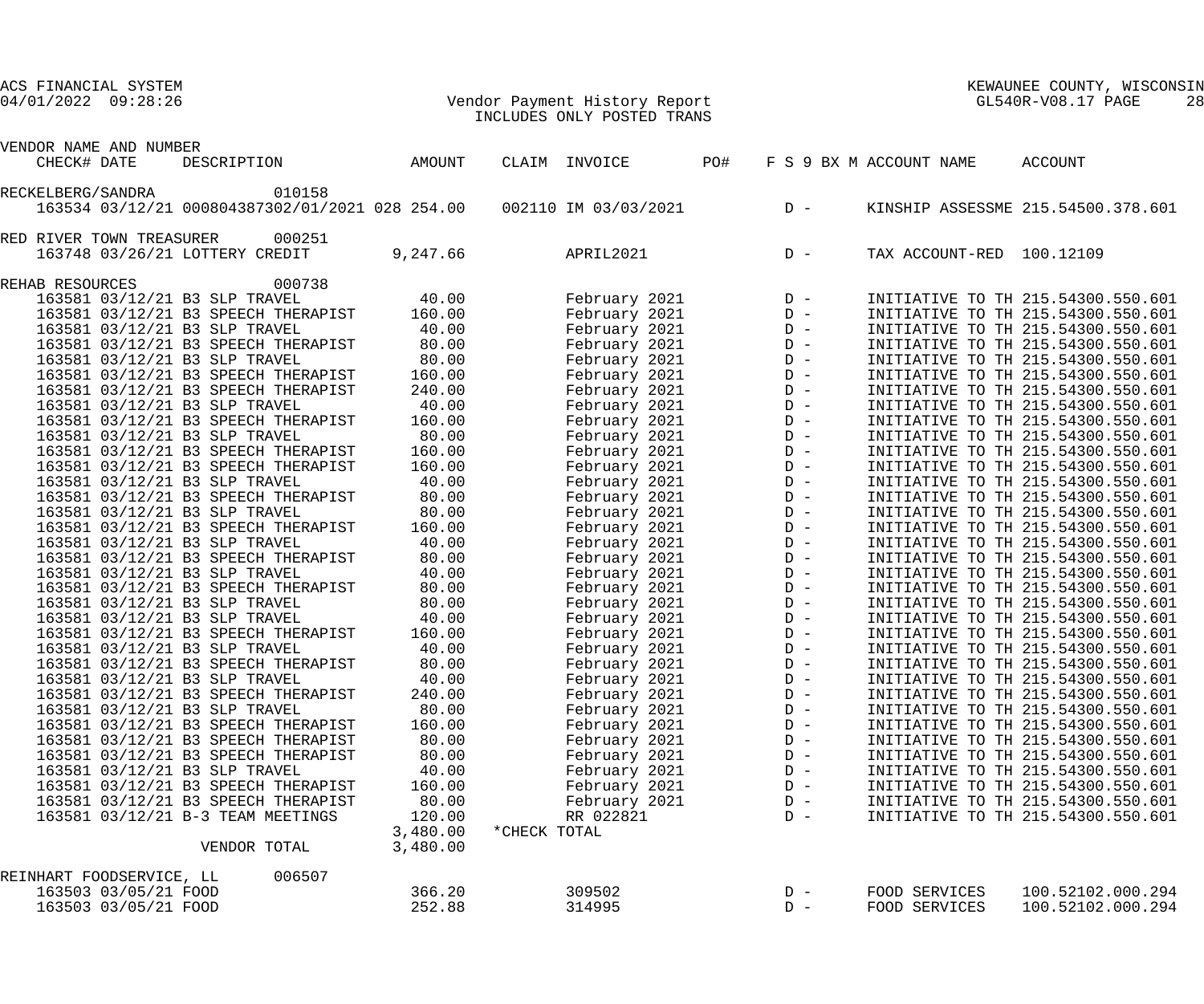| ACS FINANCIAL SYSTEM<br>$04/01/2022$ 09:28:26                                                                       |                                                          |                                          | Vendor Payment History Report<br>INCLUDES ONLY POSTED TRANS                                         | KEWAUNEE COUNTY, WISCONSIN<br>GL540R-V08.17 PAGE<br>29 |                                                                              |  |
|---------------------------------------------------------------------------------------------------------------------|----------------------------------------------------------|------------------------------------------|-----------------------------------------------------------------------------------------------------|--------------------------------------------------------|------------------------------------------------------------------------------|--|
| VENDOR NAME AND NUMBER<br>CHECK# DATE                                                                               | DESCRIPTION                                              | AMOUNT                                   | CLAIM INVOICE<br>PO#                                                                                | F S 9 BX M ACCOUNT NAME                                | ACCOUNT                                                                      |  |
| REINHART FOODSERVICE, LL<br>163503 03/05/21 FOOD<br>163503 03/05/21 FOOD                                            | 006507<br>VENDOR TOTAL                                   | 423.53<br>463.65<br>1,506.26<br>1,506.26 | 320634<br>326736<br>*CHECK TOTAL                                                                    | $D -$<br>FOOD SERVICES<br>$D -$<br>FOOD SERVICES       | 100.52102.000.294<br>100.52102.000.294                                       |  |
| RENT-A-FLASH OF WISCONSI<br>163618 03/12/21 SIGNS                                                                   | 000255                                                   | 2,229.65                                 | 74959                                                                                               | SIGNS<br>$D -$                                         | 700.53310.046.363                                                            |  |
| <b>RHYME</b>                                                                                                        | 001340<br>163504 03/05/21 MEMORY BACKUP BATTERY          | 172.00                                   | AR443295                                                                                            | $D -$                                                  | MAINTENANCE AGRE 100.51330.000.249                                           |  |
| RIESTERER & SCHNELL, INC<br>163663 03/19/21 EXHAUST PIPE                                                            | 008070                                                   | 203.73                                   | 1936713                                                                                             | REPAIR PARTS<br>$D -$                                  | 700.16121                                                                    |  |
| RIO CREEK FEED MILL, INC<br>163619 03/12/21 QUARTS RTU                                                              | 001126                                                   | 626.76                                   | 19627                                                                                               | $D -$                                                  | PEST & WEED CONT 700.16111                                                   |  |
| 163749 03/26/21 FEED                                                                                                | VENDOR TOTAL                                             | 97.20<br>723.96                          | TJ019708                                                                                            | ANIMAL FEED<br>$D -$                                   | 100.55200.000.343                                                            |  |
| RIVERVIEW TRANSFER INC<br>163505 03/05/21 GARBAGE                                                                   | 001032                                                   | 91.15                                    | 2356                                                                                                | $D -$                                                  | REFUSE COLLECTIO 100.55200.000.297                                           |  |
| 163620 03/12/21 STATE SECTION PICKUP<br>163620 03/12/21 COUNTY PICKUP                                               | VENDOR TOTAL                                             | 23.00<br>23.00<br>46.00<br>137.15        | 342<br>411<br>*CHECK TOTAL                                                                          | $D -$<br>$D -$                                         | MATERIAL CHARGES 700.53321.006.490<br>CONTRACTED SERVI 700.53310.044.296     |  |
| ROBINSON/JEAN A.                                                                                                    | 000593<br>163582 03/12/21 DRIVER ESCORT VOLUNTEER 120.68 |                                          | $0221$ jr                                                                                           |                                                        | D N 01 TRAVEL EXPENSES 215.54607.000.332                                     |  |
| ROBINSON/MICHAEL<br>163649 03/12/21 OVERPMT OF TAXES                                                                | .03727                                                   | 30.40                                    | 03082021                                                                                            | $D -$                                                  | VOUCHERS PAYABLE 100.21100                                                   |  |
| ROSS/MARY                                                                                                           | 008601                                                   |                                          | 163535 03/12/21 000801858102/01/2021 028 254.00                                002110 IM 03/03/2021 | $D -$                                                  | KINSHIP ASSESSME 215.54500.378.601                                           |  |
| RUECKL/JACQUELINE L                                                                                                 | 000801                                                   |                                          | 163536 03/12/21 000807947702/01/2021 028 254.00  002110 IM 03/03/2021                               | $D -$                                                  | KINSHIP ASSESSME 215.54500.378.601                                           |  |
| RUEKERT & MIELKE INC                                                                                                | 002479<br>163506 03/05/21 2021 DATA MAINTENANCE          | 297.50                                   | 135542                                                                                              | $D -$                                                  | GIS CONSULTANT 245.51730.000.296                                             |  |
| RUMMEL/RHONDA<br>163583 03/12/21 JANUARY TRAVEL<br>163583 03/12/21 JANUARY TRAVEL<br>163583 03/12/21 JANUARY TRAVEL | 003964                                                   | 7.84<br>1.12<br>7.28                     | RR 013121<br>RR 013121<br>RR 013121                                                                 | $D -$<br>OVERHEAD<br>$D -$<br>OVERHEAD<br>$D -$        | FAMILY REUNIFICA 215.54500.304.601<br>215.54500.811.158<br>215.54501.341.158 |  |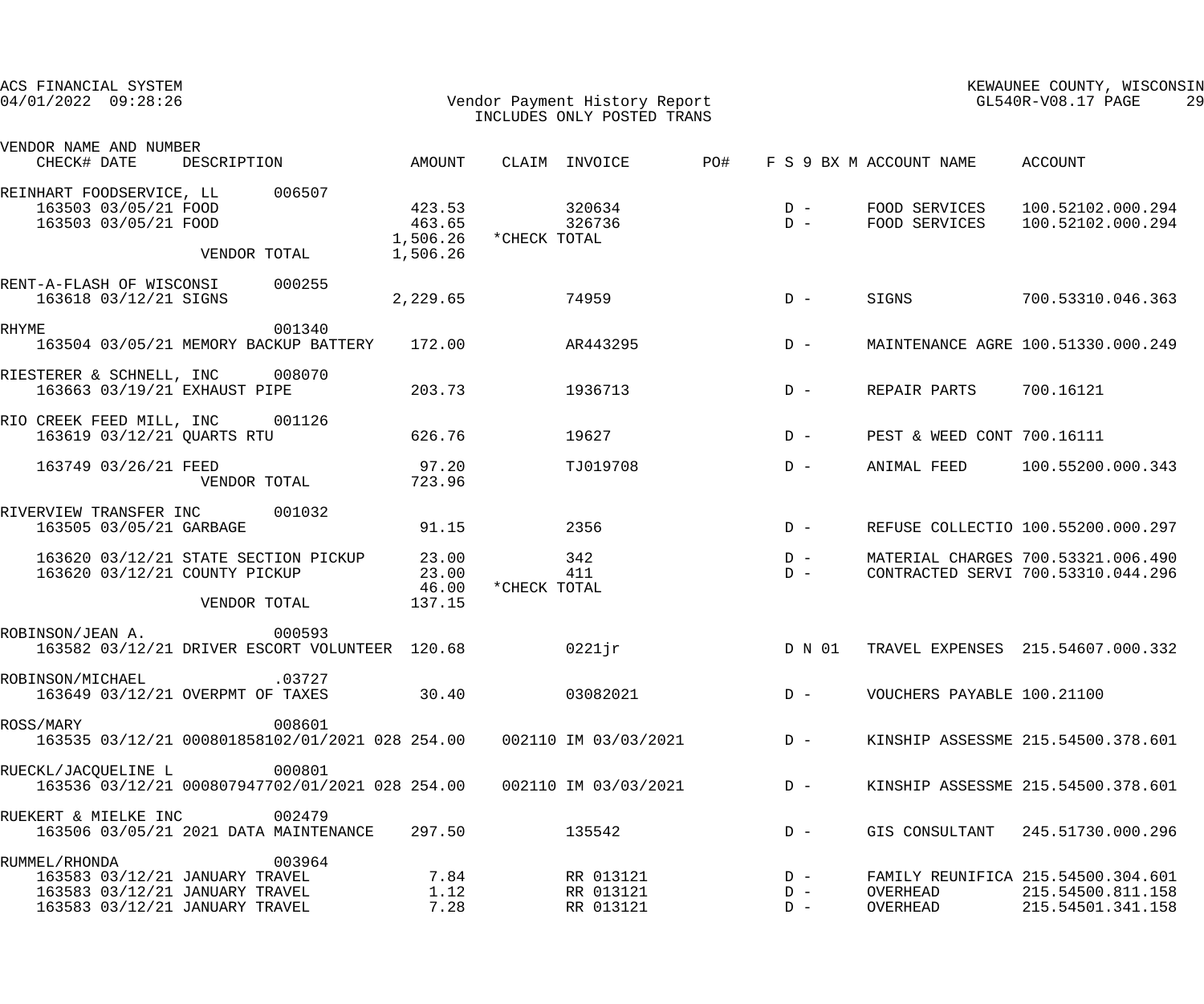| ACS FINANCIAL SYSTEM<br>$04/01/2022$ 09:28:26                                       |                                                                                                               |                  |              | Vendor Payment History Report<br>INCLUDES ONLY POSTED TRANS |     | KEWAUNEE COUNTY, WISCONSIN<br>GL540R-V08.17 PAGE<br>30 |                            |                                                                                                               |
|-------------------------------------------------------------------------------------|---------------------------------------------------------------------------------------------------------------|------------------|--------------|-------------------------------------------------------------|-----|--------------------------------------------------------|----------------------------|---------------------------------------------------------------------------------------------------------------|
| VENDOR NAME AND NUMBER<br>CHECK# DATE                                               | DESCRIPTION                                                                                                   | AMOUNT           |              | CLAIM INVOICE                                               | PO# |                                                        | F S 9 BX M ACCOUNT NAME    | ACCOUNT                                                                                                       |
| RUMMEL/RHONDA<br>163583 03/12/21 FEBRUARY TRAVEL<br>163583 03/12/21 FEBRUARY TRAVEL | 003964                                                                                                        | 3.92<br>165.16   |              | RR 022821<br>RR 022821                                      |     | $D -$<br>$D -$                                         | OVERHEAD                   | FAMILY REUNIFICA 215.54500.304.601<br>215.54501.341.158                                                       |
|                                                                                     | VENDOR TOTAL                                                                                                  | 185.32<br>185.32 | *CHECK TOTAL |                                                             |     |                                                        |                            |                                                                                                               |
| SAFETY & PROFESSIONAL SE                                                            | 007166<br>163507 03/05/21 FEBRUARY SANITARY PERMIT 300.00                                                     |                  |              | <b>FEB2021</b>                                              |     | $D -$                                                  | SANITATION FEES 100.24225  |                                                                                                               |
| SAWDO/TRISTA                                                                        | 010160<br>163537 03/12/21 000803761202/01/2021 028 254.00  002110 IM 03/03/2021                               |                  |              |                                                             |     | $D -$                                                  |                            | KINSHIP ASSESSME 215.54500.378.601                                                                            |
| SCHLEIS/THERESA                                                                     | 000583<br>163691 03/19/21 HEALTH INSURANCE                                                                    | 768.00           |              | 03192021                                                    |     | $D -$                                                  |                            | HEALTH INSURANCE 215.54410.076.154                                                                            |
| SCHULTZ/DEANNE<br>163650 03/12/21 BTS KNIT HATS<br>163650 03/12/21 TIMER BATTERIES  | 010099<br>163650 03/12/21 VACCINATION CLINIC MILES 49.00                                                      | 15.00<br>13.99   |              | FEB2021<br><b>FEB2021</b><br><b>FEB2021</b>                 |     | $D -$<br>$D -$<br>$D -$                                |                            | BACK-TO-SCHOOL S 100.54100.000.328<br>TRAVEL EXPENSES 227.54129.802.332<br>OTHER OPER SUPPL 227.54129.802.345 |
|                                                                                     | VENDOR TOTAL                                                                                                  | 77.99<br>77.99   | *CHECK TOTAL |                                                             |     |                                                        |                            |                                                                                                               |
| SEILER TIRE OF ALGOMA, I 000275                                                     | 163750 03/26/21 SQUAD325 TIRE REPAIR                                                                          | 36.00            |              | 204805                                                      |     | $D -$                                                  |                            | CAR/TRUCK MAINTE 100.52100.000.241                                                                            |
| SHAHA TIRE LLC<br>163712 03/26/21 TIRES/RECAPS                                      | 000830                                                                                                        | 2,708.00         |              | 12597                                                       |     | $D -$                                                  | TIRES & BATTERIE 700.16122 |                                                                                                               |
| SHEBOYGAN COUNTY TREASUR 006477                                                     | 163651 03/12/21 21-10 & 21-13 FACILITIES 700.00                                                               |                  |              | 03042021                                                    |     | $D -$                                                  |                            | MEDICAL SERVICES 100.51201.000.211                                                                            |
| SIEBOLD/KATHRYN O.                                                                  | 001044<br>163538 03/12/21 000808468902/01/2021 0 1,092.92                                002110 IM 03/03/2021 |                  |              |                                                             |     | $D -$                                                  |                            | SUBSIDIZED GUARD 215.54501.341.724                                                                            |
| SIMONAR SERVICE, INC. 000280<br>163508 03/05/21 WIPER BLADES                        |                                                                                                               | 10.66            |              | 1776                                                        |     | $D -$                                                  |                            | CAR/TRUCK MAINTE 100.52600.000.241                                                                            |
| 163508 03/05/21 WIPER BLADES                                                        |                                                                                                               | 10.67            |              | 1776                                                        |     | $D -$                                                  |                            | CAR/TRUCK MAINTE 100.52601.000.241                                                                            |
| 163508 03/05/21 WIPER BLADES                                                        |                                                                                                               | 10.67            |              | 1776                                                        |     | $D -$                                                  |                            | CAR/TRUCK MAINTE 100.52602.000.241                                                                            |
|                                                                                     | 163508 03/05/21 SQUAD301 OIL CHG/ROTATE 81.90<br>VENDOR TOTAL                                                 | 113.90<br>113.90 | *CHECK TOTAL | 1778                                                        |     | $D -$                                                  |                            | CAR/TRUCK MAINTE 100.52100.000.241                                                                            |
|                                                                                     |                                                                                                               |                  |              |                                                             |     |                                                        |                            |                                                                                                               |
| SMITH/DORA E.                                                                       | 000974<br>163539 03/12/21 000804244102/01/2021 0 1,328.00 002110 IM 03/03/2021                                |                  |              |                                                             |     | $D -$                                                  |                            | SUBSIDIZED GUARD 215.54501.341.724                                                                            |
| ST. VINCENT HOSPITAL<br>163751 03/26/21 USE OF MORGUE                               | 000296                                                                                                        | 2,000.00         |              | 52345                                                       |     | $D -$                                                  |                            | MEDICAL SERVICES 100.51201.000.211                                                                            |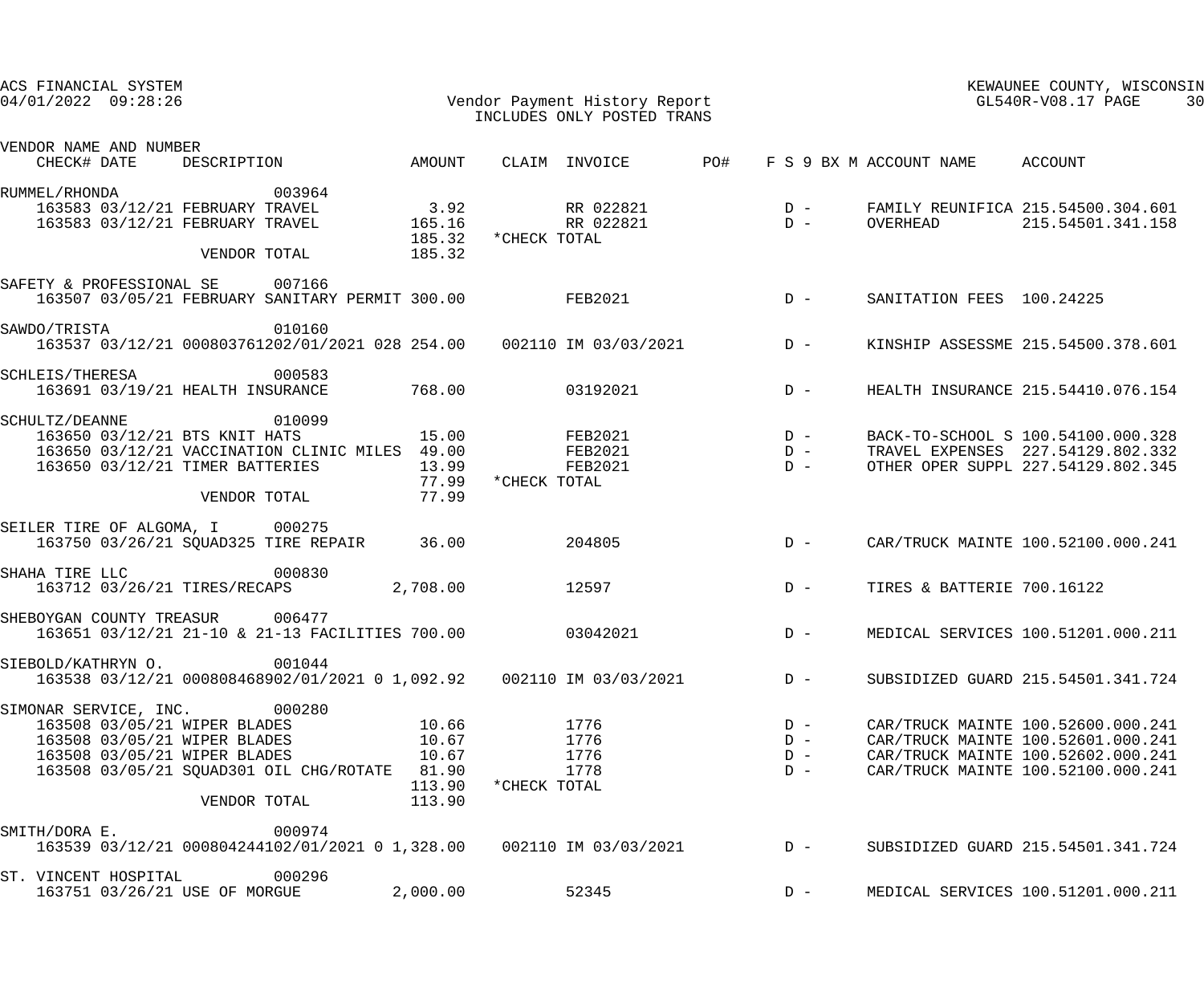## 04/01/2022 09:28:26 Vendor Payment History Report GL540R-V08.17 PAGE 31 INCLUDES ONLY POSTED TRANS

| VENDOR NAME AND NUMBER          |                                                                                                                                          |                         |              |                           |     |       |                           |                                   |
|---------------------------------|------------------------------------------------------------------------------------------------------------------------------------------|-------------------------|--------------|---------------------------|-----|-------|---------------------------|-----------------------------------|
|                                 |                                                                                                                                          |                         |              | CLAIM INVOICE             | PO# |       | F S 9 BX M ACCOUNT NAME   | ACCOUNT                           |
| STATE BAR OF WISCONSIN 000588   |                                                                                                                                          |                         |              |                           |     |       |                           |                                   |
|                                 | 163692 03/19/21 WI JUDICAL SUBSCRIP                                                                                                      | 70.20                   |              | 5089454 D - SUBSCRIPTIONS |     |       |                           | 100.51310.000.322                 |
| STATE OF WISCONSIN 000309       |                                                                                                                                          |                         |              |                           |     |       |                           |                                   |
|                                 |                                                                                                                                          |                         |              |                           |     |       |                           |                                   |
|                                 |                                                                                                                                          |                         |              |                           |     |       |                           |                                   |
|                                 |                                                                                                                                          |                         |              |                           |     |       |                           |                                   |
|                                 |                                                                                                                                          |                         |              |                           |     |       |                           |                                   |
|                                 |                                                                                                                                          |                         |              |                           |     |       |                           |                                   |
|                                 |                                                                                                                                          |                         |              |                           |     |       |                           |                                   |
|                                 |                                                                                                                                          |                         |              |                           |     |       |                           |                                   |
|                                 |                                                                                                                                          |                         |              |                           |     |       |                           |                                   |
|                                 |                                                                                                                                          |                         |              |                           |     |       |                           |                                   |
|                                 |                                                                                                                                          |                         |              |                           |     |       |                           |                                   |
|                                 |                                                                                                                                          |                         |              |                           |     |       |                           |                                   |
|                                 |                                                                                                                                          |                         |              |                           |     |       |                           |                                   |
|                                 |                                                                                                                                          |                         |              |                           |     |       |                           |                                   |
|                                 |                                                                                                                                          |                         |              |                           |     |       |                           |                                   |
|                                 |                                                                                                                                          |                         |              |                           |     |       |                           |                                   |
|                                 |                                                                                                                                          |                         |              |                           |     |       |                           |                                   |
|                                 |                                                                                                                                          |                         |              |                           |     |       |                           |                                   |
|                                 |                                                                                                                                          |                         |              |                           |     |       |                           |                                   |
|                                 |                                                                                                                                          | 30,319.41 * CHECK TOTAL |              |                           |     |       |                           |                                   |
|                                 | VENDOR TOTAL                                                                                                                             | 30, 319.41              |              |                           |     |       |                           |                                   |
|                                 |                                                                                                                                          |                         |              |                           |     |       |                           |                                   |
| STATE OF WISCONSIN 000882       |                                                                                                                                          |                         |              |                           |     |       | 032021 D - INSPECTION FEE |                                   |
|                                 | 163463 03/05/21 CLOSURE FEE AT HILLSID 1,700.00                                                                                          |                         |              |                           |     |       |                           | 700.53232.000.256                 |
| STATE OF WISCONSIN VITAL 001253 |                                                                                                                                          |                         |              |                           |     |       |                           |                                   |
|                                 | 163509 03/05/21 FILING FEES 10.00                                                                                                        |                         |              | 03032021                  |     |       | D - FILING FEES           | 100.51330.000.214                 |
|                                 |                                                                                                                                          |                         |              |                           |     |       |                           |                                   |
| STERNARD/AMANDA J               | 010119                                                                                                                                   |                         |              |                           |     |       |                           |                                   |
|                                 | 163540 03/12/21 000808604702/01/2021 0 1,566.00                002110 IM 03/03/2021               D - SUBSIDIZED GUARD 215.54501.341.724 |                         |              |                           |     |       |                           |                                   |
| STODOLA'S I G A                 | 000311                                                                                                                                   |                         |              |                           |     |       |                           |                                   |
|                                 | 163510 03/05/21 VAC CLINIC MEAL                                                                                                          | 17.15                   |              | 477895                    |     | $D -$ |                           | TRAVEL EXPENSES 227.54129.802.332 |
|                                 | 163510 03/05/21 VAC CLINIC MEAL                                                                                                          | 14.97                   |              | 67497                     |     | $D -$ |                           | TRAVEL EXPENSES 227.54129.802.332 |
|                                 |                                                                                                                                          | 32.12                   | *CHECK TOTAL |                           |     |       |                           |                                   |
|                                 |                                                                                                                                          |                         |              |                           |     |       |                           |                                   |
|                                 | 163693 03/19/21 VACCINATION CLIN MEAL                                                                                                    | 19.18                   |              | 5597                      |     | $D -$ |                           | TRAVEL EXPENSES 227.54129.802.332 |
|                                 | 163693 03/19/21 VACC CLINIC LUNCH                                                                                                        | 32.37                   |              | 5620                      |     | $D -$ |                           | TRAVEL EXPENSES 227.54129.802.332 |
|                                 | 163693 03/19/21 VACC CLINIC LUNCH                                                                                                        | 40.23                   |              | 5624                      |     | $D -$ |                           | TRAVEL EXPENSES 227.54129.802.332 |
|                                 |                                                                                                                                          | 91.78                   | *CHECK TOTAL |                           |     |       |                           |                                   |
|                                 | VENDOR TOTAL                                                                                                                             | 123.90                  |              |                           |     |       |                           |                                   |
|                                 |                                                                                                                                          |                         |              |                           |     |       |                           |                                   |
| STUEBS/CAROL                    | 006689                                                                                                                                   |                         |              |                           |     |       |                           |                                   |
|                                 | 163584 03/12/21 FEBRUARY TRAVEL                                                                                                          | 27.44                   |              | CS 022821                 |     | $D -$ | OVERHEAD                  | 215.54300.429.158                 |
|                                 | 163584 03/12/21 FEBRUARY TRAVEL                                                                                                          | 180.01                  |              | CS 022821                 |     | $D -$ | OVERHEAD                  | 215.54300.550.158                 |
|                                 |                                                                                                                                          | 207.45                  | *CHECK TOTAL |                           |     |       |                           |                                   |
|                                 | VENDOR TOTAL                                                                                                                             | 207.45                  |              |                           |     |       |                           |                                   |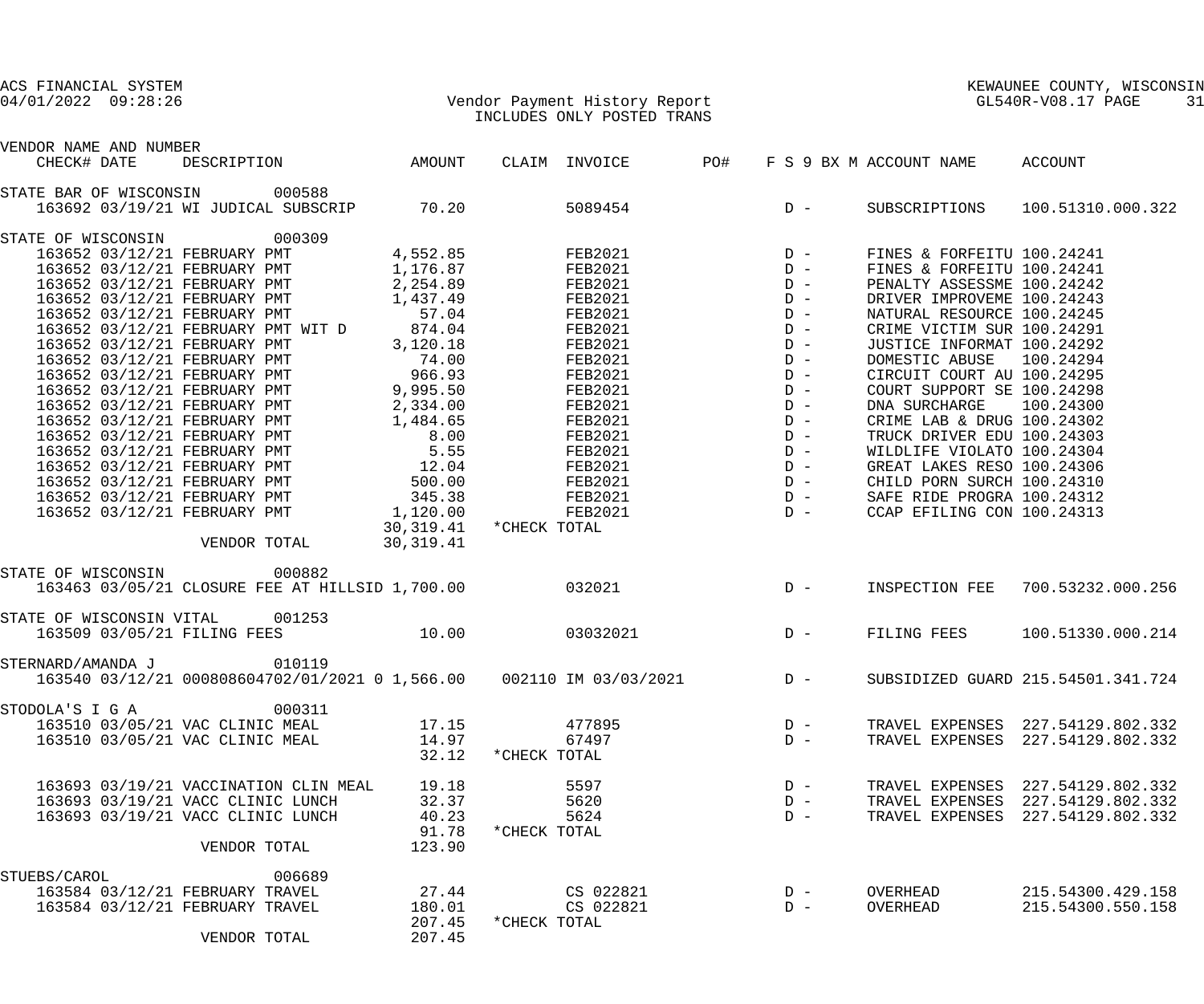| ACS FINANCIAL SYSTEM<br>$04/01/2022$ 09:28:26                                                                                       |                                                 |              | Vendor Payment History Report<br>INCLUDES ONLY POSTED TRANS | KEWAUNEE COUNTY, WISCONSIN<br>GL540R-V08.17 PAGE<br>32             |                  |                                 |                                                                                                                |  |
|-------------------------------------------------------------------------------------------------------------------------------------|-------------------------------------------------|--------------|-------------------------------------------------------------|--------------------------------------------------------------------|------------------|---------------------------------|----------------------------------------------------------------------------------------------------------------|--|
| VENDOR NAME AND NUMBER<br>DESCRIPTION AMOUNT<br>CHECK# DATE                                                                         |                                                 |              | CLAIM INVOICE                                               | PO#                                                                |                  | F S 9 BX M ACCOUNT NAME ACCOUNT |                                                                                                                |  |
| SULLY'S RIDES<br>002612                                                                                                             |                                                 |              |                                                             |                                                                    |                  |                                 |                                                                                                                |  |
| 163585 03/12/21 DRIVER ESCORT VOLUNTEER 681.80<br>163585 03/12/21 CST TRANSPORTATION                                                | 1,326.00<br>2,007.80                            | *CHECK TOTAL | Feb 2021<br>February 2021                                   |                                                                    | D N 01<br>D N 01 |                                 | TRAVEL EXPENSES 215.54607.000.332<br>CONTRACTED SERVI 215.54500.811.296                                        |  |
| VENDOR TOTAL                                                                                                                        | 2,007.80                                        |              |                                                             |                                                                    |                  |                                 |                                                                                                                |  |
| SUPERIOR CHEMICAL COMPAN<br>000457<br>163653 03/12/21 DEGREASER<br>163653 03/12/21 TRUCK WASH                                       | 848.94<br>353.44<br>1,202.38                    | *CHECK TOTAL | 293509<br>294005                                            | $\begin{array}{cc}\nD & - \\ D & - \n\end{array}$                  |                  |                                 | HOUSEHOLD & JANI 700.53230.000.344<br>HOUSEHOLD & JANI 700.53230.000.344                                       |  |
| VENDOR TOTAL                                                                                                                        | 1,202.38                                        |              |                                                             |                                                                    |                  |                                 |                                                                                                                |  |
| SWANSON SERVICES CORP<br>009947<br>163654 03/12/21 SUPPLIES<br>163654 03/12/21 SUPPLIES<br>163654 03/12/21 SUPPLIES<br>VENDOR TOTAL | 15.56CR<br>127.11<br>178.20<br>289.75<br>289.75 | *CHECK TOTAL | 2851863<br>2854366<br>2862977                               | $\begin{array}{c}\nD & - \\ D & - \\ D & - \\ D & - \n\end{array}$ | $D -$            |                                 | CANTEEN EXPENDIT 255.52106.000.295<br>CANTEEN EXPENDIT 255.52106.000.295<br>CANTEEN EXPENDIT 255.52106.000.295 |  |
| T & A INDUSTRIAL LTD.<br>004506<br>163664 03/19/21 PADLOCK & KEYS                                                                   | 166.10                                          |              | 3003079                                                     |                                                                    | $D -$            | REPAIR PARTS                    | 700.16121                                                                                                      |  |
| TAPCO<br>000994<br>163665 03/19/21 SOLAR BLINKERSIGN                                                                                | 6,519.22                                        |              | I691169                                                     |                                                                    | $D -$            |                                 | MATERIAL CHARGES 700.53310.044.490                                                                             |  |
| THOMSON REUTERS - WEST<br>000344<br>163694 03/19/21 MONTHLY BILLING<br>163694 03/19/21 MONTHLY BILLING<br>VENDOR TOTAL              | 748.65<br>87.55<br>836.20<br>836.20             | *CHECK TOTAL | 843939064<br>844021400                                      | $D -$                                                              | $D -$            | LAW LIBRARY<br>LAW LIBRARY      | 100.51311.000.601<br>100.51311.000.601                                                                         |  |
| TIMECLOCK PLUS<br>001133<br>163695 03/19/21 ANNUAL LICENSING                                                                        | 5,103.00                                        |              | 568979                                                      |                                                                    | $D -$            |                                 | MAINTENANCE AGRE 100.51511.000.249                                                                             |  |
| 000871<br>TIMMAR SANITATION, INC<br>163621 03/12/21 HOLDING TANK 35,000 GAL 980.00                                                  |                                                 |              | 83188                                                       |                                                                    | $D -$            |                                 | LEACHATE SERVICE 600.54923.000.288                                                                             |  |
| TODD/SUSAN M<br>000848<br>163541 03/12/21 000808032402/01/2021 028 254.00                                                           |                                                 |              | 002110 IM 03/03/2021                                        |                                                                    | $D -$            |                                 | KINSHIP ASSESSME 215.54500.378.601                                                                             |  |
| 007722<br>TREMPEALEAU COUNTY HEALT<br>163674 03/19/21 MH INPATIENT                                                                  | 8,992.56                                        |              | NB022821                                                    |                                                                    | $D -$            |                                 | IN-PATIENT SERVI 215.54362.561.174                                                                             |  |
| 001328<br>TRI COUNTY OVERHEAD DOOR<br>163622 03/12/21 REPAIR OVERHEAD DOOR                                                          | 949.50                                          |              | 8145794                                                     |                                                                    | $D -$            |                                 | CONTRACTED SERVI 700.53270.000.296                                                                             |  |
| 000702<br>TRUCK COUNTRY OF WI<br>163666 03/19/21 VALVE                                                                              | 17.74                                           |              | X202643505:01                                               |                                                                    | $D -$            | REPAIR PARTS                    | 700.16121                                                                                                      |  |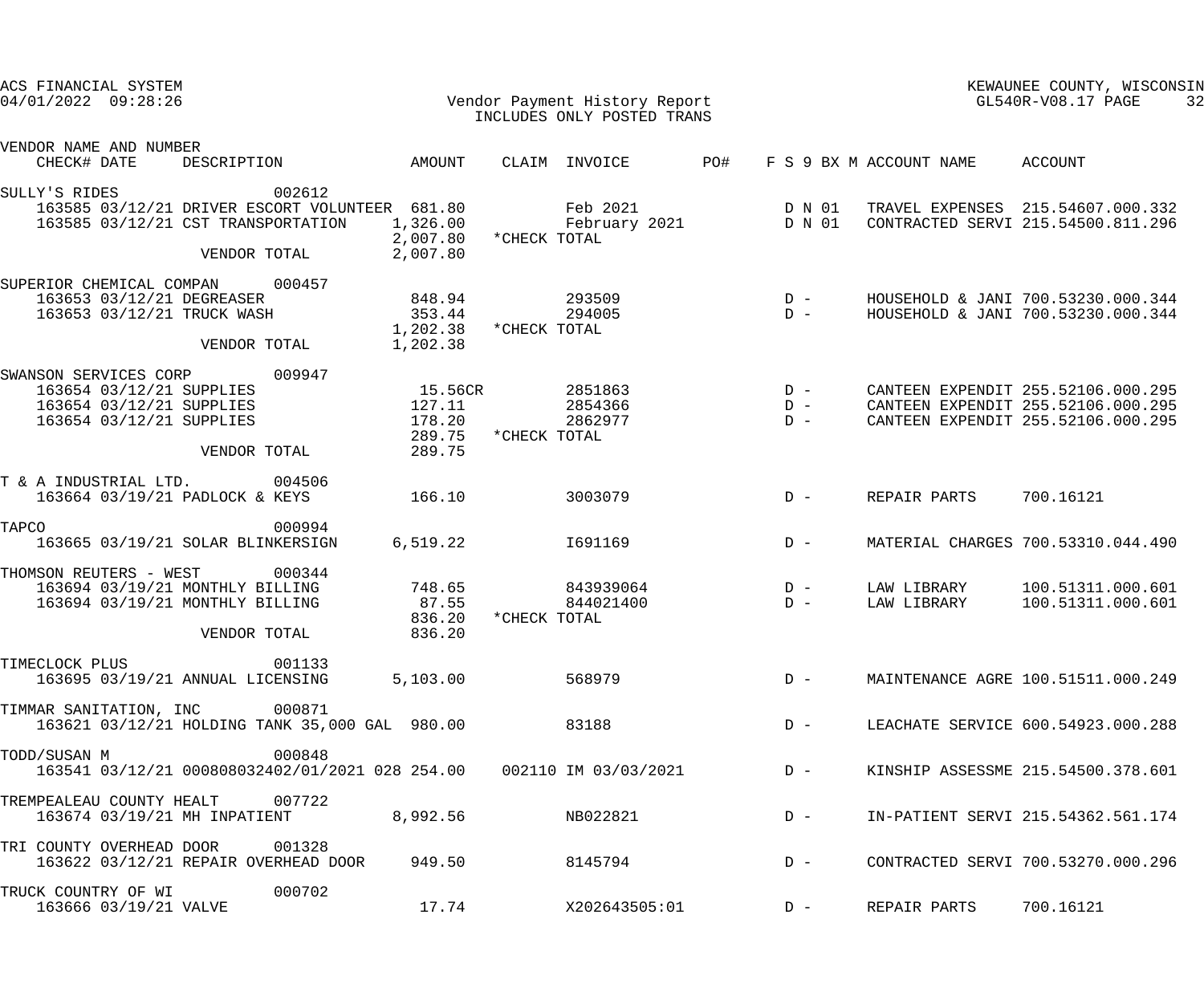| ACS FINANCIAL SYSTEM<br>$04/01/2022$ 09:28:26 |          | Vendor Payment History Report<br>TNCLUDES ONLY POSTED TRANS |     |                                                                               |                         | KEWAUNEE COUNTY, WIS<br>GL540R-V08.17 PAGE<br>KEWAUNEE COUNTY, WISCONSIN<br>33 |
|-----------------------------------------------|----------|-------------------------------------------------------------|-----|-------------------------------------------------------------------------------|-------------------------|--------------------------------------------------------------------------------|
|                                               |          |                                                             |     |                                                                               |                         |                                                                                |
| VENDOR NAME AND NUMBER                        |          |                                                             |     |                                                                               |                         |                                                                                |
| AMOUNT<br>DESCRIPTION<br>CHECK# DATE          |          | CLAIM INVOICE                                               | PO# |                                                                               | F S 9 BX M ACCOUNT NAME | ACCOUNT                                                                        |
| TRUCK EQUIPMENT, INC. 000462                  |          |                                                             |     |                                                                               |                         |                                                                                |
| 163623 03/12/21 FREIGHT FOR INV 930187        | 175.00   | 932262                                                      |     |                                                                               | REPAIR PARTS            | 700.16121                                                                      |
| 163623 03/12/21 SLACK ADJUSTER KIT            | 163.54   | 937547                                                      |     | $D -$<br>$D -$                                                                | REPAIR PARTS            | 700.16121                                                                      |
| 163623 03/12/21 LED LAMP                      | 85.70    | 938180                                                      |     |                                                                               | REPAIR PARTS            | 700.16121                                                                      |
| 163623 03/12/21 MARKERS & ANTENNAS            | 226.52   | 938333                                                      |     | $\begin{array}{ccc} \text{D} & - \\ \text{D} & - \\ \text{D} & - \end{array}$ | REPAIR PARTS            | 700.16121                                                                      |
| 163623 03/12/21 YELLOW HANDLE                 | 8.13     | 940701                                                      |     |                                                                               | REPAIR PARTS            | 700.16121                                                                      |
|                                               | 658.89   | *CHECK TOTAL                                                |     |                                                                               |                         |                                                                                |
| VENDOR TOTAL                                  | 658.89   |                                                             |     |                                                                               |                         |                                                                                |
| 009010<br>TUBE PRO INC.                       |          |                                                             |     |                                                                               |                         |                                                                                |
| 163511 03/05/21 NEW TUBES (50)                | 6,183.00 | 46017                                                       |     | $D -$                                                                         |                         | WINTER PARK RECR 100.55441.000.601                                             |
| U.S. BANCORP EQUIPMENT F 003151               |          |                                                             |     |                                                                               |                         |                                                                                |
| 163696 03/19/21 FEBRUARY COPIER LEASE         | 63.62    | 435218235REISS D-                                           |     |                                                                               |                         | EQUIPMENT RENTAL 100.51210.000.533                                             |
| 163696 03/19/21 FEBRUARY COPIER LEASE         | 63.62    | 435218235REISS D-                                           |     |                                                                               |                         | EQUIPMENT RENTAL 100.51220.000.533                                             |
| 163696 03/19/21 FEBRUARY COPIER LEASE         | 63.62    | 435218235REISS                                              |     | $D -$                                                                         |                         | EQUIPMENT RENTAL 100.51230.000.533                                             |
| 163696 03/19/21 FEBRUARY COPIER LEASE         | 54.96    | 435218235REISS                                              |     | $D -$                                                                         |                         | EQUIPMENT RENTAL 100.51710.000.533                                             |
| 163696 03/19/21 FEBRUARY COPIER LEASE         | 63.62    | 435218235REISS                                              |     | $D -$                                                                         |                         | EQUIPMENT RENTAL 100.52102.000.533                                             |
| 163696 03/19/21 FEBRUARY COPIER LEASE         | 78.63    | 435218235REISS                                              |     | $D -$                                                                         |                         | EQUIPMENT RENTAL 100.52102.000.533                                             |
| 163696 03/19/21 FEBRUARY COPIER LEASE         | 71.69    | 435218235REISS                                              |     | $D -$                                                                         |                         | EQUIPMENT RENTAL 100.54100.000.533                                             |
| 163696 03/19/21 FEBRUARY COPIER LEASE         | 54.96    | 435218235REISS                                              |     | $D -$                                                                         | OVERHEAD                | 215.54500.002.158                                                              |
| 163696 03/19/21 FEBRUARY COPIER LEASE         | 54.96    | 435218235REISS                                              |     | $D -$                                                                         |                         | EQUIPMENT RENTAL 240.56101.000.533                                             |
| 163696 03/19/21 FEBRUARY COPIER LEASE         | 113.18   | 435751193REISS                                              |     | $D -$                                                                         |                         | EQUIPMENT RENTAL 100.51100.000.533                                             |
| 163696 03/19/21 FEBRUARY COPIER LEASE         | 123.77   | 435751193REISS                                              |     | $D -$                                                                         |                         | EQUIPMENT RENTAL 100.51330.000.533                                             |
| 163696 03/19/21 FEBRUARY COPIER LEASE         | 113.18   | 435751193REISS                                              |     | $D -$                                                                         |                         | EQUIPMENT RENTAL 100.51410.000.533                                             |
| 163696 03/19/21 FEBRUARY COPIER LEASE         | 128.68   | 435751193REISS                                              |     | $D -$                                                                         |                         | EQUIPMENT RENTAL 100.55620.000.533                                             |
| 163696 03/19/21 FEBRUARY COPIER LEASE         | 113.18   | 435751193REISS                                              |     | $D -$                                                                         | OVERHEAD                | 215.54500.002.158                                                              |
| 163696 03/19/21 FEBRUARY COPIER LEASE         | 62.66    | 435751193REISS                                              |     | $D -$                                                                         | OVERHEAD                | 215.54500.002.158                                                              |
| 163696 03/19/21 FEBRUARY COPIER LEASE         | 128.68   | 435751193REISS                                              |     | $D -$                                                                         | OVERHEAD                | 216.54361.000.158                                                              |
| 163696 03/19/21 FEBRUARY COPIER LEASE         | 113.18   | 435751193REISS                                              |     | $D -$                                                                         |                         | EQUIPMENT RENTAL 700.53111.000.533                                             |
| 163696 03/19/21 MARCH COPIER LEASE            | 63.62    | 437688567                                                   |     | $D -$                                                                         |                         | EQUIPMENT RENTAL 100.51210.000.533                                             |
| 163696 03/19/21 MARCH COPIER LEASE            | 63.62    | 437688567                                                   |     | $D -$                                                                         |                         | EQUIPMENT RENTAL 100.51220.000.533                                             |
| 163696 03/19/21 MARCH COPIER LEASE            | 63.62    | 437688567                                                   |     | $D -$                                                                         |                         | EQUIPMENT RENTAL 100.51230.000.533                                             |
| 163696 03/19/21 MARCH COPIER LEASE            | 54.96    | 437688567                                                   |     | $D -$                                                                         |                         | EQUIPMENT RENTAL 100.51710.000.533                                             |
| 163696 03/19/21 MARCH COPIER LEASE            | 63.62    | 437688567                                                   |     | $D -$                                                                         |                         | EQUIPMENT RENTAL 100.52102.000.533                                             |
| 163696 03/19/21 MARCH COPIER LEASE            | 78.63    | 437688567                                                   |     | $D -$                                                                         |                         | EQUIPMENT RENTAL 100.52102.000.533                                             |
| 163696 03/19/21 MARCH COPIER LEASE            | 71.69    | 437688567                                                   |     | $D -$                                                                         |                         | EQUIPMENT RENTAL 100.54100.000.533                                             |
| 163696 03/19/21 MARCH COPIER LEASE            | 54.96    | 437688567                                                   |     | $D -$                                                                         | OVERHEAD                | 215.54500.002.158                                                              |
| 163696 03/19/21 MARCH COPIER LEASE            | 54.96    | 437688567                                                   |     | $D -$                                                                         |                         | EQUIPMENT RENTAL 240.56101.000.533                                             |
| 163696 03/19/21 MARCH COPIER LEASE            | 113.18   | 438246134                                                   |     | $D -$                                                                         |                         | EQUIPMENT RENTAL 100.51100.000.533                                             |
| 163696 03/19/21 MARCH COPIER LEASE            | 123.77   | 438246134                                                   |     | $D -$                                                                         |                         | EQUIPMENT RENTAL 100.51330.000.533                                             |
| 163696 03/19/21 MARCH COPIER LEASE            | 113.18   | 438246134                                                   |     | $D -$                                                                         |                         | EQUIPMENT RENTAL 100.51410.000.533                                             |
| 163696 03/19/21 MARCH COPIER LEASE            | 128.68   | 438246134                                                   |     | $D -$                                                                         |                         | EQUIPMENT RENTAL 100.55620.000.533                                             |
| 163696 03/19/21 MARCH COPIER LEASE            | 113.18   | 438246134                                                   |     | $D -$                                                                         | OVERHEAD                | 215.54500.002.158                                                              |
| 163696 03/19/21 MARCH COPIER LEASE            | 62.66    | 438246134                                                   |     | $D -$                                                                         | OVERHEAD                | 215.54500.002.158                                                              |
| 163696 03/19/21 MARCH COPIER LEASE            | 128.68   | 438246134                                                   |     | $D -$                                                                         | OVERHEAD                | 216.54361.000.158                                                              |
| 163696 03/19/21 MARCH COPIER LEASE            | 113.18   | 438246134                                                   |     | $D -$                                                                         |                         | EQUIPMENT RENTAL 700.53111.000.533                                             |
|                                               | 2,932.38 | *CHECK TOTAL                                                |     |                                                                               |                         |                                                                                |
| VENDOR TOTAL                                  | 2,932.38 |                                                             |     |                                                                               |                         |                                                                                |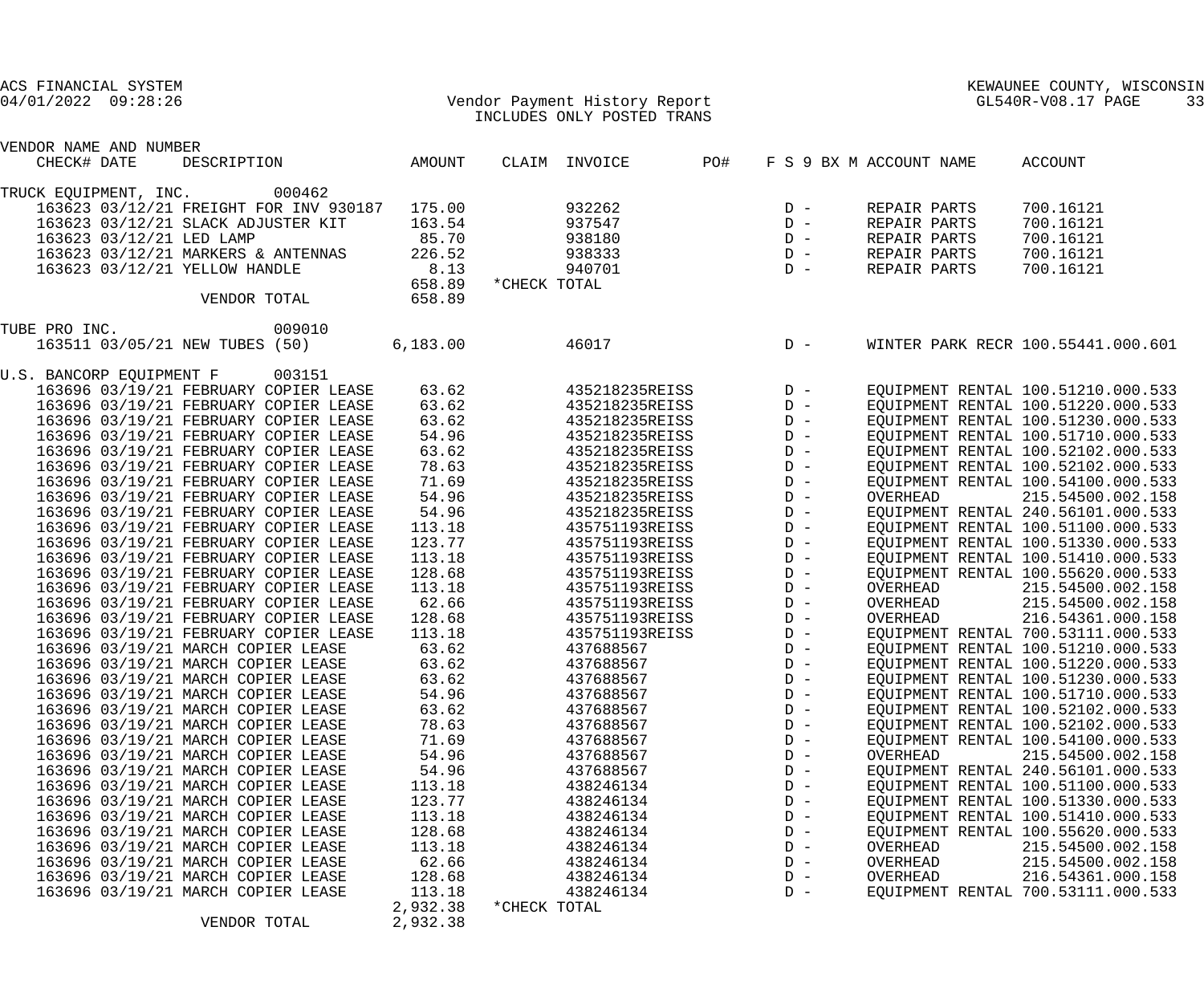| ACS FINANCIAL SYSTEM                                                 |              |                      |                                                             |     |                |                         | KEWAUNEE COUNTY, WISCONSIN             |    |
|----------------------------------------------------------------------|--------------|----------------------|-------------------------------------------------------------|-----|----------------|-------------------------|----------------------------------------|----|
| $04/01/2022$ 09:28:26                                                |              |                      | Vendor Payment History Report<br>INCLUDES ONLY POSTED TRANS |     |                |                         | GL540R-V08.17 PAGE                     | 34 |
| VENDOR NAME AND NUMBER                                               |              |                      |                                                             |     |                |                         |                                        |    |
| CHECK# DATE<br>DESCRIPTION                                           |              | AMOUNT               | CLAIM INVOICE                                               | PO# |                | F S 9 BX M ACCOUNT NAME | ACCOUNT                                |    |
| UNIFORM SHOPPE/THE                                                   | 000554       |                      |                                                             |     |                |                         |                                        |    |
| 163655 03/12/21 WOLF-JACKET/PANT                                     |              | 225.05               | 307621                                                      |     | $D -$          |                         | UNIFORM ALLOWANC 100.52100.000.346     |    |
| 163655 03/12/21 SHANLE-SHIRTS                                        |              | 107.26               | 308047                                                      |     | $D -$          |                         | UNIFORM ALLOWANC 100.52100.000.346     |    |
| 163655 03/12/21 ETIENNE-JACKET                                       |              | 128.20               | 308194                                                      |     | $D -$          |                         | UNIFORM ALLOWANC 100.52100.000.346     |    |
| 163655 03/12/21 PIESCHEK-ACORNS                                      |              | 15.15                | 308245                                                      |     | $D -$          |                         | UNIFORM ALLOWANC 100.52100.000.346     |    |
| 163655 03/12/21 REIMER-PANT                                          |              | 95.55                | 308291                                                      |     | $D -$          |                         | UNIFORM ALLOWANC 100.52100.000.346     |    |
|                                                                      |              | 571.21               | *CHECK TOTAL                                                |     |                |                         |                                        |    |
|                                                                      | VENDOR TOTAL | 571.21               |                                                             |     |                |                         |                                        |    |
|                                                                      | 010221       |                      |                                                             |     |                |                         |                                        |    |
| UNITED MAILING SERVICES,                                             |              |                      | 184702                                                      |     | $D -$          |                         | 100.51100.000.311                      |    |
| 163697 03/19/21 FEBRUARY POSTAGE<br>163697 03/19/21 FEBRUARY POSTAGE |              | 5.45<br>17.51        | 184702                                                      |     | $D -$          | POSTAGE                 | 100.51210.000.311                      |    |
|                                                                      |              |                      |                                                             |     | $D -$          | POSTAGE                 |                                        |    |
| 163697 03/19/21 FEBRUARY POSTAGE                                     |              | 169.06               | 184702                                                      |     | $D -$          | POSTAGE                 | 100.51220.000.311<br>100.51230.000.311 |    |
| 163697 03/19/21 FEBRUARY POSTAGE                                     |              | 89.71                | 184702                                                      |     | $D -$          | POSTAGE                 | 100.51310.000.311                      |    |
| 163697 03/19/21 FEBRUARY POSTAGE<br>163697 03/19/21 FEBRUARY POSTAGE |              | 28.20                | 184702                                                      |     | $D -$          | POSTAGE                 |                                        |    |
| 163697 03/19/21 FEBRUARY POSTAGE                                     |              | 54.73                | 184702                                                      |     | $D -$          | POSTAGE                 | 100.51312.000.311                      |    |
|                                                                      |              | 0.65                 | 184702                                                      |     | $D -$          | POSTAGE                 | 100.51320.000.311                      |    |
| 163697 03/19/21 FEBRUARY POSTAGE                                     |              | 59.41                | 184702                                                      |     | $D -$          | POSTAGE                 | 100.51330.000.311                      |    |
| 163697 03/19/21 FEBRUARY POSTAGE                                     |              | 7.82                 | 184702                                                      |     | $D -$          | POSTAGE                 | 100.51410.000.311                      |    |
| 163697 03/19/21 FEBRUARY POSTAGE                                     |              | 50.50                | 184702                                                      |     |                | POSTAGE                 | 100.51420.000.311                      |    |
| 163697 03/19/21 FEBRUARY POSTAGE                                     |              | 128.29               | 184702                                                      |     | $D -$          | POSTAGE                 | 100.51511.000.311                      |    |
| 163697 03/19/21 FEBRUARY POSTAGE                                     |              | 236.02               | 184702                                                      |     | $D -$          | POSTAGE                 | 100.51520.000.311                      |    |
| 163697 03/19/21 FEBRUARY POSTAGE                                     |              | 49.03                | 184702                                                      |     | $D -$<br>$D -$ | POSTAGE                 | 100.51710.000.311                      |    |
| 163697 03/19/21 FEBRUARY POSTAGE                                     |              | 97.82                | 184702                                                      |     | $D -$          | POSTAGE                 | 100.52102.000.311                      |    |
| 163697 03/19/21 FEBRUARY POSTAGE<br>163697 03/19/21 FEBRUARY POSTAGE |              | 18.28                | 184702<br>184702                                            |     | $D -$          | POSTAGE                 | 100.54100.000.311<br>100.54113.000.311 |    |
| 163697 03/19/21 FEBRUARY POSTAGE                                     |              | 30.89                | 184702                                                      |     | $D -$          | POSTAGE                 |                                        |    |
| 163697 03/19/21 FEBRUARY POSTAGE                                     |              | 6.54                 |                                                             |     | $D -$          | POSTAGE                 | 100.54701.000.311<br>100.55620.000.311 |    |
|                                                                      |              | 42.51                | 184702                                                      |     | $D -$          | POSTAGE                 |                                        |    |
| 163697 03/19/21 FEBRUARY POSTAGE                                     |              | 4.46                 | 184702<br>184702                                            |     | $D -$          | OVERHEAD<br>OVERHEAD    | 215.54300.429.158<br>215.54300.550.158 |    |
| 163697 03/19/21 FEBRUARY POSTAGE                                     |              | 2.38                 |                                                             |     |                |                         |                                        |    |
| 163697 03/19/21 FEBRUARY POSTAGE                                     |              | 10.29                | 184702                                                      |     | $D -$          | OVERHEAD                | 215.54410.076.158                      |    |
| 163697 03/19/21 FEBRUARY POSTAGE                                     |              | 0.65                 | 184702                                                      |     | $D -$<br>$D -$ | OVERHEAD                | 215.54410.852.158                      |    |
| 163697 03/19/21 FEBRUARY POSTAGE                                     |              | 92.54                | 184702                                                      |     | $D -$          | OVERHEAD                | 215.54500.002.158                      |    |
| 163697 03/19/21 FEBRUARY POSTAGE                                     |              | 9.45                 | 184702                                                      |     | $D -$          | OVERHEAD                | 215.54501.341.158                      |    |
| 163697 03/19/21 FEBRUARY POSTAGE                                     |              | 0.65                 | 184702                                                      |     |                | OVERHEAD                | 215.54607.000.158                      |    |
| 163697 03/19/21 FEBRUARY POSTAGE                                     |              | 7.49                 | 184702                                                      |     | $D -$<br>$D -$ | OVERHEAD                | 215.54614.000.158                      |    |
| 163697 03/19/21 FEBRUARY POSTAGE                                     |              | 60.99                | 184702                                                      |     |                | OVERHEAD                | 216.54361.000.158                      |    |
| 163697 03/19/21 FEBRUARY POSTAGE                                     |              | 2.87                 | 184702                                                      |     | $D -$          | POSTAGE                 | 245.51730.000.311                      |    |
|                                                                      | VENDOR TOTAL | 1,284.19<br>1,284.19 | *CHECK TOTAL                                                |     |                |                         |                                        |    |
| UNITED PARCEL SERVICE                                                | 000327       |                      |                                                             |     |                |                         |                                        |    |
| 163752 03/26/21 POSTAGE                                              |              | 150.00               | 579355111                                                   |     | $D -$          | POSTAGE                 | 100.51100.000.311                      |    |
|                                                                      |              |                      |                                                             |     |                |                         |                                        |    |
| VAN'S FIRE & SAFETY INC                                              | 000332       |                      |                                                             |     |                |                         |                                        |    |
| 163753 03/26/21 FIRE EXT MAINT                                       |              | 75.45                | 4145043                                                     |     | $D -$          |                         | BUILDING MAINTEN 100.55301.000.247     |    |
| 163753 03/26/21 FIRE EXT MAINT                                       |              | 87.00                | 4145050                                                     |     | $D -$          |                         | MAINTENANCE AGRE 100.51602.000.249     |    |
| 163753 03/26/21 FIRE EXT MAINT                                       |              | 50.70                | 4145051                                                     |     | $D -$          |                         | BUILDING MAINTEN 100.52116.000.247     |    |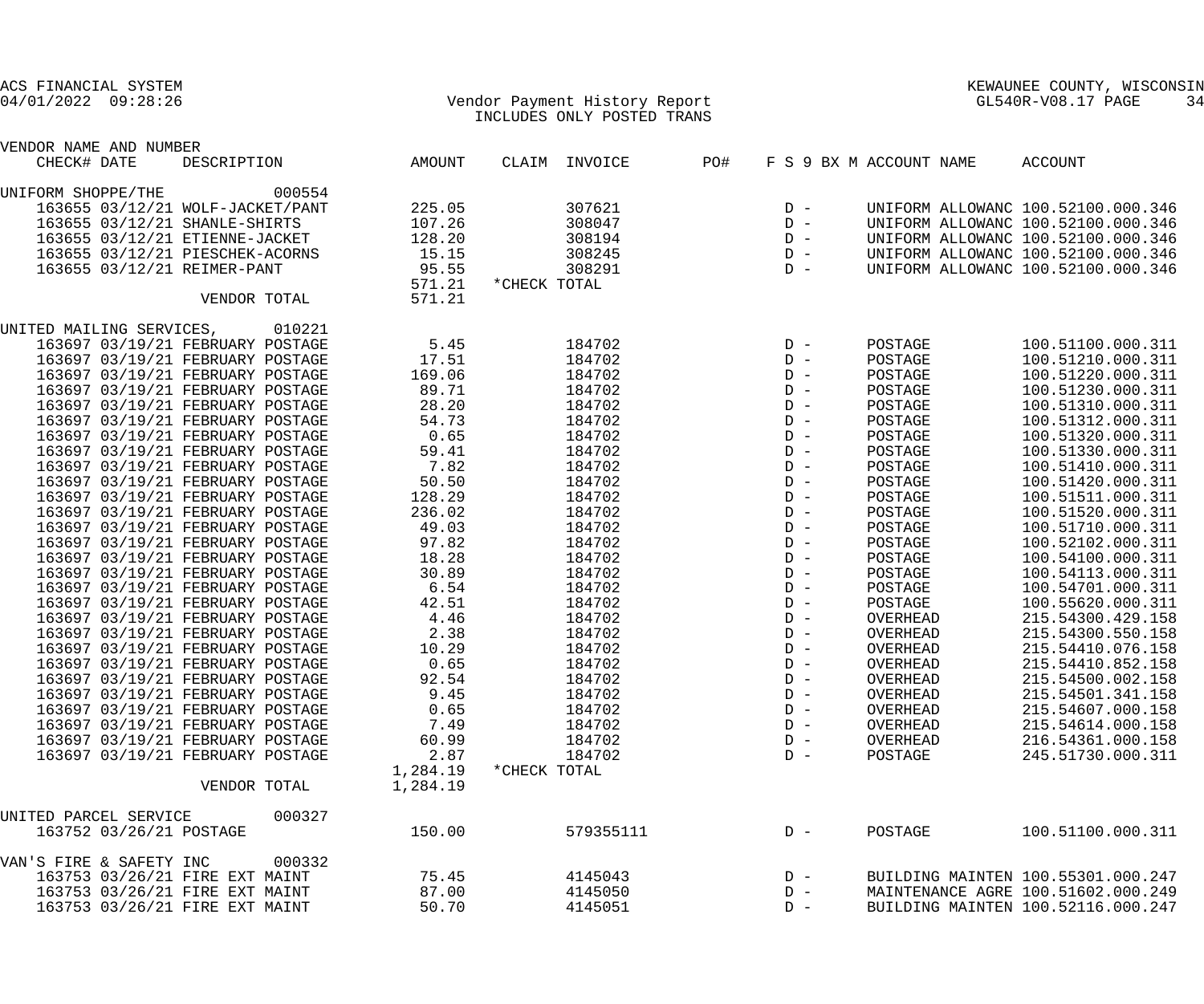| ACS FINANCIAL SYSTEM<br>$04/01/2022$ 09:28:26                                                                                                                                                                             |                                                                                                     | Vendor Payment History Report<br>INCLUDES ONLY POSTED TRANS<br>INCLUDES ONLY POSTED TRANS                                           |                                                                    |                                                                                                              | KEWAUNEE COUNTY, WISCONSIN<br>GL540R-V08.17 PAGE<br>35                                                                                          |
|---------------------------------------------------------------------------------------------------------------------------------------------------------------------------------------------------------------------------|-----------------------------------------------------------------------------------------------------|-------------------------------------------------------------------------------------------------------------------------------------|--------------------------------------------------------------------|--------------------------------------------------------------------------------------------------------------|-------------------------------------------------------------------------------------------------------------------------------------------------|
| VENDOR NAME AND NUMBER<br>CHECK# DATE                                                                                                                                                                                     | DESCRIPTION AMOUNT                                                                                  | CLAIM INVOICE                                                                                                                       | PO#<br>F S 9 BX M ACCOUNT NAME                                     |                                                                                                              | ACCOUNT                                                                                                                                         |
| 000332<br>VAN'S FIRE & SAFETY INC<br>163753 03/26/21 FIRE EXT MAINT<br>163753 03/26/21 FIRE EXT MAINT<br>VENDOR TOTAL                                                                                                     | 54.40<br>69.40<br>336.95<br>336.95                                                                  | 4145052<br>4145053<br>*CHECK TOTAL                                                                                                  | $\begin{array}{c}\nD & - \\ D & -\n\end{array}$                    | BUILDING MAINTEN 100.52102.000.247                                                                           | BUILDING MAINTEN 100.55111.000.247                                                                                                              |
| VANDENHOUTEN/JANICE M. 010054<br>163586 03/12/21 DRIVER ESCORT VOLUNTEER 279.44                                                                                                                                           |                                                                                                     | 0221jv                                                                                                                              | D N 01                                                             |                                                                                                              | TRAVEL EXPENSES 215.54607.000.332                                                                                                               |
| VANDERPERREN & ASSOC./RA 006217<br>163754 03/26/21 PAPER SERVICE                                                                                                                                                          | 70.00                                                                                               | 139844                                                                                                                              | D N 01                                                             | TELEPHONE                                                                                                    | 100.51330.000.225                                                                                                                               |
| VANDERVEST/JODI 008449<br>163587 03/12/21 FEBRUARY TRAVEL<br>163587 03/12/21 FEBRUARY TRAVEL<br>VENDOR TOTAL                                                                                                              | 18.05<br>17.92<br>35.97<br>35.97                                                                    | JV 022821<br>JV 022821<br>*CHECK TOTAL                                                                                              | $D -$<br>$D -$                                                     | OVERHEAD<br>OVERHEAD                                                                                         | 215.54353.561.158<br>215.54624.000.158                                                                                                          |
| VANSTRATEN/MICHELLE<br>000478<br>163542 03/12/21 000806103002/01/2021 028 254.00  002110 IM 03/03/2021  D -                                                                                                               |                                                                                                     |                                                                                                                                     |                                                                    | KINSHIP ASSESSME 215.54500.378.601                                                                           |                                                                                                                                                 |
| VASKE/HAYLEY<br>163588 03/12/21 RESPITE<br>163588 03/12/21 RESPITE<br>163588 03/12/21 RESPITE<br>163588 03/12/21 RESPITE<br>163588 03/12/21 RESPITE<br>163588 03/12/21 RESPITE<br>163588 03/12/21 RESPITE<br>VENDOR TOTAL | 001009<br>221.00<br>400.00<br>200.00<br>210.00<br>50.00<br>300.00<br>300.00<br>1,681.00<br>1,681.00 | HV AMG 021021<br>HV AMG 022821<br>HV ARG 020821<br>HV AUG 021021<br>HV AUG 022221<br>HV COG 022821<br>HV TYG 022821<br>*CHECK TOTAL | D N 01<br>D N 01<br>D N 01<br>D N 01<br>D N 01<br>D N 01<br>D N 01 | RESPITE CARE<br>RESPITE CARE<br>RESPITE CARE<br>RESPITE CARE<br>RESPITE CARE<br>RESPITE CARE<br>RESPITE CARE | 215.54501.341.201<br>215.54501.341.201<br>215.54501.341.201<br>215.54501.341.201<br>215.54501.341.201<br>215.54501.341.201<br>215.54501.341.201 |
| VASQUEZ/FRANCHESCA<br>163589 03/12/21 FEBRUARY TRAVEL                                                                                                                                                                     | 001220<br>114.24                                                                                    | FV 022821                                                                                                                           | $D -$                                                              | <b>OVERHEAD</b>                                                                                              | 215.54300.429.158                                                                                                                               |
| VB-S1 ASSETS LLC<br>163512 03/05/21 MARCH RENT<br>163512 03/05/21 MARCH RENT<br>163512 03/05/21 MARCH RENT<br>VENDOR TOTAL                                                                                                | 000512<br>34.19<br>34.19<br>68.38<br>136.76<br>136.76                                               | INV-00178901<br>INV-00178901<br>INV-00178901<br>*CHECK TOTAL                                                                        | $D -$<br>$D -$<br>$D -$                                            | TELEPHONE<br>TELEPHONE<br>TELEPHONE                                                                          | 100.52600.000.225<br>100.52601.000.225<br>100.52602.000.225                                                                                     |
| VERIZON WIRELESS<br>163513 03/05/21 2/24-3/23 SERVICE                                                                                                                                                                     | 000386<br>40.01                                                                                     | 9873996585                                                                                                                          | $D -$                                                              | TELEPHONE                                                                                                    | 240.56101.000.225                                                                                                                               |
| VIAU JR./JOSEPH E.<br>163590 03/12/21 DRIVER ESCORT VOLUNTEER                                                                                                                                                             | 000284<br>30.80                                                                                     | 0221joev                                                                                                                            | D N 01                                                             |                                                                                                              | TRAVEL EXPENSES 215.54607.000.332                                                                                                               |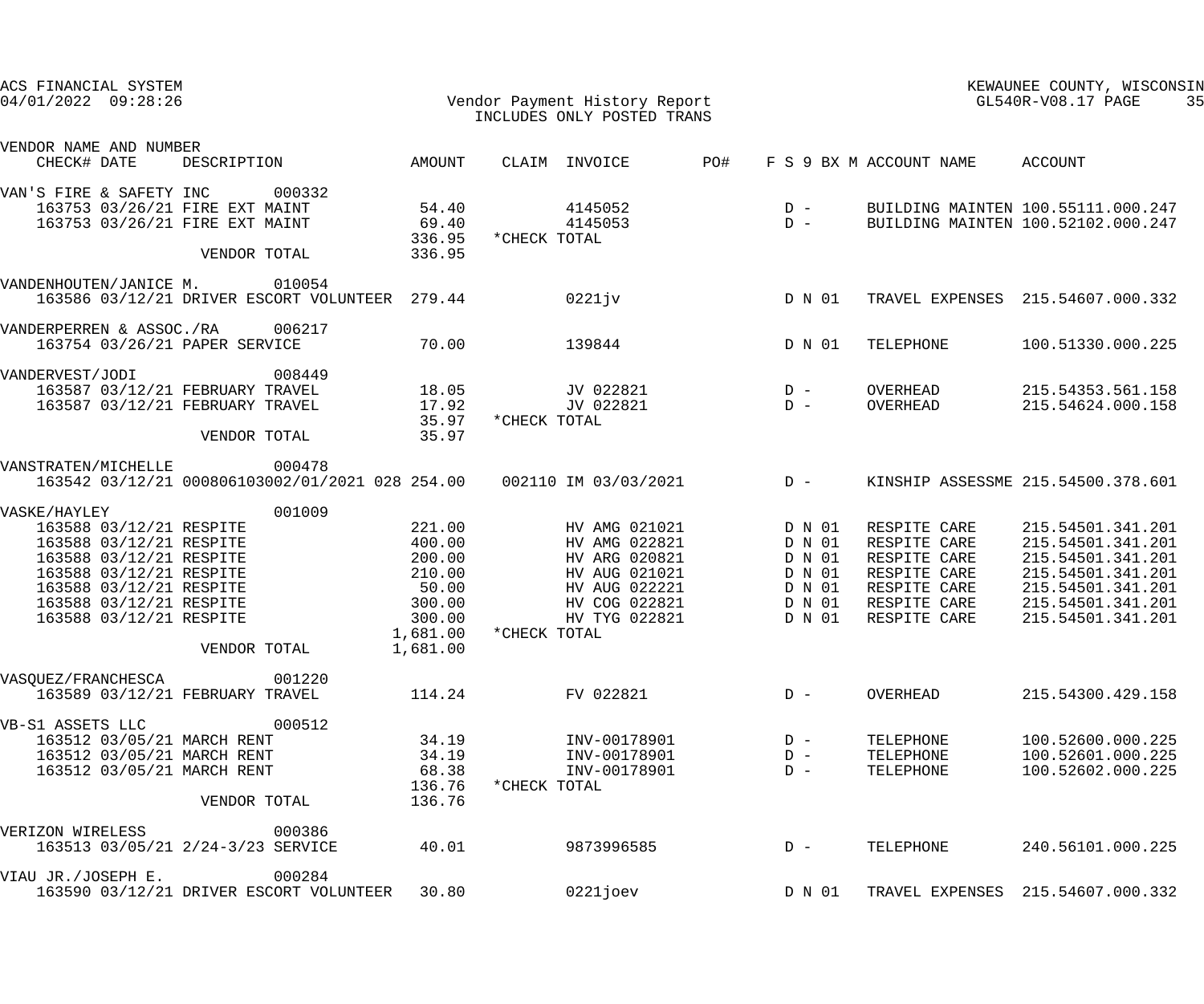| ACS FINANCIAL SYSTEM<br>Vendor Payment History Report<br>That was well alway pogmp manua<br>$04/01/2022$ 09:28:26 |                               |                     | INCLUDES ONLY POSTED TRANS |       |        | GL540R-V08.17 PAGE              | KEWAUNEE COUNTY, WISCONSIN         | 36 |
|-------------------------------------------------------------------------------------------------------------------|-------------------------------|---------------------|----------------------------|-------|--------|---------------------------------|------------------------------------|----|
| VENDOR NAME AND NUMBER<br>DESCRIPTION AMOUNT<br>CHECK# DATE                                                       |                               | CLAIM INVOICE       |                            | PO#   |        | F S 9 BX M ACCOUNT NAME ACCOUNT |                                    |    |
| 000558<br>WARNER-WEXEL LLC                                                                                        |                               |                     |                            |       |        |                                 |                                    |    |
| 163514 03/05/21 CLEANER                                                                                           | 46.68                         |                     | 211974                     |       | $D -$  |                                 | HOUSEHOLD & JANI 100.51602.000.344 |    |
| 163514 03/05/21 GARBAGE BAGS/T.PAPER 645.56                                                                       |                               |                     | 212208                     |       | $D -$  |                                 | HOUSEHOLD & JANI 100.51602.000.344 |    |
| 163514 03/05/21 CLEANER                                                                                           | 142.56<br>834.80 *CHECK TOTAL |                     | 212241                     |       | $D -$  |                                 | HOUSEHOLD & JANI 100.51602.000.344 |    |
| VENDOR TOTAL                                                                                                      | 834.80                        |                     |                            |       |        |                                 |                                    |    |
| WEST KEWAUNEE TREASURER 000343                                                                                    |                               |                     |                            |       |        |                                 |                                    |    |
| 163755 03/26/21 LOTTERY CREDIT                                                                                    | 5,780.48                      |                     | APRIL2021                  |       | $D -$  | TAX ACCOUNT-WEST 100.12110      |                                    |    |
| 009955<br>WEX BANK                                                                                                |                               |                     |                            |       |        |                                 |                                    |    |
| 163656 03/12/21 FEBRUARY FUEL                                                                                     | 4,215.44                      |                     | 70627787                   |       | $D -$  |                                 | GASOLINE & DIESE 100.52100.000.351 |    |
| WI COUNTY HUMAN SERVICE<br>000718                                                                                 |                               |                     |                            |       |        |                                 |                                    |    |
| 163591 03/12/21 2021 DUES                                                                                         | 500.00                        |                     | KCHS 2021                  | $D -$ |        | OVERHEAD                        | 215.54500.002.158                  |    |
| WI DEPARTMENT OF ADMIN<br>000041                                                                                  |                               |                     |                            |       |        |                                 |                                    |    |
| 163756 03/26/21 NETWORK ACCESS 37.50 505-0000056997 D -                                                           |                               |                     |                            |       |        | TELEPHONE                       | 100.51330.000.225                  |    |
| 163756 03/26/21 NETWORK ACCESS                                                                                    |                               | 37.50               | 505-0000056997 D-          |       |        | OVERHEAD                        | 215.54410.076.158                  |    |
| VENDOR TOTAL                                                                                                      | 75.00                         | 75.00 * CHECK TOTAL |                            |       |        |                                 |                                    |    |
| WI DEPARTMENT OF FINANCI<br>000507                                                                                |                               |                     |                            |       |        |                                 |                                    |    |
| 163515 03/05/21 MD NOTARY RENEWAL                                                                                 | 20.00                         |                     | $MD$ RENEW 2021 $D -$      |       |        |                                 | OFFICE SUPPLIES 100.51220.000.312  |    |
| WI LAW ENFRCMT ACCREDITN .03724                                                                                   |                               |                     |                            |       |        |                                 |                                    |    |
| 163516 03/05/21 USE OF FORCE POLICY FEE 100.00 02242021                                                           |                               |                     |                            |       | $D -$  |                                 | TRAINING/SCHOOL 100.52100.000.339  |    |
| 007878<br>WIESNER & MASSART INC                                                                                   |                               |                     |                            |       |        |                                 |                                    |    |
| 163757 03/26/21 21-17 TRANSPORT-DONATION 500.00                                                                   |                               |                     | 03182021                   |       | $D -$  |                                 | MEDICAL SERVICES 100.51201.000.211 |    |
| 000720<br>WILLOW CREEK BEHAVIORAL                                                                                 |                               |                     |                            |       |        |                                 |                                    |    |
| 163675 03/19/21 MH INPATIENT                                                                                      | 12,221.00                     |                     | DG022321                   |       | D N 01 |                                 | IN-PATIENT SERVI 215.54362.561.174 |    |
| 163675 03/19/21 *20* MH INPATIENT                                                                                 | 4,400.00                      |                     | EG120820                   |       | D N 01 |                                 | IN-PATIENT SERVI 215.54362.561.174 |    |
| 163675 03/19/21 *20* MH INPATIENT                                                                                 | 1,408.00                      |                     | LS122920                   |       | D N 01 |                                 | IN-PATIENT SERVI 215.54362.561.174 |    |
|                                                                                                                   | 18,029.00                     | *CHECK TOTAL        |                            |       |        |                                 |                                    |    |
| VENDOR TOTAL                                                                                                      | 18,029.00                     |                     |                            |       |        |                                 |                                    |    |
| WISCONSIN COUNTY HIGHWAY<br>006954                                                                                |                               |                     |                            |       |        |                                 |                                    |    |
| 163667 03/19/21 WORK ZONE TRAINING                                                                                | 475.00                        |                     | 2021 ANNUAL TR             |       | $D -$  | SCHOOL EXPENSES                 | 700.53310.044.339                  |    |
| 163713 03/26/21 SPRING COMMISH TRAINING 95.00                                                                     |                               |                     | SPRING 2021                |       | $D -$  |                                 | TRAVEL EXPENSES 700.53111.000.332  |    |
| 163713 03/26/21 21 WCHA SUMMER/EVERY                                                                              | 195.00                        |                     | 2021 SUMMER                |       | $D -$  |                                 | TRAVEL EXPENSES 700.53111.000.332  |    |
| 163713 03/26/21 21 WCHA SUMMER/PAAPE +1 315.00                                                                    |                               |                     | 2021 SUMMER                |       | $D -$  |                                 | HIGHWAY COMMITTE 700.53111.000.339 |    |
| 163713 03/26/21 21 WCHA SUMMER/ROMDENNE                                                                           | 195.00                        |                     | 2021 SUMMER                |       | $D -$  |                                 | HIGHWAY COMMITTE 700.53111.000.339 |    |
| VENDOR TOTAL                                                                                                      | 800.00<br>1,275.00            | *CHECK TOTAL        |                            |       |        |                                 |                                    |    |
|                                                                                                                   |                               |                     |                            |       |        |                                 |                                    |    |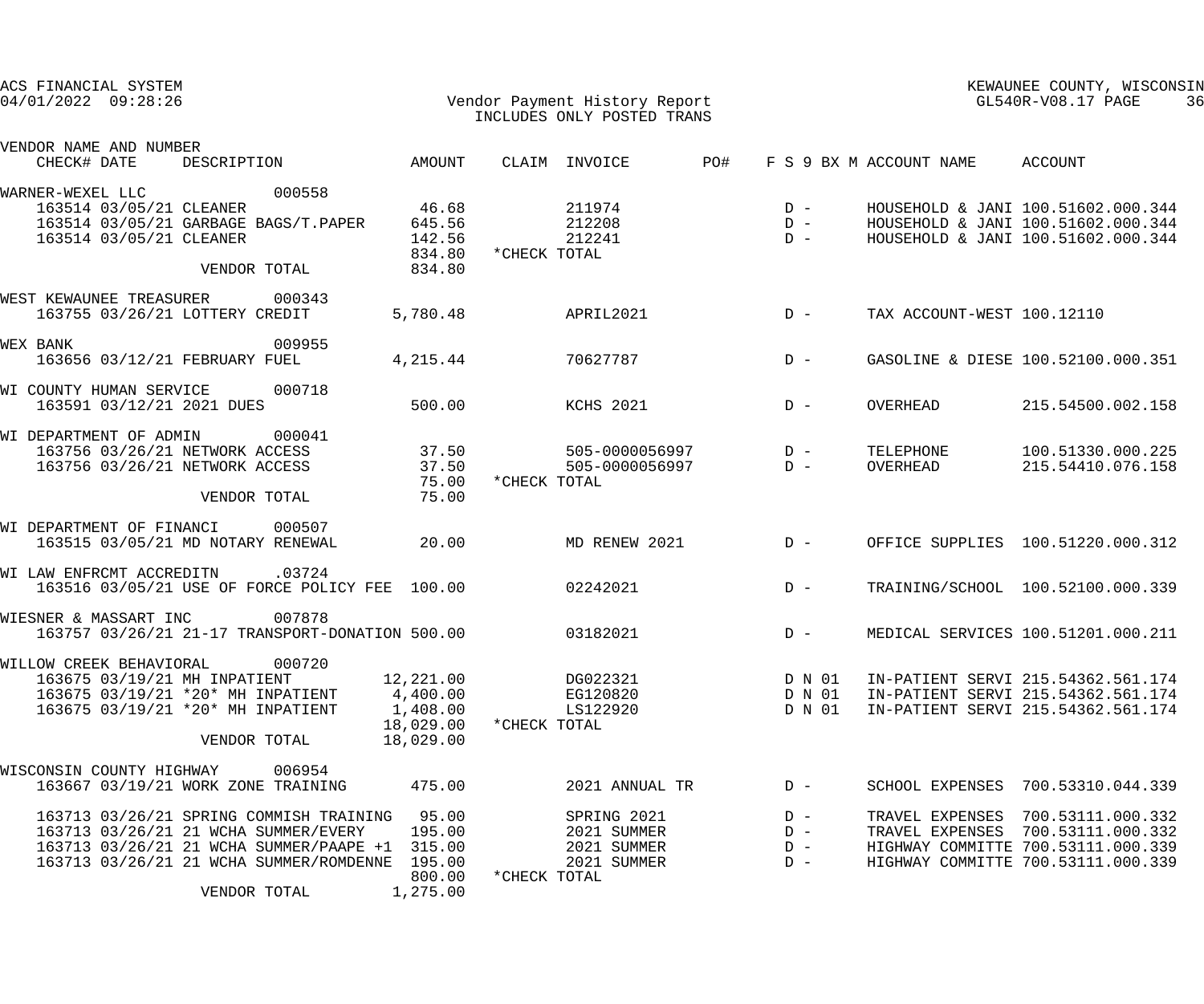| ACS FINANCIAL SYSTEM<br>$04/01/2022$ 09:28:26 |                                                                                          | Vendor Payment History Report                                                                                                                                                                                                                                                                           |                                                                                                                                   |              | INCLUDES ONLY POSTED TRANS                                                                                                                                                                     |                |                                                                                                                   | GL540R-V08.17 PAGE                                                                                                   | KEWAUNEE COUNTY, WISCONSIN<br>37                                                                                                                                                                                                                                                               |
|-----------------------------------------------|------------------------------------------------------------------------------------------|---------------------------------------------------------------------------------------------------------------------------------------------------------------------------------------------------------------------------------------------------------------------------------------------------------|-----------------------------------------------------------------------------------------------------------------------------------|--------------|------------------------------------------------------------------------------------------------------------------------------------------------------------------------------------------------|----------------|-------------------------------------------------------------------------------------------------------------------|----------------------------------------------------------------------------------------------------------------------|------------------------------------------------------------------------------------------------------------------------------------------------------------------------------------------------------------------------------------------------------------------------------------------------|
| VENDOR NAME AND NUMBER<br>CHECK# DATE         |                                                                                          | DESCRIPTION AMOUNT                                                                                                                                                                                                                                                                                      |                                                                                                                                   |              | CLAIM INVOICE                                                                                                                                                                                  | PO#            |                                                                                                                   | F S 9 BX M ACCOUNT NAME                                                                                              | ACCOUNT                                                                                                                                                                                                                                                                                        |
|                                               |                                                                                          |                                                                                                                                                                                                                                                                                                         |                                                                                                                                   |              |                                                                                                                                                                                                |                |                                                                                                                   |                                                                                                                      |                                                                                                                                                                                                                                                                                                |
| WISCONSIN DEPARTMENT OF                       |                                                                                          | 007369<br>163624 03/12/21 2020 ANNUAL REPORT FEE 500.00                                                                                                                                                                                                                                                 |                                                                                                                                   |              | 504412341                                                                                                                                                                                      |                |                                                                                                                   | D - LICENSING FEES                                                                                                   | 600.54923.000.735                                                                                                                                                                                                                                                                              |
| WISCONSIN DEPT OF ADMIN.                      |                                                                                          | 000589<br>163517 03/05/21 FEB LAND INFO FEES<br>163517 03/05/21 FEB LAND INFO FEES<br>VENDOR TOTAL                                                                                                                                                                                                      | 2,282.00 * CHECK TOTAL<br>2,282.00                                                                                                |              | 652.00 FEB 2021<br>1,630.00 FEB 2021                                                                                                                                                           |                | $\begin{array}{c}\nD & - \\ D & -\n\end{array}$                                                                   | LAND INFORMATION 100.24215<br>STATEWIDE PARCEL 100.24217                                                             |                                                                                                                                                                                                                                                                                                |
|                                               |                                                                                          |                                                                                                                                                                                                                                                                                                         |                                                                                                                                   |              |                                                                                                                                                                                                |                |                                                                                                                   |                                                                                                                      |                                                                                                                                                                                                                                                                                                |
| WISCONSIN DEPT. OF                            |                                                                                          | 000408<br>163625 03/12/21 OLD SETTLERS ROAD<br>163625 03/12/21 OLD SETTLERS RD<br>163625 03/12/21 CTH C CONSTRUCTION<br>163625 03/12/21 NAVARINO -N WATER ST<br>VENDOR TOTAL                                                                                                                            | 514.08<br>514.08<br>2,449.15<br>1,965.73<br>5,443.04 * CHECK TOTAL<br>5,443.04                                                    |              | 3950000208370 D -<br>3950000208370                                                                                                                                                             |                | $D -$                                                                                                             |                                                                                                                      | COUNTY CHARGES 201.53310.101.902<br>ENGINEERING SERV 700.53310.042.215<br>ENGINEERING SERV 700.53310.044.215<br>ENGINEERING SERV 700.53310.042.215                                                                                                                                             |
| WISCONSIN MEDIA                               |                                                                                          | 000619                                                                                                                                                                                                                                                                                                  |                                                                                                                                   |              |                                                                                                                                                                                                |                |                                                                                                                   |                                                                                                                      |                                                                                                                                                                                                                                                                                                |
|                                               |                                                                                          | 163668 03/19/21 GB PRESS GAZETTE AD                                                                                                                                                                                                                                                                     | 383.41                                                                                                                            |              | 3743927                                                                                                                                                                                        |                | $D -$                                                                                                             | PUBLICATIONS OF                                                                                                      | 700.53111.000.321                                                                                                                                                                                                                                                                              |
|                                               |                                                                                          | 163698 03/19/21 ANNUAL EPRCA NOTICE<br>163698 03/19/21 EMPLOYMENT ADS<br>163698 03/19/21 SPRING PRIMARY NOTICE<br>163698 03/19/21 UNCLAIM PROP NOTICE<br>163698 03/19/21 DEC SESSION<br>163698 03/19/21 ABSENTEE VOTING NOTICE 148.71<br>163698 03/19/21 RABIES VACCINATION NOTIC 42.28<br>VENDOR TOTAL | 67.55<br>722.00<br>841.60<br>529.56<br>143.44<br>2,495.14<br>2,878.55                                                             | *CHECK TOTAL | 3743605<br>3743728<br>3743728<br>3743728<br>3743734<br>3743734<br>3743734                                                                                                                      | $D -$<br>$D -$ | $D -$<br>$D -$<br>$D -$<br>$\begin{array}{c} \mathbf{D} - \\ \mathbf{D} - \end{array}$                            | PUBLICATIONS OF<br>PUBLICATIONS OF<br>VOUCHERS PAYABLE 850.21100                                                     | PUBLICATIONS OF 100.52601.000.321<br>100.51430.000.321<br>100.51440.000.321<br>PUBLICATIONS OF 100.51520.000.321<br>PUBLICATIONS OF 100.51100.000.321<br>PUBLICATIONS OF 100.51440.000.321                                                                                                     |
| WISCONSIN PROFESSIONAL                        |                                                                                          | 001077<br>163699 03/19/21 PROTECTIVE UNION DUES<br>163699 03/19/21 PROTECTIVE UNION DUES<br>VENDOR TOTAL                                                                                                                                                                                                | 9.00<br>747.00<br>756.00<br>756.00                                                                                                | *CHECK TOTAL | 9559<br>9971                                                                                                                                                                                   |                | $D -$<br>$D -$                                                                                                    | PROTECTIVE UNION 800.21552<br>PROTECTIVE UNION 800.21552                                                             |                                                                                                                                                                                                                                                                                                |
| WISCONSIN PUBLIC SERVICE                      | 163518 03/05/21 GAS<br>163518 03/05/21 GAS<br>163518 03/05/21 GAS<br>163518 03/05/21 GAS | 001873<br>163518 03/05/21 GAS FLARE ELECTRIC<br>163518 03/05/21 ALGOMA TOWER GAS<br>163518 03/05/21 KROHN'S LAKE LIGHTING<br>163518 03/05/21 ELECTRIC<br>163518 03/05/21 ELECTRIC<br>163518 03/05/21 ELECTRIC<br>163518 03/05/21 ELECTRIC<br>163518 03/05/21 ELECTRIC<br>163518 03/05/21 ELECTRIC       | 314.51<br>16.21<br>26.20<br>1,858.90<br>2,798.77<br>2,152.22<br>1,609.22<br>815.46<br>44.16<br>91.87<br>140.58<br>421.19<br>78.32 |              | 02222021-00036<br>02232021-00046<br>02242021-00017<br>3613410305<br>3613410305<br>3613410305<br>3613410305<br>3613410305<br>3613410305<br>3613410305<br>3613410305<br>3613410305<br>3613410305 |                | $D -$<br>$D -$<br>$D -$<br>$D -$<br>$D -$<br>$D -$<br>$D -$<br>$D -$<br>$D -$<br>$D -$<br>$D -$<br>$D -$<br>$D -$ | ELECTRIC<br>GAS<br>ELECTRIC<br>GAS<br>ELECTRIC<br>GAS<br>ELECTRIC<br>DANA FARM<br>ELECTRIC<br>GAS<br>ELECTRIC<br>GAS | 600.54923.000.222<br>100.52102.000.224<br>BOAT LAUNCH EXPE 230.55467.000.601<br>100.51602.000.222<br>100.51602.000.224<br>100.51605.000.222<br>100.51605.000.224<br>100.52102.000.222<br>100.54921.000.601<br>100.55111.000.222<br>100.55111.000.224<br>100.55200.000.222<br>100.55300.000.224 |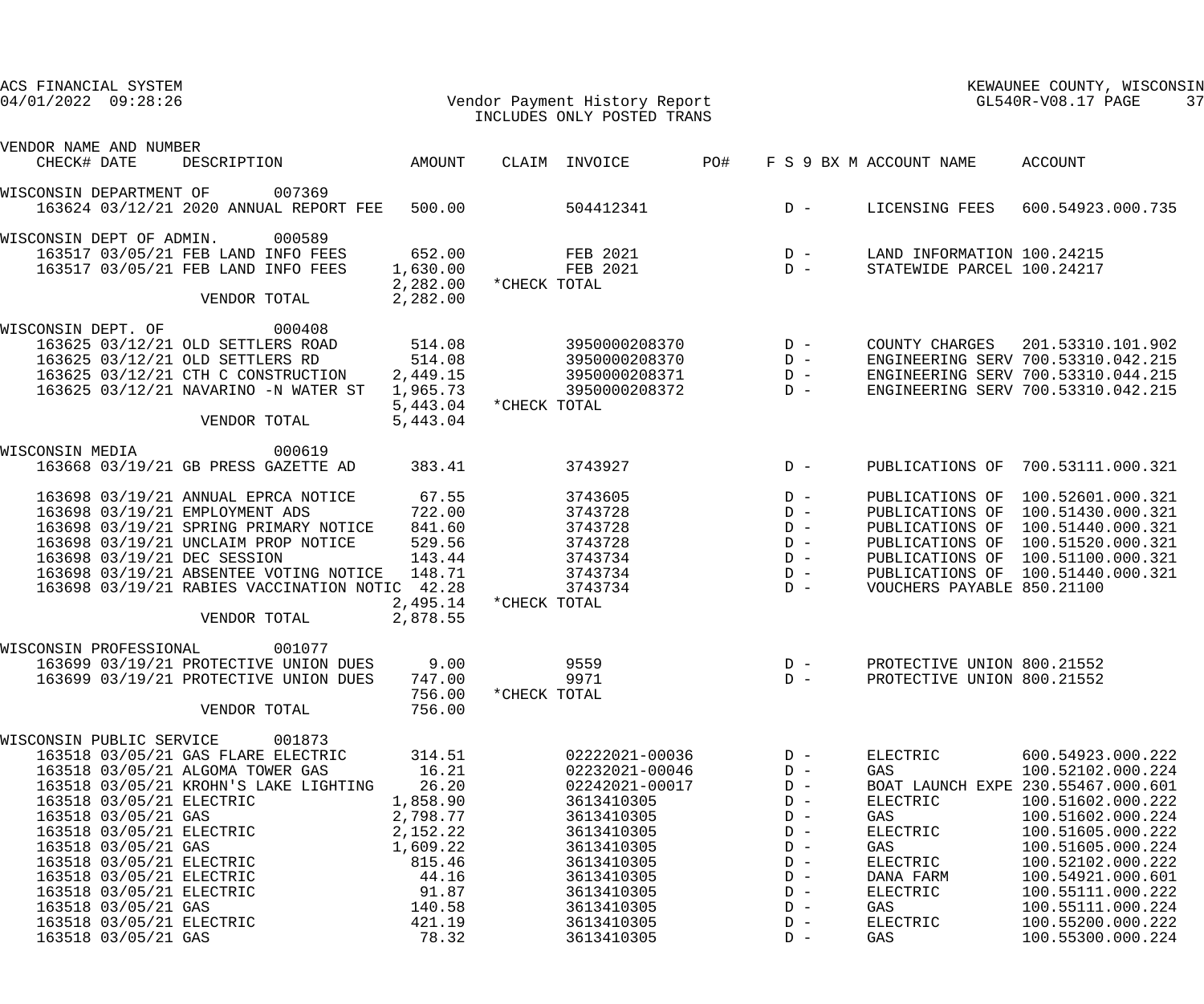| VENDOR NAME AND NUMBER   |                     |                                                 |                        |              |                |     |        |                           |                                           |
|--------------------------|---------------------|-------------------------------------------------|------------------------|--------------|----------------|-----|--------|---------------------------|-------------------------------------------|
| CHECK# DATE              |                     | DESCRIPTION AMOUNT                              |                        |              | CLAIM INVOICE  | PO# |        | F S 9 BX M ACCOUNT NAME   | ACCOUNT                                   |
| WISCONSIN PUBLIC SERVICE |                     | 001873                                          |                        |              |                |     |        |                           |                                           |
|                          |                     | 163518 03/05/21 ELECTRIC                        | 573.51                 |              | 3613410305     |     | $D -$  | ELECTRIC                  | 100.55441.000.222                         |
|                          |                     | 163518 03/05/21 ELECTRIC                        | 659.47                 |              | 3613411010     |     | $D -$  | ELECTRIC                  | 700.53260.000.222                         |
|                          | 163518 03/05/21 GAS |                                                 | 138.08                 |              | 3613411010     |     | $D -$  | GAS                       | 700.53260.000.224                         |
|                          |                     | 163518 03/05/21 ELECTRIC                        | 1,340.87               |              | 3613411010     |     | $D -$  | ELECTRIC                  | 700.53270.000.222                         |
|                          | 163518 03/05/21 GAS |                                                 | 1,601.14               |              | 3613411010     |     | $D -$  | GAS                       | 700.53270.000.224                         |
|                          |                     |                                                 | 14,680.68 *CHECK TOTAL |              |                |     |        |                           |                                           |
|                          |                     |                                                 |                        |              |                |     |        |                           |                                           |
|                          |                     | 163700 03/19/21 EVIDENCE                        | 164.24                 |              | 03112021-00041 |     | $D -$  | ELECTRIC                  | 100.52116.000.222                         |
|                          |                     | 163700 03/19/21 EVIDENCE                        | 457.94                 |              | 03112021-00041 |     | $D -$  | GAS                       | 100.52116.000.224                         |
|                          |                     | 163700 03/19/21 GRANDSTAND/DAIRY BARN           | 152.03                 |              | 03122021-00001 |     | $D -$  | ELECTRIC                  | 100.55300.000.222                         |
|                          |                     | 163700 03/19/21 GRANDSTAND/DAIRY BARN           | 75.35                  |              | 03122021-00001 |     | $D -$  | GAS                       | 100.55300.000.224                         |
|                          |                     | 163700 03/19/21 LDFL HOUSE                      | 23.49                  |              | 03152021-00055 |     | $D -$  | ELECTRIC                  | 600.54923.000.222                         |
|                          |                     | 163700 03/19/21 ICE RINK ELECTRIC               | 124.86                 |              | 03152021-00056 |     | $D -$  | DANA FARM                 | 100.54921.000.601                         |
|                          |                     |                                                 | 997.91                 | *CHECK TOTAL |                |     |        |                           |                                           |
|                          |                     |                                                 |                        |              |                |     |        |                           |                                           |
|                          |                     | 163758 03/26/21 GAS FLARE                       | 274.34                 |              | 03222021-00036 |     | $D -$  | ELECTRIC                  | 600.54923.000.222                         |
|                          |                     | 163758 03/26/21 EXPO HALL ELECTRIC              | 880.89                 |              | 03222021-00038 |     | $D -$  | ELECTRIC                  | 100.55301.000.222                         |
|                          |                     | 163758 03/26/21 EXPO HALL GAS                   | 337.72                 |              | 03222021-00038 |     | $D -$  | GAS                       | 100.55301.000.224                         |
|                          |                     | 163758 03/26/21 VACCINE CLINIC ELECTRI 1,500.00 |                        |              | 03222021-00038 |     | $D -$  | GAS & ELECTRIC            | 227.54129.802.224                         |
|                          |                     | 163758 03/26/21 TRACK MAINT                     | 28.36                  |              | 03222021-00040 |     | $D -$  | ELECTRIC                  | 100.55300.000.222                         |
|                          |                     | 163758 03/26/21 CTY L TOWER                     | 280.75                 |              | 03222021-00048 |     | $D -$  | ELECTRIC                  | 100.52102.000.222                         |
|                          |                     | 163758 03/26/21 RYAN PARK                       | 58.52                  |              | 03222021-00050 |     | $D -$  | ELECTRIC                  | 100.55200.000.222                         |
|                          |                     | 163758 03/26/21 WEST ALASKA                     | 33.33                  |              | 03222021-00053 |     | $D -$  |                           | BOAT LAUNCH EXPE 230.55467.000.601        |
|                          |                     |                                                 | 3,393.91               | *CHECK TOTAL |                |     |        |                           |                                           |
|                          |                     | VENDOR TOTAL                                    | 19,072.50              |              |                |     |        |                           |                                           |
|                          |                     |                                                 |                        |              |                |     |        |                           |                                           |
|                          |                     | WISCONSIN REAL PROPERTY 001469                  |                        |              |                |     |        |                           |                                           |
|                          |                     | 163519 03/05/21 TM 2021 DUES                    | 80.00                  |              | 2021 DUES      |     | $D -$  |                           | MEMBERSHIP DUES 245.51730.000.324         |
| WISCONSIN SUPPORT COLLEC |                     | 006303                                          |                        |              |                |     |        |                           |                                           |
|                          |                     | 163520 03/05/21 WAGE ASSIGNMENT                 | 1,532.30               |              | 03052021       |     | $D -$  | WAGE ASSIGNMENT 800.21580 |                                           |
|                          |                     |                                                 |                        |              |                |     |        |                           |                                           |
|                          |                     | 163701 03/19/21 WAGE ASSIGNMENT                 | 1,532.30               |              | 03192021       |     | $D -$  | WAGE ASSIGNMENT 800.21580 |                                           |
|                          |                     | VENDOR TOTAL                                    | 3,064.60               |              |                |     |        |                           |                                           |
| WITECK M.D./MARK J.      |                     | 005932                                          |                        |              |                |     |        |                           |                                           |
|                          |                     | 163521 03/05/21 21-10 & 21-13 AUTOPSY 2,500.00  |                        |              | FEB2021        |     |        |                           | D N 01 MEDICAL SERVICES 100.51201.000.211 |
|                          |                     |                                                 |                        |              |                |     |        |                           |                                           |
| WOLSKE LAW OFFICE        |                     | 000598                                          |                        |              |                |     |        |                           |                                           |
|                          |                     | 163522 03/05/21 MONTHLY PAYMENT                 | 1,615.50               |              | 03/2021        |     |        |                           | D N 01 CONTRACTED SERVI 100.51202.000.296 |
|                          |                     | 163522 03/05/21 MONTHLY PAYMENT                 | 497.83                 |              | 03/2021        |     |        |                           | D N 01 LUMP SUM OFFICE 100.51202.000.310  |
|                          |                     | 163522 03/05/21 MONTHLY PAYMENT                 | 83.33                  |              | 03/2021        |     | D N 01 |                           | OFFICE SUPPLIES 100.51202.000.312         |
|                          |                     |                                                 | 2,196.66               | *CHECK TOTAL |                |     |        |                           |                                           |
|                          |                     | VENDOR TOTAL                                    | 2,196.66               |              |                |     |        |                           |                                           |
|                          |                     |                                                 |                        |              |                |     |        |                           |                                           |
| 360 TRANSCRIPTION CORP   |                     | 001199<br>163592 03/12/21 TRANSCRIPTION SVS FEB | 272.28                 |              | 6001           |     | $D -$  |                           | CONTRACTED SERVI 215.54352.561.296        |
|                          |                     |                                                 |                        |              |                |     |        |                           |                                           |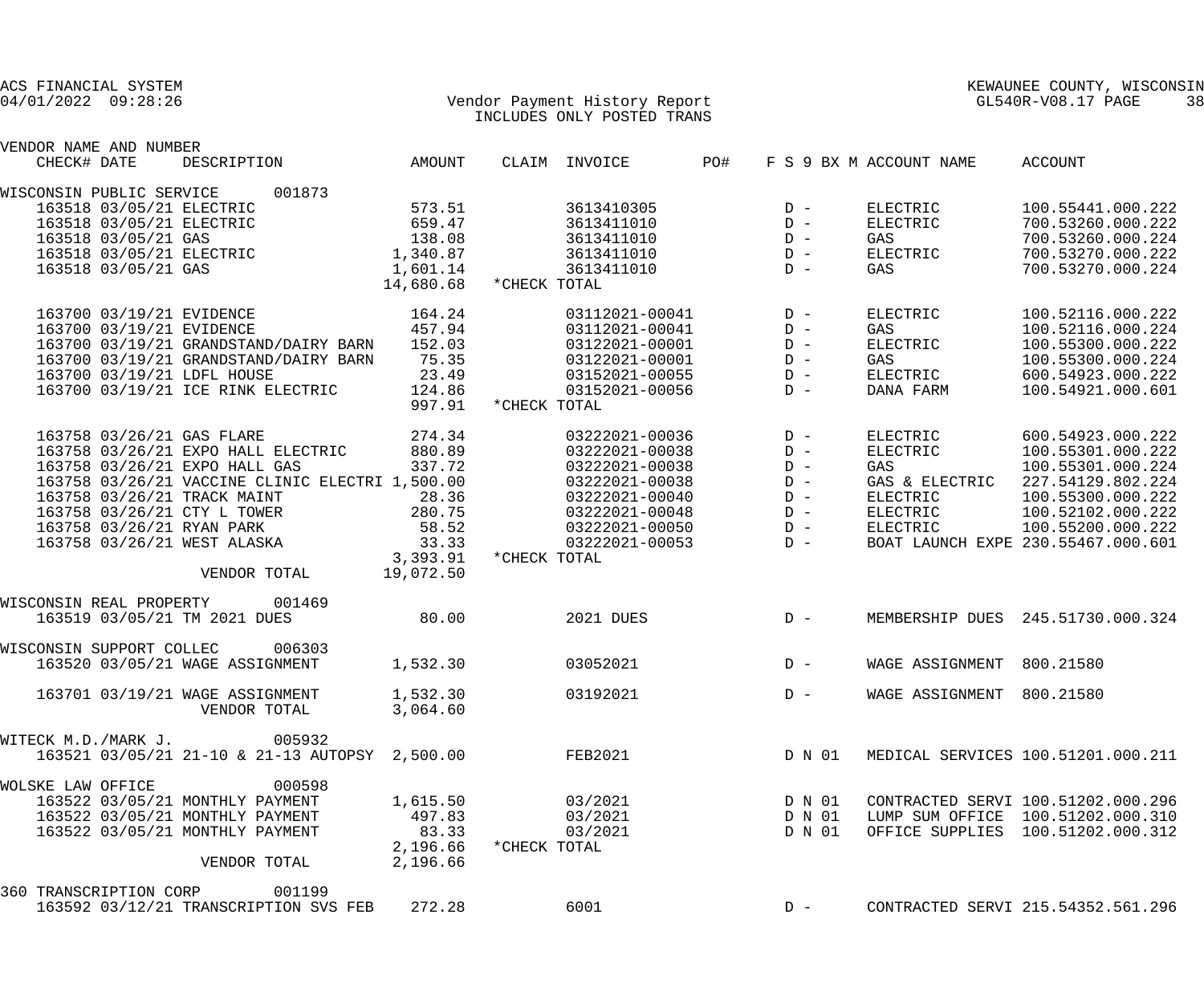# ACS FINANCIAL SYSTEM<br>04/01/2022 09:28:26 Vendor Payment History Report GL540R-V08.17 PAGE 39

| VENDOR NAME<br>AND | NUMBER      |        |                   |     |                         |         |
|--------------------|-------------|--------|-------------------|-----|-------------------------|---------|
| CHECK# DATE        | DESCRIPTION | AMOUNT | INVOICE<br>CT.ATM | PO# | '9 BX M ACCOUNT<br>NAME | ACCOUNT |

REPORT TOTALS: 2,329,361.52

RECORDS PRINTED - 001027